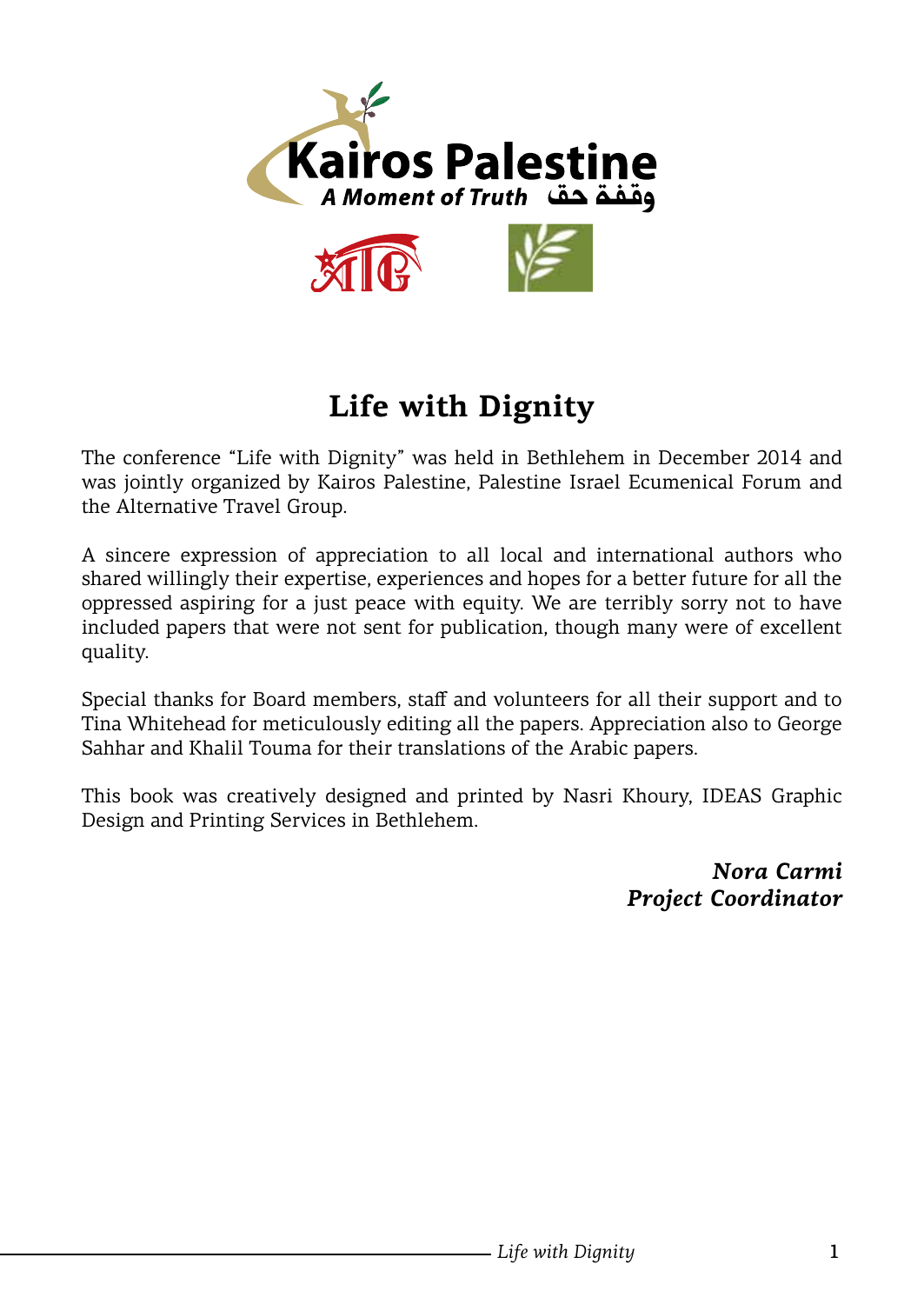# **TABLE OF CONTENTS**

| Kairos Palestine: Five Years of Struggle and Prophetic Voice - Rifat Odeh Kassis 11 |  |
|-------------------------------------------------------------------------------------|--|
|                                                                                     |  |
|                                                                                     |  |
|                                                                                     |  |
|                                                                                     |  |
| BIBLICAL REFLECTION: THEOLOGY AND JUSTICE                                           |  |
| Challenging the Empire: Theology of Justice in Palestine - Munther Isaac 28         |  |
|                                                                                     |  |
| KAIROS AND CREATIVE RESISTANCE                                                      |  |
|                                                                                     |  |
| <b>COME AND SEE</b>                                                                 |  |
|                                                                                     |  |
|                                                                                     |  |
| <b>KAIROS: IDENTITY AND RIGHTS</b>                                                  |  |
| Cry with Us: A Palestinian Hopeful Reading of Lamentations - Yohanna Katanacho62    |  |
| A THEOLOGICAL AND POLITICAL KAIROS READING                                          |  |
|                                                                                     |  |
|                                                                                     |  |
| <b>KAIROS AND ADVOCACY</b>                                                          |  |
|                                                                                     |  |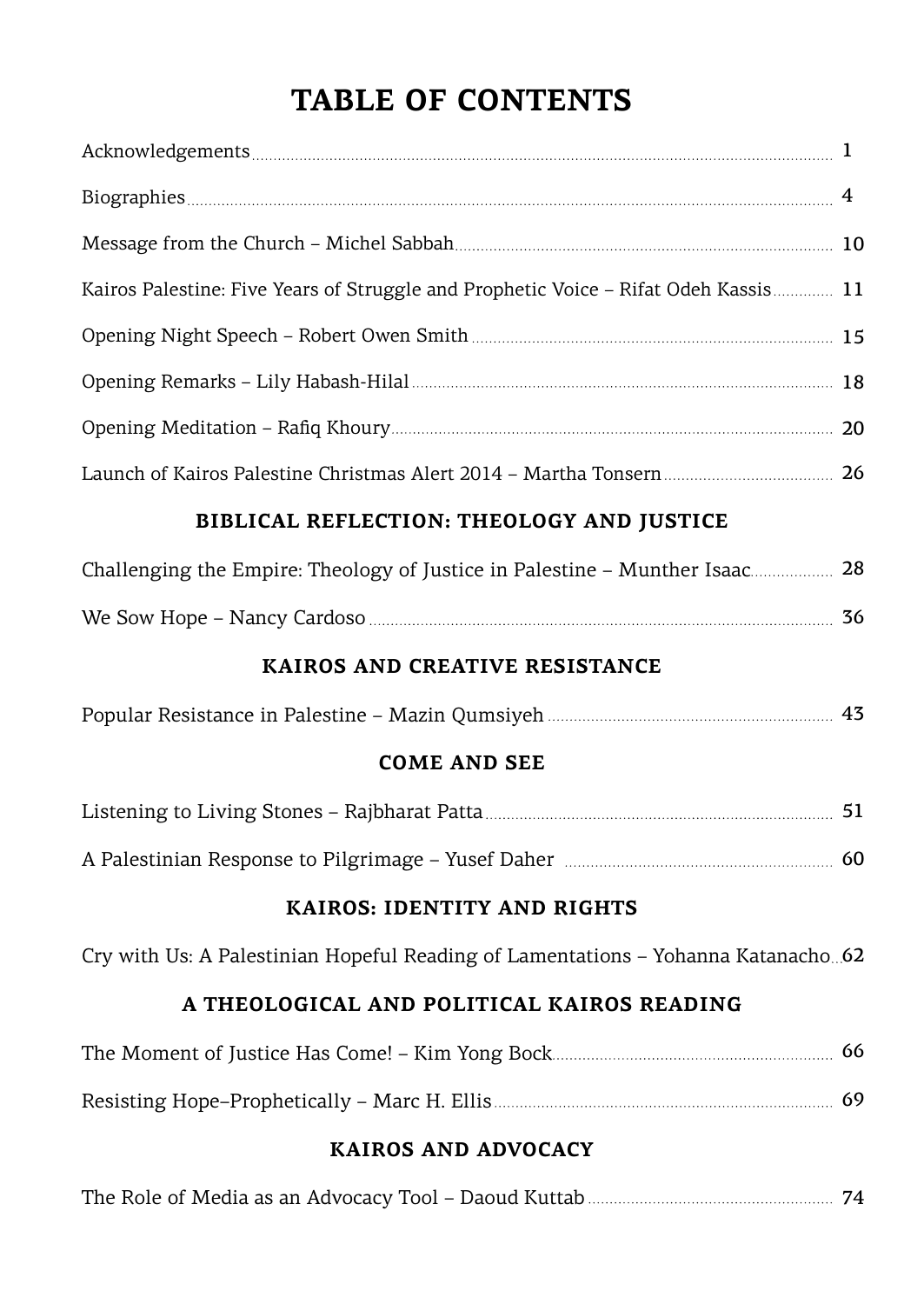#### **Kairos – Tolerance and Religious Extremism**

| Abuse of Religious Threat to Perpetrate Violation of Laws and Values - |  |  |
|------------------------------------------------------------------------|--|--|
|                                                                        |  |  |
|                                                                        |  |  |

#### **Kairos and Women**

| Mary, the Mother of Jesus, as a Source of Hope for |  |
|----------------------------------------------------|--|
|                                                    |  |

#### **Kairos International Initiatives: Responses**

| "Are you able to help us to get our freedom back!" – Gerhard Dilschneider  93                |  |
|----------------------------------------------------------------------------------------------|--|
|                                                                                              |  |
|                                                                                              |  |
| 5 <sup>th</sup> Anniversary "Kairos Palestine. A moment of truth" – Edgar Antonio López  105 |  |

#### **Kairos International: Experiences from the Field**

Kairos Britain – Successes and Challenges in the Last 2 Years – Charlotte Marshall 109

#### **Gaza**

|  | Christian Presence in Gaza – Accomplishments and Challenges – Sami El-Yousef 112 |  |
|--|----------------------------------------------------------------------------------|--|
|  |                                                                                  |  |

#### **Prisoners**

| DCI-Palestine – Ayed Abu Eqtaish |  |
|----------------------------------|--|
| Hurryyat – Helmi Araj            |  |
| Addameer – Randa Wahbeh          |  |

#### **The Next Five Years**

| Vision and Reality: Kairos in the Next Five Years - Jamal Khader 123 |  |  |
|----------------------------------------------------------------------|--|--|
|----------------------------------------------------------------------|--|--|

#### **Life with Dignity: Kairos Palestine 5th Anniversary**

|--|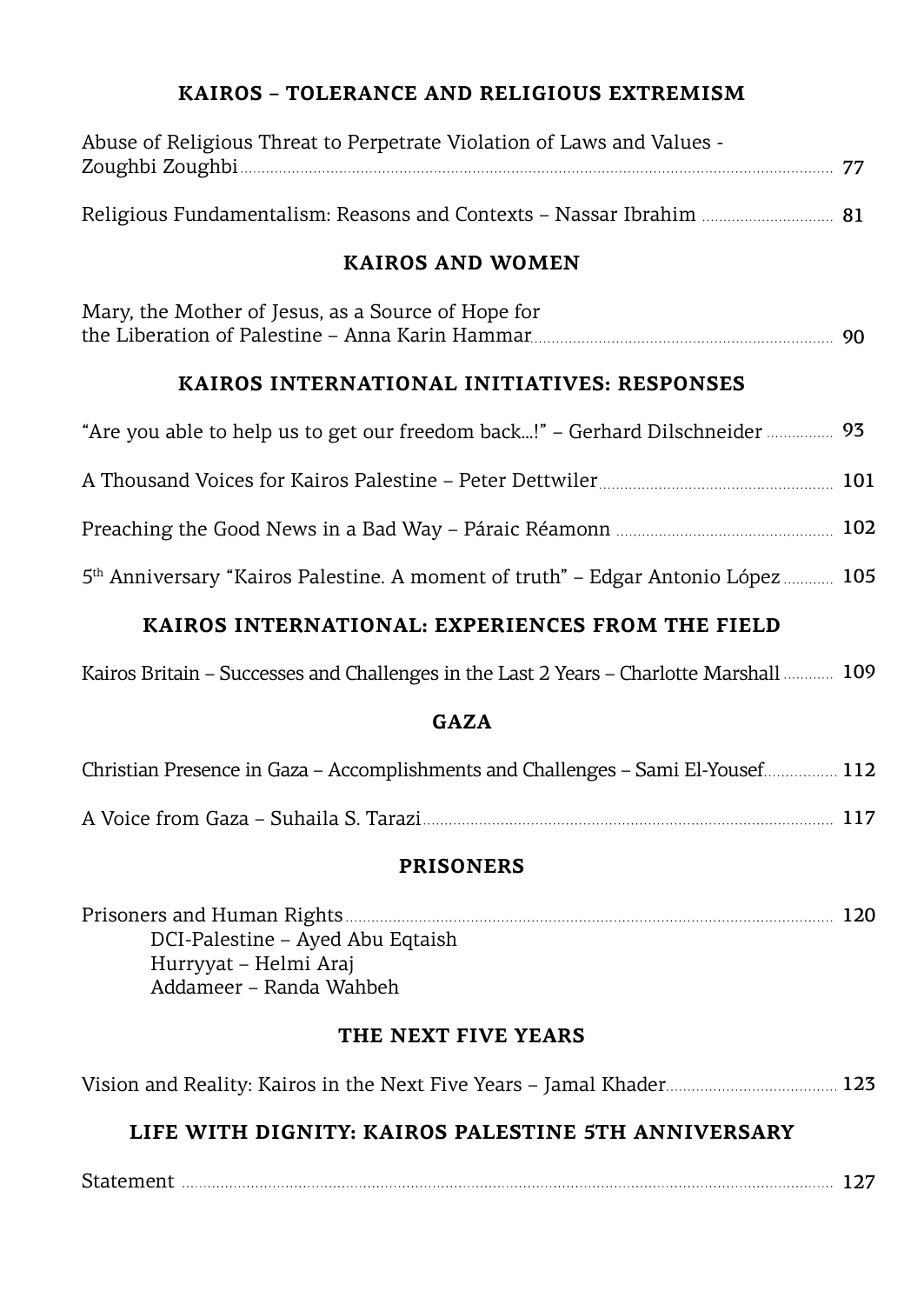# **BIOGRAPHIES**

**Patriarch Michel Sabbah** served as the Archbishop and Latin (Roman Catholic) Patriarch Emeritus of Jerusalem from 1987 to 2008. Patriarch Sabbah was ordained a priest for the Latin Patriarchate of Jerusalem in June 1955. He was a parish priest for a few years before being sent to the University of St. Joseph in Beirut to study Arabic language and literature. Shortly thereafter, he became director of schools for the Latin Patriarchate. In 1980, he was named President of the Bethlehem University. In 1987, Pope John Paul II appointed him Latin Patriarch of Jerusalem, making him the first native Palestinian to hold the office in centuries. Since 1999, Patriarch Sabbah has been the International President of Pax Christi, a Catholic organization promoting peace. Sabbah resigned as Patriarch in 2008. He is currently the Grand Prior of the chivalric Equestrian Order of the Holy Sepulchre of Jerusalem, one of the knightly orders founded in 1099. Patriarch Sabbah is a co-author of the Kairos Palestine Document and believes in pluralism and equality in order to preserve the dignity of human beings.

**Mr. Rifat Kassis** has been active in advocating and campaigning for the effective application of international human rights and humanitarian law in Palestine, through various professional and voluntary positions. He has served the East Jerusalem YMCA as director for its rehabilitation programs in the West Bank, co-founded the Alternative Tourism Group (ATG), and founded the first Palestinian independent Child Rights' NGO- a national section of the Geneva-based global child rights' movement, Defence for Children International (DCI), later serving as President of DCI-Palestine and later becoming the President of the DCI movement at the global level. In January 2005, he worked in Geneva as the International Coordinator and Project Manager of the World Council of Churches (WCC) Ecumenical Accompaniment Program in Palestine and Israel (EAPPI). He has recently served as Coordinator of Kairos Palestine.

**Rev. Dr. Robert Smith** serves as Academic Director at Tantur Ecumenical Center for Theological Studies and Special Advisor to the president of the Lutheran World Federation. He is the author of "More Desired Than Our Owne Salvation: The Roots of Christian Zionism" (Oxford University Press, 2013).

**Lily Habash-Hilal** has currently been working as a Senior Governance Advisor for UNDP and the EU in Libya, and has contributed to the Palestinian society is her active membership in the Advisory Board of the Palestinian Human Development Report for 2009/2010, in cooperation with the United Nations Development Program, in addition to her membership in advisory boards of the Holy Land Christian Ecumenical Foundation, and the magazine This Week in Palestine. Amongst her international awards, is the recognition of her efforts in peace making by the Women for World Peace Circle.

**Father Rafiq Khoury** is a member of Roman Catholic Church, a Palestinian theologian, teacher and author of many books with a focus on proper spiritual education. He is an active member of Al Liqa Center.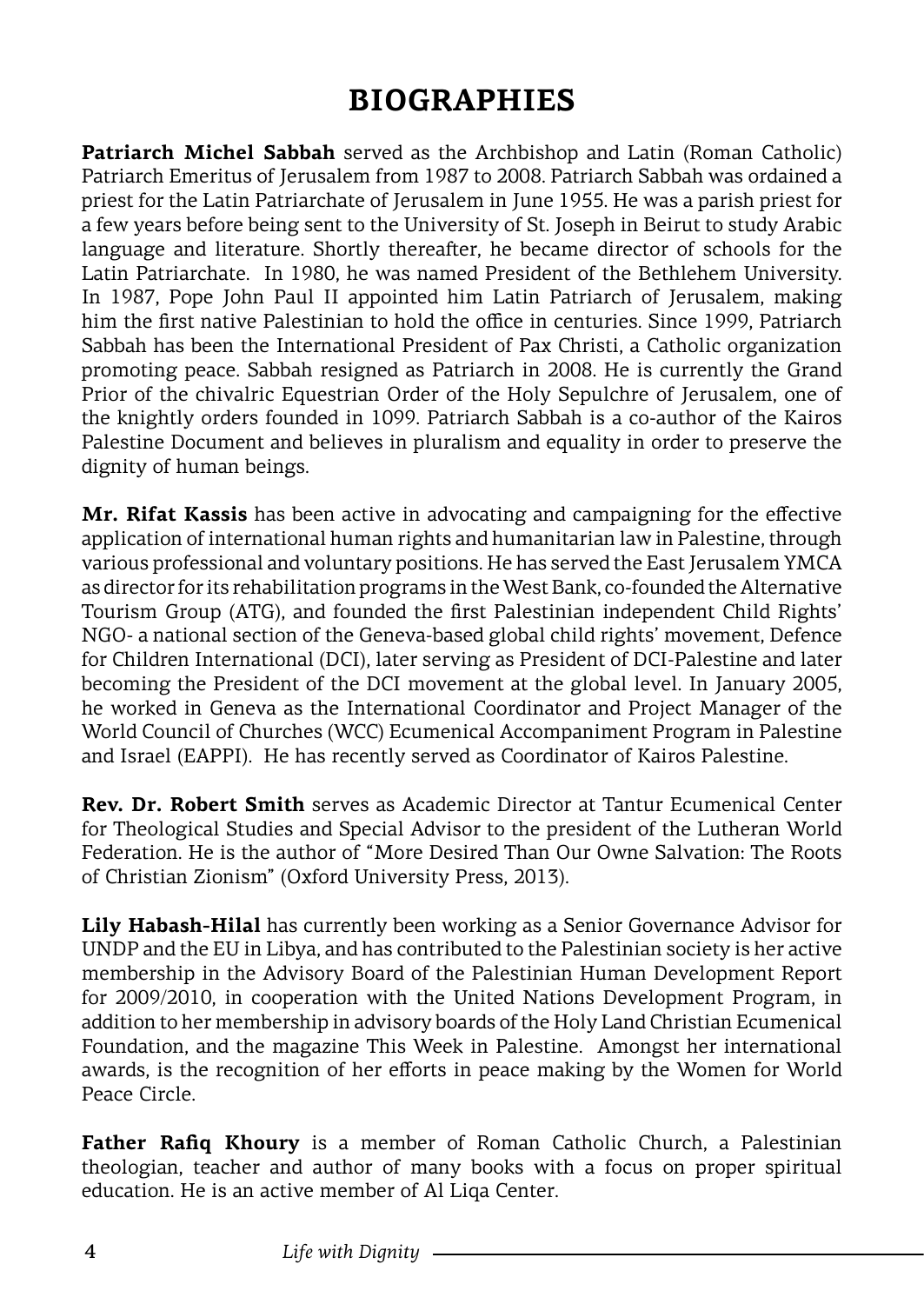**Dr. Martha Tonsern** joined the Kairos Palestine movement in 2012, seconded by the German Association of Development Cooperation (AGEH) and the Civil Peace Service (ZFD). She is responsible for Kairos Palestine's advocacy work. Tonsern holds a PhD degree in European Ethnologie and Culture Anthropologie from Karl Franzens University Graz.

## **Biblical Reflection: Theology and Justice**

**Dr. Munther Isaac** (PhD, Oxford Centre for Mission Studies) is assistant professor at Bethlehem Bible College and director of the influential Christ at the Checkpoint conferences. He is also a Vicar at the Evangelical Lutheran Church in Jordan and the Holy Land. His PhD research focused on the theology of the Promised Land.

**The Rev. Dr. Nancy Cardoso** is a Brazilian Methodist pastor, community organizer, member of the Land Pastoral Commission, and professor of Ancient History, Porto Alegre Institute of the Methodist Church, Brazil.

## **Kairos and Creative Resistance**

**Dr. Mazin Qumsiyeh** teaches and does research at Bethlehem and Birzeit Universities. He is director of the main clinical cytogenetics laboratory and director of the Palestine Museum of Natural History and Institute for Biodiversity Research. He previously served on the faculties of the University of Tennessee, Duke, and Yale Universities. He was chairman of the Palestinian Center for Rapprochement between People and currently serves on the board of Al-Rowwad Children's Theater Center in Aida Refugee Camp. His publications include «Mammals of the Holy Land», «Sharing the Land of Canaan: human rights and the Israeli/Palestinian Struggle» and «Popular Resistance in Palestine: A History of Hope and Empowerment."

### **Come and See**

**Rev. Raj Bharath** Patta is a doctoral student in Theology & Religion at the University of Manchester.

**Yusef Daher** is Executive Secretary of the Jerusalem Inter-Church Center of the Heads of Churches of Jerusalem in association with the World Council of Churches and the Middle East Council of Churches. He is a co-author of the Kairos Palestine Document "Moment of Truth." As an expert in tourism, Yusef has been involved in numerous official local and global tourism initiatives.

## **Kairos: Identity and Rights**

**Rev. Dr. Yohanna Katanacho** is a Palestinian Evangelical who studied at Bethlehem University (B.Sc.), Wheaton College (M.A.) and Trinity Evangelical Divinity School (M. Div.; Ph.D.). Dr. Katanacho serves as the Academic Dean for Bethlehem Bible College and as the Team Leader for Nazareth Evangelical College. He has authored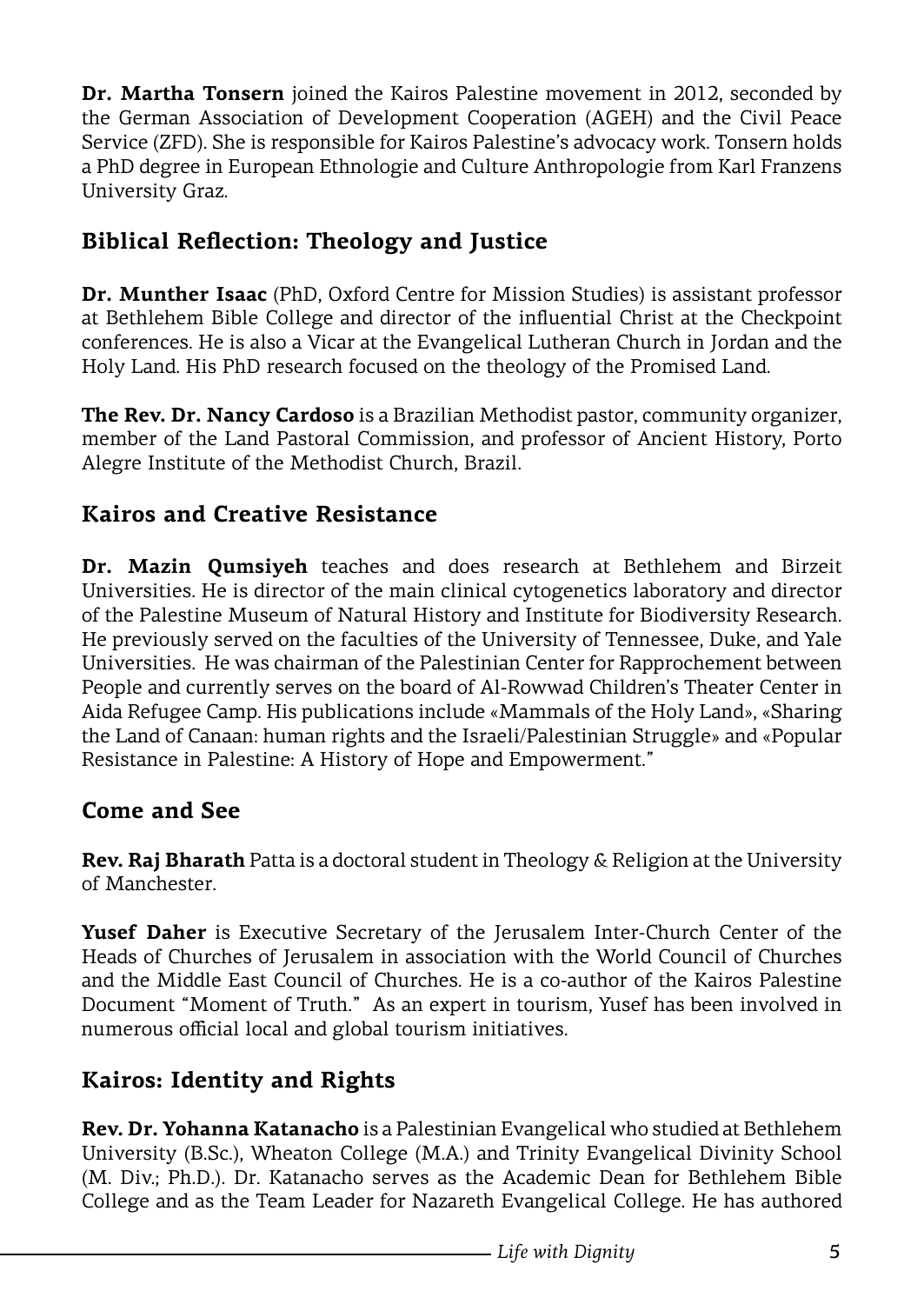several books in English and Arabic including «The Land of Christ: A Palestinian Cry»; "A Commentary on Lamentations"; "The Seven 'I AM' Sayings in the Gospel of John"; and "The King of Peace and His Young Followers". He is also one of the authors of the Kairos Palestine Document.

### **A Theological and Political Kairos Reading**

**Prof. Kim Yong-Bock** is from Seoul, Korea and is presently Chancellor, Asia Pacific Center for Integral Study of Life. Prof. Kim has extensive background in research and teaching at numerous theological institutions and universities. He presently serves as Senior Advisor, Life and Peace Center, Korean National Council of YMCA's and Moderator of Peace for Life.

**Marc H. Ellis** is a retired University Professor of Jewish Studies and Director of the Center for Jewish Studies at Baylor University. Professor Ellis is the author of more than 20 books, including "Toward a Jewish Theology of Liberation," now in its third edition, and more recently, "Future of the Prophetic: Israel's Ancient Wisdom Represented" and "Burning Children: A Jewish View of the War in Gaza." His series of commentaries, "Exile and the Prophetic," appears at Mondoweiss.net

## **Kairos and Advocacy**

**Daoud Kuttab** is a Palestinian journalist and media activist. He is the former Ferris Professor of Journalism at Princeton University. He is currently the director general of Community Media Network (CMN), a not for profit media organization dedicated to advancing independent media in the Arab region. CMN is registered in Jordan and Palestine and administers Radio al Balad in Amman, and www.ammannet.net. Daoud is a columnist with Almonitor.com, the Jordan Times, Huffington Post and Project Syndicate.

### **Kairos - Tolerance and Religious Extremism**

**Zoughbi Zoughbi** is the founder and director of Wiam, The Palestinian Conflict Transformation Center. Zoughbi is a renowned speaker on interdisciplinary issues. He is a lecturer, trainer and mediator as well as activist in the dialogue of cultures and civilizations. He is the author of many booklets and articles and is published worldwide. He is the editor of four oral history books.

**Nassar Ibrahim** is a Palestinian researcher and writer. He is the general coordinator of Alternative Information Center and Director of OPGAI and has a Master's degree in sociology, development and international cooperation. He has several publications on development and social culture as well as a collection of short stories, many of them translated into several languages.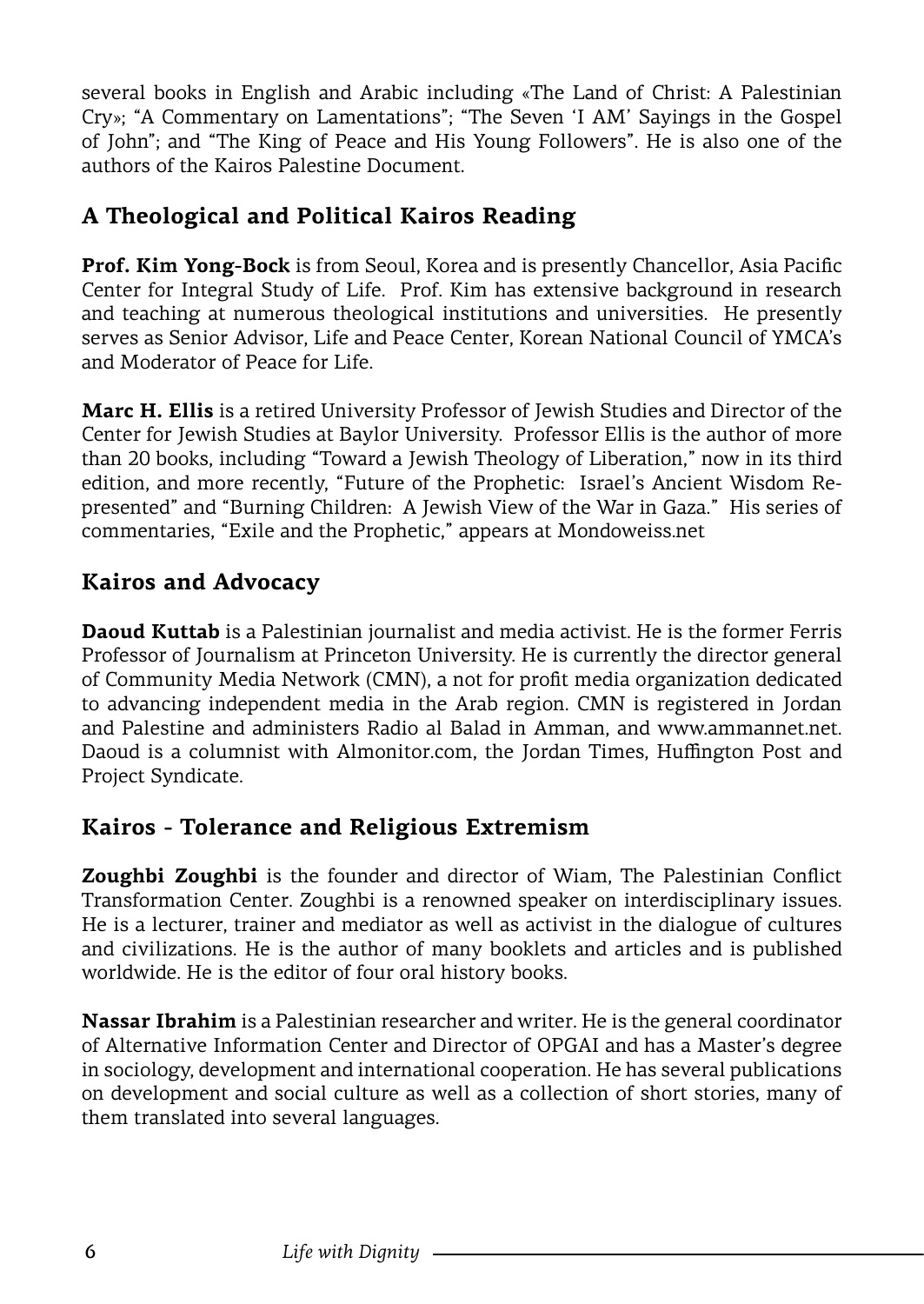### **Kairos and Women**

**Rev. Dr. Anna Karin Hammar** is a Swedish priest and theologian active in the Church of Sweden - Diocese of Uppsala. Her dissertation in systematic theology concerns the meaning of baptism in a multifaith context (The Mystery of Creation, the Sacrament of Creation). In the 80's Anna Karin took the initiative to the Ecumenical Decade - Churches in Solidarity with Women launched by the World Council of Churches. Anna Karin has been visiting Palestine frequently since the first Intifada began in December 1987. Her commitment to Palestine has been expressed in campaigns to end the occupation of Palestine and in building bridges between Christians and Churches in Sweden and Palestine.

### **Kairos International Initiatives: Responses**

**Gerhard Dilschneider** is a retired Social worker and is married with two sons. He is in charge of Youth and Adult Education Projects with the Evangelical Church in Wuerttemberg and the United Evangelical Mission, Wuppertal, Germany, with a focus on ecumenical affairs and development education. He is the Head of the Institute for Youth and Social Work with the National Council of Churches in Kenya and Assistant to the General Secretary of the World Alliance of Reformed Churches, Geneva, Switzerland, and also serves as a member of the Kairos Palestine Solidarity Network in Germany.

**Rev. Peter Dettwiler** is an Ecumenical officer of the Evangelical-Reformed Church of the Canton of Zurich, Switzerland. He did his theological studies in Bern, Zurich and Richmond VA (USA). Peter is married to Helen and they have five children and five grandchildren. It was the Kairos Palestine Document which made him wake up and get committed to the cause of the Palestinians, following the invitation "come and see".

**Rev. Páraic Réamonn** is a minister of the Church of Scotland who has worked in rural parish ministry in Scotland, and in Geneva, Switzerland, as communications secretary of the World Alliance of Reformed Churches (1993-2004) and deputy coordinator of the partnership fund of the World Communion of Reformed Churches (2011-2014). He was coordinator of the Church of Scotland's Middle East and North Africa committee in the early 1990s and is currently the minister of St. Andrew's Scots Memorial Church, Jerusalem.

**Edgar Antonio López,** Ph.D. is a Colombian philosopher and theologian and an Associate Professor at the Pontificia Universidad Javeriana in Bogotá. He earned his Bachelor in Philosophy from the Pontificia Universidad Urbaniana; Licenciado en Filosofía e Historia, Universidad Santo Tomás; Master in Philosophy, Universidad Nacional de Colombia, and Master and Doctor in Theology, Pontificia Universidad Javeriana.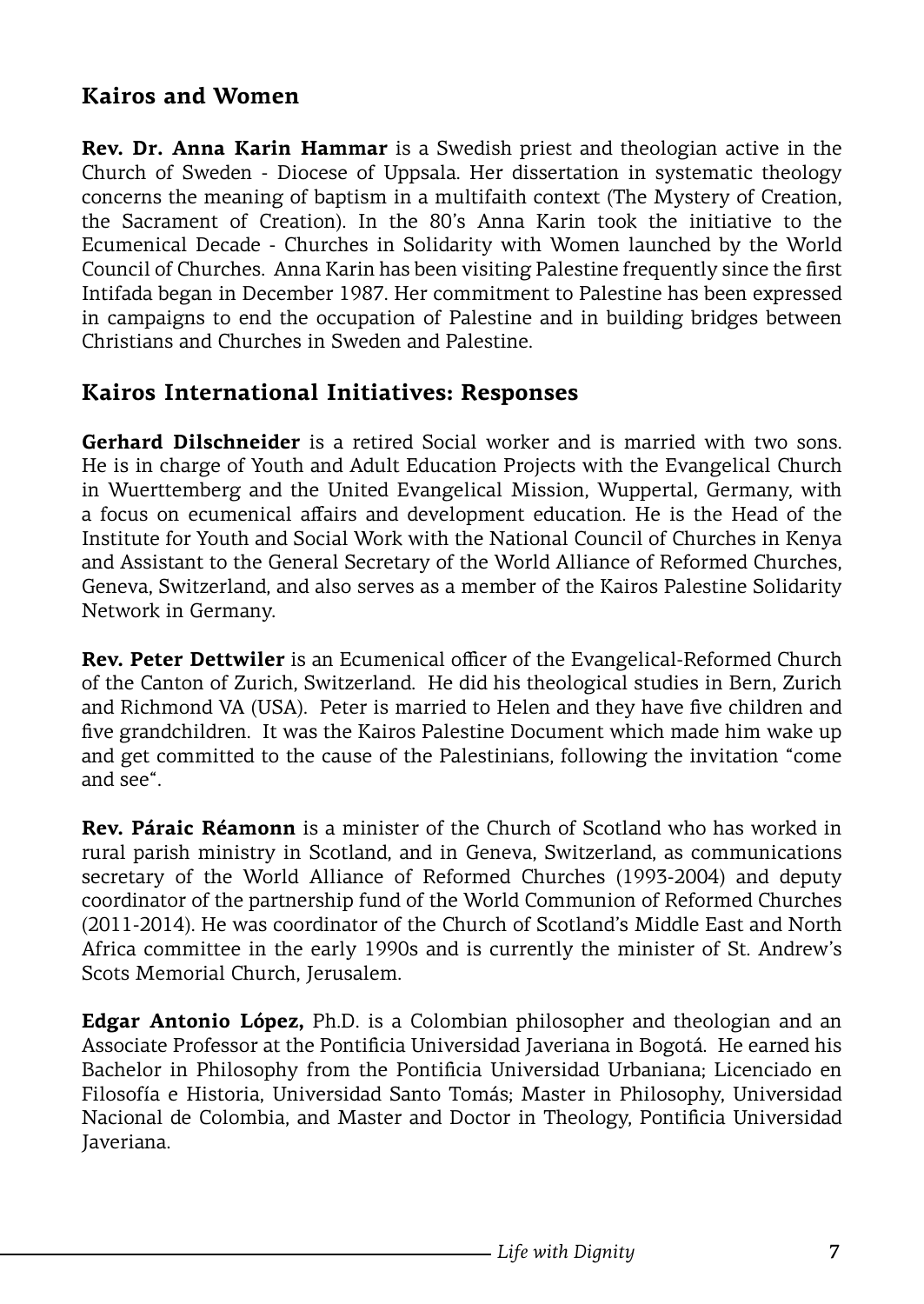### **Kairos International: Experiences from the Field**

**Charlotte Marshall** began working for Kairos Britain in July 2014. Her role is to engage and inspire the UK church to act for a just peace in Palestine/Israel. She comes to the role with 10 years' experience in development and advocacy in the Middle East, gained mostly through working for a large UK-based NGO. She has travelled many times to Palestine and is passionate about the people, culture and injustice experienced there. Charlotte lives in London with her husband and 18 month old son, Jack.

### **Gaza**

**Sami el Yousef** is the Regional Director of the Jerusalem field office of the Pontifical Mission for Palestine, a Vatican agency set up in 1949 to aid Palestinian refugees. He is a native of the Old City of Jerusalem and belongs to one of the oldest families with continuous presence in Jerusalem for centuries. Sami has made hundreds of field visits to various institutions in both Palestine and Israel serving in education, health, and social services. During his current work he has made tens of visits to the Gaza strip to be in solidarity with our vulnerable yet brave people there. Sami resides in the Old City of Jerusalem with his wife of 30 years, Irene, as well as three of their children, Tala, Rona, and Michael. Their oldest son Rami is currently pursuing a medical career in the United States.

**Suhaila Tarazi** is a social activist and the Director of Ahli Arab Hospital in Gaza City which is under the patronage of the Anglican Episcopal Church in the Holy Land.

### **Prisoners**

**Ayed Abu Eqtaish** has worked with DCI - Palestine since 2000 and currently holds the position of Accountability Programme Director. The main focus of Ayed's work is child detention issues, including the documentation of cases of ill-treatment and torture. Ayed studied social work and has a Master's degree in Advanced Studies in Children's Rights from the Fribourg University in Switzerland.

**Helmi Araj** is the Director of the Center for Defense of Liberties and Civil Rights "Hurryyat". He is an ex-prisoner who spent 10 years in the Israeli Occupation jails, a writer and a left-wing political analyst. He was a law student at Damascus University in Syria 1978-1981 but dropped out because of his arrest and travel ban. He enrolled in Birzeit University in 1983 at the faculty of sociology and was re-arrested in his senior year on November 2, 1987. He was sentenced to 8 years imprisonment and released in 1995, after refusing to sign the commitment document according to the Cairo agreement of 1994 that was required to release political prisoners. Helmi enrolled again at Birzeit University in 1996 and completed his Master's degree in Political Science.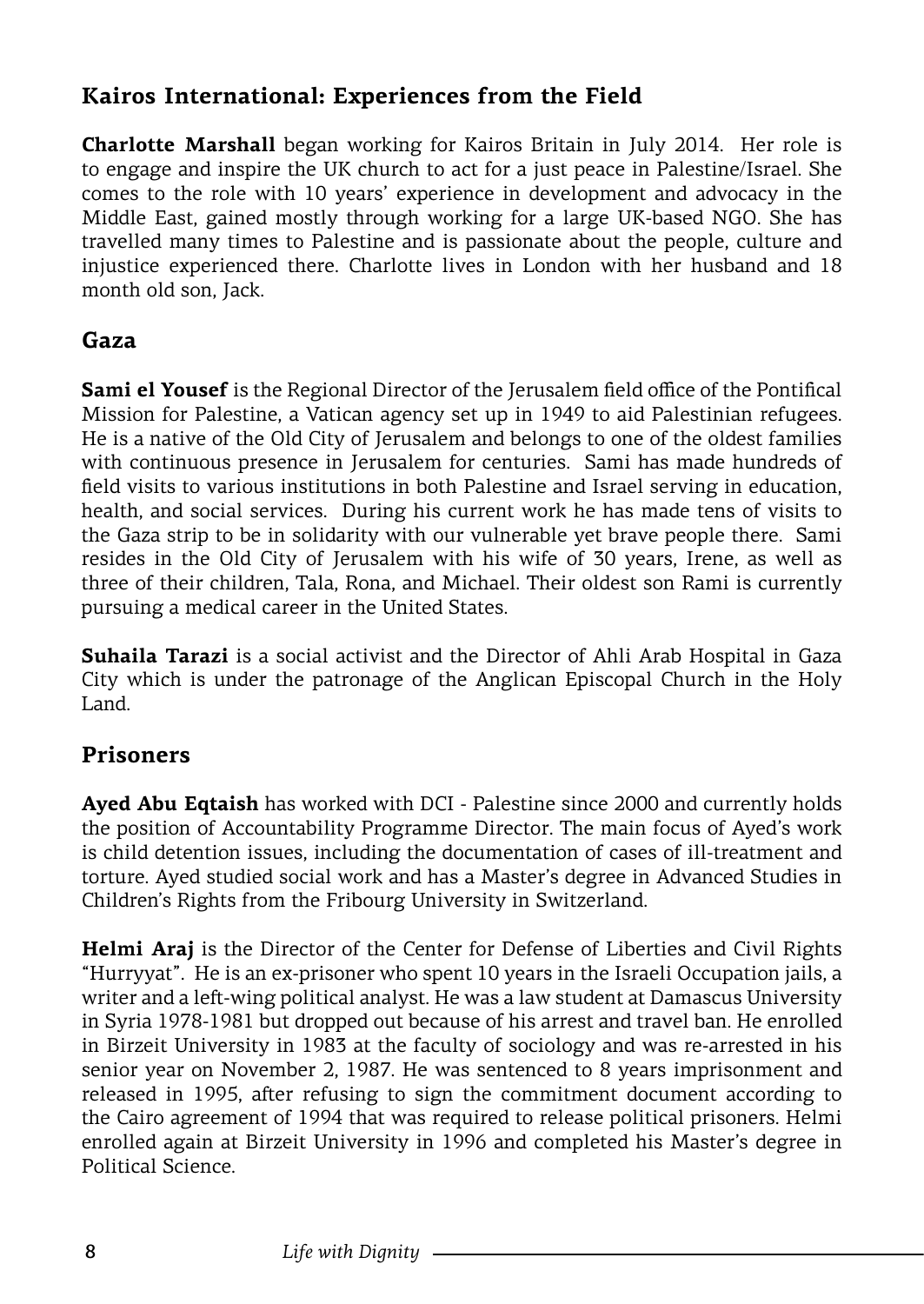**Randa Wahbeh** has been the international advocacy officer at Addameer for two years. She represents Addameer at various meetings, international conferences and speaking events globally. She most recently returned from Bogota, Colombia where she met with political detainees and their families in an effort to build more solidarity for prisoners in Latin America. Randa studied at UCLA and Columbia, where she was a founding member of Students for Justice in Palestine.

### **The Next Five Years**

**Fr. Jamal Khader,** born in Zababdeh (Jenin), has been a priest of the Latin Patriarchate of Jerusalem since 1988. He has a PhD in dogmatic theology from the Pontifical Gregorian University in Rome. He has served as Associate professor at the Latin Patriarchate Seminary at Bethlehem University, as chairperson of the Department of Religious Studies and Dean of the Faculty of Arts, and is currently the Rector of the Latin Patriarchate Seminary. Fr. Jamal is co-author of the Kairos Palestine document.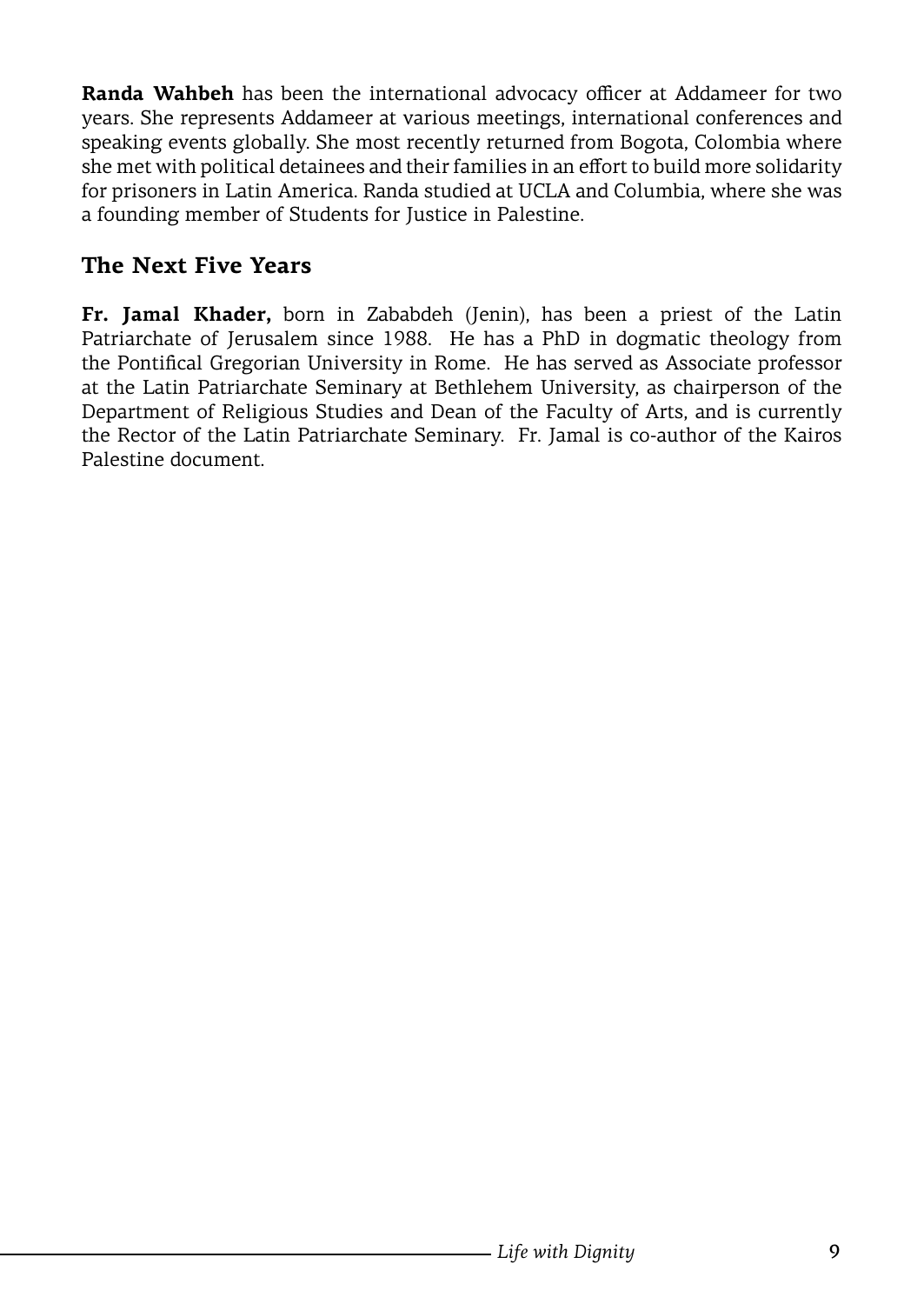## Message from the Church

### *Patriarch Emeritus, Michel Sabbah*

### 1. General Message from the Church

We ask for solidarity, understanding, and that the Church be a companion to the people who demand freedom and dignity. We do not wish to see anyone suffer from aggression; we want to see aggression stop, to see the occupation ended, and to see Jerusalem as a city holy to the three religions and the two peoples that reside in it. We ask God not to allow theology to be used as a weapon. Theology must remind us that God's essence is love and reconciliation. Some see theology not as a tool to guide people towards God and love, but rather towards fighting, more murder, hate, destruction of homes, and desecration of the Holy Land. It is not the responsibility of theology to spread war and death, but rather to spread more knowledge about the Creator who manages the universe and is loving to all people and calls upon peoples to love each other.

Nowadays, peace slips away because of racist laws, and we witness an increase in war and negation of Palestinian rights. What vision do they have? We do not know. Yet, our vision is based upon peace, justice, rights of both sides, and preserving the dignity of the land. Such is the message of the Church and theologians, namely to preserve the dignity of the land. The only path should be one that ends racism –meeting and recognizing the other, and calling upon human beings to look in the face of the other and see God. People must stop fighting, stop injustice, stop racism, and create justice and peace.

The message from the Church and theologians is to remind us, always, of the message of Jesus to love all, not to negate anyone, and not to give power to someone to bring about war and death on another. The Church and theologians must call for love, and the church and theology must be the door that leads to that love.

### 2. Message from the Local Church

By this I mean the message by all of us, since we are the church. Yes, we wait to hear the words from our leaders but we are the church, and we are in a procession towards love and justice. Through the Kairos Document: a Moment of Truth, we wanted to articulate a Christian position that helps transform reality and to have every Christian assume responsibility. It has been five years and a lot has been achieved. Tremendous efforts have been exerted to end hostilities – as a resistance effort in the logic of love. Our effort and our love fell on deaf ears and we were taken as hostile, despite the fact that our effort is one that seeks to build love and to put an end to hostilities.

Misunderstanding, or the lack of willingness to understand, is due to the call for boycott. We want boycott to be seen as a peaceful mechanism to create pressure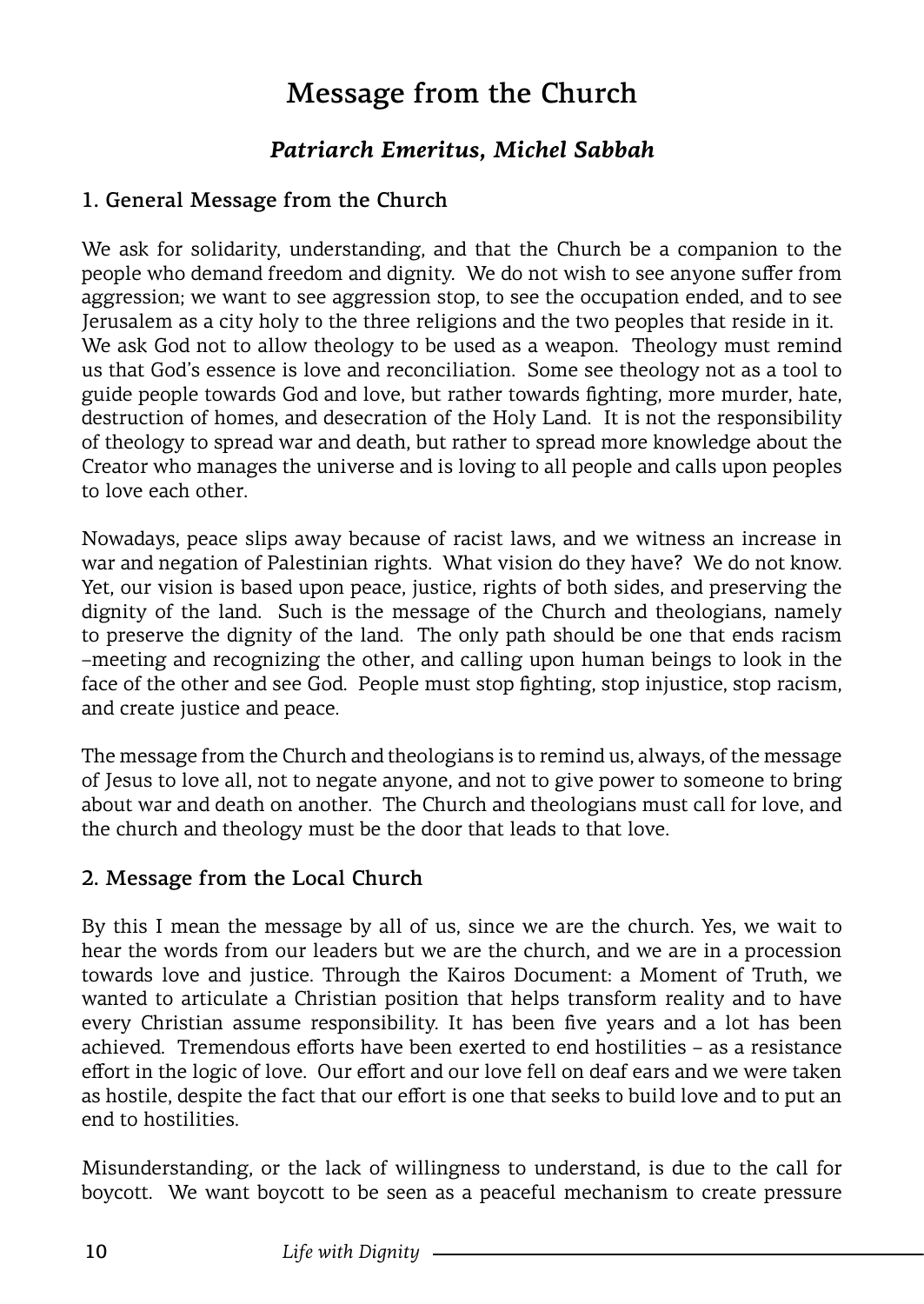towards the path of peace. That effort too was misunderstood. Nevertheless we want to end the evil inflicted upon us, we want to help remove hatred from the hearts of our enemies, we want all to enjoy a safe life, and we want to help show the path. We hope the enemy will see by that path how to achieve the security it wants, and to come to realize that injustice inflicted upon Palestinians is not the path to security but rather is the path to evil, evil that breeds more and more evil. Respect for the human being, respect for the Palestinian, this good will breed more good.

Righteousness breeds righteousness while evil breeds evil. Regrettably, our fate is in the hands of those who possess power and weapons, and are the party that has to choose righteousness for us and them or evil for us and them. Yet our destiny is in our hands too, because we are strong due to our faith, hope, love, and perseverance. The message from the Church is one of education to all its followers and those who serve it, that they must take the right stance in relation to today's reality and to the occupation imposed upon us. Dignity and freedom for the Palestinian is God-given, and what God gave us cannot be taken away and it is our right and duty to protect it. Kairos South Africa became a clear message to the world and foes alike for five years. Yet our word, our love, and Kairos Palestine remain a topic of argument by many. The adversary continues to see Kairos as an act of aggression; however, the Moment of Truth is in fact God's grace and blessing. A day will come, only known to God and not known to us, when God's glory and righteous path will be revealed; and the land will regain its sanctity, and all the inhabitants – Palestinian and Jewish peoples included – will regain security, safety, justice, righteousness, freedom, and sovereignty.

## Kairos Palestine: Five Years of Struggle and Prophetic Voice

### *Rifat Odeh Kassis*

When Kairos Palestine published its document "A Moment of Truth," its messages were several-fold. More than messages, they were issued as calls to action, to cooperation, to solidarity.

The **first**, addressed to our fellow Palestinians, Christians and Muslims: to be patient and steadfast, engaging in popular resistance to the Israeli occupation, and that, for Christians, this kind of peaceful resistance is both a duty and a right.

The **second**, to the international community: that the conflict between Israelis and Palestinians is a classic example of military occupation of one foreign nation over another and that it is not a mere accident that the world has somehow failed to notice. It was a union of colonial forces and the international community's historical endorsement that created the Palestinian Nakba in the first place.

The **third**, to Christian communities and churches around the world: an invitation to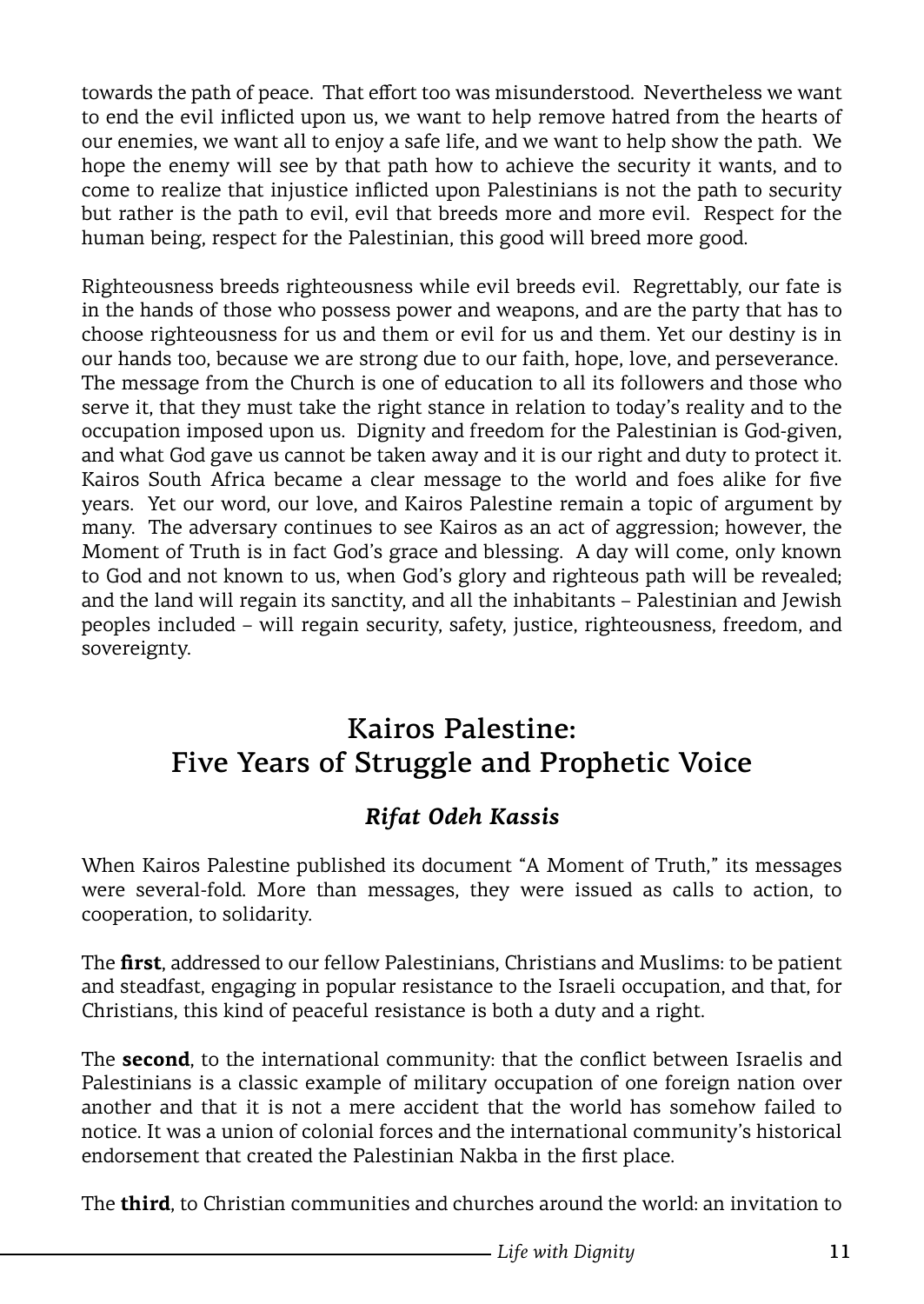challenge those who justify the oppression of Palestinians on theological grounds, distorting the Bible and its good messages.

The Kairos Document was a call to remember that injustice anywhere is injustice everywhere and that the Israeli occupation is unjust and a sin against humanity and against God Himself. Only the end of injustice can generate justice. For this reason, Kairos Palestine endorses the global BDS campaign (boycott, divestment and sanctions) as a peaceful means to a peaceful end. BDS is a classic example of nonviolent resistance with love as its logic. It is also a proactive, productive answer to the question of what options are available to oppressed people in changing their own lives. Both history and psychological patterns show us that people often react with violence when they feel trapped and alone. BDS, then, is a way to replace that scenario with one that is creative, nonviolent and community driven.

### *Five Years of Achievements*

Kairos was meant to serve as a vision and platform for action and not only a document or a message. Kairos Palestine has grown first as a national Palestinian social movement and later was advanced to become an international one, inspiring many people all over the world to work for justice for Palestine.

Kairos Palestine working groups have been formed and expanded in many countries and regions around the world. More and more churches are showing positive changes with respect to their position on the Israeli occupation of Palestine and many others have been reevaluating their investments so as to avoid supporting companies and organizations linked to the Israeli occupation. Others have definitively voted to divest from such companies or have adopted the entire BDS campaign.

Pilgrimage trends have been changing and evolving through Kairos Palestine's "Come and See" campaign, now providing a detailed theological analysis of Christian pilgrimages. Hundreds of groups have come to visit Kairos Palestine, speak with us, and work in solidarity with us; hundreds of conferences have been organized with the goal of networking and cooperating with Kairos; hundreds of articles, theses, and other materials have been written about Kairos Palestine in many different languages.

Kairos theologians have been engaged in wide-reaching dialogues with other theologians from all over the world. Tens of books have also been written about or with reference to Kairos by Palestinian theologians and laypeople. Various countries have been working on their own Kairos documents, challenging their own churches, societies and governments.

Most importantly, Kairos has been accepted by local Palestinian church-related organizations as their voice and unified message. Relationships between Kairos and Palestinian civil society, too, are growing: human rights organizations, coalitions like Civic Coalition on Jerusalem, Palestinian Non-Governmental Organizations Network (PNGO), and Occupied Palestine and Syrian Golan Heights Advocacy Initiative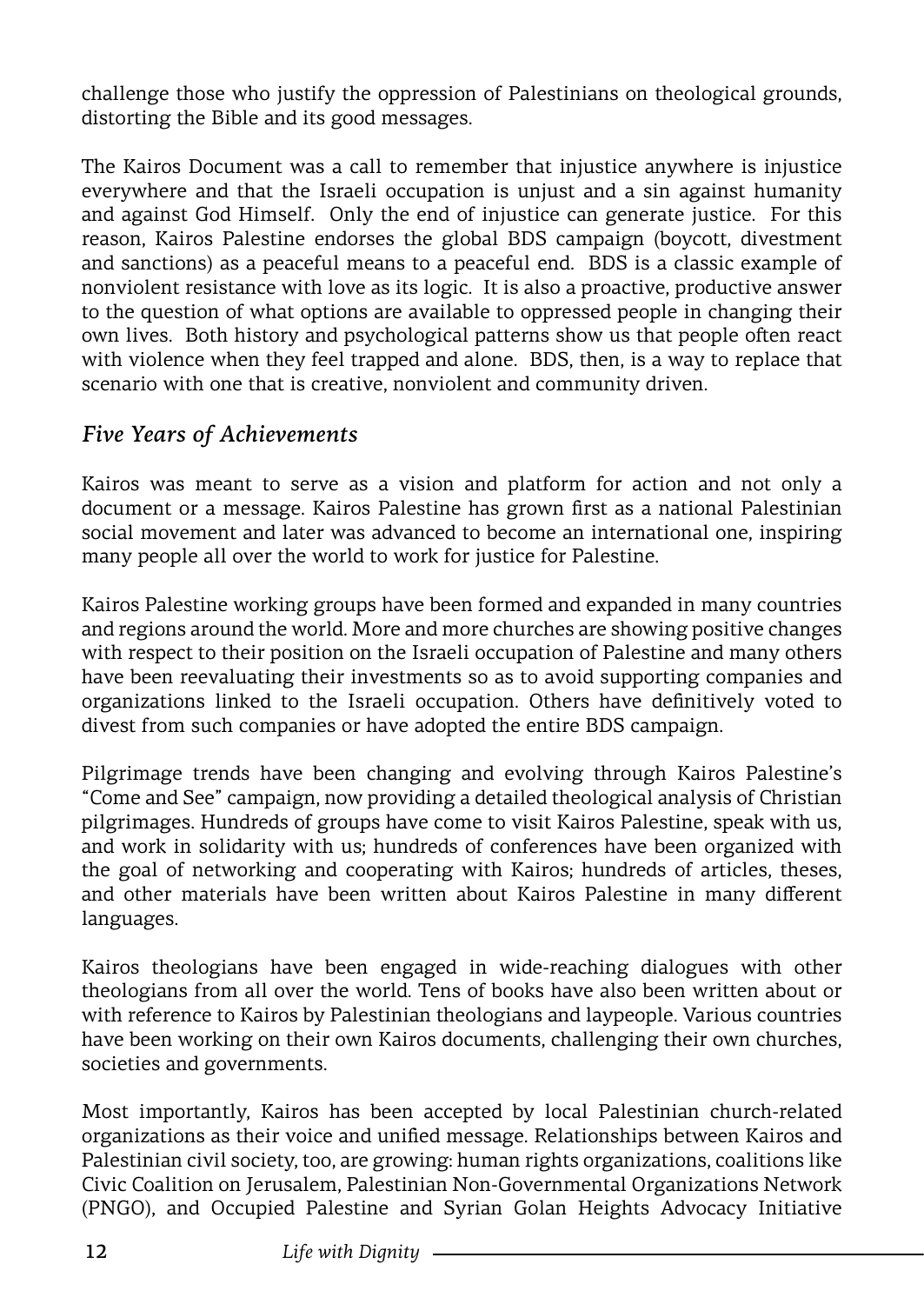(OPGAI). The Palestinian youth movement is expanding around Kairos efforts, as well. All of our Christmas and Easter Alerts have been produced in close coordination and cooperation with Christian-related and secular civil society organizations. These connections are what bring Kairos Palestine's vision deep into the roots of society.

### *Kairos Palestine's Theological Analysis: A Prophetic Vision*

Our five-year anniversary also prompts us to revisit the analysis laid forth in the Kairos Document itself as a means to take stock of our current moment. In doing so, we can see that our assessments were accurate, and remain relevant to the situation today:

Israel, despite all its efforts to the contrary, has failed to make the Palestinians surrender. We have not forgotten our cause or our rights. **(Kairos 2.1.2)**

This conflict is impossible to solve through military force. Israel has tried to destroy the Palestinian people by waging war after war. The most recent one occurred this summer, focusing its aggressions on Gaza – and on people elsewhere in Palestine who protested the onslaught. Israel managed to kill, injure, and dispossess thousands of people, but it failed to destroy their will. Resistance continues. **(Kairos 1.4)**

We won't truly advance in achieving our fundamental goal, peace with justice, if we focus our efforts and rely on external elements and countries: we can only empower ourselves in our own cause by focusing on ourselves and on God. **(Kairos 3.1)**

We warned the international community about the dangers of employing a double standard in its criteria for helping the oppressed and condemning the oppressors around the world (for example, the US discourse against Iran or Syria while it is highly tolerant of Israel's policies and practices against Palestinians). We warned that this approach would only lead to the creation and strengthening of armed groups and violence. **(Kairos 7.)** We look at where we are now, five years later: the Middle East is in flames.

We need a new kind of interfaith dialogue. A successful dialogue must be based on confronting injustice and working to create justice. **(Kairos 8.)** The current chaos and bloodshed in the Middle East, the raging conflicts between religions, shows that previous dialogues was limited and did little to eradicate sectarian hostility and distrust. Perhaps new dialogue, a truly constructive one, must involve all sectors of society, not just religious bodies; it must incorporate (and this is a serious challenge, but it is important) not just society's most moderate thinkers, but also those who are less tolerant, in addition to involving activists on the street – people who are more directly involved in society itself, whether through violent or nonviolent means.

Any religious state is dangerous – Muslim, Jewish, or any other faith. **(Kairos 9.3.)** Today, the major problem in the Middle East consists of various attempts to build religious states: in Israel on the one hand, and in Syria and Iraq (ISIS) on the other. Jerusalem is the key to the Palestinian/Israeli conflict: what happens to Jerusalem will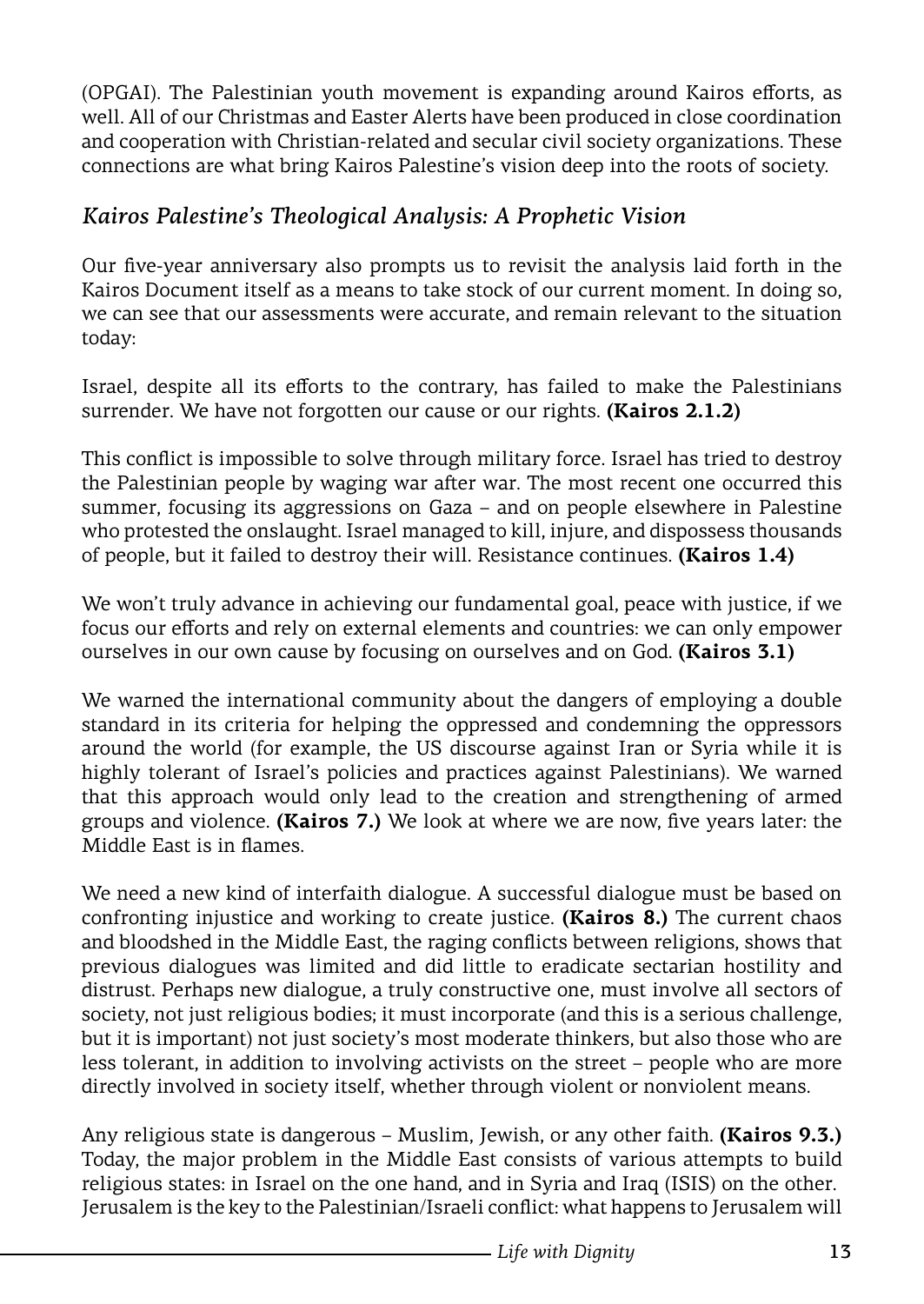determine the outcome of the entire situation. (Kairos 9.5.) As I write these words, the Israeli government is trying to divide the Al-Aqsa Mosque and its surrounding complex; violent clashes have ensued there, and Jerusalem is burning. These recent escalations are capable of triggering a war not only between Palestine and Israel, but also between the entire Islamic world and Israel.

As we can see, the analysis remains pertinent today, and it is more urgent than ever for us to act toward the just peace that is our right.

### *Kairos Palestine's Challenges*

Over the past five years, Kairos Palestine faced a number of key issues and challenges:

*The heads of churches in Palestine and their response to Kairos Palestine.* On the one hand, the Kairos Document was not directed to the heads of churches; it is a document, first and foremost, for the Palestinian people as a whole. Still, the reluctance shown by some of these church leaders to fully promote Kairos has been challenging.

*Some churches' positions on the Palestinian question* and their hesitance to act in solidarity. Despite certain positive developments in their stance, the Catholic Church, some Orthodox churches and some mainstream Protestant churches have offered limited support to Kairos Palestine.

*The new trend toward recruiting Christians in the Israeli army,* adopted by a small minority inside Israel. Although Kairos was very clear in its position, this campaign poses a serious challenge for – a serious threat to – the Christian community. Worrisomely, it creates the illusion within the international community that Palestinian Christians are treated differently by Israel; that Israel protects Christians.

Relationships with Muslims and with Islam. In Palestine, there are no serious frictions between Christians and Muslims. But intensified tensions in the broader Middle East are badly damaging relationships between these two religious communities. The new Islamic movements across the region are working hard to exacerbate conflict and destroy any chance for peaceful religious pluralism. We need to study the recent developments and come up with clear strategies to confront this destructive trend.

Christian emigration. Kairos Palestine offers a new vision for Christians, one that helps center them on their own land, in their own context. Now, however, given the turmoil in the whole region, Christians are fearful once again and many want to leave.

### *Moving Forward*

Many people today are asking themselves, where is the light? What are our causes for hope?

First of all, our primary reserve of hope must be found in God and in ourselves: we must trust our own capacities, our own power and the power of people all over the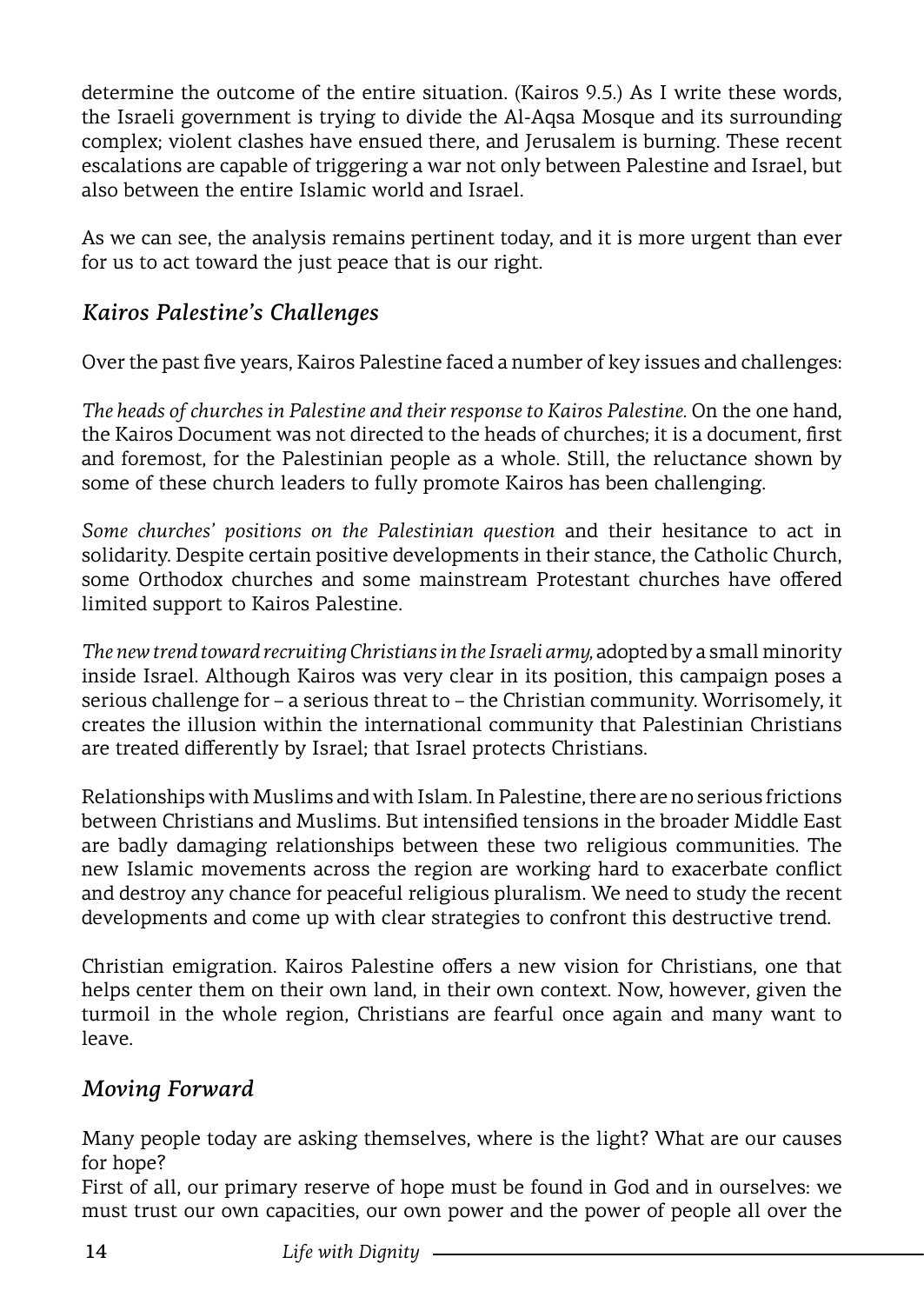world. We must trust each other and walk together.

Today, we can see that the solidarity movement with Palestine is growing overall: through the global BDS campaign, through nonviolent protests across the globe, through the media, and through some governmental entities urging Israeli accountability.

Despite the bloodshed and misery afflicting the Middle East in general and Palestine in particular, many individuals and communities continue turning to Kairos, looking for hope. Kairos Palestine is growing and gaining momentum as a movement.

Israel, like any other oppressive regime, doesn't just fear the anger of the oppressed; it fears – perhaps even more so – their hope. Israel knows that its power and impunity are greater when people feel weak and hopeless. This means that Palestinians should continue their steadfastness and legitimate, creative popular resistance: resistance driven by love, not by hatred and revenge.

And Kairos is winning.

Kairos is winning because more churches are responding to the BDS call and participating in its campaign, entirely or in part. Kairos is winning because popular solidarity movements are growing everywhere. Kairos is winning because more and more people are joining and participating in its calls and alerts: its Christmas Alerts, Easter Alerts, and others. Kairos is winning because there are still people who believe that "…nation shall not lift up swords against nation, neither shall they learn war any more" (Isaiah 2-2:5).

And Kairos is winning because, despite bloodshed and hardship and injustice, there are people and communities who dream of "a new land and a new human being, capable of rising up in the spirit to love each of his or her brothers and sisters (Kairos 10).

## Opening Night Speech – Kairos Palestine Conference

### *Robert Owen Smith*

Dear Sisters and Brothers,

It is my pleasure to welcome you here to Bethlehem to participate in this conference co-convened by Kairos Palestine, the Alternative Tourism Group, and the Palestine-Israel Ecumenical Forum (PIEF) of the World Council of Churches. I serve alongside Dr. Muna Mushahwar as Co-Moderator of the PIEF Core Group, many of whom are present with us for this important gathering.

In June 2007, the Amman Call announced a challenge to the Global Church: "No more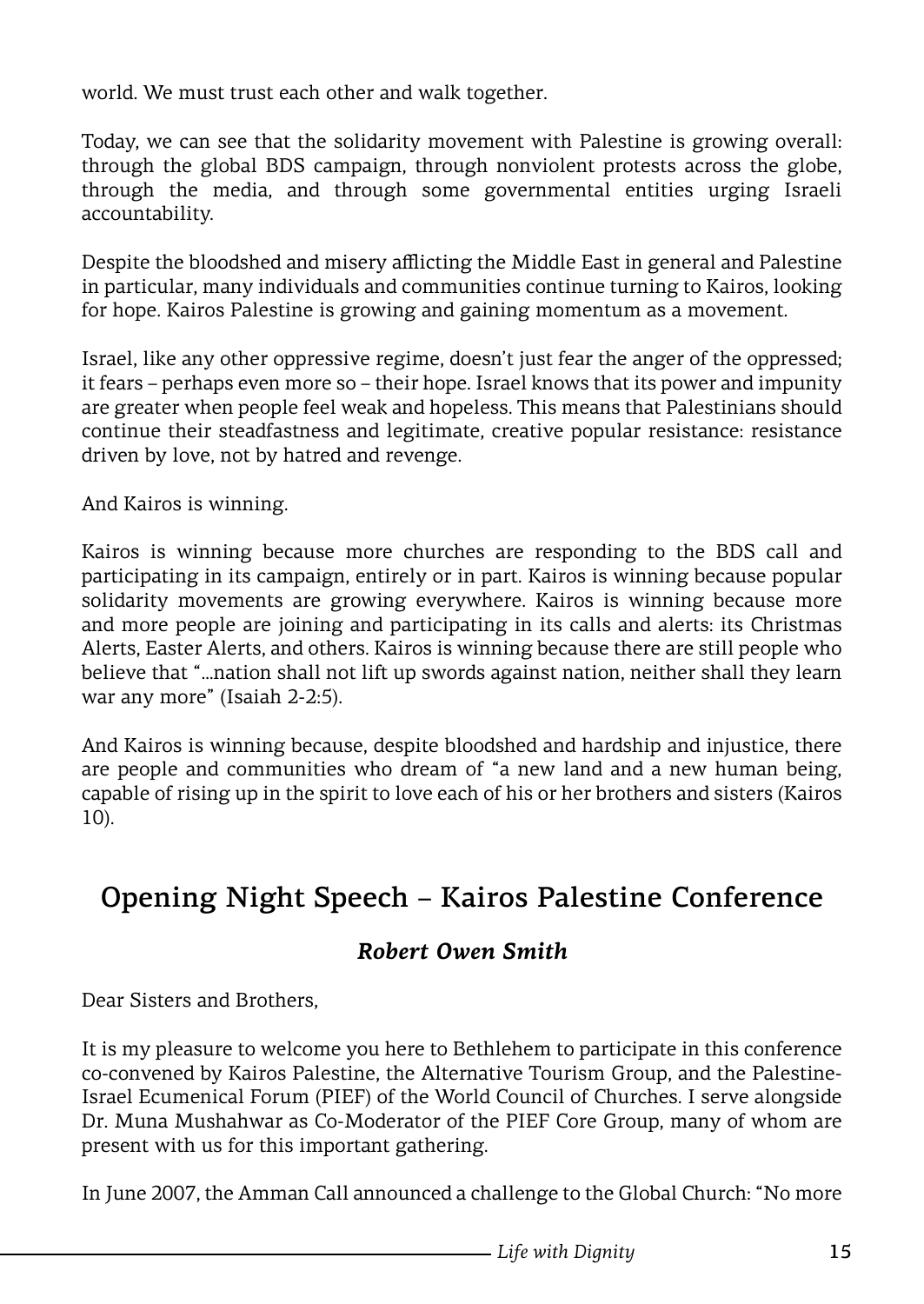words without deeds. It is time for action." Since its inception, PIEF has promoted

- 1. actions challenging government support for the occupation;
- 2. actions challenging public support for the occupation;
- 3. actions challenging theological and biblical justifications for the occupation; and
- 4. actions maintaining viable the Palestinian Christian presence in the Holy Land.

In its effort to "catalyze and coordinate new and existing church advocacy" for just peace in Israel and Palestine, PIEF functions as a clearinghouse for the many ways the Global Church is acting. This is the global ecumenical movement at its best: when we are gathered around specific points of concern, confident that sisters and brothers the world over are engaged in "action for peace and justice that serves all the peoples of the region."

PIEF is the WCC's coordinating body for international, church-related efforts to end the Israeli occupation of Palestine. Palestinian voices are privileged within PIEF, especially the voices of the local churches and local Christian organizations. Exercising the preferential option for the oppressed keeps our shared work grounded in local realities and responses, even as we cultivate a global reach. The Kairos movement has provided a vital distillation of the Palestinian Christian voice.

Despite its global reception, "A Moment of Truth" is first and foremost a local document. Its message is directed primarily at Palestinian Christians living in this context, not to those of us who come from the outside. This was apparent when the document was launched in December 2009. At Dar Annadwa, the crowd of Palestinian Christians listened in electrified silence as His Beatitude Michel Sabbah presented the document in beautiful Arabic. As I sat next to the Patriarch and prepared to give one of the first western responses to the Kairos Palestine document, it was apparent to me that global participation and recognition was not the most important feature of the evening. Kairos Palestine – then and now – is about Palestinians speaking with one another about how they should analyze and diagnose their situation and the ways that situation should be resisted and changed.

My impression from that evening was crystalized in June 2011. The leader of a prominent western church had recently visited Israel and Palestine. In an interview about the status of Christians in the midst of the Arab Spring, this leader described Bethlehem, "a majority Christian city just a couple of decades ago," as "now very definitely a place where Christians are a marginalised minority" due to the presence of more Muslims.

The Palestinian Christian response was swift and strong. The leader not only indicated a wedge between Muslims and Christians but also failed to mention Israeli occupation as a cause of Christian emigration. The letter from Kairos Palestine was particularly strong: "We request you and every leader, especially church leaders, not to use us and our cause for your own purposes," it said. Why are you "suddenly interested to speak on our behalf? This troubles us. Palestinian Christians are fully capable of expressing their situation without needing anyone to interpret what they mean." The message to all church leaders and to all of us who would speak about the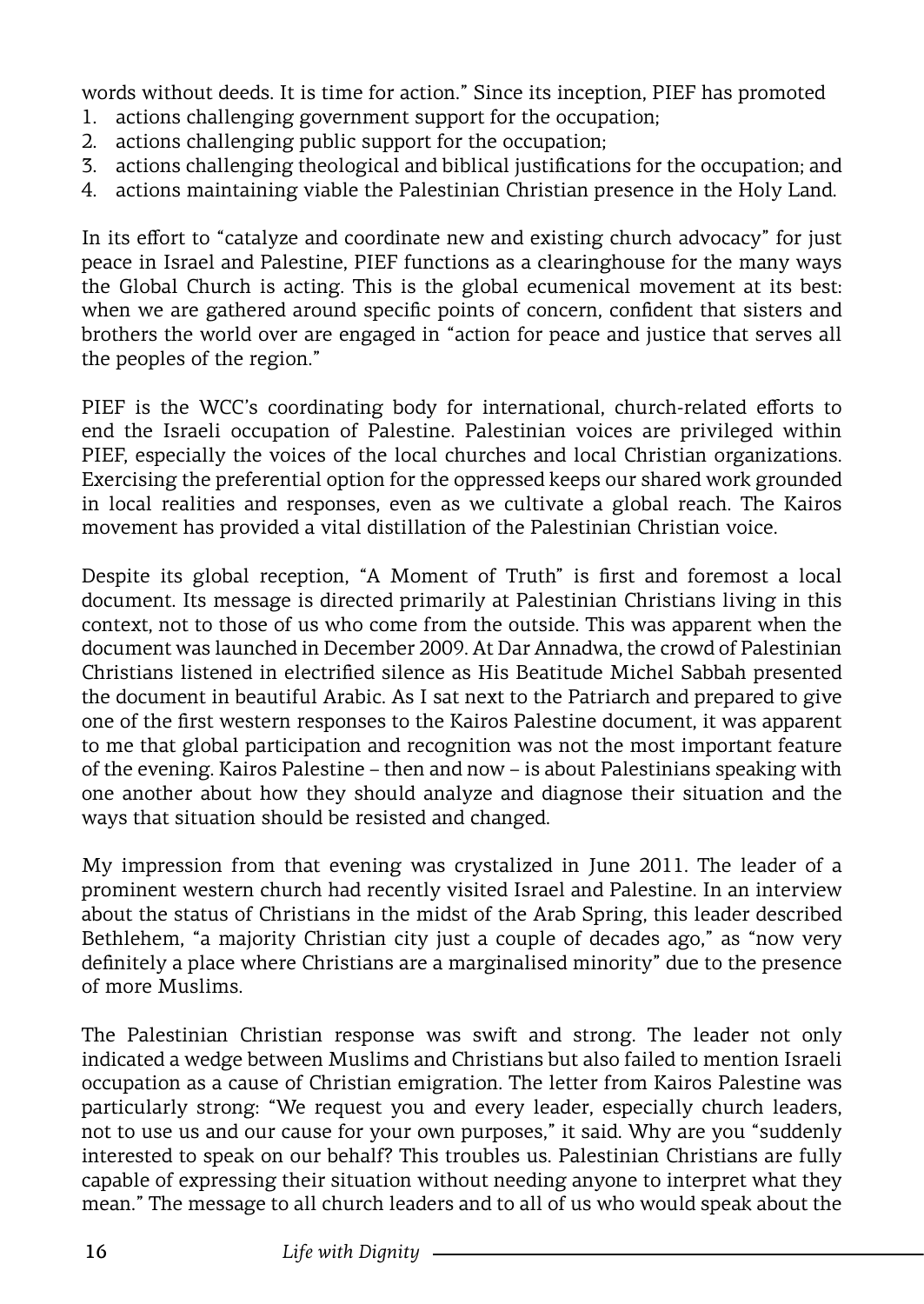challenges facing Palestinian Christians is clear: do not speak until after you have listened and listened well.

The message is loud and clear: Kairos Palestine is a thundering declaration that Palestinian Christians refuse to accept all forms of oppression, both explicit and subtle. Israeli occupation is a sin against God and humanity; simplistic approaches to the situation they face are no less unacceptable. "Our question to our brothers and sisters in the Churches today is: Are you able to help us get our freedom back?" We do not have time to entertain anything less than your unreserved commitment to this goal.

What, then, is our responsibility as guests in this context? After we have listened carefully as Palestinians share their own analyses and perspectives, our commitment should bind itself to the core response of Kairos Palestine: Creative Resistance. Many have picked up the Kairos Palestine suggestion that economic pressures on the State of Israel – boycott, divestment, and sanctions – can be an effective form of nonviolent resistance.

The Kairos call for creative resistance is not about addressing economic structures alone. Support for the matrix of Israeli occupation challenges the very nature of how we interpret the Bible and how Christian communities engage and challenge political powers and principalities. Israeli occupation is supported by global systems of economy, ideology, theology, and culture. Efforts to dismantle the occupation must work on a global level to address each of these spheres and more. We are engaged politically because we are not merely political.

How can those of us who are not Palestinian weave resistance into the fabric of our lives? One way is to identify how the structures perpetuating the sin of occupation inform injustices in our home contexts. This is what is intended as the message of Kairos for Global Justice. How do we participate in struggles against those injustices in our local contexts, consciously linking them to the quest for justice in Palestine? How do the theologies identified as harmful in Kairos Palestine harm others as well; how do those imperial theologies benefit not just Israeli power but power and privilege in many other places as well? In cooperation with Palestinian sisters and brothers, how do we incorporate music, drama, dance, and visual art in our own expressions of resistance?

The occupier and the oppressor would always prefer to control the terms of resistance. This is true in every context. Creative resistance – as called for in Kairos Palestine – is a rejection of those controls. It is a transcendence of imperially offered options. Creative resistance is a call to preserve humanity and beauty in the midst of the cold, bureaucratic oppression with its aesthetic of grey concrete and rubber-coated steel. I look forward to our time together here in Bethlehem, and especially to renewing our shared participation in creative resistance. Again, you are heartily welcome to this conference. I pray that our relationships will be deepened and our commitments renewed.

## Opening Remarks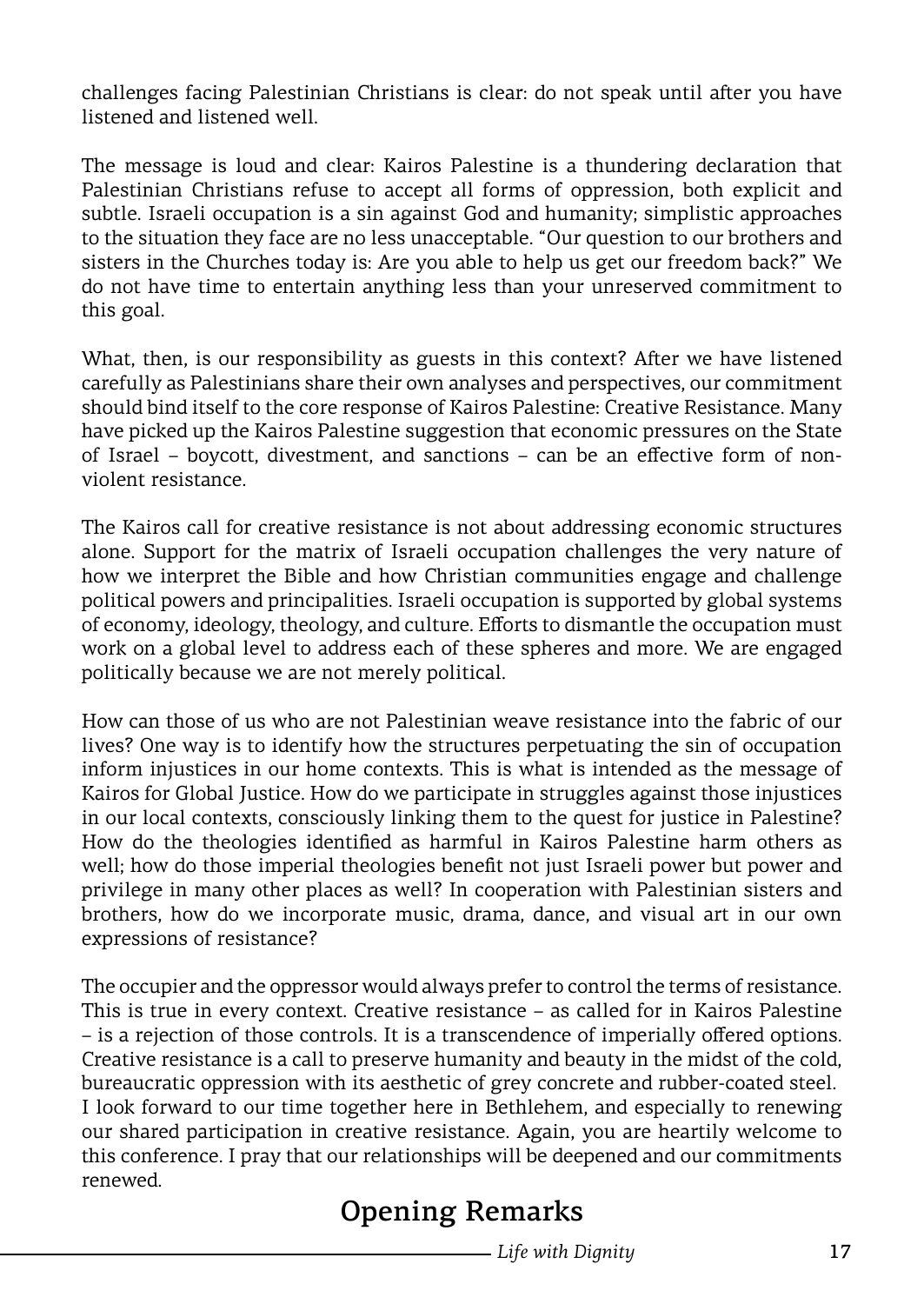### *Lily Habash-Hilal*

Good evening and a warm welcome on behalf of Kairos Palestine for your participation in tonight's opening ceremony.

Tonight, we are celebrating the fifth anniversary of Kairos Palestine, a landmark in the Palestinian scene to advocate the just cause of our people. We are celebrating this event in a world that has a tendency to no longer dare to ask about the difference between right and might, at a time when many amongst us seem to have given up on remembering that there is a strong sanctity and blessedness to life. Indeed, there is a strong moral base for mankind enshrined in all religions, in the universal idea of human rights and in our deep longing for dignity, freedom, self-determination, justice and equality. For, despite the dilemmas that we face in our day to day survival – the despair and fatigue brought on by humiliation, dehumanization, and deprivation – we still hope to see the light at the end of the tunnel.

Amidst chaos, the overall picture includes the occupier's increasing unabated oppression that is continuing with impunity. The occupation thrives with the support of a decadent society and state which is rapidly sliding into more and more extremism, negation and isolation (e.g., the passing of the law on the Jewish nationstate), along with a crippled international law and sloping indecisiveness of those who have the ability to make a change but don't. Nevertheless, the Palestinians across the national and expatriate spectrum continue to pass on their message and work to generate a real change in the perceptions, attitudes and commitments of those who can support our national cause.

### *"We are afflicted every day, but not crushed, perplexed, but not despairing." (2 Corinthians 4:8)*

Despite fatigue and perplexity, there is hope. This year has also been marked by the UN as the International Year of Solidarity with the Palestinian people. There is movement in the parliaments of some European countries to recognize the Palestinian State and the BDS movement is proving effective in transforming positions that we never thought would change. We can see that there is a growing trend toward a more realistic stance with regards to Israel's continuous occupation and pre-meditated violations of human rights in Palestine.

Yes, all this has been signaling that change is possible.

This is why we need to exert all possibilities to spread the word of God, to exemplify his teachings of love, acceptance, and persistence to defend the sanctity of life and human dignity. The successful unity between the Church and its people in the quest for dignity, justice and equality has proven once again that the holistic meaning of the bible and Jesus' teachings are continuing, and will continue, to guide us throughout. This is where we can say again that Kairos has become the epitome of Christian action in Palestine and the world. It is a structured, focused and meaningful mission.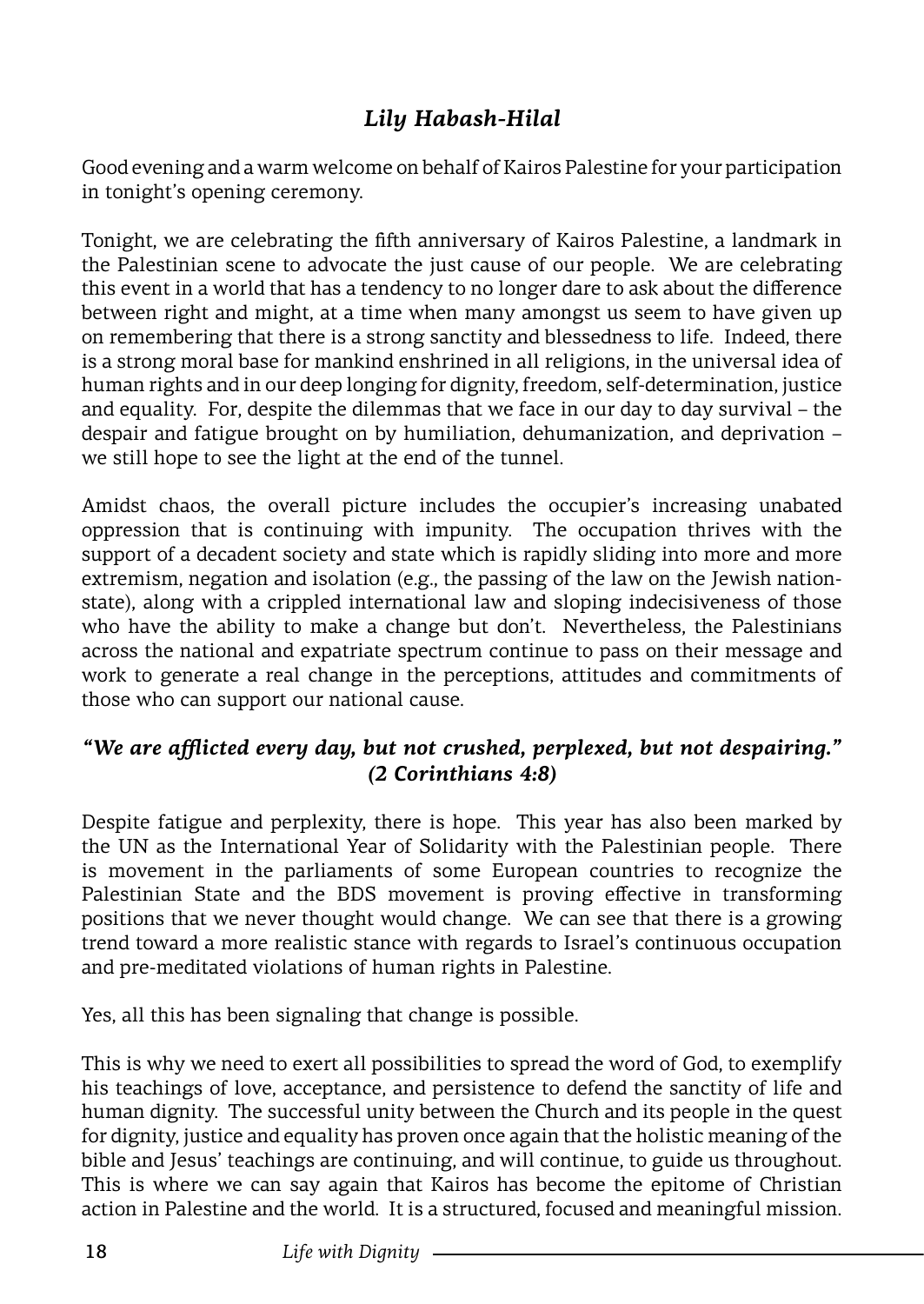This is Christian theology at work in a continuously changing world. A world with a wide array of people, with too many diverging ideas and many constructions of different theologies to transmit "God's message" are competing for influence over hearts and minds but not necessarily for confluence with the genuine needs of the people.

Throughout the past five years, Kairos Palestine has set its course of prayers, action and advocacy to speak to the world to support the Palestinian quest for justice, equality, dignity and self-determination. This is not the place to describe over and over again the ingrained suffering of the people of God because we continue to live it, both physically and spiritually and we live the constant violation of our dignity in every single moment of our daily lives. The occupation intends to remind us every day that it exists despite us and despite all universal values, beliefs and religions.

But then, isn't it true that at least all three monotheistic religions call for the preservation of human dignity?

### *As a Christian, I have been taught - with love - that our unity in God means that we have to have strong respect for the other.*

We are all born in the image of God. Hence, my understanding of this notion is that dignity means equality among humankind and that we are all alike and thus all people should be treated alike in dignity. Equal dignity entails reciprocity and mutuality and thus is closely related to justice, righteousness and morality.

### *As a Christian I have grown to believe that dignity is an imparted gift of God, hence it is our task to protect and preserve it. It is a great responsibility to assume!*

This is why I have endeavored to explore what *dignity* means to me as a human being and as a Palestinian. I have been guided by the reasoning of certain philosophers. For, in their quest to grasp the truth, some have tried to deconstruct the notion of dignity by understanding its most important components. They have maintained that the three most important components of dignity are: "*the right to life*, as it entails the origin of human dignity; *the right to freedom*, which derives from a close relationship between dignity and autonomy; and the right to equality, which is based on the equal dignity of all people and is closely associated with justice. In their reasoning, consequently, dignity invokes equality as well as liberty. Equality then addresses systemic injustice and emphasizes the dignity of all people regardless of all differences, whilst freedom ensures that each individual can realize his or her potential by safeguarding self-determination under equal circumstances." I can say that this is an explanation that goes in tandem with our efforts to explain the significance of human dignity and its relationship to our struggle for freedom and self-determination.

This year, Kairos, in partnership with the Palestine Israel Ecumenical Forum (PIEF) and Alternative Tourism Group (ATG) has set out an agenda that is very much in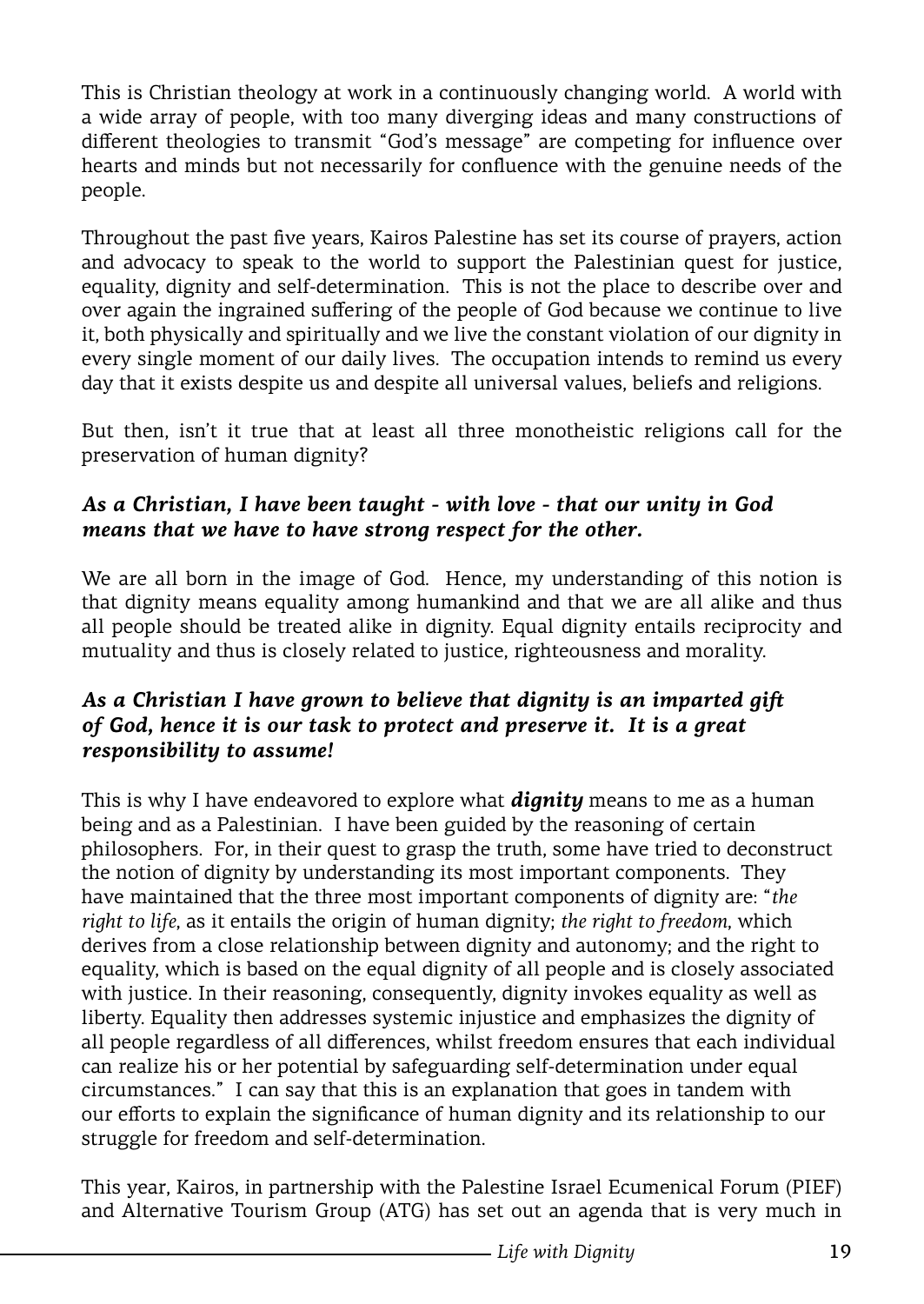sync with the evolution of our continuous action for justice as well as with the our communication with the world.

This conscientious and determined action has culminated in great success and highlighted the potential of the message to the world. Now, we need to gear our attention to all those who continue to negate our dignity.

By the end of this meeting, Kairos, with you all, will tune the course of action so that we can continue to build on the successes made during the past 5 years. Mainly, our discourse to the faithful and with the faithful will be refined and redefined and will be set toward those who continue to pretend that we do not exist, or who do not know, or who are unable to reconcile with themselves and see the mere essence of the human nature and dignity of the Palestinian. We will still need to preach to those who continue to deny us and remind them that they are also created like us in the image of God.

Allow me to welcome our honorable speakers who will be speaking tonight. But first, let me thank them for being the people they are. For, it is their work, steadfastness and commitment that have made their distinctive message and vocation prevail in the life of the church and the country and which continues to provide us with hope, courage and strength to go on.

My best wishes for a successful opening ceremony and meeting during the coming few days.

## Opening Meditation

*We are afflicted in every way, but not crushed; perplexed, but not driven to despair» (2 Corinthians 4:8)*

### *Rafiq Khoury*

I was asked to start the day with a meditation. Meditation is to be in the presence of God in order to listen to His Word. Yet, this Word is not a neutral word to a neutral human being; it is not an abstract Word to an abstract human being, and not an imaginary word to an imaginary human being. It is rather a concrete Word to a concrete human being in his collective or personal circumstances. Let us leave personal circumstances aside and tackle the collective circumstances in our country and in the Middle East in general. When circumstances and the Word of God meet within us, we are then in a state of meditation. This dialogue between the Word of God, on the one hand, and the reality of our circumstances, on the other hand, is what opens up a new path or vision before us that leads to a new form of life. The Holy Spirit enriches this dialogue with its presence, because it is the Spirit which makes dialogue with the Word of God possible, rich and fruitful. Therefore we pray and say: *Holy Spirit,*

20 *Life with Dignity*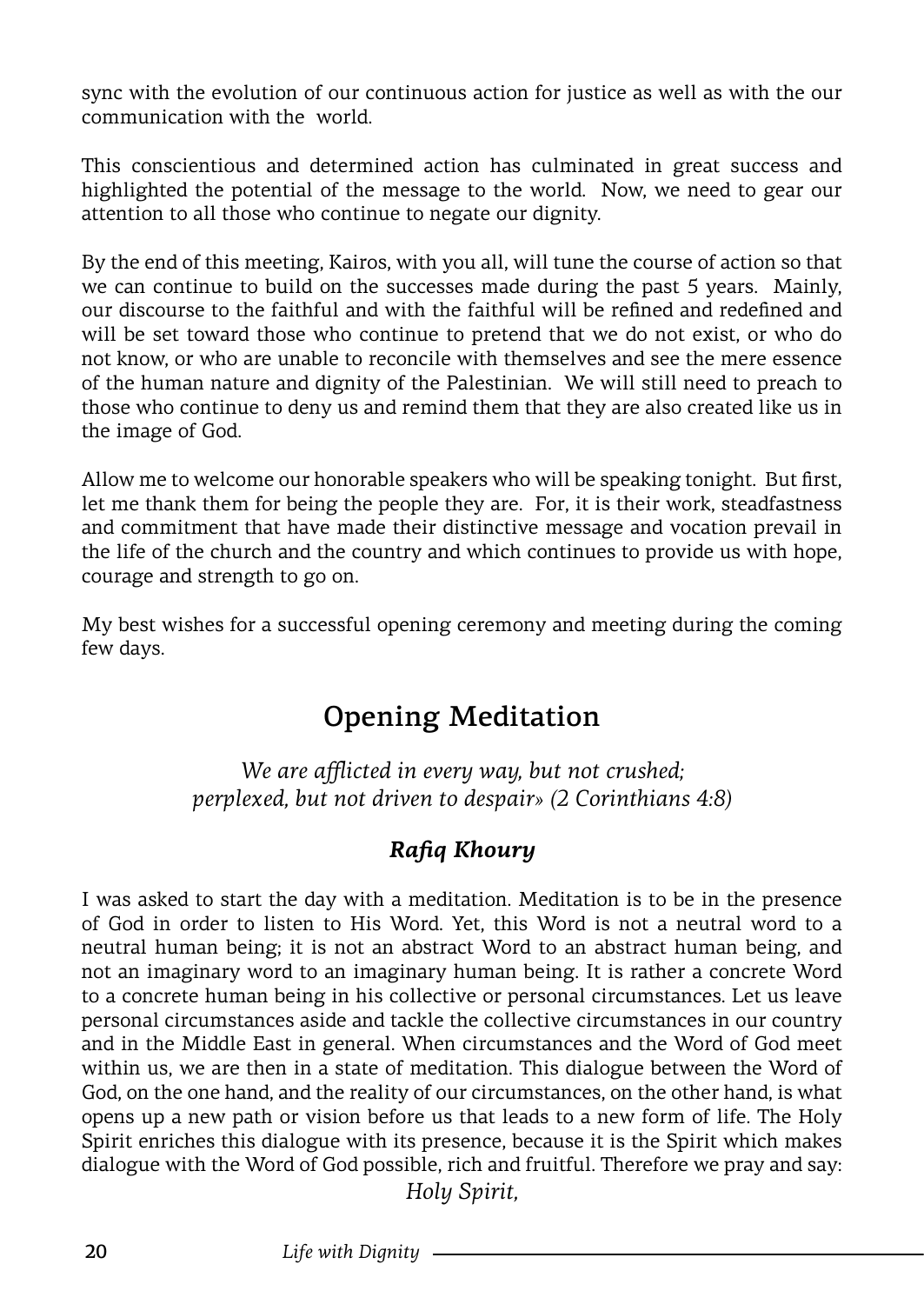### *Inspire us, strengthen us, guide us, teach us, direct us, and lead us to the truth. Holy Spirit, you who make things new, give us a new heart that can appropriate the divine Word, and transform it within us into life and spirit.*

The Word of God that this meeting chose as its title is the word of Saint Paul in his Second Letter to the Corinthians. These words are: «We are afflicted in every way, but not crushed; perplexed, but not driven to despair" (2 Corinthians 4:8). The circumstances that this word links us with are those in our country and in the Middle East.

Let us first read the word of Saint Paul in its true context. The Second Letter was written to the Corinthians in an atmosphere of difficulties, crises and adversity that surrounded the apostolic mission of Saint Paul. There were difficulties from within (especially from inside the Christian community itself) and external difficulties. Saint Paul describes some of these difficulties, saying: «In affliction, in hardship, in distress, in beatings, in imprisonment, in riots, in labor, in watching, in fasting" (6:5). Saint Paul also enumerates the dangers he passed through and their source, saying: «Perils from my countrymen, perils from the Gentiles, perils among false brothers" (11:26). This explains the «blunt accent» and «strong fury» in the Letter, mixed with the «tone of love, reprehension, anger, and affection».

Amidst these difficulties, Saint Paul discovers his fragility, poverty, and weakness: «We have this treasure in clay vessels» (4:7) that can easily be broken. But he quickly corrects himself to assert that he is strong in the midst of hardships and that his strength comes from God. Therefore, he does not hesitate to utter the words taken as a title by our meeting: «We are afflicted in every way, but not crushed; perplexed, but not driven to despair» (2 Corinthians 4:8).

Where does he get this strength from? First of all, from his very weakness, as he discovers that his weakness is his strength: «For when I am weak, then am I strong» (12:10), and «For my power is made perfect in weakness» (12:9). Here Paul sheds light on human weakness and fragility, underlining the evangelic paradox of weakness in strength, meaning human strength, and strength in weakness, where strength is divine strength. This strength does not come from muscles or from «chariots and horses» (Psalm 20:8), but comes from Christ dwelling in us. Saint Paul says he is «powerful in you» (13:3). Christ, who Saint Paul believes in, has been «crucified through weakness, yet he lives through the power of God» (13:4). He concludes, «For we also are weak in him, but we will live with him through the power of God towards you» (13:4). For in his death and resurrection, Christ is the foundation of our strength and invulnerability. He makes us undefeatable although we are besieged from all sides. We do not despair although we face calamities. These words indicate the struggle of a gladiator who finds himself at the edge of a precipice but does not surrender, nor despair or yield. Rather, he faces the battle with determination and strength.

At the end of the introduction to the Second Letter of Saint Paul to the Corinthians, the Arab Jesuit version of the New Testament states that the Second Letter to the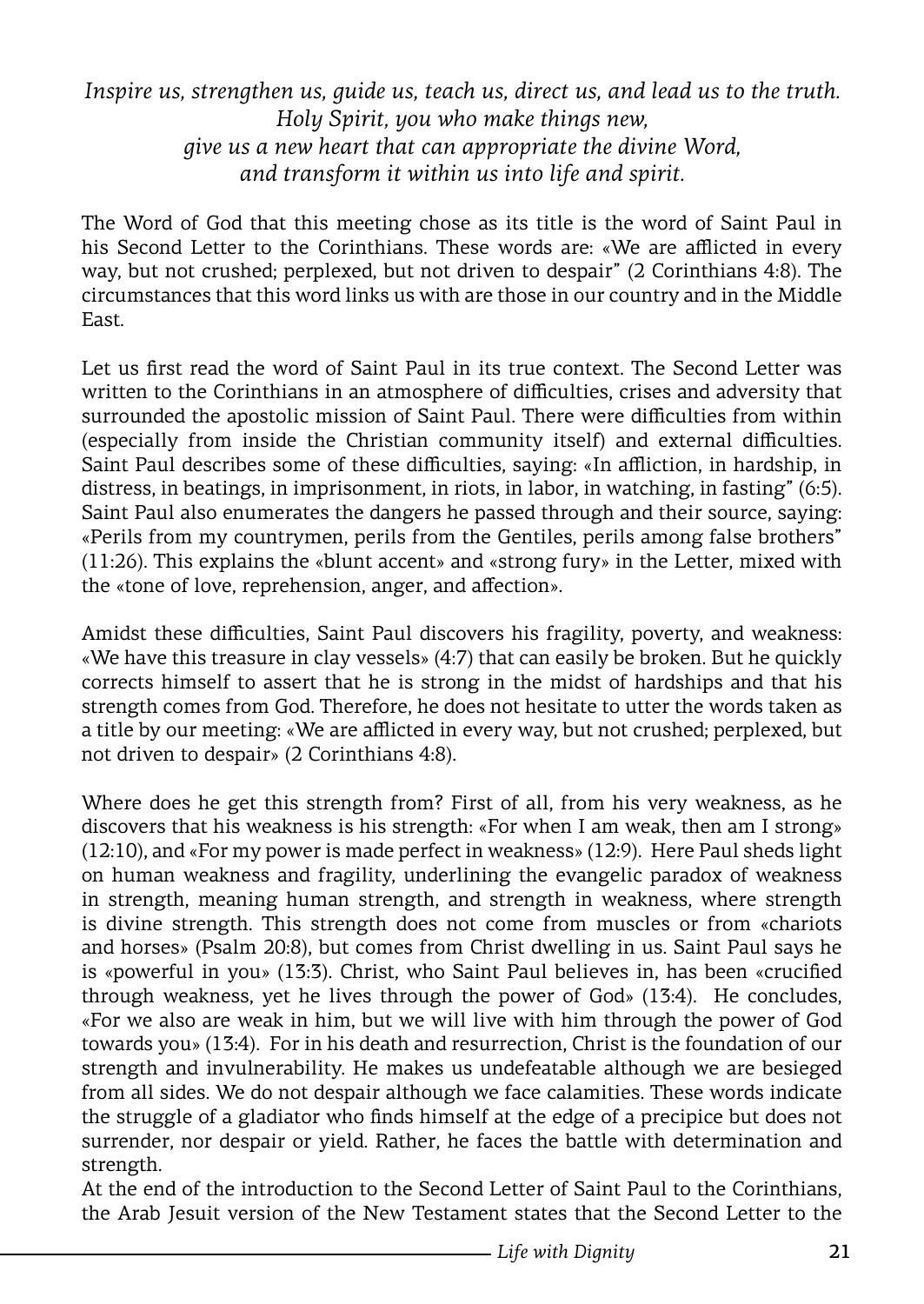Corinthians provides guidelines and a solution to churches looking to regenerate themselves with new faces through whom they can be loyal to their mission (cf. p. 545). This leads us to the second part of our meditation, i.e. our current circumstances.

The circumstances in the Holy Land and the Middle East in which our people and our Christians are living are difficult ones. It is sufficient to look around at our country and countries in the Middle East to see that everyone, including the Christians, is in a situation where the walls seem to be closing in from all sides. They find themselves in a deadlock from which they do not know how to get out. What to do? The Second Letter of Paul to the Corinthians may guide us.

A glance at the Christians in the Holy Land and the Middle East reveals the fragility of these Christian communities. This fragility comes, before anything else, from within, as in the Second Letter to the Corinthians, a result of their division. It is said that difficulties emanating from out of the church strengthen the church, while difficulties emanating from within the church undermine and destroy it. At the end of his Letter, Saint Paul calls on the Christians of Corinth and the Middle East to «be of the same mind, live in peace» (13:11). As stated by the Catholic patriarchs of the Orient: «As Christians in the Orient we exist together or we do not exist.»

This fragility can be the result of external circumstances, mainly our small numbers. When we look at ourselves from a quantitative perspective, we perceive ourselves as few in the large sea of people we live among. Our small numbers may lead us to a minority mentality with all that entails of «deadly psychological and social after-effects « in which the minority is subjected to experiences of «regression, lack of self-confidence, lack of confidence in society, grievance, isolation, dissolution," internal distress, and instability. We see fragility and weakness in our small numbers. Saint Paul calls on our Christian communities in the Holy Land and the Middle East to transform weakness into strength because we are strong when we are weak. This strength does not derive from external factors like strength in numbers, but from within, from the strength of Christ dwelling in us, who, with the power of his resurrection, transforms weakness into a spiritual power. And the spiritual power is what transforms the small numbers into salt, light and leaven. Our strength does not come from our numbers, but from our faith in Christ, who is our pivot which allows us to move in all directions «freely, confidently, joyfully, audaciously and enthusiastically" (The Christian Presence in the Middle East, 60). One example is the first Christian community to which Saint Paul writes, a small and modest minority, but distinguished by the vitality of the new man and his joy despite all internal and external pressures. This vitality stemmed from the depth of faith in Christ resurrected from the dead, who transformed weakness into strength.

One of the consequences of a minority mentality is the search for compensation that gives us a false feeling of our importance. This may take the form of extolling the past, adopting dazzling appearances to affirm our existence, like constructing huge buildings, impressive institutions, and attractive facades, with which we seek to compensate for our small numbers. In fact, our importance stems not from these external human factors, but from the vitality of our faith in He who conquered the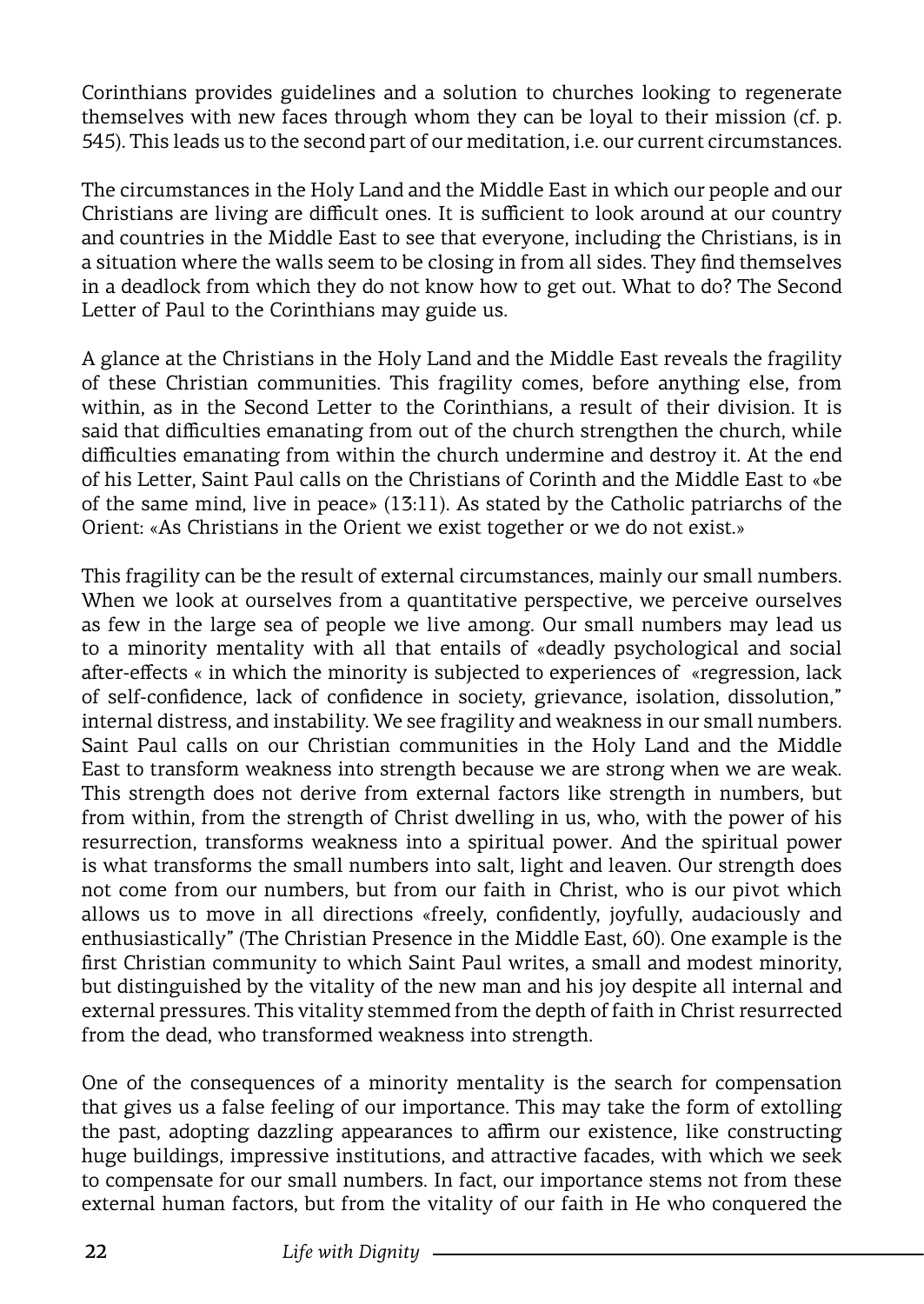world. These false messianic doings never supported the Christian community. Rather, they simply distorted the image of this community and its mission.

This minority mentality leads us to avoid public life and to shirk our commitment to public life. It may ultimately lead us to migration, through which we abrogate ourselves and deny our communities the originality of our giving. We flee from our communities as if to say this «world» is not ours. Christians in the Holy Land fall into this danger. The Israeli occupation is still ongoing with no imminent end in sight and our communities are being eroded from within, not to mention the many difficulties in sustaining a livelihood. Amidst all of this, we may escape, detach ourselves, or migrate. Times such as these are not times for flight and closure on ourselves; these are times for commitment to our societies to seek a way out from the complex situation and impasses that we find ourselves in. Dangers surround us, but we are not crushed; we face dilemmas, but do not despair because our weakness is strength, and our small numbers are strength, and our model is Christ, who became poor for our sake so that through his poverty we might become rich (see 2 Corinthians 8:9).

The most serious danger Christian communities may face in the Holy Land and the Middle East under current circumstances is despair. The blows received by Christians and their peoples are unbearable. We do not blame these peoples, and the Christians among them, if they feel despair. Our communities living in the Holy Land and the Middle East face difficult and arduous circumstances. The pressures placed on these communities come from every side and make people prone to despair and fatalism, depriving them of the power or strength to face the grave challenges. Christians may be the most vulnerable to despair of these communities. Such experiences constitute surrender to the devil who crushes not only the body but also the soul. Amidst this state of hopelessness comes the voice of Saint Paul saying, "We are afflicted in every way, but not crushed; perplexed, but not driven to despair.» We have seen how he remains strong while surrounded by affliction, distress, hardships, and challenges from every side. This strength comes from within; it is the faith in the power of Christ resurrected from the dead.

Despair is surrender to the forces of death and the weakness they engender. Surrender to despair is indeed walking to the grave. Despair is a bad omen; it paralyses our actions, impedes our advancement, and makes us go around in circles unable to find a glimmer of light to help us out of the impasse. Despair is a bad omen as it leads to moral and spiritual suicide, or to flight, or to loathsome egocentric introspection without finding an exit from the deadening sense of hopelessness. Saint Paul penetrates this wall of despair and declares: "We are afflicted in every way, but not crushed; perplexed, but not driven to despair." Nothing can penetrate this wall except hope predicated on the experience of Christ resurrected from the dead, and experienced by the two Emmaus disciples who replaced disappointment with the power of hope. While despair paralyzes action by individuals and groups, hope liberates the faithful community and urges it towards creativity and innovation amidst the difficulties, impediments, calamities and challenges. Hope is an Easter message, and despair is the opposite of it. The present time is undoubtedly a time of hope par excellence, otherwise we would be clinically dead.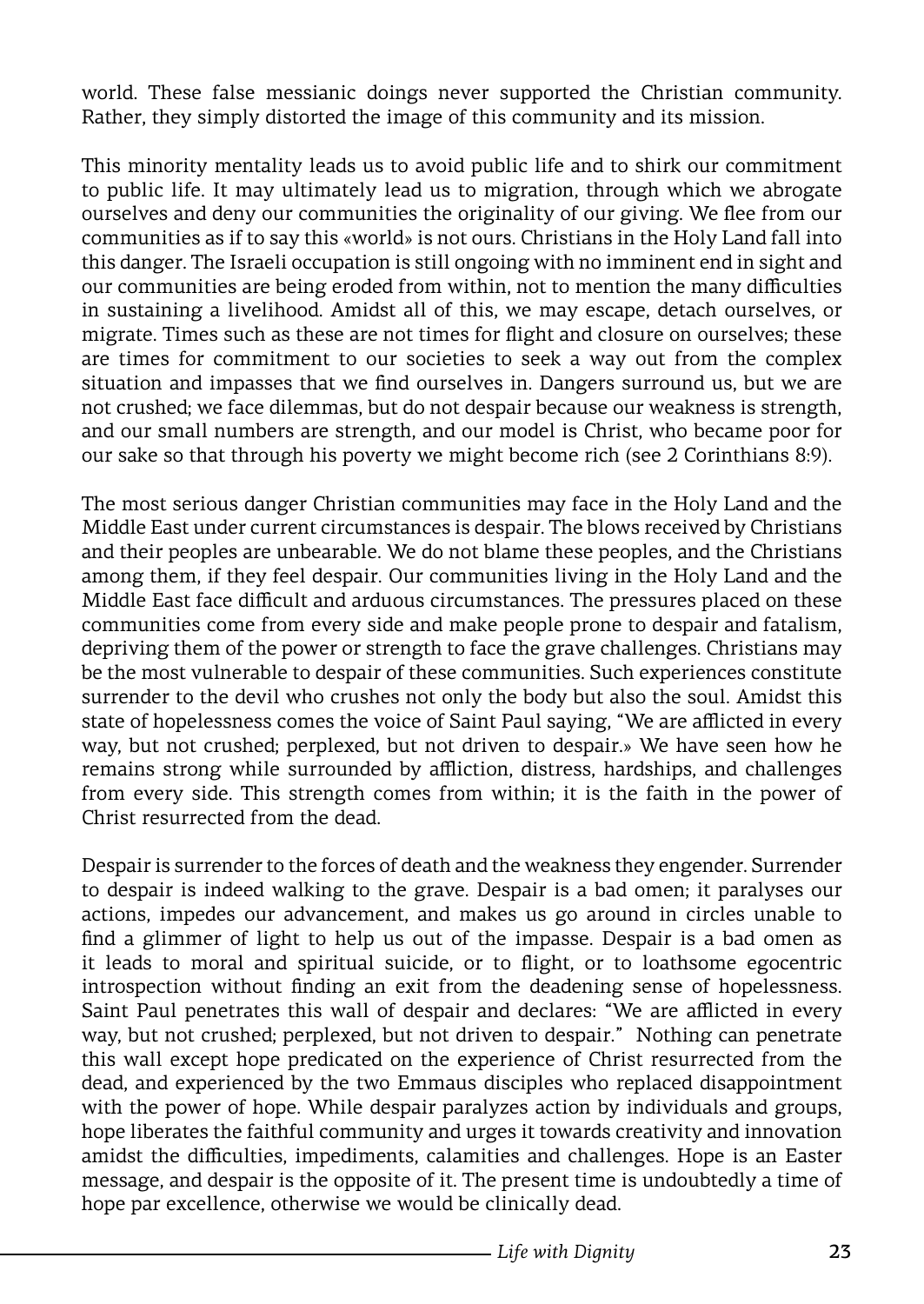I would like to refer here to the document «A Moment of Truth: Kairos Palestine.» This document was issued by a group of Palestinian Christians who have been saying NO to despair despite innumerable reasons for despair. This is what pushes them to utter words of «faith, hope and love» in the face of a horizon that looks dark. I believe it is the duty of the active among our believers to stand by other believers in these difficult times, and to support and stimulate their hope as an incentive to confront the challenges in the spirit of Christ, who says to us: "Take heart; it is I. Do not be afraid" Mt 14:27). Thus, we can all act as messengers of hope for our communities. Despair is contagious. Hope is also contagious, moving from one person to another to engender a state of vitality that can be transformed into a creative power to face any situation, no matter how difficult. Saint Paul did not write his letters to Christian communities enjoying peace, stability, and calm. He wrote to Christian communities that were facing difficulties, distress, and calamities from everywhere. In the midst of all that, he continued to call them to the «work of faith, labor of love and patience of hope» (1 Thess 1:3). Palestinian communities in the Middle East have passed through many difficult stages in their history, maybe even more difficult than those witnessed today. Nevertheless, Christians have always stood on their feet, confronted the difficulties, and continued to move forward without surrender, struggling the struggle of the Spirit. As Christians today, we should echo this hope for ourselves and our communities. If despair prevails, we will remain in a state of death, although we are, in fact, invited to life in order to live and give life. We are invited to live with hope, to witness to hope, and to transmit it to all those around us, thereby enabling hope to lead us to action.

Despair is a bad omen that leads only to bad decisions. Despair is a state of death, and decisions resulting from despair are decisions of death. Despair may be another sword with which Evil strikes nations, suggesting to these nations that all doors are closed before them and the only way out is to surrender to the fate decreed for them by others. Hope, on the other hand, is a protest against this fate. The strongest of its justifications is the mighty power latent in individuals and nations, indeed in their conscience, that can open apertures for life in a thick wall that seems impenetrable. This power is not external to individuals and nations, but is latent in their innermost core. When this power is activated, it can work miracles. Our nations do not stand before a closed road, but before an aperture open to life. Despite all the calamities currently faced by Christians, there are opportunities in life that should be explored and that can open doors to hope. «For I consider that the sufferings of this present time are not worth comparing with the glory that is to be revealed to us» (Rom 8:18). Hope is not a false bolster, but a real and powerful force that allows us to work, act and move to create change in history against violent and negative forces.

In this opening reflection, I would like to examine an aspect of these calamities, hardships and distress, namely their purifying power. While distress can constitute an experience of surrender and death, it can also provide an opportunity to purify us and our faith from the impurities we may be subjected to. Pains are fire and fire may burn, but it may also purify.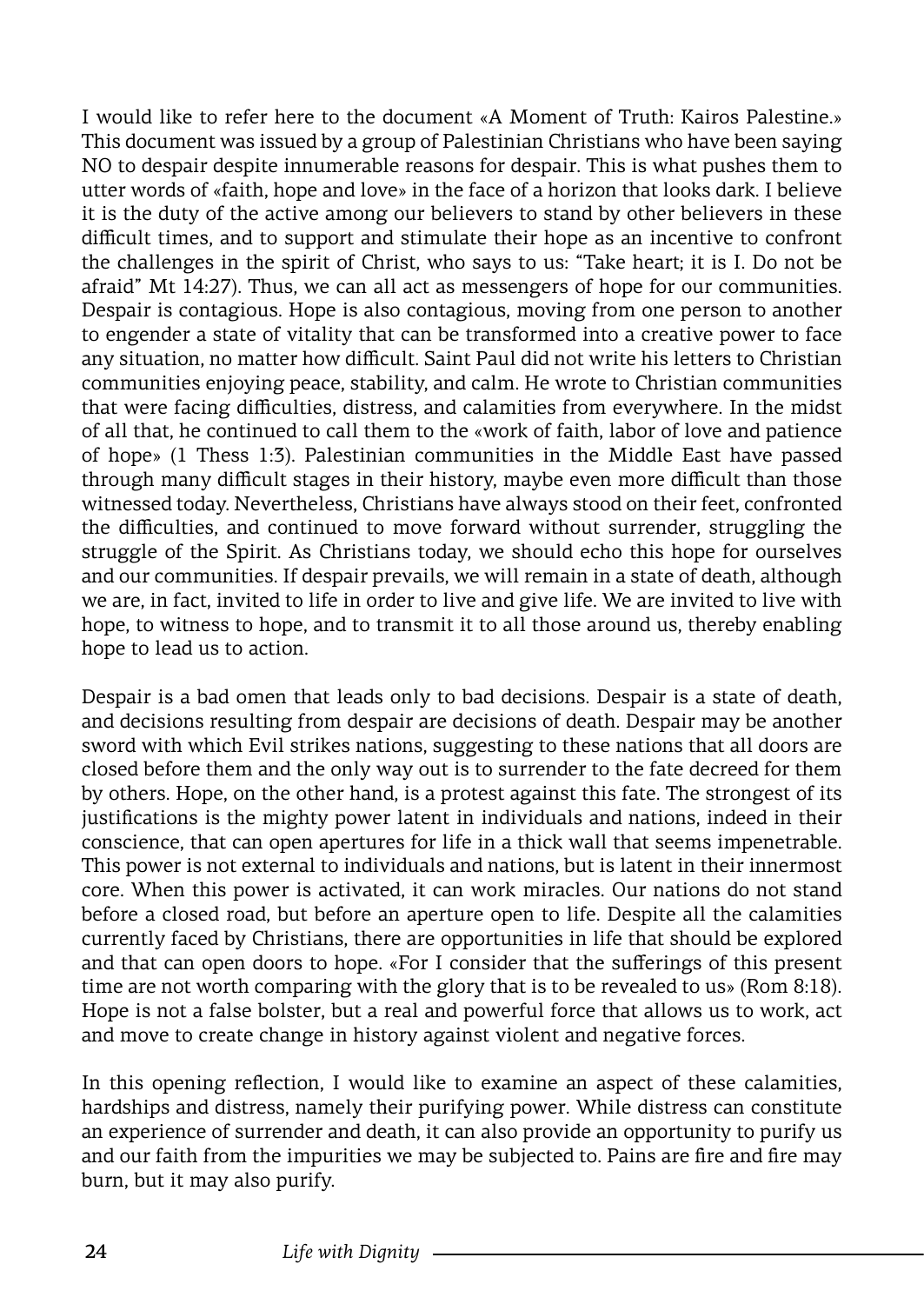The first Christian communities lived «in much affliction» (1 Thess 1:6) of various types. In these conditions they received the letters of Paul revealing to them the meaning of distress, affliction and calamity. One of the meanings is the capability of pain to purify faith, as in the following examples:

«Consider it pure joy, my brothers and sisters, whenever you face trials of many kinds, because you know that the testing of your faith produces perseverance» (James 1:2-3).

«Blessed is the one who perseveres under trial because, having stood the test, that person will receive the crown of life» (James 1:12).

«These things which God has done make you very happy. But now, for a short time, different kinds of troubles and difficulties may make you sad. The purpose of these troubles is to show certainly whether you really believe God. It is very, very important that you continue to believe in him. People put gold into a fire to make it completely clean. The fire burns everything that is not gold. So the fire shows certainly what is gold. But gold belongs only to this world, so it will come to an end. When you believe God, that is worth much more even than gold» (1 Peter 1: 6-7).

«We also exult in our tribulations, knowing that tribulation brings about perseverance; and perseverance, proven character; and proven character, hope; and hope does not disappoint» (Rom 5: 3-5).

The terms used are "calamities" and "affliction." We can see in these texts an extension of the Lord Christ's words in the beatitudes on persecution.

As Jesus started with the word «blessed,» so did the letter of Saint James (1:12). What courage to call affliction «happiness» and «joy». How can affliction and calamity be happiness?

The texts link adversity to trial. Adversity puts us on trial. The accepted metaphor is fire, just as gold is passed through fire to be purified and to reveal the pure gold.

What does this mean for the Christians of the Arab Orient and their populations today?

For Christians, adversity purifies their faith, ridding it of impurities and tumors that may have attached themselves over time. Adversity places us before a choice between a false Christ who we reduce to fit our limitations and mentality, and the real Christ who appears in the Gospel and who we accept to challenge our limitations and mentality. Adversity tests our faith to transform it into something purified, profound and solid, a personal faith that can stand against all calamities and challenges.

For our people, adversity is an opportunity to revert to ourselves and explore the distortions in our social and religious culture that reduced us to this current state of affairs. Adversity purifies people and brings them back to their original state and to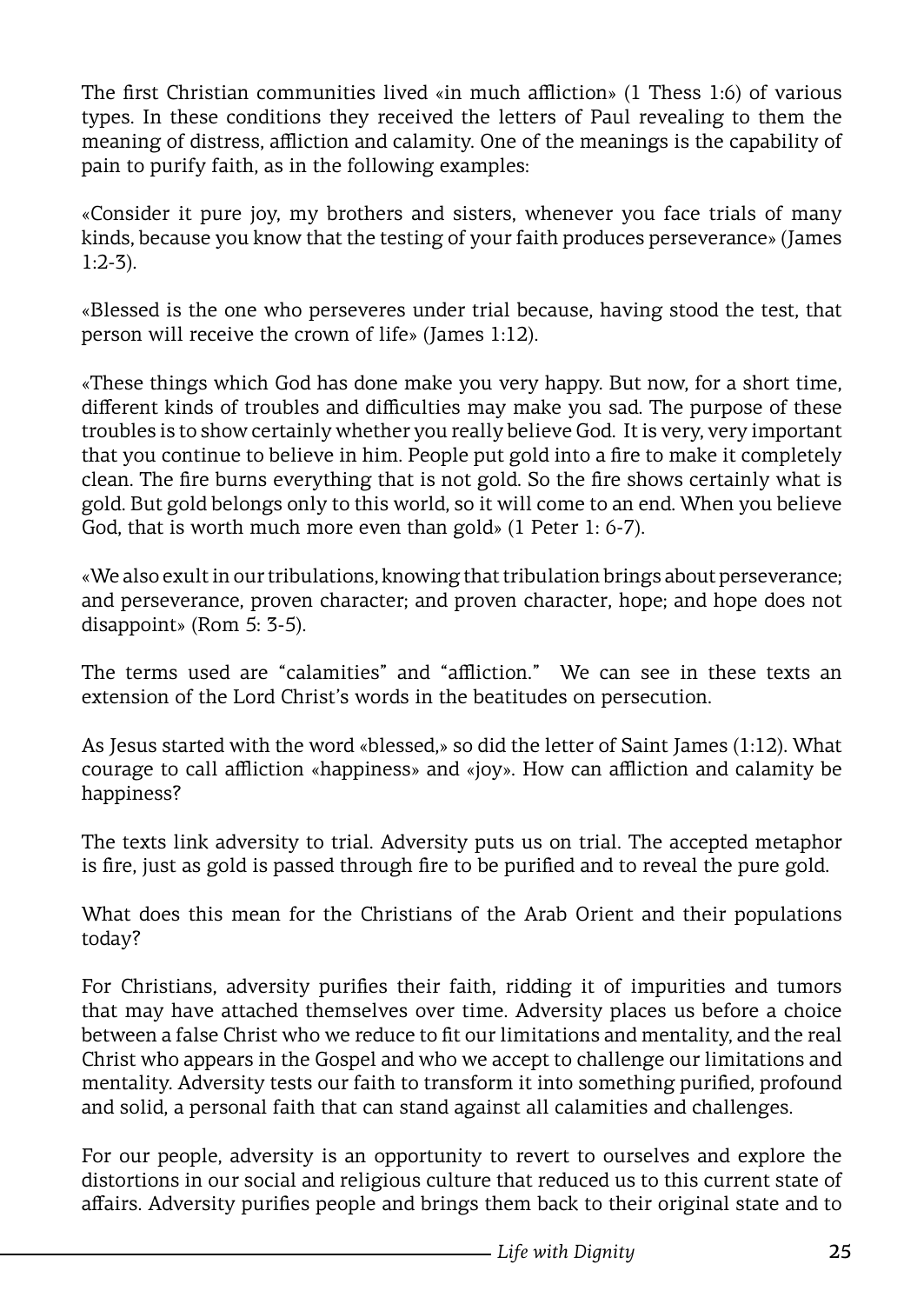the best within them. Adversity propels people to a moment of truth in which they review their history, attitudes and maxims to open up a brighter path towards the future. Adversity places us in a «crisis,» a difficult situation that urges us towards deeper understanding of the situation in which we live and the difficult choices that bring life.

«We are afflicted in every way, but not crushed; perplexed, but not driven to despair.»

Thank you, Lord, for your Word of life.

## Launch of Kairos Palestine Christmas Alert 2014

### *Martha Tonsern*

Dear Ladies and Gentlemen,

Welcome to the 5th anniversary of Kairos Palestine! During the last session of this wonderful evening I would like to introduce our Kairos Palestine Christmas Alert 2014.

More than two years ago we were brainstorming about how we could reach the local and international audience during the time of Advent the best way. As we all know – During the Christmas season the whole world is looking at Bethlehem, reading the story of the city from the bible, seeing the Church of Nativity on TV and looking at transfigured images of the city where Jesus was born.

To see the beautiful sights of Bethlehem is part of the Advent season, but at the same time it should become part of the Christmas time to see another reality on the ground as well: Our aim is that people from all over the world become more aware of a reality in Bethlehem, a reality which doesn't mean anything else than a city under occupation by all means.

That's why we've decided this year, for the third time, to prepare a Christmas Alert in the form of a four-week Advent guide booklet. First, to bring awareness about the situation in Bethlehem, and second, to encourage churches, parishes, lay-persons and clergy locally, regionally and all around the world to remember this season that marks the birth of our Lord Jesus Christ also in another way.

Since 2014 is the UN Year of Solidarity with the Palestinian people, in this Alert we highlight the deep impact of the Israeli occupation on all levels of life in Bethlehem, focussing on the human aspect. We have cooperated with the esteemed Palestinian Human Rights Organisations, Society of St. Yves, Hurryyat and Badil, who provided us with interviews as well as with facts and figures about the political situation. Thoughtful theological reflections were contributed by His Eminence Bishop William Shomali, Dr. Munther Isaac and Grace Zoughbi.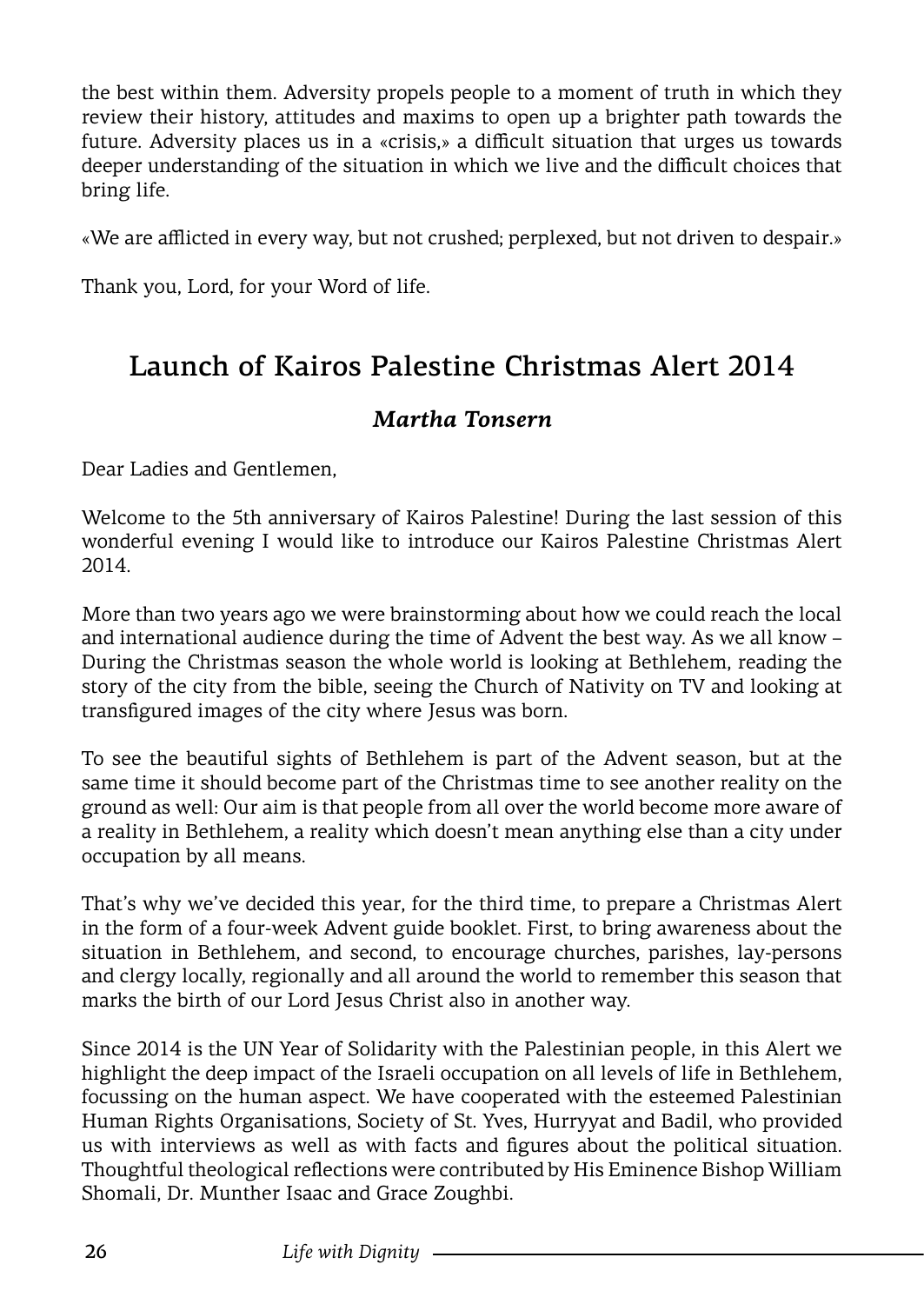On the first Sunday in Advent we deal with the subject of imprisoned parents and the impact on spouses, especially on their children. The organisation Hurryyat interviewed the family members of the political prisoner Riyad Li'mour, who is in very bad condition health wise and deeply missed by his family, but still imprisoned after more than 13 years.

On the second Sunday in Advent we focus on refugees and the impact on their descendants. For this text Badil interviewed the Palestinian refugee Rif'a Hammad, who was forced to leave her home at the age of 15 during the Nakba in 1948. She has lived in one of the three Refugee Camps of Bethlehem, the Dheishe Camp, since then. We also hear the voice of her granddaughter May, who is now the third generation of refugees.

On the third Sunday in Advent we focus on the effect of Family Unification Laws on spouses. The catholic human rights organisation St. Yves brings up different stories of Palestinian families who are torn apart because of the inhumane laws the Israeli government is putting on them.

On the fourth Advent Sunday we wanted to give a voice to Palestinian women and men themselves and therefore asked Palestinian interview partners to respond to two questions: "What do you ask from your sisters and brothers worldwide to do?" and "What do you ask from your own people to do?"

With this third edition of the Christmas Alert we strongly feel again that with this publication we are able to fill a gap and managed to find a tool which builds a solid bridge between theological and political context. We were overwhelmed by the willingness of people from all around the world to assist in disseminating and translating the Alert. We are proud that the Christmas Alert is available in 12 languages this year: Arabic, Bahasa Indonesia, Catalan, Chinese, Danish, Dutch, English, Filipino, Finnish, French, German and Spanish. All of these translations were done voluntarily and are available on our website www.kairospalestine.ps.

On a personal note I would like to use the opportunity to thank all our partners, volunteers and colleagues from the bottom of my heart. This project would not have been possible without you.

Dear Ladies and Gentlemen, I would like to end my speech in the spirit of our 5th anniversary with the words of Pablo Neruda, a poet from Chile:

*"You can cut all the flowers but you cannot keep Spring from coming."*  In this sense: May Justice and Hope prevail.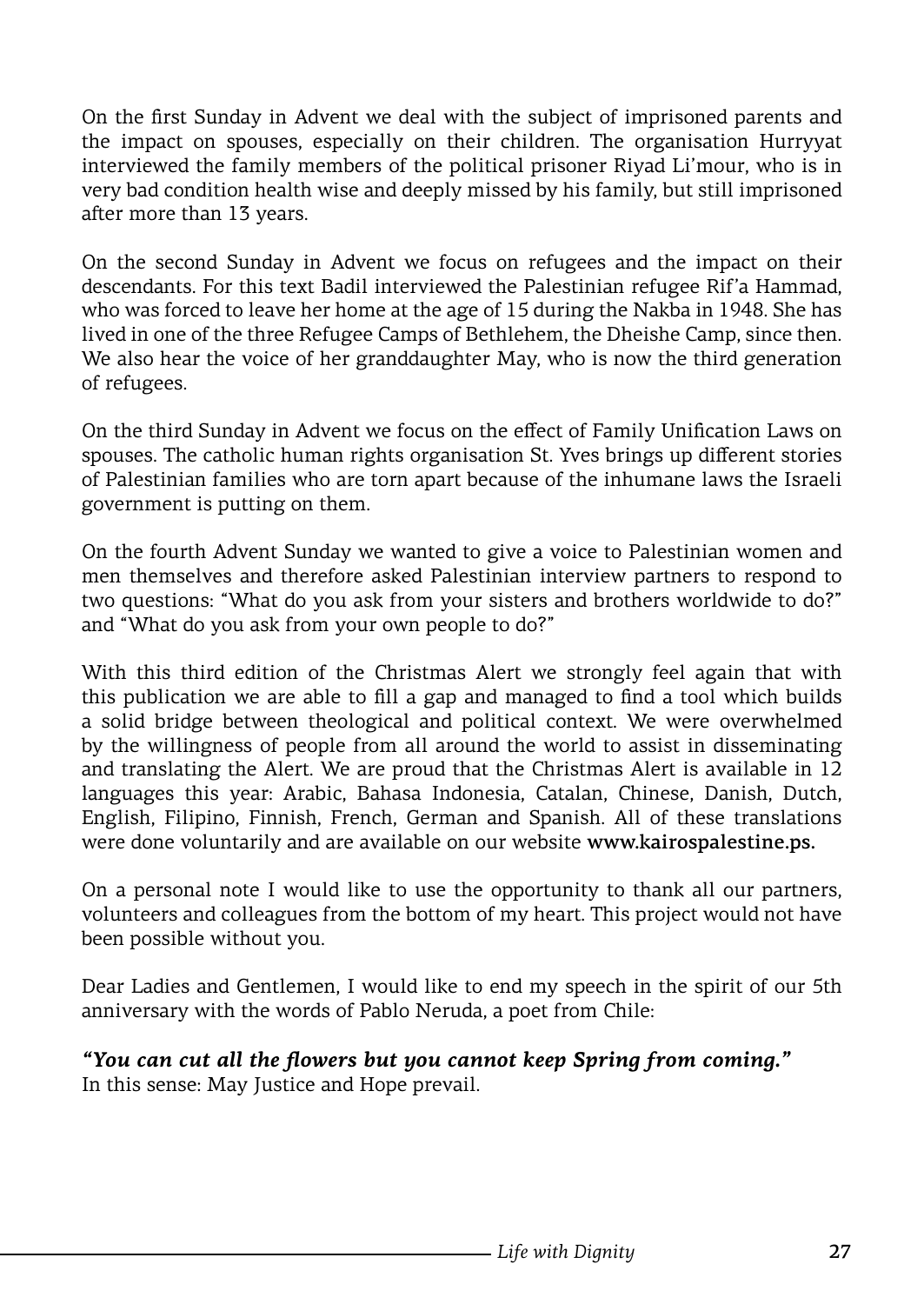# **BIBLICAL REFLECTION: THEOLOGY AND JUSTICE**

## Challenging the Empire: Theology of Justice in Palestine

### *Munther Isaac*

The theme for our session is theology and justice. How can theology contribute to justice in Palestine – or any part of the world? Before I begin, just a short remark. Though we are talking about theology, we must remember that this is a political conflict. It is not a religious one. Yes, it has religious dimensions, and sadly this is increasing. We must, however, keep reiterating that at its core, this is a political conflict.

At the same time, we must acknowledge that we Christians have contributed to this conflict from its beginnings, often negatively. More than often, we have made things worse.

Theology matters!

My talk today is mainly drawn from my experience as a Palestinian Christian in speaking about the theology of the land and peacemaking in Palestine, especially in my role as the director of the Christ at the Checkpoint conferences and movement. [1] As I was thinking about this theme, theology and justice, I thought that a good way to tackle this issue is to ask: how did our theology contribute to injustice? In other words, before we talk about theology and justice, we must identify and deconstruct the theology of injustice.

Gustavo Gutiérrez wrote: "The denunciation of injustice implies the rejection of the use of Christianity to legitimize the established order."[2]

"Christianity legitimizing the established order." This I will call the "theology of the empire!" The language of "empires" is very common these days, [3] and I will try next to outline the theology of the empire as I have witnessed and experienced it firsthand. Of course, the "empire" here is not a particular country. It is institutional and structural injustice – the mentality of power and dominance.

(1) The Theology of the Empire is Prejudice

Theology and attitudes are related. Theology shapes attitudes and worldview, and the opposite is true as well. A theology that privileges a people group produces prejudice and even bigotry. And feelings of superiority produce a theology that reflects this. In a theology of the empire, Palestinians are viewed as an irrelevant after-thought. In most Western theologies, our place – if there is even a place for us – is secondary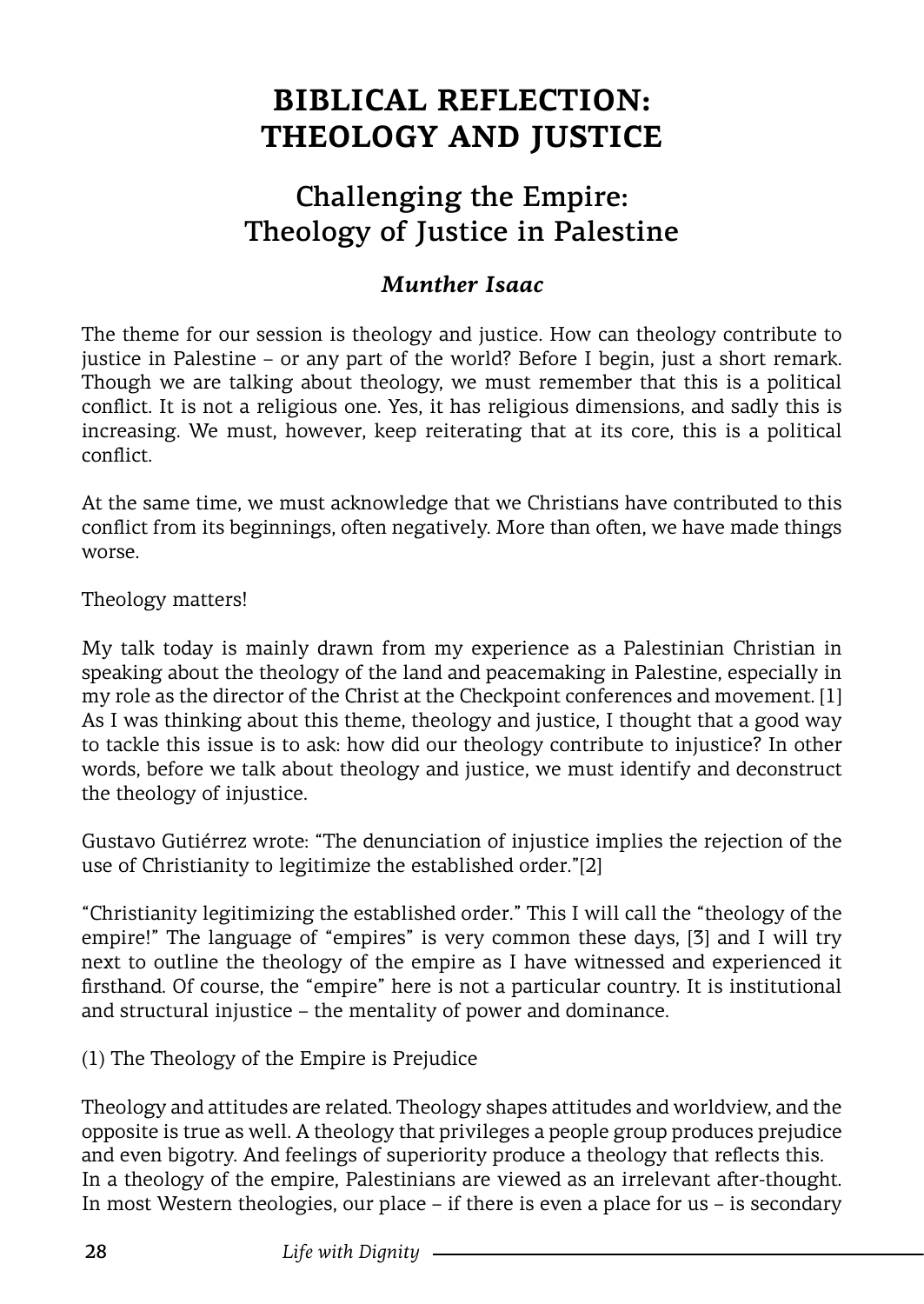to the interest of the empire.

And this has a long history. Let me explain.

Let us consider the infamous Zionist slogan: "A land without a people for a people without a land!"

I often wondered: did they know that the land had people?

Years before the birth of Zionism, Lord Shaftesbury (who was president of the London Society for Promoting Christianity Amongst the Jews [now known as CMJ]) said: "A country without a nation for a nation without a country." Again, did he know that the country had a nation? I am sure he did, but you see, we were irrelevant. There was something more important. Quoting him again: "The Jews must be encouraged to return in yet greater numbers and become once more the husbandman of Judea and Galilee ... [They are] … not only worthy of salvation but also vital to Christianity's hope of salvation." These are, of course, the roots of Christian Zionism. [4]

Lord Balfour, the one who made the infamous declaration, echoes the same mentality: "For in Palestine we do not propose even to go through the form of consulting the wishes of the present inhabitants of the country… The Four Great Powers are committed to Zionism. And Zionism … is rooted in age-long traditions, in present needs, in future hopes, of far profounder import than the desires or prejudices of the 700,000 Arabs who now inhabit that ancient land."

In this mentality, the Palestinian Arabs were a "complete irrelevance." "For the Zionist, Palestine was 'empty,' not literally, but in terms of people of equal worth to the incoming settlers" (Ben White). [5]

This, I believe, reflects a typical colonial – dare I say even Christian – mentality. The land had people, but we were irrelevant to the desires and plans of the empire. And as we read history, we realize that the Christians of the empire carried this mentality and supported the coming of the Jewish people to Palestine and the creation of the State of Israel. The land? It is "empty." People can be moved.

You might wonder: why am I bringing in history? Didn't things change? Well, you hope. Many Christians around the world continue to talk of the land as if it is empty. The Palestinians are missing in many if not most theology books that talk about the presence of the Jewish people in the land today, about God's covenant with the Jewish people, or of Christians' relationship to Jews or prophecy.

The same continues today! One example is sufficient at this stage. A Christianity Today article in 2012 debated: "Do Jews have a Divine right to Israel's Land?" The debate was between two respected and influential evangelical leaders. [6] This is 2012.

Divine right. Israel's Land.

*Life with Dignity* 29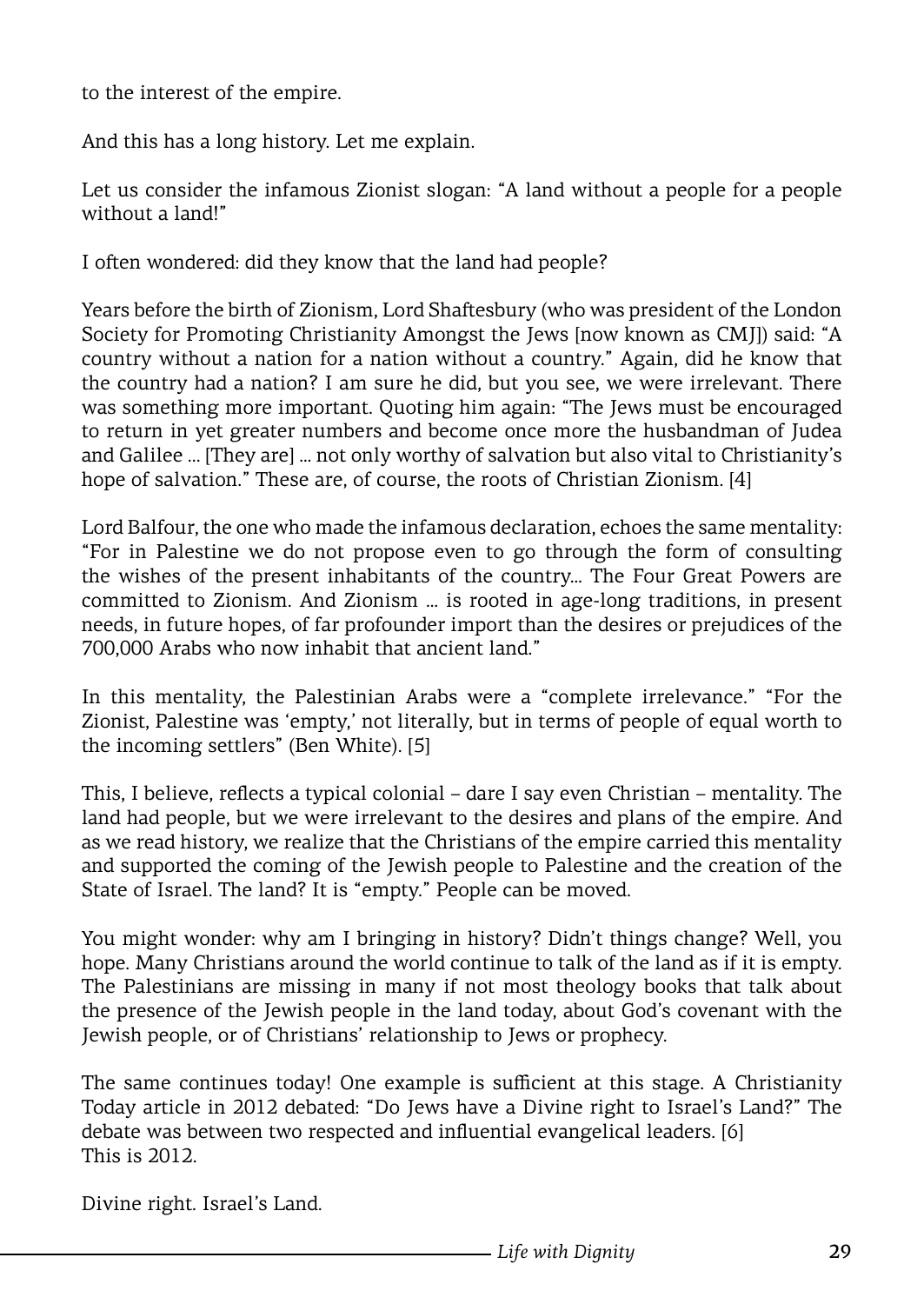Can you imagine how I as a Palestinian felt when seeing the title of this article? What about the people of the land? This is a typical case of two American theologians, sitting in the comfort of their offices, discussing our land – as if it were empty.

(We pleaded in vain with the magazine to allow a Palestinian response!) [7]

(2) The Theology of the Empire Employs Fear

The danger is when this attitude of marginalizing becomes dehumanizing or even demonizing. Theology of the empire creates enemies and instills fear!

Eric Hoffer, in his book, The True Believer, said, "A movement can exist without a god, but never without a devil. For a movement to exist, there always has to be a devil that must be destroyed." [8]

The empire understands this concept and capitalizes on it. Today, it is so easy to portray the Arabs and Islam as the enemy that we all need to fight and unite against. The world is divided into "good" vs. "evil." This is why it suits many people in the West to characterize the conflict in Palestine as a religious one, where the good becomes the Judeo-Christian tradition (us), and the evil is Islam (them, the Palestinians). This in return justifies actions by Israel as war on terror, even fighting the war of God!

It is really ironic and sad: we say that we are saved by grace, but we carry ourselves in a way that says otherwise: we act as if we earned it! As if we are better than people of other faiths.

(3) The Theology of the Empire Expects, even Demands, Allegiance

I will talk here mainly about what has been called "Post-Holocaust Theology." After the Holocaust, Christians, and rightly so, reevaluated their relationship and even theology regarding the Jewish people. Dual-covenant theology developed as a response to centuries of persecution of the Jewish people in the West which tragically culminated in the Holocaust.

Yet here is the thing: we now as Palestinian Christians must conform to this theology or else we are heretics. We must speak about the Jewish people in the same way European theologians speak, or else we are accused of being anti-Semites! This, again, reflects a mentality of superiority, a colonial mentality.

Let me give you an example: almost every time I speak on the land – a shared land theology, talking about the urgency of the matter for us Palestinians – I am almost always asked: do you believe in replacement theology?

Replacement theology?

Why am I asked this? You see, I am expected to arrange my thinking in a way that fits the paradigm of Western theology, a theology that came to solve a Western problem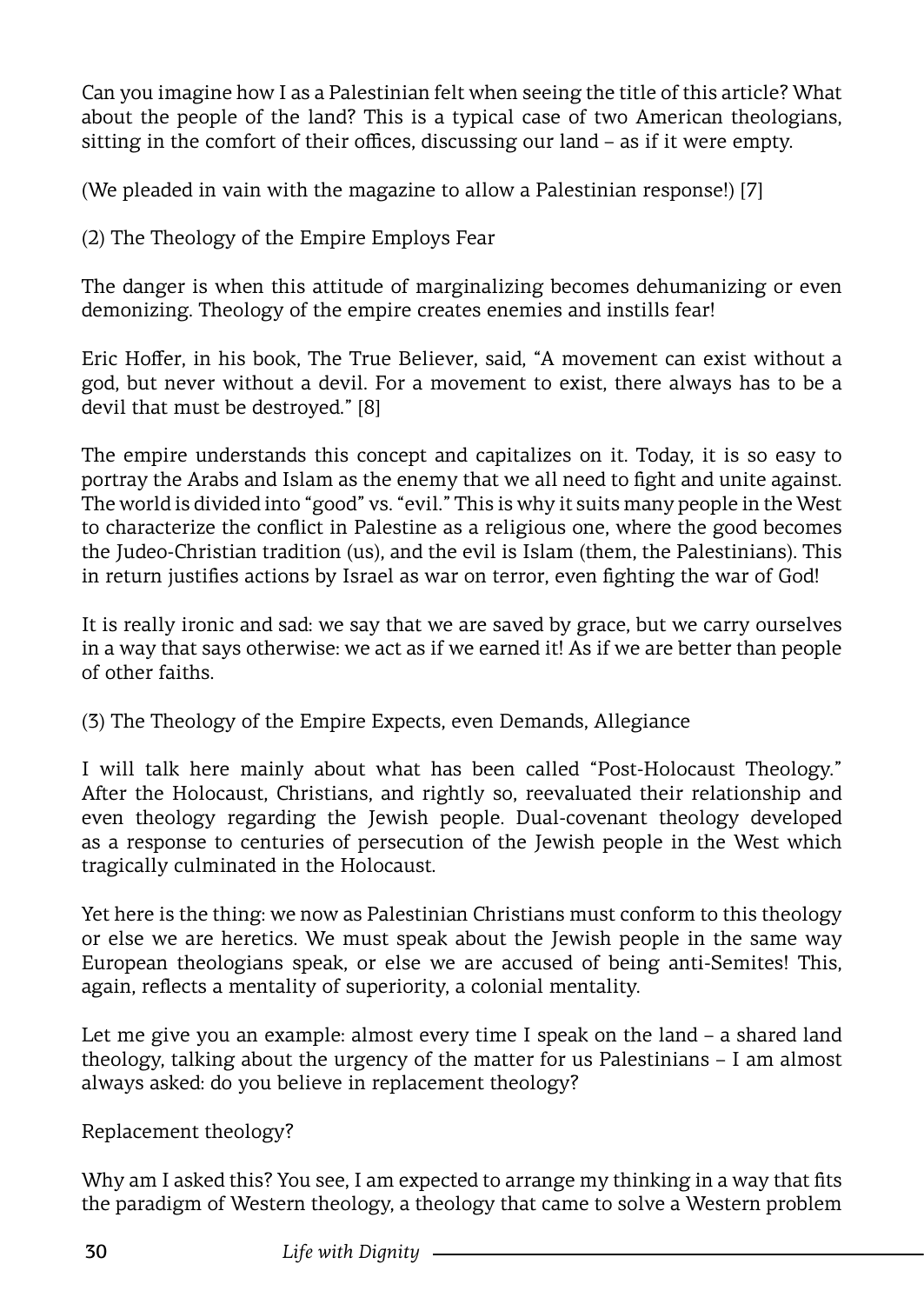(anti-Semitism), with the purpose of dealing with the inner guilt – all at my expense. I almost do not answer this question anymore. Stop defining me. Stop labeling me. Just listen to what I say.

The reference point of many theologies today is their relationship to the Jewish people. Do we believe that the Israel of today is a fulfillment of prophecy? The eternal covenant with God? The land? Do we endorse a two covenant theology? Do we reject replacement theology?

We are somehow expected to fit within their paradigm and answer their questions in order to have the right to protest our 66 years of tragedy!

Palestinian theologian Fr. Paul Tarazi writes:

"What puzzles us Middle Eastern Christians is that Western Christians, who say at least that they consider Western Christendom largely responsible for the Nazi holocaust and go on backing  $-$  very often unconditionally  $-$  the actual state of Israel, still want to convince us that they are not imposing any theology on us and that we are free to have our standpoint concerning biblical interpretation. How can they say this when they are repenting on our ground over a deed which happened on theirs – all this based on a premise we reject? This is a rare combination of both theological and political imperialism." [9]

(4) The Theology of the Empire Silences the Prophetic

Today, there are strong attempts to silence Palestinian Christians. The most famous example is when in 2012, then Israeli ambassador to the USA, Michael Oren, tried to cancel the airing of a 15 minute segment that aired on CBS as part of the weekly show "60 minutes." Yet this is not an isolated case. It is the norm that when we are invited to talk or lecture abroad as Palestinians that there are objections to those who invited us. I once faced this, and when the organizers of the event tried to explain to me that I should expect strong objections to my presence, I asked: "Why? Do they even know me?!" The response was: "It is because you are a Palestinian."

In addition, when we speak about our story, whether in conferences or in writing, we are attacked, bullied, even dehumanized.

Why?

Why are we being silenced?!

I would like here to touch on a sensitive issue: Christian-Jewish dialogue. Those doing it are no doubt sincere and want to build bridges (I've done it). But more and more we are seeing that it is used to silence Christians who simply want to call for the rights of Palestinians, let alone criticize the occupation of Palestinian land. [10] Can there be a credible Christian-Jewish dialogue if the Palestinian issue is not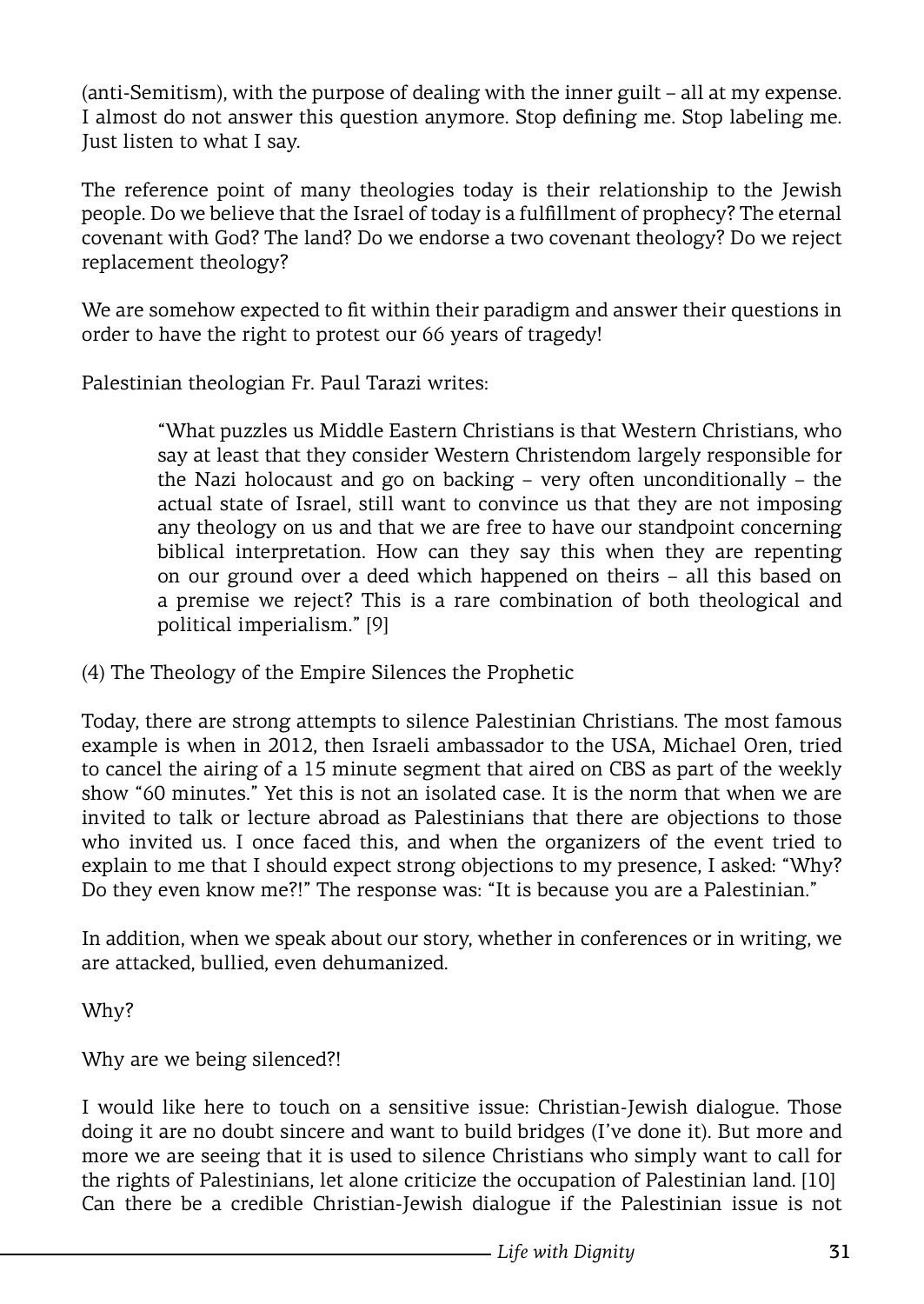addressed? This question has taken on an extra dimension in the last few years with Israel insisting that the world recognizes it as a Jewish state.

In addition, I fear that interreligious dialogue is used to divide: Jews and Christians against Islam. This is not the kind of interreligious dialogue we want.

Interreligious dialogue must continue. But it must be bold. It must be a space where people of faith are willing and ready to be challenged. The old paradigms are simply no longer adequate.

(5) The Theology of the Empire is Religious, Yet Paradoxically Indifferent to Suffering I believe that, in theory, an apathetic Christian is a contradiction in terms. Yet in reality, we Christians have become too religious, yet paradoxically indifferent to the suffering of many people worldwide.

Apathetic Christians are concerned mainly with individualistic piety. They come to Bethlehem to do a religious thing. And as they pass the checkpoint and refugee camps to go to the Nativity Church, I often wonder: Do they care about the occupation? The wall? Or are they mainly concerned with performing their religious duty?

For me, this is a deficient understanding of spirituality. It is of course based on theology that can be described as a "vertical-only" theology. Private piety is elevated above social concern! Me and God. Period. We watch them every day in Bethlehem. Again, we are an after-thought in their thinking.

This is why it is important to reiterate Kairos Palestine's call to "Come and See":

In order to understand our reality, we say to the Churches: Come and see. We will fulfill our role to make known to you the truth of our reality, receiving you as pilgrims coming to us to pray, carrying a message of peace, love and reconciliation. You will know the facts and the people of this land, Palestinians and Israelis alike (KP 6.2).

Theology and Justice:

A new religiosity is needed. We need a paradigm shift in our theological thinking. We need new terminologies, new starting points, new reference points. We need a theology that is free from the categories of the empire. I have nothing to prove. My main concern is the suffering of my people, and how to make sense of it – not to fit within the paradigms of Western theologies.

We need today a theology that challenges the empire.

(1) Land-rooted Theology

This theology must be rooted in the experience and heritage of the Palestinian people. All theology is contextual, after all. No one writes theology in a vacuum.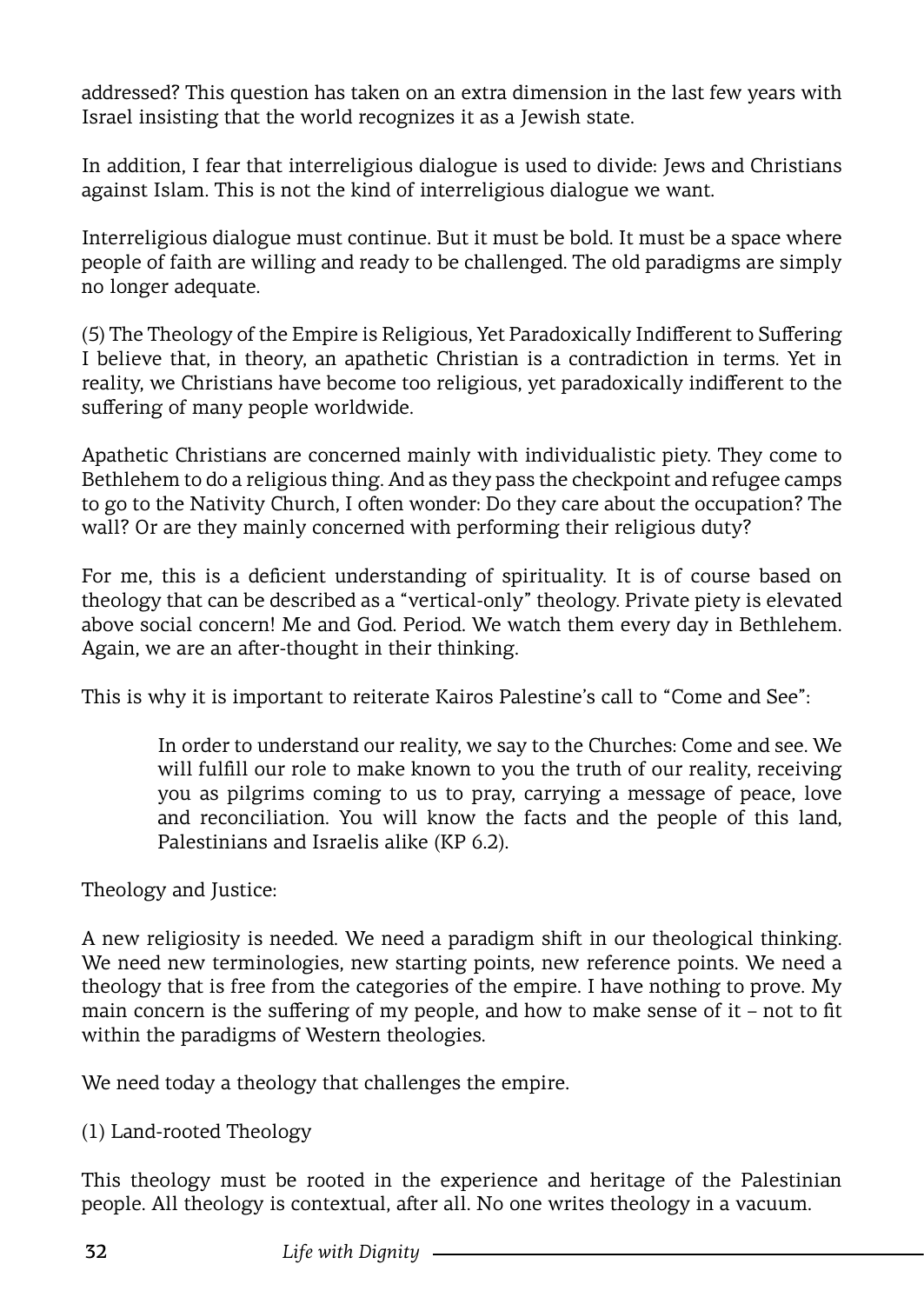For us as Palestinian Christians, we carry and continue a long heritage as people of the land. This land, as Mitri Raheb reminded us, has witnessed one empire after another, and it was the meek – the people of the land – who inherited the land in the end! It is in this tradition of challenging empires, a tradition that goes back to biblical days, that we continue today.

This is the land of our fathers. The land of the oldest Christian presence and witness. Witness is very important and foundational for our theology. Witness to the crucified and risen Christ, and to the different kingdom he established here. We are also witnesses to our neighbors.

Today: Can we form a theology that puts Christ at the checkpoint? Our theology starts with Christ at the checkpoint: Christ as the center of our faith, and checkpoint as the symbol of our reality. This is where our theology begins. Kairos began, and rightly so, with the context (KP 1). If we are to produce a theology that serves the Palestinian church, we must bring theology in conversation with our reality. Kairos' affirmations, or words of faith, hope, and love, are all read and interpreted in this context:

We repeat and proclaim that our Christian word in the midst of all this, in the midst of our catastrophe, is a word of faith, hope and love (KP 1.5).

(2) Christ as the Reference Point

The theology of justice has Jesus as its reference point. Jesus is the true test of orthodoxy! And he is the true test of orthopraxy. Here in Bethlehem, Emmanuel – God with us – is the cornerstone on which we build.

Dare I say today that even Jesus must be liberated from the paradigms of the empire?! The Jesus of the empire wants to make the people of the empire richer and happier – at the expense of others! Jesus would not be silent over injustice. Jesus cannot teach apathy for the sake of being politically right. And no, his main concern is not individual happiness or fulfillment.

Jesus was an occupied Jew who embodied the prophetic and humbly and gently challenged the empire and introduced a new kingdom that embodies and elevates the realities of justice over power, equality over superior conceptions, humility over pride, peace over violence, and love over bigotry. [11]

Jesus' theology – his kingdom theology – is solidarity with the marginalized! Who were his friends? Whom did he honor? Where did he mostly preach (hint: not in Jerusalem)?

We need a theology today that emphasizes and even begins with the great declaration that in Jesus there is no Jew or Gentile, free or slave, male or female (Gal. 3:26-29).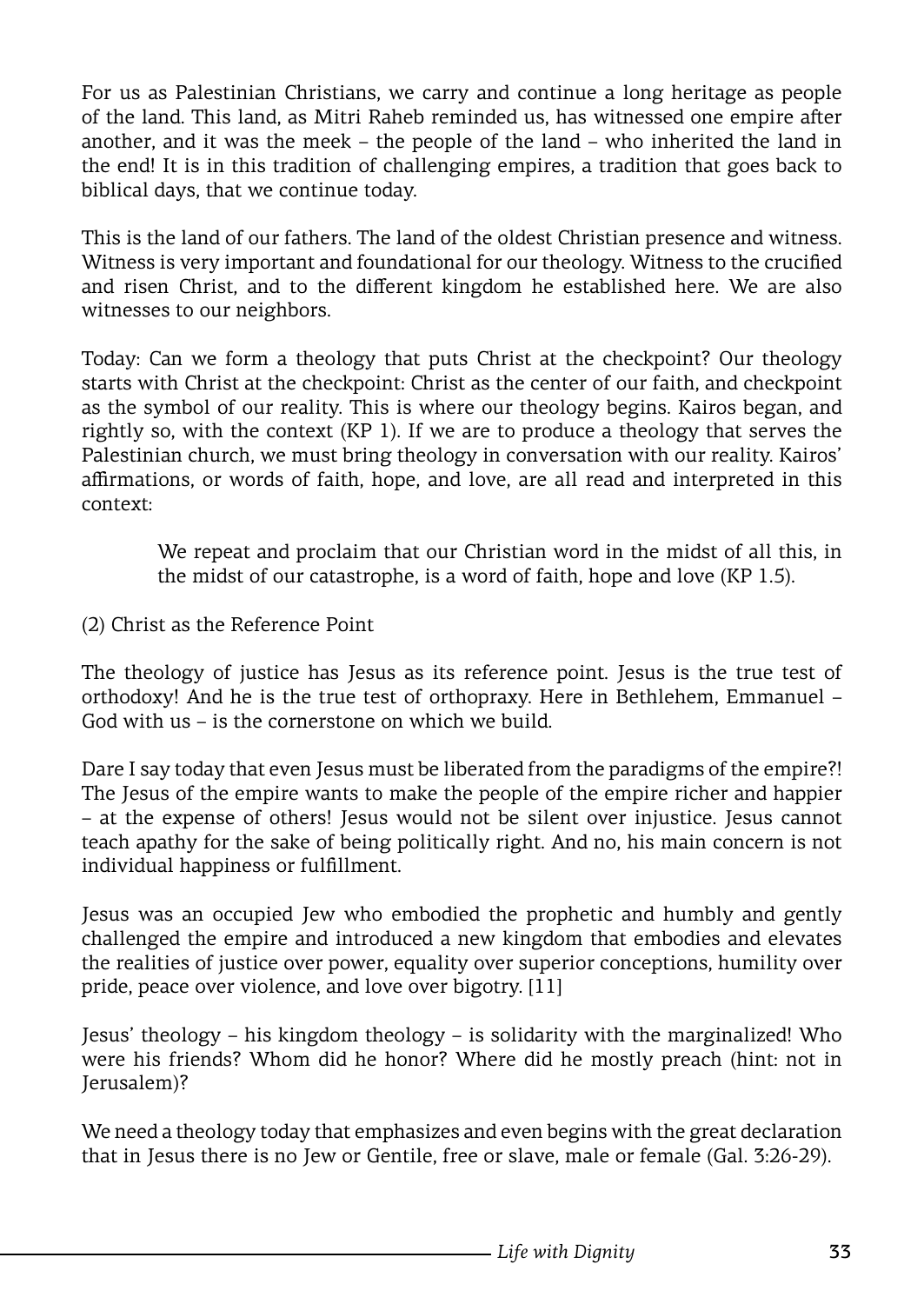#### (3) Theology of Truth

Today, many confuse love with compromise! Peacemaking today compromises the truth. There are today those I call diplomatic Christians! Toothless Christians. Christians who do not want to offend anybody. (Is this even possible in our context?!) We have a deficiency in our understanding of peacemaking. Is it about being polite? I do not think so. Tapping both sides on the shoulder? This is a theology that seeks to remain in the comfort zone. We'd rather remain comfortable than get into places that force us to take difficult decisions. This is where truth is compromised!

Peacemakers stand for the truth. As such, they sometimes take sides. Peacemakers must challenge the empire first.

What is happening in Palestine today is not a conflict – it is oppression! Let us call things by their names.

Again, we must listen to Kairos Palestine. When addressing the issue of occupying Palestinian land, there was no diplomacy:

We also declare that the Israeli occupation of Palestinian land is a sin against God and humanity because it deprives the Palestinians of their basic human rights, bestowed by God. It distorts the image of God in the Israeli who has become an occupier just as it distorts this image in the Palestinian living under occupation (KP 2.5).

(4) An Alternative to the Empire

Jesus challenged the empire. But he did so by offering an alternative way. His "kingdom" way. It sounds strange to counter the empire with a kingdom – but we all know what Jesus meant with the kingdom of God theme: a criticism of the empire and an alternative to it. Life on earth… differently!

Probably the best place where we find this is the sermon on the mount, and in particular in the Beatitudes. (This sermon rescued my faith. It is a favorite!)

I suggest that we read the Beatitudes as Jesus' way of challenging the empire: Consider, for example, the qualities Jesus introduces for the people of the kingdom and how radically these qualities are different from those of the empire:

"Blessed are the poor in spirit, for theirs is the kingdom of heaven. Blessed are those who mourn, for they shall be comforted. Blessed are the meek, for they shall inherit the earth. Blessed are those who hunger and thirst for righteousness (or justice), for they shall be satisfied. Blessed are the merciful, for they shall receive mercy. Blessed are the pure in heart, for they shall see God. Blessed are the peacemakers, for they shall be called sons of God. Blessed are those who are persecuted for righteousness' sake, for theirs is the kingdom of heaven" (Matthew 5:3-10 ESV).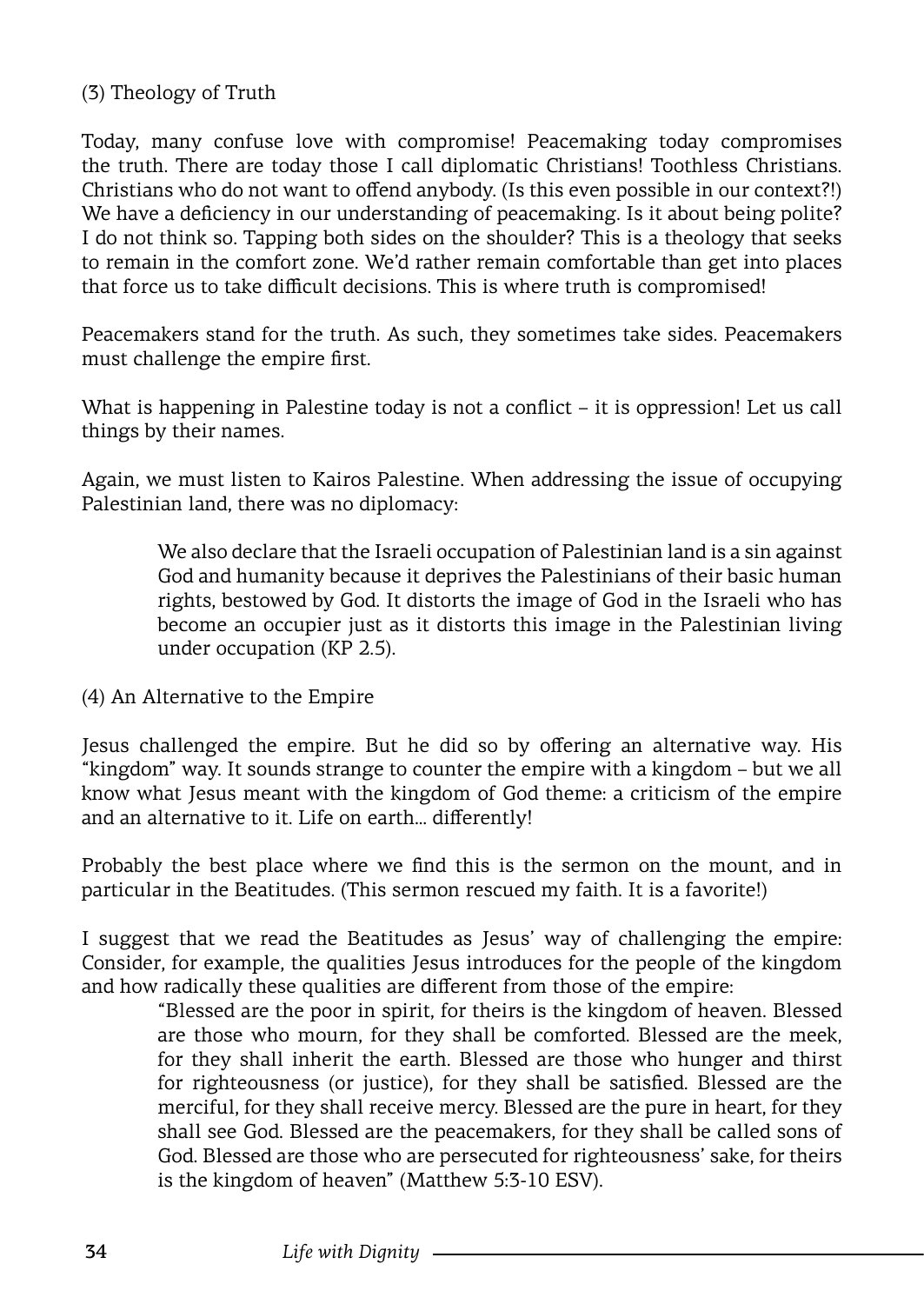The poor in spirit – not the proud.

Those who mourn – not those who live in prosperity.

The meek – not the powerful; not empire builders.

Those who hunger and thirst for justice – not for money, comfort, power, or fame. The merciful – not the oppressors.

The pure in heart – not those who seek a "pure" society.

The peacemakers – not the indifferent.

Those persecuted for justice's sake – not the ones who stay in their comfort zone and do not speak out.

Jesus' way, his kingdom way, is radically different than that of the empire. It is not enough to criticize the empire. The best way to challenge the empire is to offer an alternative.

(5) A Theology of Mourning and Hope

The situation in Palestine today looks hopeless. Things went backward five years after Kairos Palestine was launched. Is there hope? Paul's words, the conference theme, come to mind here:

We are afflicted in every way, but not crushed; perplexed, but not driven to despair; persecuted, but not forsaken; struck down, but not destroyed (2 Corinthians 4:8-9 ESV).

Today we mourn the situation. We mourn the failure of the political leaders. We mourn the silence of the church. We mourn the theology of the empire.

We mourn… but in hope.

Here, in the land of the resurrection, the land that gave the world the gift of hope, we must continue to hope.

Is our Christian hope naïve? Wishful thinking?

Jesus is Risen!

Is this escapism? Quite the opposite. Our hope is our call to action. Hope is active by nature. Today, faced with the challenges in front of us, we must produce a theology of hope that is active and not satisfied with the current reality. It is because we have hope that we work tirelessly to change our reality.

Our Christian hope is our call to action …

- [1] See www.christatthecheckpoint.com
- [2] Gustavo Gutiérrez: Theology of Liberation.

*Life with Dignity* 35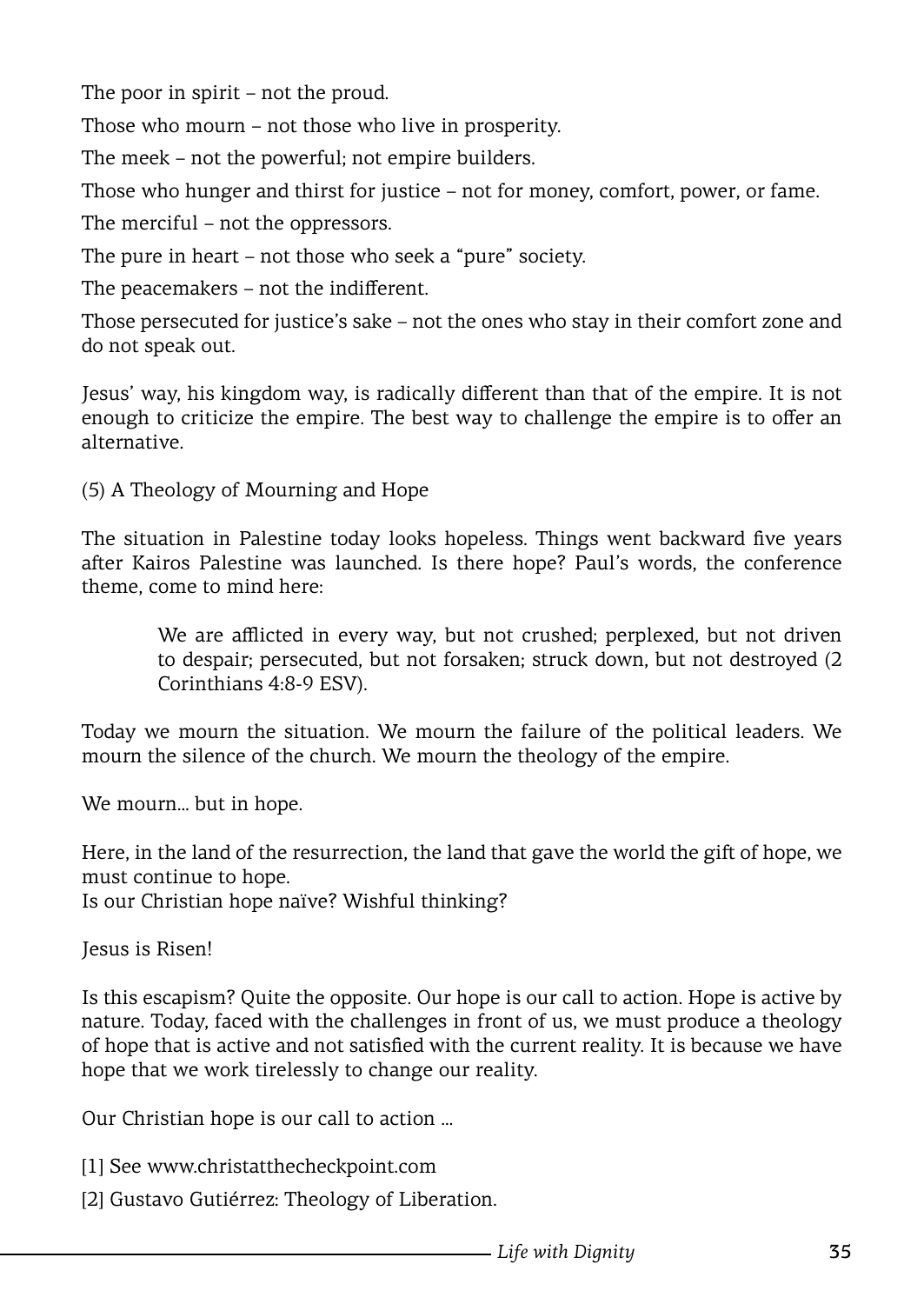[3] See Mitri Raheb: Faith in the Face of the Empire. I have been influenced by Rev.

Mitri, with whom I am privileged to serve in the Christmas Lutheran Church in Bethlehem. See also Challenging the Empire, and Jewish liberation theologian, Marc Ellis: The Future of the Prophetic.

[4] For more, see Stephen Sizer: Christian Zionism: Road-map to Armageddon? And Robert Smith: More Desired than our owne Salvation.

[5] Ben White: Israel Apartheid.

[6] Christianity Today: June 20, 2012. Do Jews Have a Divine Right to Israel's Land? By David Brickner and John Piper.

[7] Christianity Today is representative of the evangelical movement in USA. Yet of course there are some evangelical leaders who speak for the rights of Palestinian and challenge the theology of Christian Zionism which is very common evangelicals. See for example Gary Burge: Jesus and the Land, and Whose Land? Whose Promise?

[8] Eric Hoffer: The True Believer.

[9] «Covenant, land and city: finding God's will in Palestine,» The Reformed Journal 29 (1979) 10-16.

[10] See Marc Ellis: Unholy Alliance.

[11] See my presentation: Who in my Neighbor? At the third Christ at the Checkpoint conference in 2014.

## We Sow Hope: for an apocalyptic and anti-capitalist solidarity with Palestine

### *Nancy Cardoso*

From Latin America I come back to Palestine and I dare to share theology. The first theology is life. I approach the lives of young Latin Americans threatened, persecuted and murdered in Mexico and Brazil ... and I find myself here before Palestinian youths threatened, persecuted and killed. Palestine! Mexico! Brasil!

\*\*

Our losses: Between two and eight martyrs each day. And ten wounded. And twenty homes. And fifty olive trees… Added to this the structural flaw that Will arrive at the poem, The play, and the unfinished canvas.<sup>1</sup> \*\*

1 Mahmoud Darwish, A State of Siege, http://www.arabworldbooks.com/Literature/poetry4.html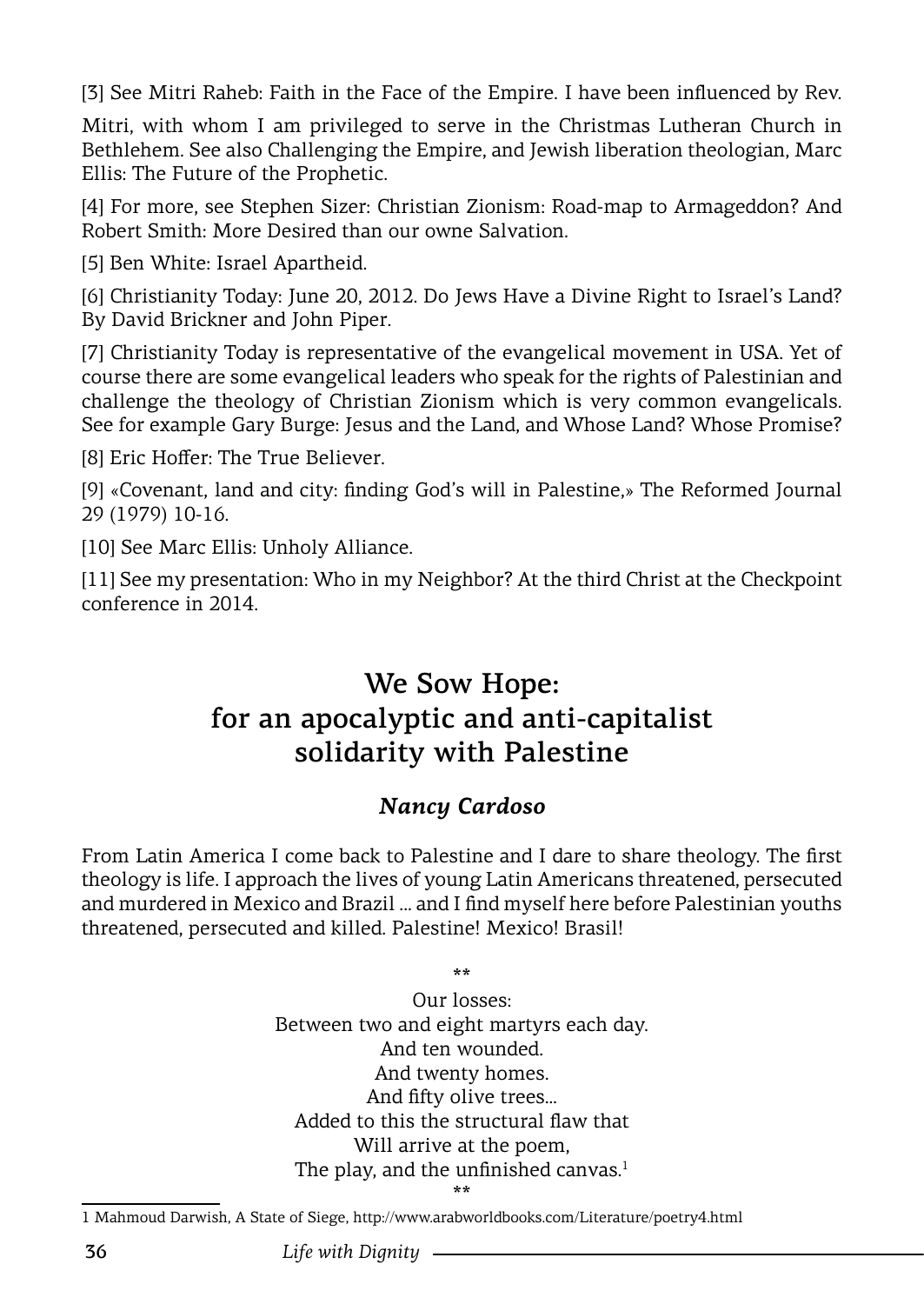The model of Zionist domination today is part of the capitalist project of domination and war. Our solidarity with Palestine is also expressed in the anti-capitalist and antiracist struggle and especially the religious character of capitalism and its agencies. In Brazil, in Sao Paulo in the month of July 2014, as the world watched in horror more Israeli destructive military intervention in Gaza, the Universal Church inaugurated the Temple of Solomon - a pretentious replica of the temple according to the biblical descriptions. Following is the news:

*A vast replica of Solomon's Temple opened this week in São Paulo, with the capacity to seat 10,000 followers of the evangelical Universal Church of the Kingdom of God.*

*The temple, which engulfs an entire city block and cost about £176 million to build, has polarised opinion, particularly among the Jewish community from which it borrows much of its most eye-catching symbolism.*

*The temple was built using stone from Israel and contains a number of conspicuous menorahs and an altar imitating the Ark of the Covenant.*

*Bishop Edir Macedo, who founded the Universal Church 35 years ago and masterminded the new temple, has a flowing beard and wears a yarmulke. A helicopter landing pad on the 11-storey complex will allow Mr. Macedo to drop in for sermons.*

*Alongside the temple is a garden of olive trees similar to the garden of Gethsemane, and the flag of Israel flies nearby, next to those of the Universal Church, Brazil and the United States, among dozens of other countries.*

*The Brazilian sociologist Ricardo Bitun told Folha de São Paulo that the Judaica was part of a «Jewish tendency» shown by the Universal Church, which uses symbols and rituals from ancient religions to confer authority and credibility.2*

Nearby, in the same city on November 29, 2013, the poor homeless are organized in a taking of land and decide to name the camp Vila Nova Palestine:

*In the extreme south of São Paulo, the most populous capital of the country, is the largest occupation of Homeless Workers Movement (MTST). Just as we are following the Palestinian people resistance, approximately 8000 people registered in New Palestine Vila camp are fighting for decent housing from the 29th of November 2013. The expectation of the residents is that, with the approval of the new Master Plan city, your dreams come true. Looking for something better than the precarious wooden shacks, canvas, clay and bamboo, when not junk artifacts, up to 6m². 3*

The struggle to free Palestine and against the Zionist apartheid model are not reasons outside of us, are not isolated news across the world, but are part of the complex

<sup>2</sup> Bertodano, Isabel, It's Solomon's Temple, complete with helipad, The Jewish Chronicle Online, August 2014, in: http://www.thejc.com/news/world-news/121002/its-solomons-temple-complete-helipad (access 10/10/2014) 3 SÁ, Eduardo, Vila Nova Palestina: o maior acampamento paulista, FORUM, julho 2014, http://www. revistaforum.com.br/blog/2014/07/vila-nova-palestina-o-maior-acampamento-paulista/ (access in 10/10/2014)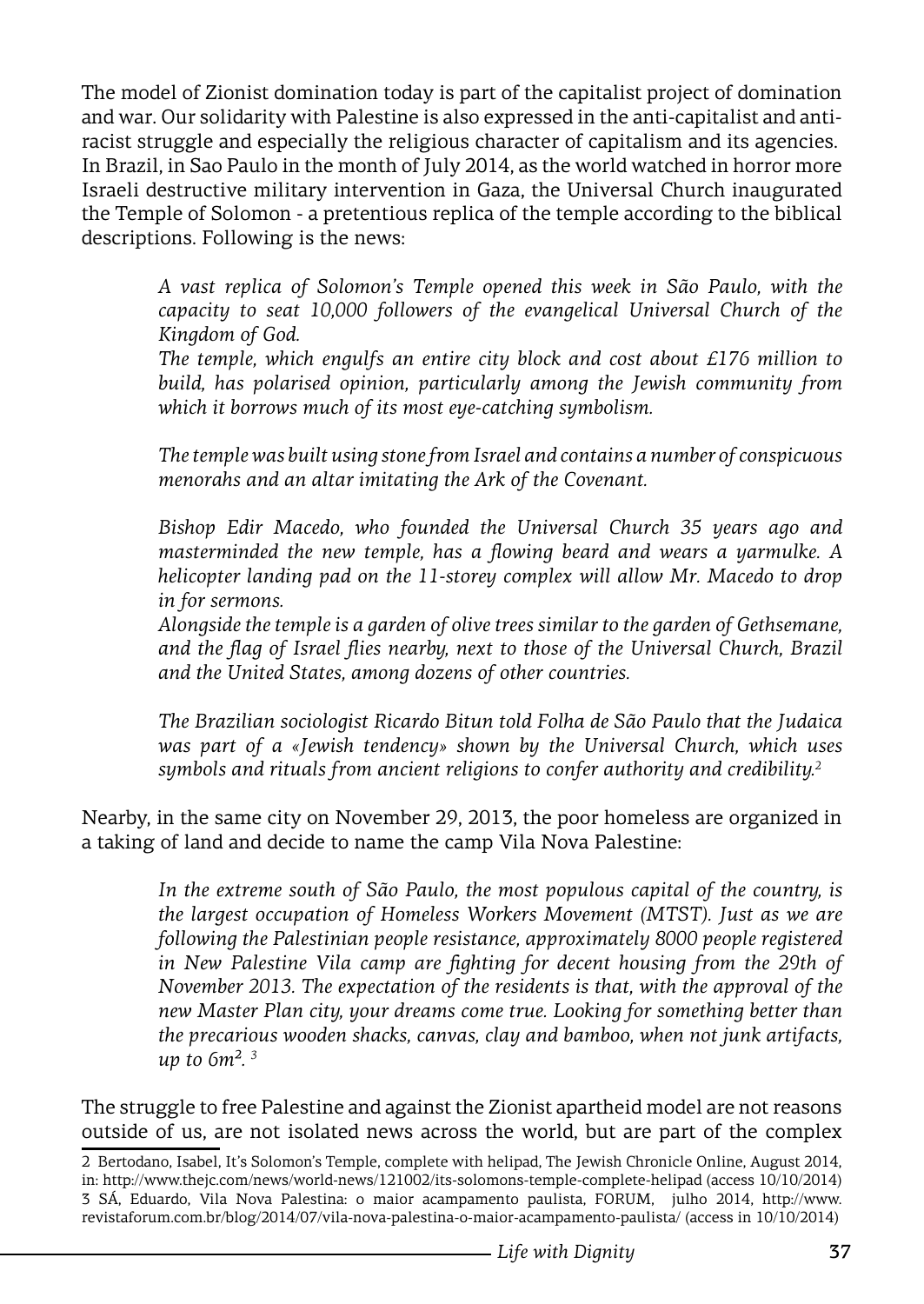violent and unequal reality we live in Brazil and the complex class struggle that requires an internationalist struggle: globalize the struggle! globalize hope!

> \*\* This land absorbs the skins of martyrs. This land promises wheat and stars. Worship it! We are its salt and its water. We are its wound, but a wound that fights. Sister, there are tears in my throat and there is fire in my eyes: I am free.4 \*\*

We identify with the Palestinian struggle from the Latin American struggle for land.5 Land as a place to live, a place of culture and memory. And from the land that moans with the shed of blood of sisters and brothers, and the suffering of the land slaughtered by predatory capitalism, we listen to the outcry of Kairos Palestine. We acknowledge that the politics of occupation of the State of Israel the last 60 years and the daily invasion of the Palestinian territory in the violent advances of the illegal settlements has generated thousands of deaths, thousands of thousands of exiled, thousands of prisoners. Those who organize and fight have experienced criminalization and the exasperation of the means of resistance and creation of alternatives. \*\*

> A woman told the cloud: cover my beloved For my clothing is drenched with his blood.

\*\*

The collective effort of the Latin American peoples in recent years is huge and full of hopes and failures in a framework of a class struggle that eats our most cherished promises. We are defeated by a Latin American elite that updates and defends the interests of capitalism, delaying urgent revolutions to ensure land, housing, work, freedom and dignity for the poor majorities. With hands full of hopes and failures we come to Palestine. It is a difficult time, knowing how to listen to history and find dignity and its sister justice.

It's time for prophecy! And it's NOT time for prophecy. In time of crises and violence, prophecy can be confused, confiscated or reduced with reports, complaints, statistics. Description and explanation are no longer enough. To denounce and to be indignant are no longer sufficient … not that they are not accurate, scientific and verifiable. They are... but it's the reality that insists on being too violent, too irrational, completely out of political traditional forms. Barbarism and absurdity out of control. Such violence disrupts the proper space of religion and theology. Between understanding and acting responsibly, there is a distance that leaves the words flying over our heads, repeating and losing strength.

4 Mahmoud Darwish, op.cit.

<sup>5</sup> Kairos Palestine Brasil, Brazilian response to Kairos Palestine, in: http://kairosbrasil.com/img/KairosBrasilEN. pdf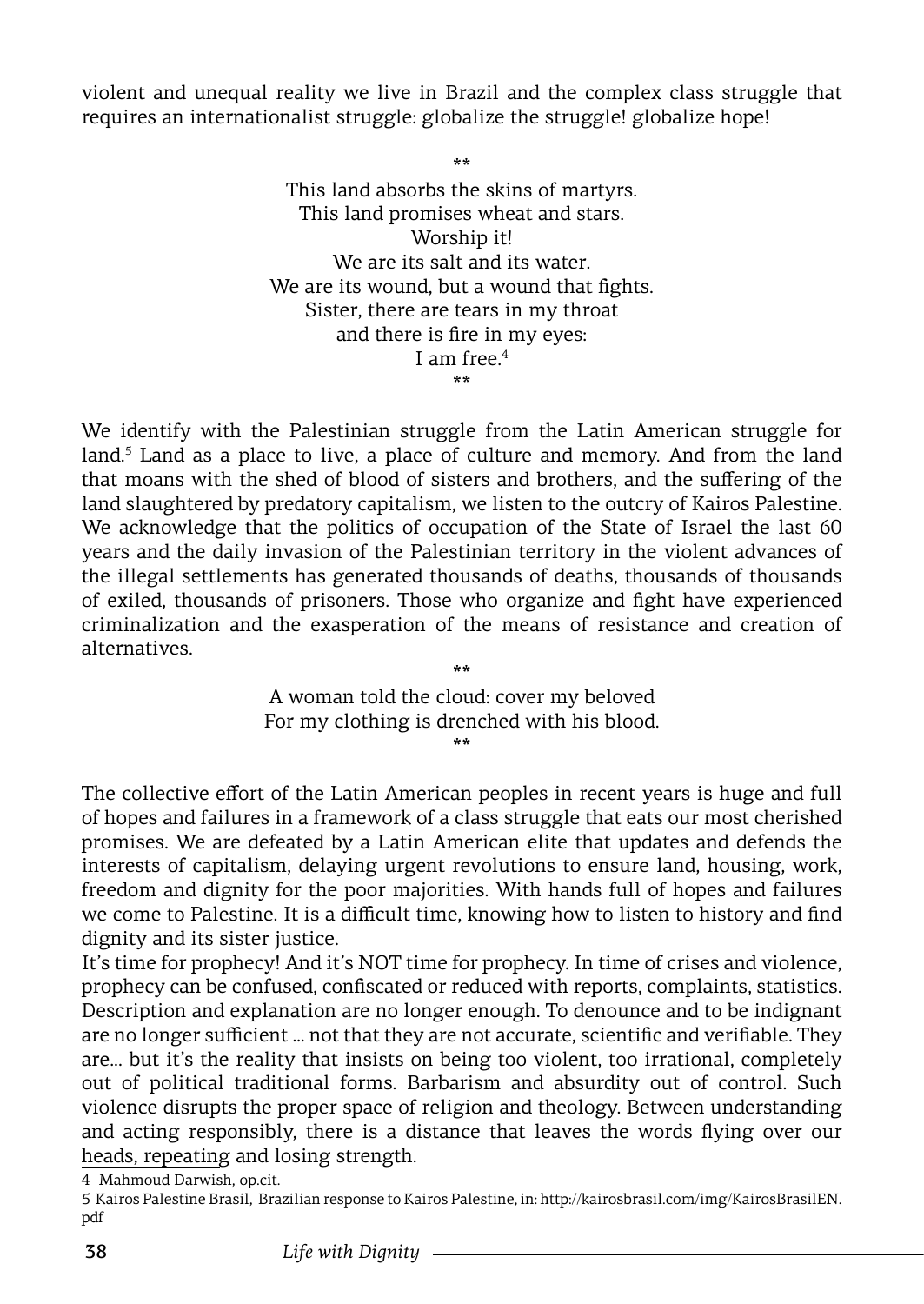There is this sense of urgency… is not just what I know, what's known ... but that which is hidden, which does not let itself be seen…, going beyond explanation and a bunch of data we find the reality imposing itself with unshakable powers, almost indestructible… we need to be more than prophets who denounce evil, error and violence. For many there is no way out and what is asked of us is a dose of realism, political pragmatism and common sense. But who got tired first? We did! Palestinian people and poor people around the world still fighting for their dignity... struggling against all hope. The poor and oppressed peoples: visionaries. We need to be visionaries, seers ... as an ancient possibility of understanding prophecy. We need apo-kalypto. In the precious words of Mahmoud Darwish:

> \*\* we do what prisoners do we do what the jobless do we sow hope \*\*

There seems no way out! An empire succeeds another empire. An army another army. War and another. Taxes and slavery. Debt and extortion. It's the end of the world. Horror is everywhere and wants to be totality. The prophecy would say: it's the end! Objective. Concrete. No way out ... maybe future consequences. But the apocalyptic proposes a dream! A vision.

\*\*

If you are not rain, my love be tree sated with fertility, be tree If you are not tree, my love Be stone Saturated with humidity, be stone If you are not stone, my love Be moon $6$ \*\*

Nothing to do with apocalyptical visions of Christian Zionists! Christian Zionists invariably have a pessimistic view of the future, convinced that there will be an apocalyptic war of Armageddon in the imminent future…and only they will be saved. They are deeply skeptical of the possibility of a lasting peace between Jews and Arabs and therefore oppose the peace process. Indeed, to advocate an Israeli compromise of "land for peace" with the Palestinians is seen as a rejection of God's promises to Israel and therefore support for her enemies. Zionists dream with the past. We dream awake with the future. Visionaries.

Let's try a quick exercise! Book of Daniel, chapter 2:7

<sup>6</sup> Mahmoud Darwish, op.cit.

<sup>7</sup> My complete exegese and study of this text can be found at: Cardoso Pereira, Nancy, Aprender da pedra: mineração, trabalho e revolta na literatura bíblica, Revista Caminhos, Universidade Católica de Goiás, in: seer. ucg.br/index.php/caminhos/article/viewFile/1200/846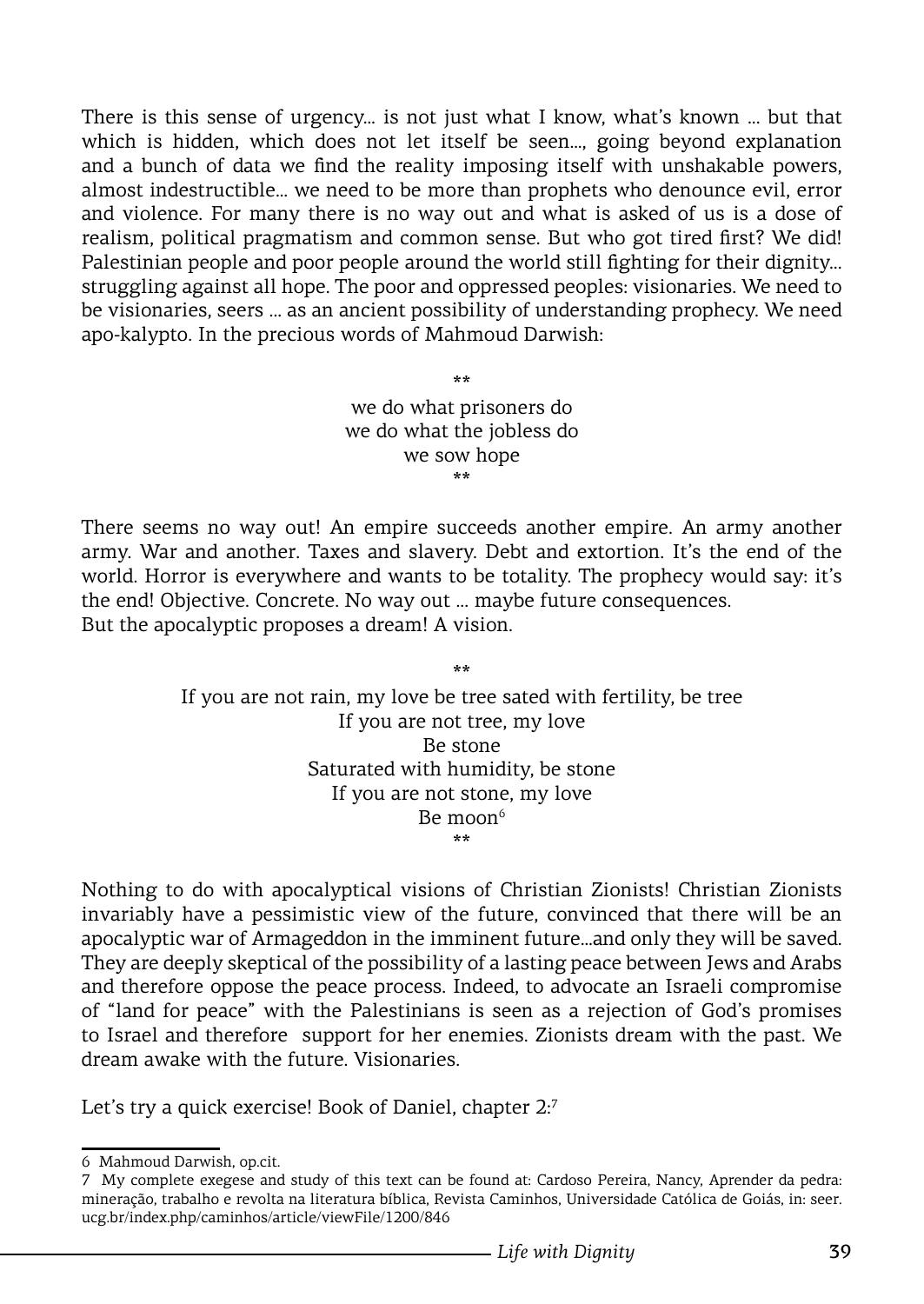31 "You saw, O king, and behold, a great image. This image, mighty and of exceeding brightness, stood before you, and its appearance was frightening. 32 The head of this image was of fine gold, its chest and arms of silver, its middle and thighs of bronze, 33 its legs of iron, its feet partly of iron and partly of clay. 34 As you looked, a stone was cut out by no human hand, and it struck the image on its feet of iron and clay, and broke them in pieces. 35 Then the iron, the clay, the bronze, the silver, and the gold, all together were broken in pieces, and became like the chaff of the summer threshing floors; and the wind carried them away, so that not a trace of them could be found. But the stone that struck the image became a great mountain and filled the whole earth.

This is an image of great splendor and terrifying appearance. Daniel takes a picture of the huge statue composed of four metals: head of gold; chest and arms of silver; belly and back of bronze; legs of iron. And the feet: part of iron, part of clay.

*This statue, which was immense, whose brightness was excellent, stood before thee; and the form thereof was terrible (v. 31).*

The word statue here has led commentators to identify the kingdoms represented by each metal in chronological order: Assyria. Babylon. Persia. Greece. Four metals. Five materials: the everlasting imperialism. But it is also the historical process of metal's assignment of value as a mechanism of expropriation of nature and accumulation of resources that creates a continuum of power.

Pure historical materialism! In the text we should look at the forms of technological resolution presented as an idol to unveil – apocalypse! – the empire named but the process of domination remains in its organic form of the metal value. Imperialism. The use of metals / minerals in the texts can suggest a simple reference to values, as a representation of externality. But the apocalyptic language deals with the fantastic materiality and so we must take such metals / minerals not as external to the power, but ask about the objective and subjective conditions of these materials / metals in the metabolism of empires.

The statue as final and finished vision implies the unveiling of the economy of metals as a representation of the power of the empire as a process of domination. The metals that make the statue create a continuum in the form of power. The ecogeographical control, the control of the forms of work and technology create the objective conditions for the empires and its policies of domination.

But the apocalyptic text interrupts the claim to totality and invincibility of the Image. Verses 34 and 35 conclude the description of the dream:

> *You contemplated (the statue) when a stone was cut out without the intervention of any hand, came knocking on his feet that were of iron and clay, and crunched them.*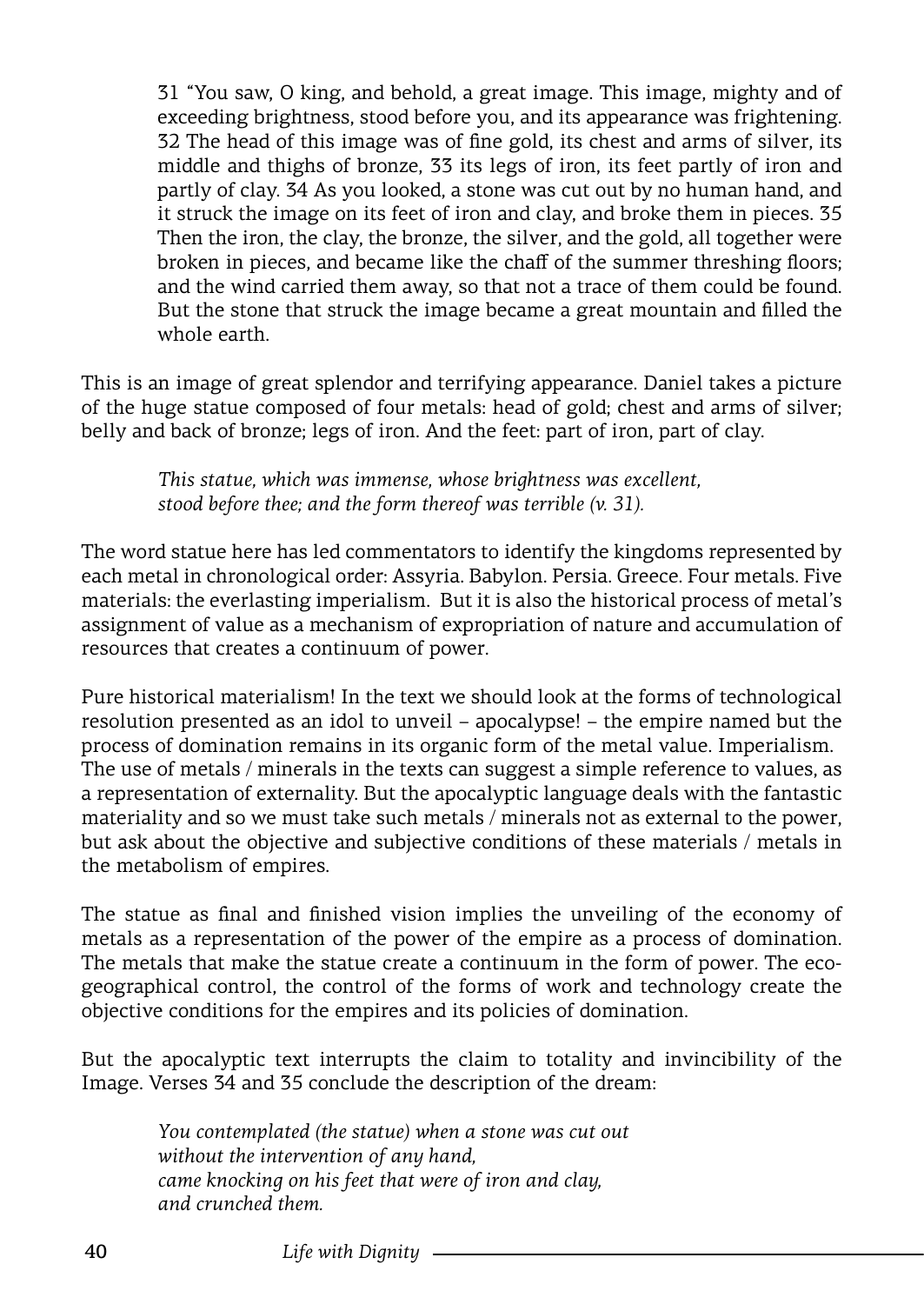Then the iron, bronze, silver, gold and clay are reduced to crumbs, blown away without leaving a trace, while the stone that had hit the statue became a high mountain, occupying the entire region. A stone interrupted the invincible continuum.

The immediate stone, the stone not cut by human hand can be understood as a reaction of the periphery and excluded ones, dominated by the power of metal. The stone hits the set, the entire political, economic and aesthetic model.

There are several possibilities of interpretation of this «stone»: stone would be a metaphor for a personal Messiah or represent the law of God, the Torah. BUT… considering the book of Daniel - probably the oldest work of Jewish apocalyptic - as a literary *piece de resistance,* written during the struggle of the Maccabees against the Hellenic occupation in the II century BCE, we could read the struggle of the stone against metal, the periphery against empire.

"Stone" as grassroots resistance, the ability to confront power. The stone is a mineral trace. The stones speak, the very stones cry out.

#### \*\* My love Be stone Saturated with humidity, be stone \*\*

Give me stones. Let me see what the young Palestinians see when they are throwing stones. It is and it is not what they see. They throw stones. They play stones. They fling stones. They sow hope.

I need their views and their words on visions for moving inside my religious tradition any stale complacency, fatalism and acceptance of powers of death. More than solidarity it is compassion, an understanding about the very place of Palestine in the international scenario and why it is so important to deepen our struggle here:

*When the Palestinian people demand their right to return home, they not only challenge U.S. control over the entire region. They raise an issue that shakes the very foundations of monopoly capitalist power: the fundamental right of a dispossessed people to take back what was stolen from them. This is the right the people of Zimbabwe and South Africa are also fighting for. It is the right of Native and Black and Mexicano people in this country, of workers whose homes and jobs have been stolen by the banks!8*

<sup>8</sup> Cecil, Bill, Palestine and the global class struggle, WWP National Conference, 2009, in: http://www.workers. org/2009/world/bc\_1203/ (access 9/9/2014)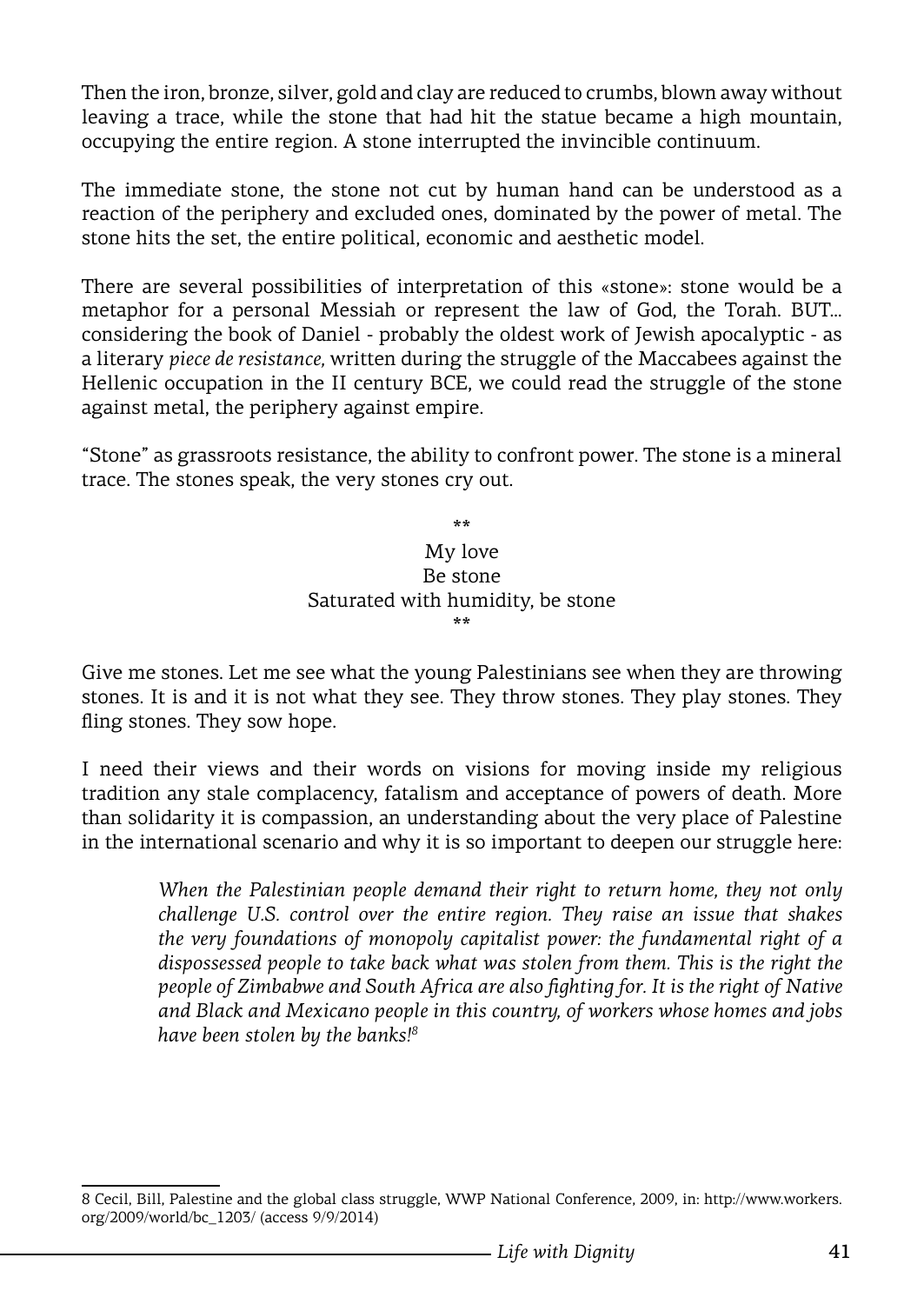Slavoj Žižek in his book $^{\circ}$  identifies the four horsemen of the apocalypse: the ecological crisis, the consequences of the biogenetic revolution, imbalances in the system itself (problems with intellectual property, the coming struggle for raw materials, food and water) and the explosive growth of divisions and social exclusion. The defense of "Free Palestine" needs to be made in the articulation of global struggles, beyond the goodwill of churches; it is necessary to break with the religion of capitalism and confront imperialism in all its faces. The cause of Palestine is the cause of the workers and oppressed everywhere.

It is a time of hopelessness or disillusionment that requires us to go the other way of illusion, to stop deceiving, stop waiting ... expressing that we no longer believe that workers and oppressed people can have their demands satisfied by the paths set in a particular order already given.10 The Palestinian demands that we think beyond the order is a dramatic mark on the world (dis)order and organization schemes against and beyond capitalism and its global religion.

We need a theological reflection and spirituality that opens a shortcut of not giving up the history. Abandoning all the triumphalism, cultivating theory and practice of liberation that confront the imperial powers' continuum and the exercise of outstanding marks (wo)manship. Give me rocks to:

- 1. denounce historical and current relations of hegemonic Christianity with capitalism;
- 2. denounce Christianity trapped by the interests of global elites in exchange for favors that support the accumulation and concentration of wealth, which legitimize the systematic forms of exploitation of human labor and nature;
- 3. disown and denounce all worship of capital, consumption and all religion throughout Western fundamentalism that lurks and feeds the theological and Christian community spaces;
- 4. disclaim any and all use of the Christian faith and the Bible as justification for war, occupation and for the destruction of other religions and ways of life;
- 5. affirm ourselves as one religion among others, a people of faith among others to *fight for justice, love mercy and walk humbly with your God* (Micah 6.8).

We in Brazil, living daily the contradiction and simultaneity of the "Temple of Solomon" and the "Nova Palestina" homeless struggle… we are learning how and why the project of Zionism it is not just a problem for Palestine. That is why I am here: give me stones! give me hope!

> \*\* we do what prisoners do we do what the jobless do we sow hope. \*\*

<sup>9</sup> Zizek, S., Vivendo no fim dos tempos, Boitempo Editorial, in: https://boitempoeditorial.files.wordpress. com/2012/07/vivendo-no-fim-dos-tempos-de-slavoj-zizek-introduc3a7c3a3o.pdf (access 9/9/2014) 10 Iasi, Mauro, A desilusão: a hera na lapela, in: http://blogdaboitempo.com.br/2015/02/27/a-desilusao-a-herana-lapela/ (access in 28/2/2015)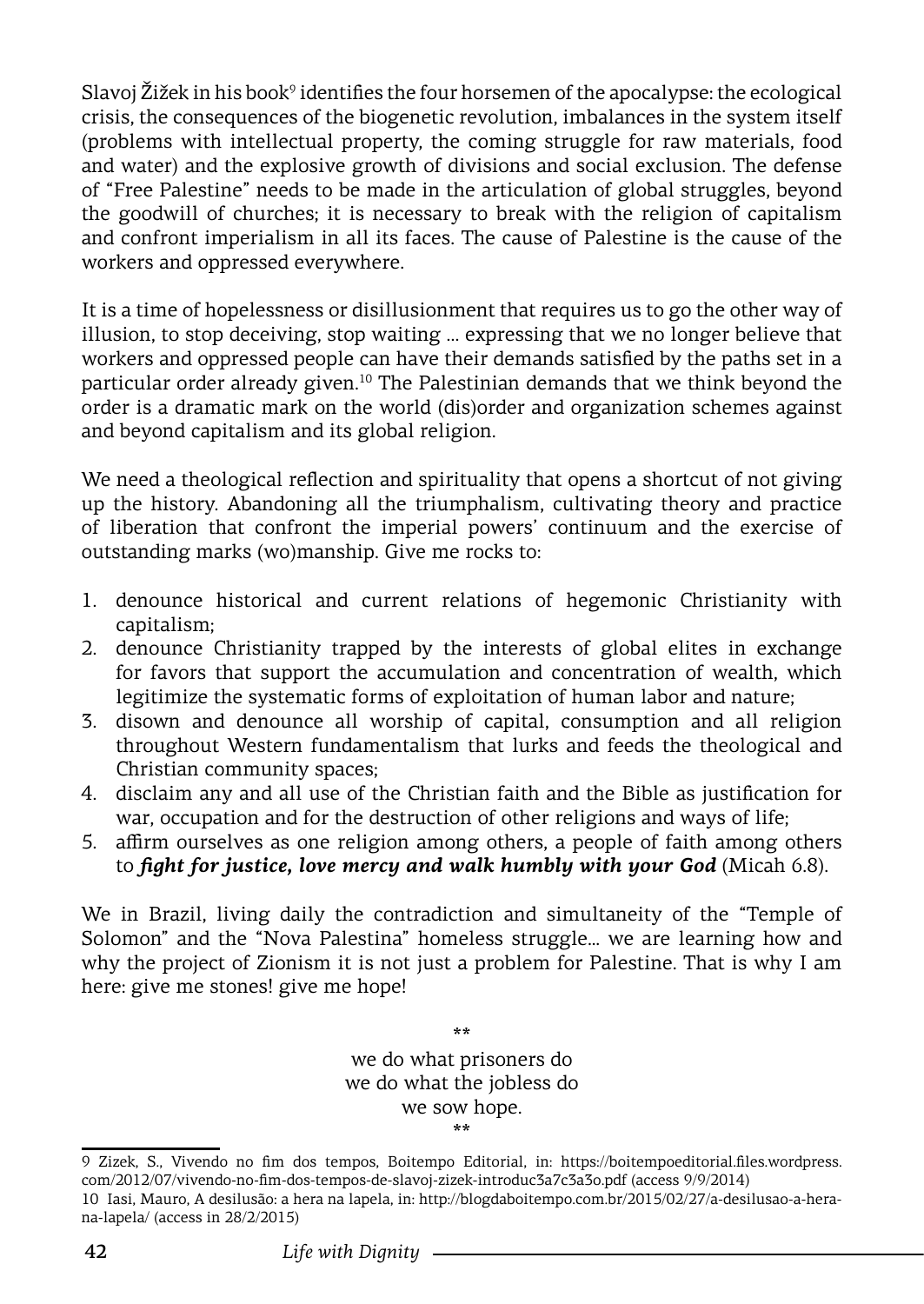# **KAIROS AND CREATIVE RESISTANCE**

# Popular Resistance in Palestine

## *Mazin Qumsiyeh*

3 December 2014 -- activists blocked the Jerusalem-Jericho road for settler traffic. Some four years earlier, on Thursday 6 May 2010, we sat in front of the massive bulldozer carving up the land of the small village of Al-Wallaja. We were an eclectic group of about 50 individuals: Al-Walaja residents, other Palestinians, internationals including Israelis, young, old, males, females, Jews, Christians, and Muslims. Peacefully we tried to explain to soldiers who were ominously gathering around us that we were there at the invitation of the land owners, that the colonial activity of building a wall on the people's land is illegal per international law. The soldiers acted with force to drag us away and arrest four: me, a Canadian young man and two brothers from Al-Walaja. They particularly abused the two brothers, using pepper spray and beatings. Three others were injured and one was hospitalized. These stories are ones of thousands of popular resistance in Palestine.

### **Learning the local context of popular resistance**

As we reflect briefly on those it is important to reflect that 2000 years ago Jesus participated in a civil disobedience act that involved turning tables of money changers and traders in Jerusalem. We Palestinians thus have a long history of precisely this kind of action. The message of Jesus is loud and clear in loving our enemies, working diligently and non-violently to defend the weak, and acting in moral and ethical ways that are pleasing to God without concern for negative repercussion. That model is highly respected by his followers and those include Palestinian Christians and Muslims.

Before we understand the most recent episode of resistance in Palestine, we need to understand that Palestine is part of the Fertile Crescent. In this area of Western Asia, humans went from hunter-gatherers to agricultural communities. One of the oldest continuously inhabited towns on earth is Jericho with a 12-15,000 year history. This transition that included domestication of plants (barley, wheat, lentils, chickpeas) and animals (like goats and donkeys) allowed for civilization to flourish. This included evolution of alphabets (the Latin alphabet originated from our Canaanitic ancestors) but also evolution of laws and religions. Palestine was thus multireligious and rich in cultural and linguistic traditions for over 12,000 years of civilization.

All attempts to transform it to a monolithic system were rejected by the native people and failed. Resistance to repression is as natural as breathing. The latest attempt to transform it (to a Jewish state this time) was also rejected and these rejections started very early in our history. In 1886, villagers of Al-Khdaira and Malbas protested against the expansion of the settlement of Petah Tikva, causing the government to restrict settlement of those who entered the country as tourists and overstayed their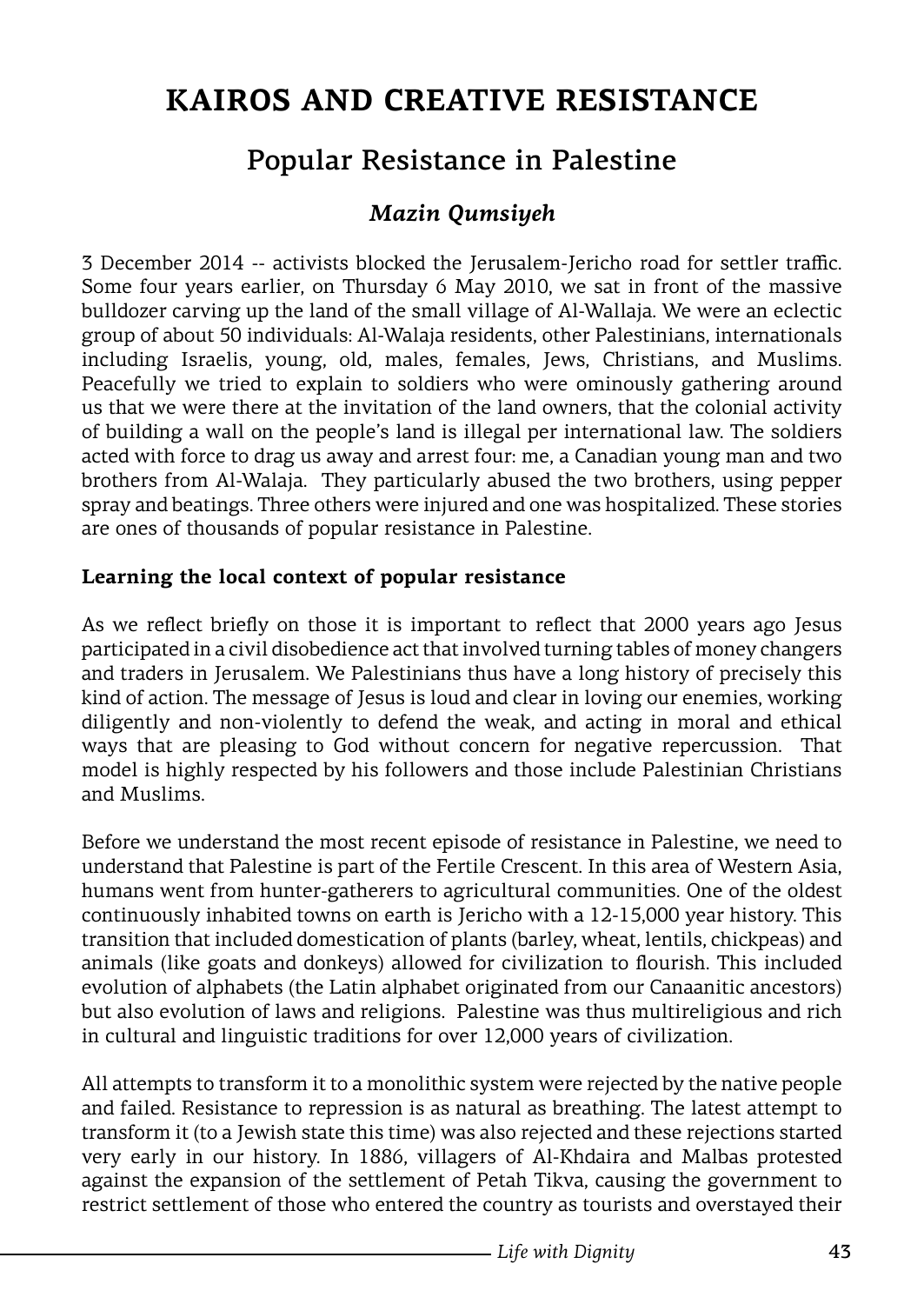three-month entry visa. (Neville J. Mandel, *The Arabs and Zionism before World War* I, Berkeley, CA: University of California Press, 1976, pp. 35−7.) Verbal protests in 1890 were followed by a petition from Muslim and Christian notables in Jerusalem on 24 June 1891 to the Grand Vizier to prevent foreign Jews from purchasing Palestinian lands. (Abdel Wahhab Al-Kayyali, *Tarikh Falastin Al-Hadith* [Modern History of Palestine], Beirut: Almu'assasa Al-Arabiyya Liddirasat Wa Alnashr, 1990, pp. 66−7.)

It is thus not surprising that here in the 1880s, we find the first demonstrations, petitions, and other forms of civil resistance. The two segments of society that were most involved in this resistance were the peasants (fellahin) and the intellectual elite who were able to read and understand the Zionist goals of transforming Palestine to a Jewish state. In the latter group we find Palestinian representatives in the Ottoman parliament such as Ruhi Al-Khalidi and Hafez Abdel-Hadi. The movement also had desires of independence based on pan-Arab nationalism (not a local form of nationalism). This movement actually succeeded in convincing the Ottoman Sultan to putting a halt to negative practices on at least two occasions around the turn of the century.

For the first 40 years around the turn of the 19th to 20th centuries, resistance was exclusively by civil and popular means and was led by groups with such names as "Christian-Muslim Association." Armed resistance entered the picture in a very sporadic, small and unorganized way in the 1920s. The struggle at the popular level intensified in 1908. In December 1908, villagers of Kafr Kama (near Tiberias) tried to reclaim land taken by the Jewish Colonization Association. New newspapers like Al-Karmal and Filastine became vanguards of nationalist and anti-Zionist expression. A small uprising occurred in 1911 that set a pattern of uprisings separated by periods of relative calm for decades to come. The intervening periods between these uprisings usually spanned 8-15 years or more depending on geopolitical circumstances. There were thus distinct uprisings in 1911, 1920, 1929, 1936, 1956, 1972, 1987, 2000 [and 2010].

It was the failure of the Zionist movement to get further support from Ottoman rulers that caused them to turn to European powers. The Zionist movement looked in particular to two major powers: Britain and France. Building a lobby and exercising it took over 13 years to achieve the French Jules Declaration and the British Balfour Declaration in 1917. Palestinians learned of these declarations in the middle of WWI, a war that reshaped Western Asia as it did other parts of the world. The resistance to the British occupation and its attempts to develop a «Jewish national home» in Palestine accelerated after the end of WWI.

The British brutal and massive repression in the 1920s forced some of the locals to take up armed resistance. This armed resistance was small and insignificant and happened after 4 decades of purely non-violent resistance. But the civil popular resistance continued and actually accelerated. On March 11, 1920 many peaceful demonstrations were held in all major Palestinian cities concomitant with the foundation of the underground Haganna forces (forerunners of the Israeli army). The uprising of 1920-1921 was the first obvious mass movement for liberation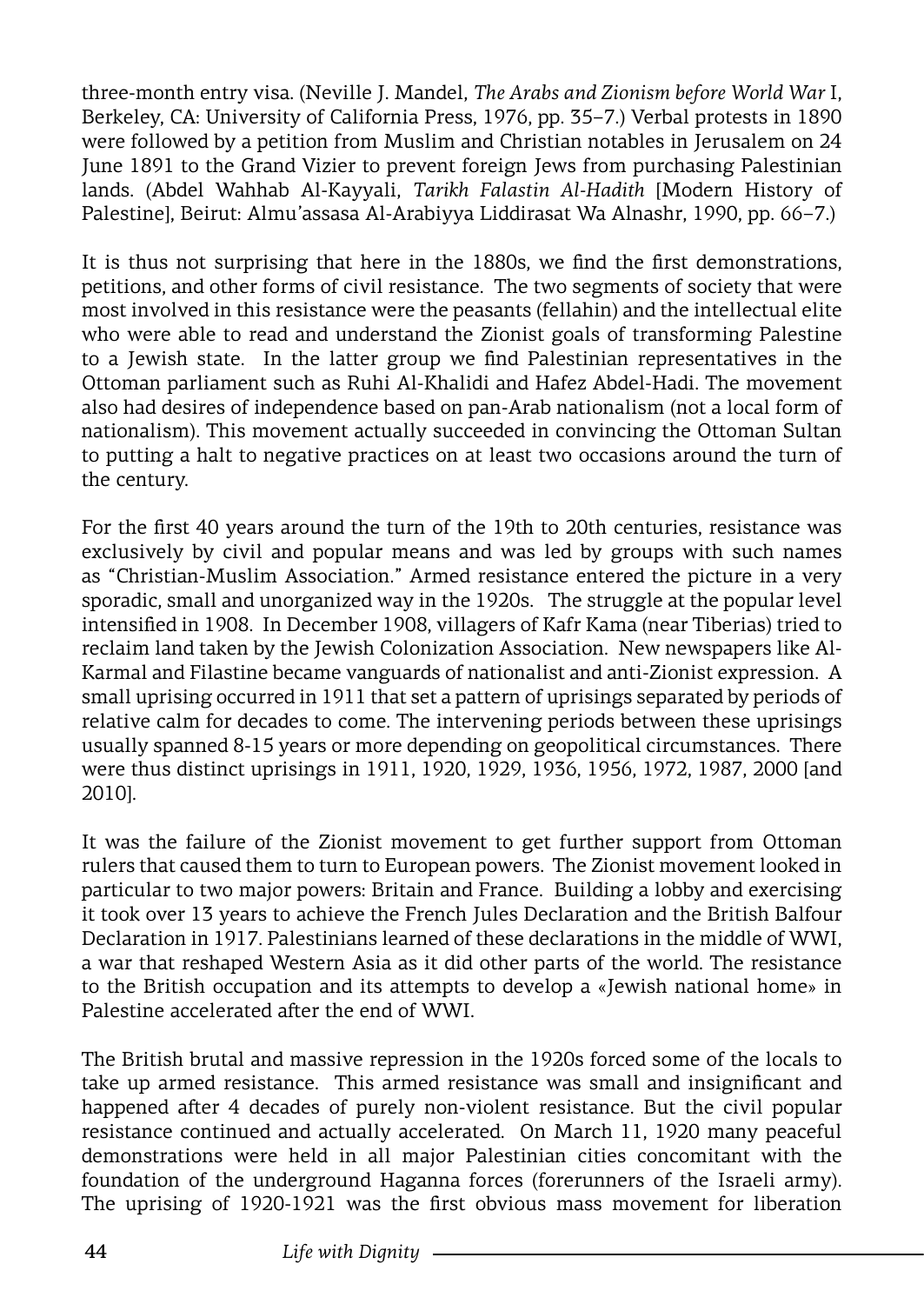under an increasingly Zionized British administration of Palestine. The resistance only intensified as Britain decided to appoint the openly Zionist, Herbert Samuel, as first high commissioner of occupied Palestine in June 1920. As the nonviolent demonstrations were met with violence, the situation deteriorated. An uprising in 1929, known as Hibbet Al-Buraq involved both armed and popular tactics of resistance to the provocations and attempted takeover of Waqf land including the Western wall. It left in its wake 116 Arabs and 133 Jews dead and over 1000 were brought to trial.

The First Arab Women's Congress of Palestine gathered about 200 women and was held on 26 October 1929 in Jerusalem. The demands were the demands of the Palestinian people: against the Balfour Declaration, against the establishment of Jewish colonies, and for self-determination. They elected a 14 member Executive Committee headed by Matiel E. T. Mogannam. Mogannam later wrote a book titled ‹The Arab Women and the Palestinian Problem' which detailed the activities of the movement.

Forms of nonviolent resistance escalated in the uprising of 1936-1939 and included demonstrations, boycotts, tax revolts, and other forms of civil disobedience. The British authorities responded to the growing civil resistance by declaring a state of emergency with general curfews and drastic measures against any disturbances. Villages and towns were fined for refusing to pay taxes. Personal properties were confiscated and homes were demolished. Hundreds of strike organizers were imprisoned. The worst of these measures for many Palestinians was the collective punishment by demolishing hundreds of homes in towns like Nablus, Bethlehem, Hebron, Lod, Safad, Al-Majdal, and Qalqilia. On the morning of 18 June 1936 the authorities demolished large sections of the old city of Jaffa leaving 6,000 homeless.

Lessons can be learned from this period. The 1936 uprising was highly successful where popular resistance with some limited armed resistance achieved a remarkable success in the first 8 months. This included the longest strike in Palestinian and perhaps world history. The uprising was weakened by a number of factors: 1) the massive oppression including destruction of large areas of some Palestinian towns like Jaffa by the occupation authorities (as form of collective punishment), 2) the collaborationist Arab regimes who pushed the Palestinians to «trust» the British authorities, 3) the Palestinian political leadership (most self-appointed) who first stood against the uprising, then claimed its leadership, then traded on its expense.

But the struggle continued and when Palestine was fragmented with the Nakba of 1948, 534 villages and towns were depopulated (creating the largest post WWII refugee population). But even here, Palestinians resisted and nearly 3000 villagers were killed trying to return to their homes and lands (some 50,000 succeeded). The Naksa of 1967 was an aggressive war that violated international conventions and lines of cease fire and left Israel controlling the Sinai, Gaza, the West Bank and the Golan. The war changed the geopolitical landscape in significant ways. The defeat of Arab forces in 1967 and the success of Fatah and other factions in Al-Karameh battle in 1968 changed the landscape; Fatah and other factions entered the PLO in 1969.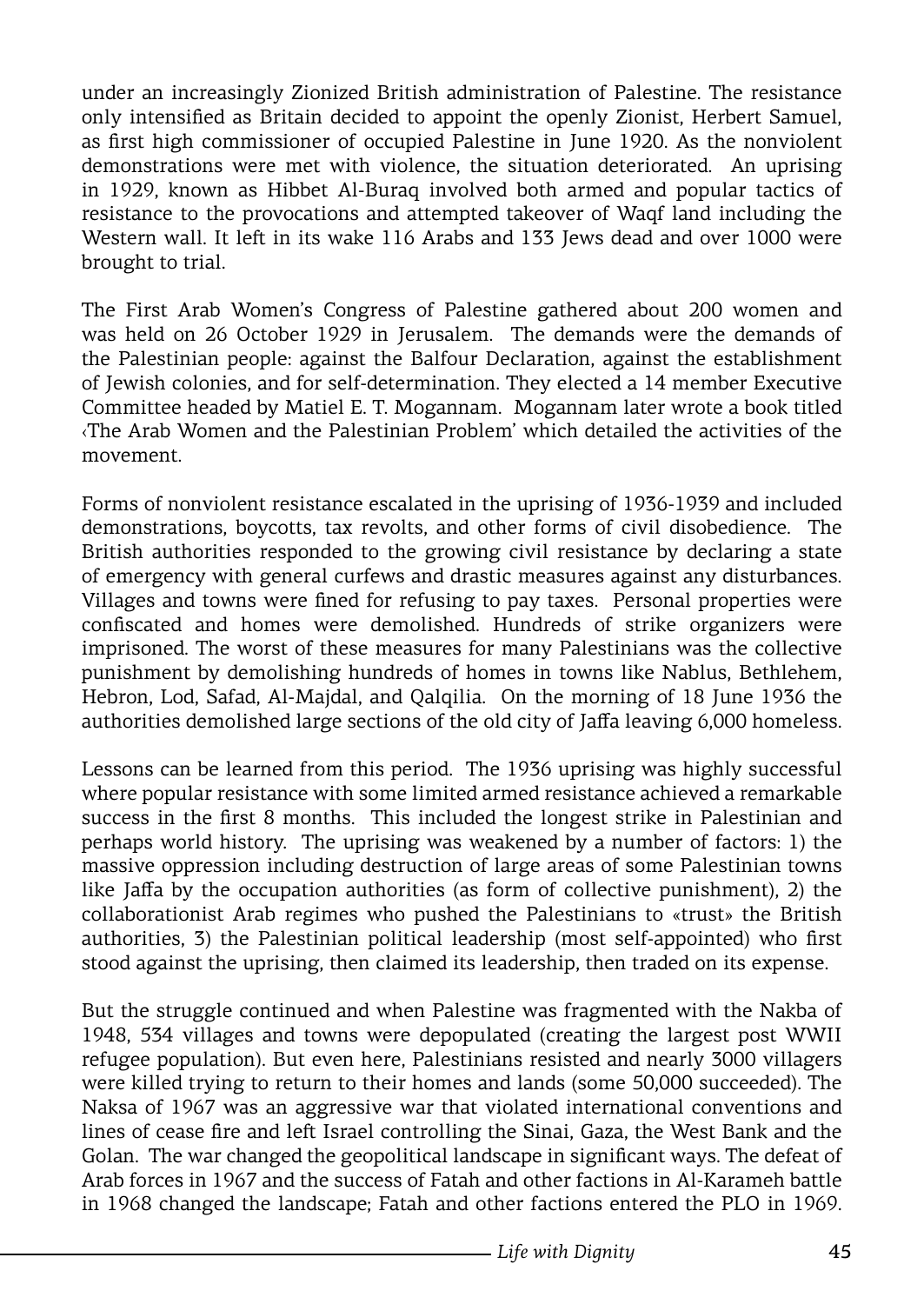That PLO had major guerilla groups but also significant popular resistance sections such as the General Union of Palestinian Women and General Union of Palestinian Students. The Palestinians under the umbrella of the PLO soon forced a supine reluctant world not only to recognize their existence but to recognize that they had a national liberation struggle with political goals that are to be respected and are based on international law.

Inside of Palestine, the resistance also continued. Part of the problem for Israel is that unlike 1948, there was no mass exodus (ethnic cleansing could not be repeated) and so Israel was left as an occupation force over millions of Palestinians. The Palestinian cause received a significant boost by the Israeli oppression, by the connections between Palestinians throughout historic Palestine, and by the strengthening of Palestinian leadership after the dramatic failure of the Arab regimes. Self reliance developed slowly and made its most significant impact in proliferation of Palestinian institutions in the 1970s (including Palestinian universities). The intellectuals joined hands with the rest of society to develop various forms of popular resistance.

Resistance inside the Green line and in the areas occupied in 1967 took a few years to develop in strong and solidified directions after the lifting of the military rule on the former areas in 1966 and after the recovery from the 1967 war in the latter areas. A small uprising in Gaza in the early 1970s was put down brutally by Israeli forces led by the «bulldozer,» Ariel Sharon.

The increased mobilization among Palestinians inside the Green line took a dramatic and bold step forward in 1975-1976. A meeting was held in Nazareth on 6 March 1976 that included 48 heads of municipalities and local village councils and called for a day of protests and strikes on 30 March 1976 should Israel go ahead with land confiscation policies. When it appeared the strike day was a go, many areas outside of the Galilee decided to join, including in the West Bank. This day has become known as «Land Day» throughout Palestine to this day. The events actually started on 29 March with a demonstration against the Israeli army provocative mobilizations in the village of Deir Hanna. Later that evening, the village of Araba Al-Batoof demonstrated in solidarity and a young man, Khair Muhammad Yassin, was killed by Israeli soldiers, the first Martyr of the 1976 Land Day. More martyrs fell over the next 24 hours. The events were well organized and participation was high. The Israeli authorities reacted violently, resulting in many injured, six nonviolent protesters murdered, and hundreds arrested. The events coincided with a secret Koening Memorandum that laid out plans for further discrimination and ethnic cleansing to 'make the Galilee more Jewish.' The Israeli government condemned the leaked memo, but no government official repudiated its racist content.

Much has been written about the brilliance and success of the 1987 uprising (also called Intifadat Al-Hijara, the Uprising of the Stones). Massive Israeli violence was met with demonstrations, boycotts, civil disobedience and all the arsenal of popular non-violent resistance tools. Live bullets were faced most with children throwing stones (and on rare occasions Molotov cocktails). But most of it was innovative acts of non-violent resistance that, despite massive Israeli propaganda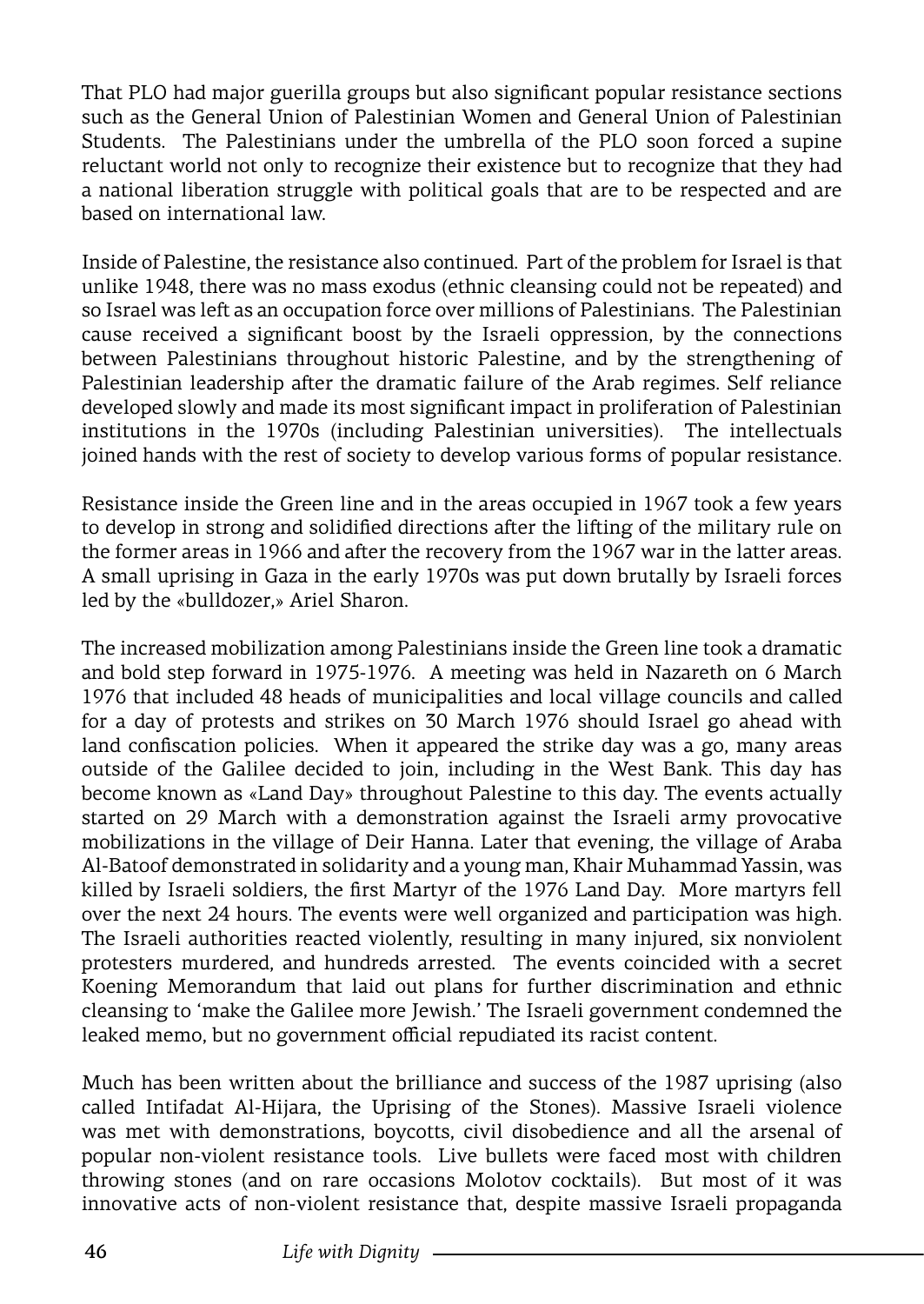efforts, exposed the world to what this struggle was about. The uprising came only 5 years after the massacres of Sabra and Shatila, the Israeli cold blooded murder of unarmed demonstrators and a policy of «breaking the bones» (a literal application of instructions by Yitzhak Rabin). Israel became known for what it is: an occupying colonial power. Like the 1935-1939 uprising, the 1987 uprising provided a wealth of lessons and a wealth of achievements that give us hope for the future. The uprising was concomitant with the Arab summit in Amman (November 8-11, 1987) where the Palestinian cause was marginalized.

The unorganized and popular revolt generated leadership from the ground. Within one month, there were many people who became natural leaders of the resistance and those issued their first declaration and call to action January 4, 1988 under the "joint resistance leadership" which became highly organized and effective. The first call to action included a call for a strike and civil disobedience January 11-13. Subsequent calls ensued, including a variety of things, and all were implemented professionally despite the Israeli brutal tactics of oppression. According to many activists I interviewed, a core group met regularly to provide ideas and suggest actions and plan and execute them at the local level in every major town and refugee camp in the Occupied Palestinian Territories including Jerusalem.

The actions included calling for days of strikes, building public sites to commemorate victims of the occupation, refusal to pay tax (an action started in my hometown of Beit Sahour), developing self-sustenance through farming and other methods, mass resignation, refusal to pay unjust civil and criminal fines, holding public prayers, refusal to abide by military orders, flying Palestinian flags (illegal), and many more. During the tax revolt of 1988 and 1989, The Palestinian Centre for Rapprochement between People (PCR) invited Israelis and Internationals to help challenge the occupation policies such as by breaking curfews. This developed over the years and the same center led a march in December 2000 on a military base in Beit Sahour that succeeded in entering the base (at Ush Ghrab). This success led directly to the formation of the International Solidarity Movement.

The Israeli and International political leadership realized two facts: 1) that the 1987- 1991 uprising became a way of life in the occupied territories at least in terms of self-reliance, and that 2) the PLO is the only major Palestinian political power that has a direct ability to end the Intifada. The US pushed to start the Madrid process and when Israel felt under pressure by the Palestinian capable negotiators, the Oslo process was concocted. It was low fruits picked in exchange for ending the resistance and the International pressure on Israel. Similar forces that ended the uprising of 1936 and the Oslo process also ended the popular resistance of the late 1980s.

An unusual situation developed with the signing of the Oslo accords, unprecedented in histories of resistance to colonial occupation. A «Palestinian authority» with a strong police force developed in the most heavily populated areas of the West Bank and Gaza while under direct Israeli occupation. The authority was expected to keep a restless population in check. This, combined with the talk of «wait for negotiations» made the initiation of any kind of resistance rather difficult. Popular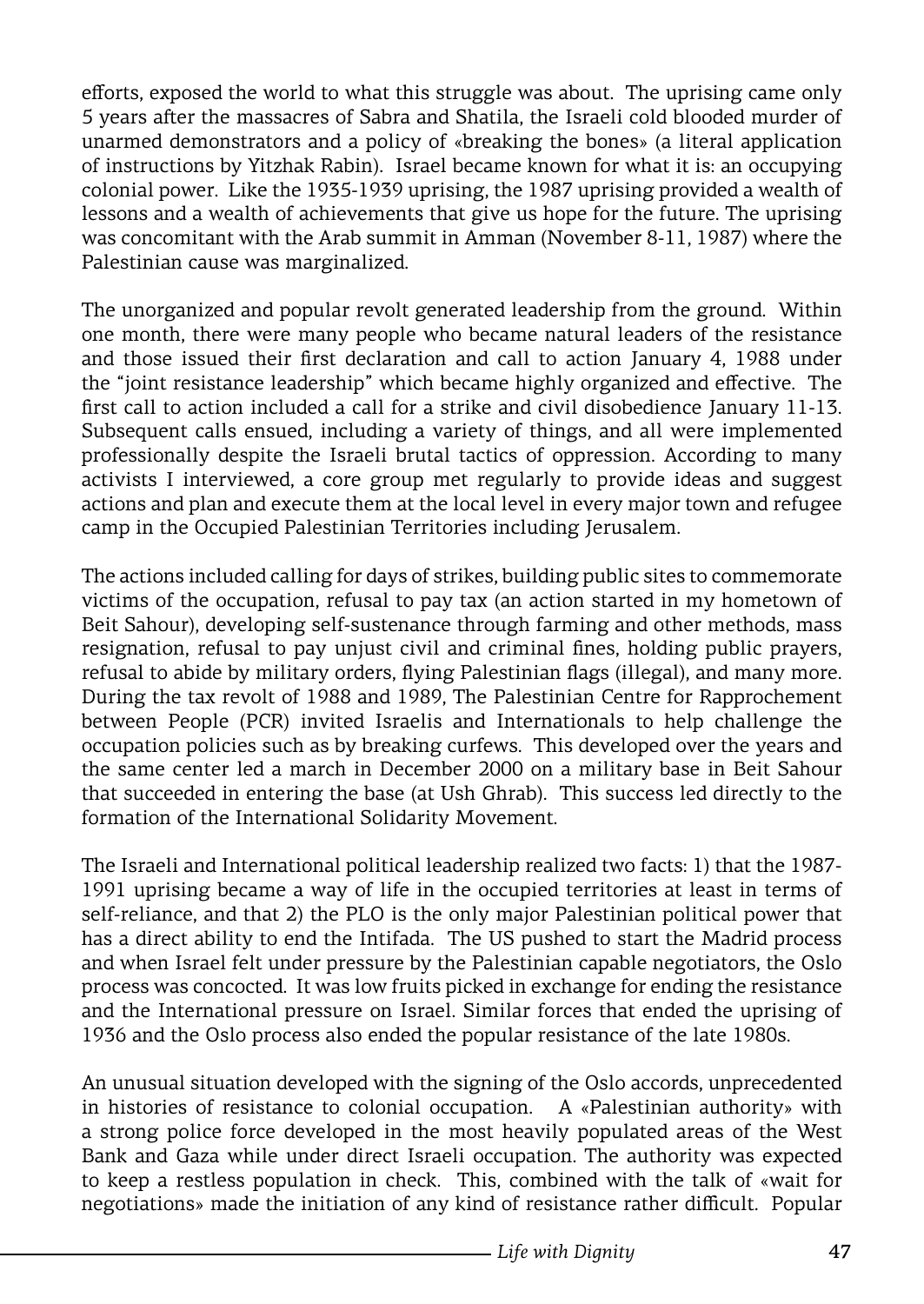resistance persisted albeit at a reduced level. The first suicide bombing happened after the Israeli Baruch Goldstein massacred 29 worshippers in the Ibrahimi mosque and settlers were rewarded by dividing the mosque and closing areas of Hebron to native Palestinians to satisfy the settlers. Between 1993 and 2000, the number of colonial settlers in the West Bank and Gaza doubled. Israel also introduced massive restrictions of movements, isolated and intensified efforts to judaize Jerusalem, forced economic stagnation, and fragmented what remains of Palestine.

People were fed-up and the conditions were ripe for another uprising. Barak gave his ultimatum to Yassir Arafat to sign a final deal that would leave Palestinians in large Bantustans and would abrogate basic rights like the right of return to Palestinian refugees. The straw that broke the Palestinian back was the visit of Ariel Sharon, surrounded by 1000 armed Israelis to the holy Muslim site of Al-Aqsa in late September 2000. The Al-Aqsa intifada (uprising) started on 28 September 2000 and continued until 2005. It involved most Palestinians and Internationals engaged in popular resistance and a few Palestinians engaged in armed resistance facing the most brutal violent assault and mass slaughter: 4000 Palestinians were murdered. Since then, Israel has killed a few thousand more Palestinians and the resistance continues in various forms.

### **A look to the future**

Resistance to colonial occupation by any means is a right and an obligation recognized by all people and supported by international law. In Western media, there is far too much emphasis on only a miniscule part of the resistance and that is armed or violent resistance. Armed resistance is minuscule as a percentage of total daily acts of resistance and number of people engaged in it and is now almost non-existent. Perhaps this is why Israeli forces are focused on snuffing out popular resistance. As we saw, there is a rich and innovative history of popular resistance in Palestine that gives us energy to look to the future with hope. But there are other trends that give us strength.

The use of the internet and other modern communication tools (e.g. cell phones) makes it even harder for Israel to hide the atrocities committed in places like Nablus, Jenin, and Gaza. These tools also facilitated mobilizing grassroots activism locally and internationally to expose and directly challenge the colonial repression and defend human rights. The popular resistance in Palestine and around the world makes it impossible for the Israeli system to hide behind a history of anti-Jewish feelings in Europe in order to get away with ethnic cleansing, war crimes, and crimes against humanity.

But we must also emphasize the thousands of forms of resistance that fall under the rubric "to exist is to resist." Indeed, the fact that 6 million of us still live, work, eat, drink, learn, and have families here in Palestine is a remarkable testament to the power of that resistance. Just a week before the Kairos convention, we in the Palestine museum of Natural History were in the midst of a "Science Festival" where hundreds of school children from Kindergarten to High school came to participate in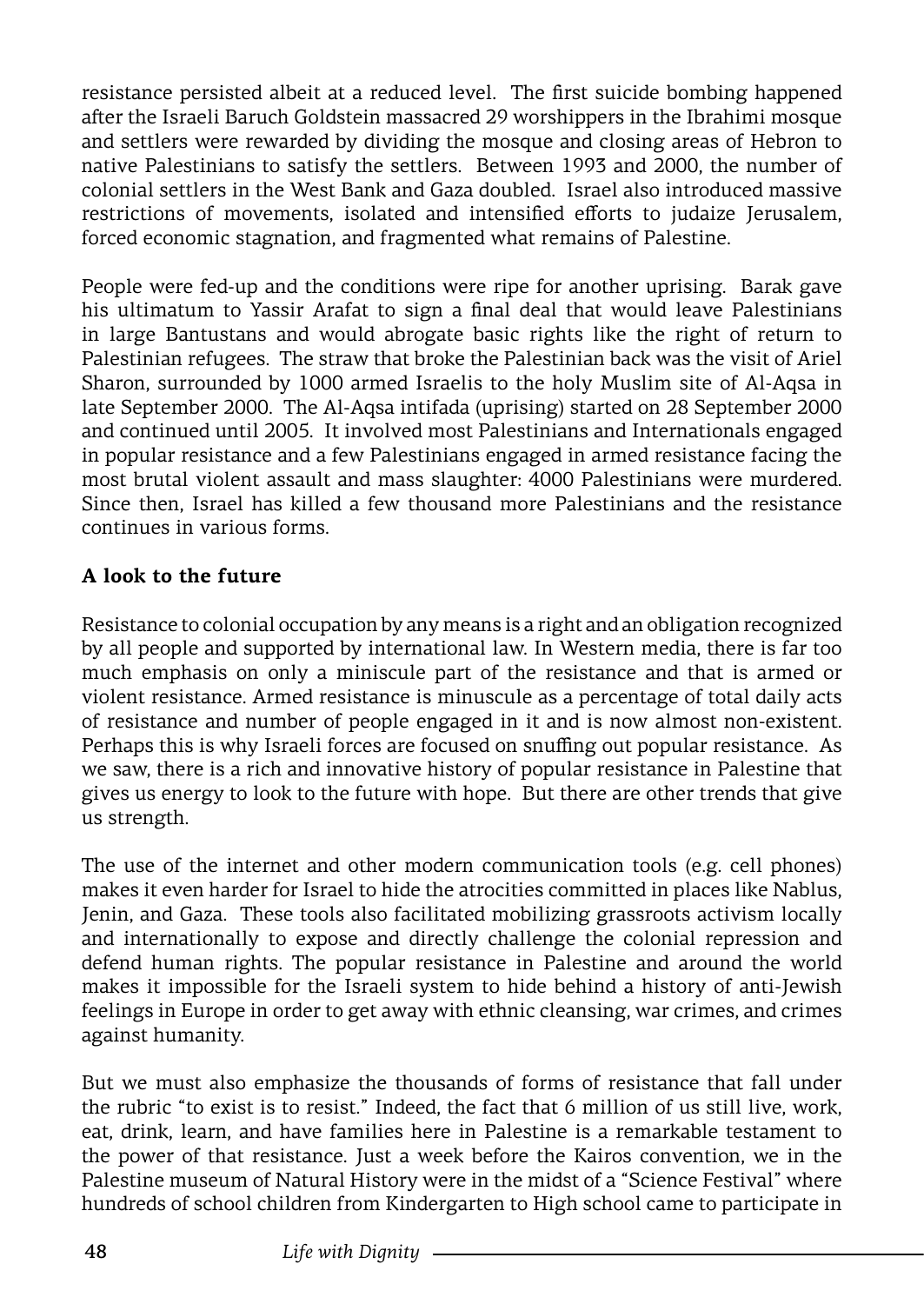hands on science learning. It was a remarkable thing to see the transformative work done mostly by volunteers succeed beyond expectations of teachers and students. There is resistance when my students at Birzeit and Bethlehem University come to classes. There is resistance when we do clinical service or when we do research on the harmful effects of Israeli industrial settlements. There is resistance with arts: music, folkloric dances, embroidered dresses, culinary arts, and more. Existence is indeed resistance especially when colonizers want us out of our country.

In this conference we will also hear about the growing movement for boycotts, divestments, and sanctions (BDS). BDS accelerated after the Palestinian Campaign for the Academic and Cultural Boycott of Israel (PACBI) was launched in 2004. In 2005, 170 Palestinian civil society organizations issued a comprehensive call for BDS that is now the central organizing document for local and international activism. Hundreds of organizations, unions, churches, and other groups took up the BDS call in the past few years. This is bound to accelerate as Israel consolidates its apartheid regime in the guise of the process that is supposed to give rise to "a Palestinian state" (the so called "two-state solution') and national governments in Europe and the US continue to fund and support Israeli apartheid. As in the time of Jesus, good people must stand-up and say enough is enough.

### **Selected References**

*Abu-Nimer, Muhammed, Allaunf wa Sun' AlSalam Fi AlIslam,* Amman: AlAhliya Linnashr, 2007.

Al-Kashtini, Khalid, *Nahwa Al-Launf: AlMukawama AlMadaniya ‹Abr AlTareekh, (Towards Nonviolence: Civil Resistance across History,)* Amman, Dar Al-Karmel, 1984.

Antonius, George, The Arab Awakening: The Story of the Arab National Movement. London: Intl Book Centre, 1938.

Awad, Mubarak and Abdul Aziz Said, ‹The Power of Non Violence', *Nonviolent Change Journal,* Vol. XVII, No.2 Winter, 2003

Carey, Roane (ed.), The New Intifada: Resisting Israel's Apartheid, London and New York: Verso, 2001

Farsakh, Awni, Juthoopr Al-Tahaddi wa AlIstijaba fi Alsira' AlArabi AlSahyouni: AlSira' wa Qawaninu Aldhabita (The Roots of the Challenge and Response in the Arab Zionist Struggle and Its Guiding Laws), 1799-1949, Beirut, Markiz Dirasat AlWihda AlArabiyya, 1995.

Jawad, Said, Al-Nohod Al-Watani Al-Falastini fi Al-Diffa wa Ghaza wa Al-Jalil 1974- 1978 (National Advancement for Palestinians in the West Bank and Gaza and the Galilee 1974-1978), Beirut: Dar Ibn Khaldon, 1982.

Jiries, Sabri, Al-Arab fi Israel (The Arabs in Israel), Palestine Liberation Organization Research Center, Palestine Studies Number 14, 1967.

Kanafani, Ghassan, The 1936-39 Revolt in Palestine, New York, Committee for a Democratic Palestine, 1972 and London, Tricontinental Society, 1980.

Kayyali. Abd Al-Wahhab, Palestine: a Modern History. English translation. London: Croom Helm Publishers, 1978.

Kimmerling, Baruch and Joel S. Migdal, The Palestinian People: a History, Cambridge: Harvard University Press, 2003.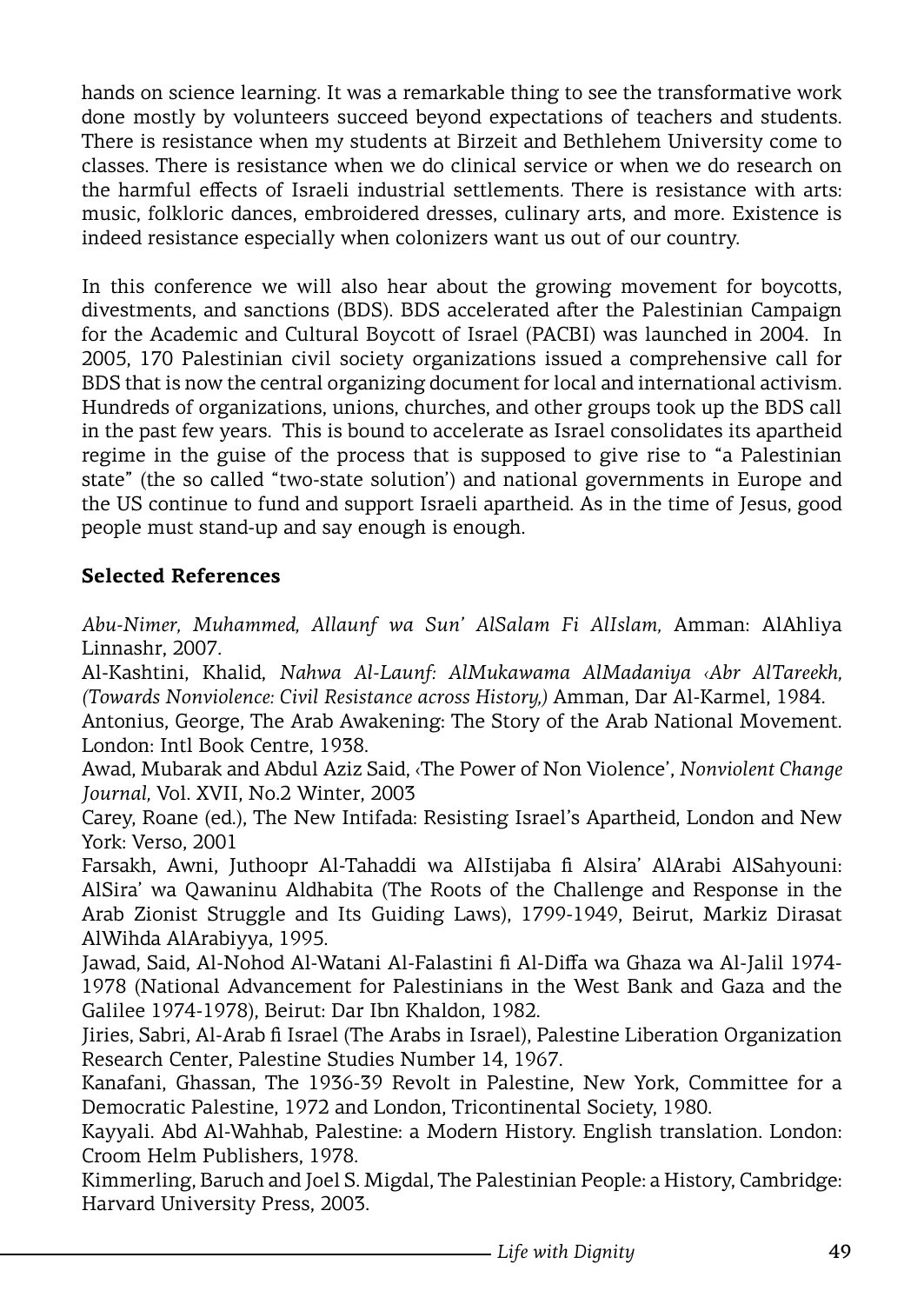King, Mary Elizabeth, A Quiet Revolution: The First Palestinian Intifada and Nonviolent Resistance, New York: Nation Books, 2007.

Lockman, Zachary and Joel Beinin (eds), Intifada: The Palestinian Uprising against Israeli Occupation, Washington, Middle East Research and Information Project, 1989. Jabril Mohammed and Wasef Nazal, Falastiniyo 48: Nidal Mostamer 1948-1988 (Palestinians of 48: Continuous Struggle 1948-1988), Jerusalem: Al-Zahra Center for Studies and Research, 1990.

Qumsiyeh, Mazin, Sharing the Land of Canaan: Human Rights and the Israeli-Palestinian Struggle. London: Pluto Press, 2004.

Qumsiyeh, Mazin, Popular Resistance in Palestine: A history of hope and empowerment. London: Pluto Press, 2011.

Saleh, Abdul Jawad, ‹The Palestinian Nonviolent Resistance Movement', in Nancy Stohlman and Laurieann Aladin (eds), Live from Palestine: International and Palestinian Direct Action against the Israeli Occupation, Cambridge, MA, South End Press, 2003.

Sharp, Gene, ‹The role of power in nonviolent resistance', in Saad Eddin Ibrahim, (ed.), Al-Mukawema Al-Madaniya Fi Al-Nidhal Al-Siyasee (Civil Resistance in the Political Struggle) Amman: Muntada Al-Fikr Al-Arabi, 1988.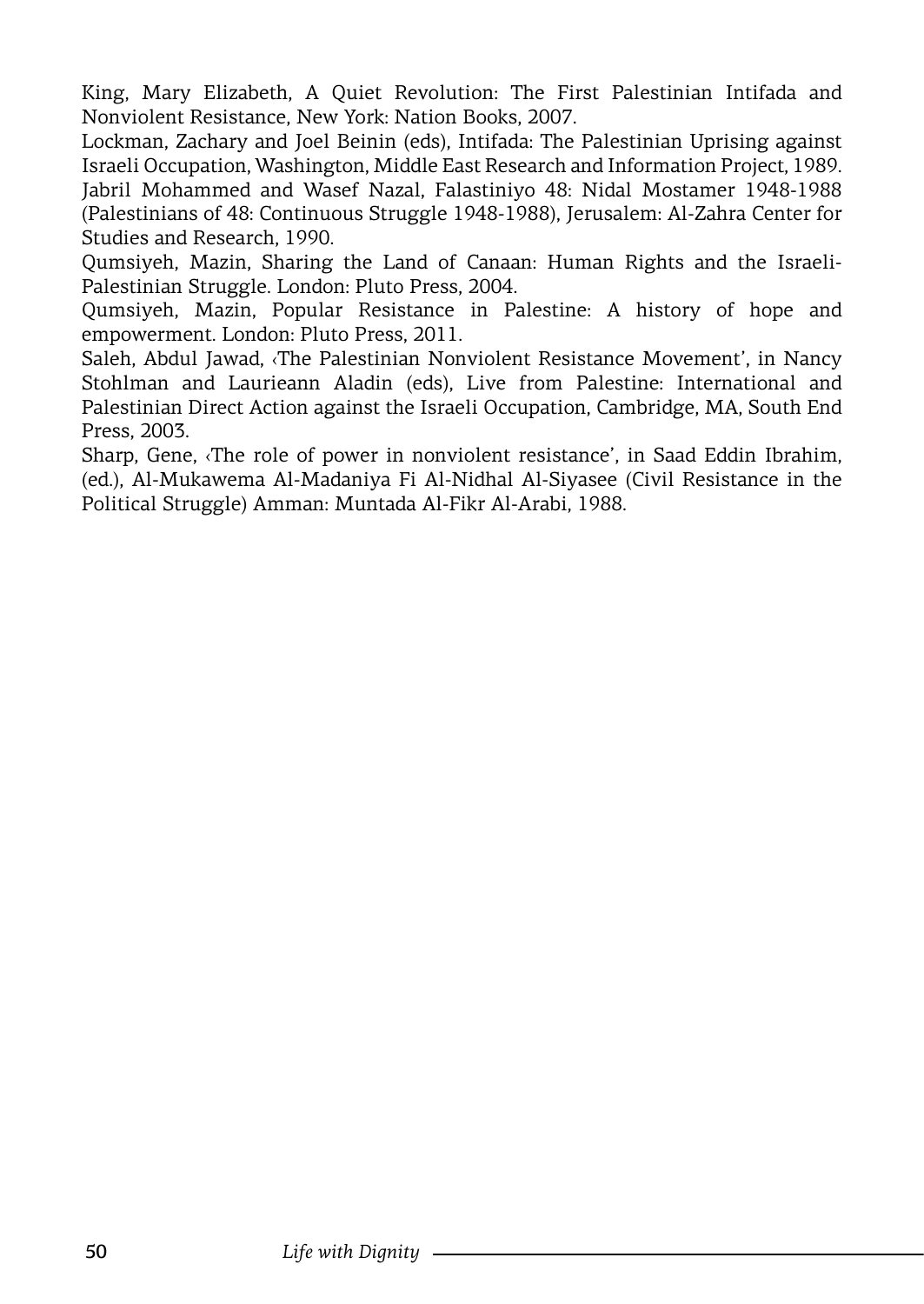# **COME AND SEE**

# Listening to Living Stones Towards theological explorations of Kairos Pilgrimages for Justice…

## *Rajbharat Patta*

#### **Introduction**

*"Guide me, O thou great Jehovah, pilgrim through this barren land. I am weak, but thou art mighty; hold me with thy powerful hand. Bread of heaven, bread of heaven, feed me till I want no more; feed me till I want no more."*

This has been a popular hymn sung on pilgrimages by pilgrims who have sought comfort and solace from the divine on their journeys. Pilgrimages have been as old as the religions themselves, and have given pilgrims a sense of self-edification and self-enrichment across all the religions.

Over the years, there has been a growing interest for people to travel to Palestine/ Israel on pilgrimages, making tourism a major industry. Palestine/Israel is a unique tourist destination - its long history, religious significance and natural beauty make it an amazing place to visit. Palestine's importance derives partly from the fact that it is home to the three monotheistic and Abrahamic religions of Judaism, Christianity, and Islam. Every year it attracts many pilgrims, people of faith and scholars, who visit the holy places. Secular tourists come to explore the historical sites, Palestine's vibrant cities, rural life and natural reserves.

However, for most pilgrims, the narratives that they hear in the land of the holy one are those of Israeli tour operators who take the tourists/pilgrims only to the sites in Israel, and, in the name of security, frighten the pilgrims from visiting the sites in Palestine. Are pilgrims told that there are Palestinian Arab Christians in this part of the world, and is the local Christian experience acknowledged which could strengthen the faith of pilgrims who want to walk in the footsteps of Jesus Christ? Are pilgrims made aware that these friends in Palestine have a narrative to share about the Biblical sites in their land?

In such a context, the need for an alternative tourism came into the forefront, trying to explore what pilgrimage means for faith communities today. There has been little opportunity for pilgrims to the holy land to listen to the experiences of the living stones, the local Palestinian communities, to their narratives, their faith experiences, their stories and their lives. Therefore, alternative pilgrimage is envisaged to listen to the unheard voices of the living stones. This alternative pilgrimage, also known as justice pilgrimage, is a creative response to the changing signs of our times today,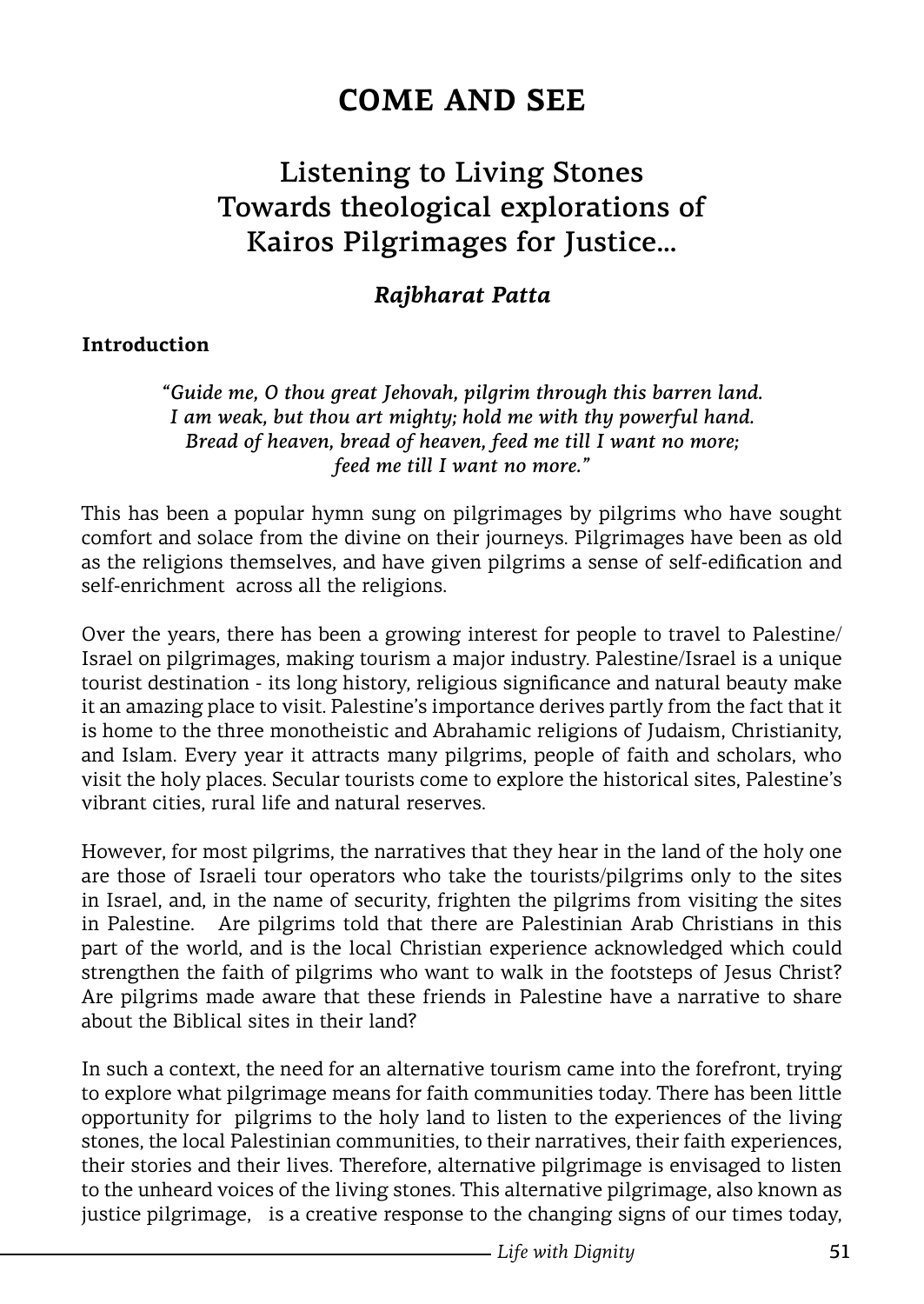its lone focus being pilgrimage as encountering the living God by engaging with the living stones.

## **I Rationale and Theology of Pilgrimage**

### **1. The Rationale for a Theology of Pilgrimage**

Why do we need a theology of pilgrimage today? What are some of the methodological issues that a theology of pilgrimage needs to delve upon in this 21st century, particularly in the context of pilgrimage to Palestine? These are some of the questions that need to be explored for it would set the tone in articulating the Christian faith response to pilgrimage. To consider some of the issues at stake:

- Christian tourists or the 'pilgrimage market' make up the majority of visitors to the 'holy land.' In 2008, 60% of tourists, about 1.7 million, were Christians, and over half of those identified as Catholic, which is a rise from 1 million in  $2007<sup>11</sup>$  Every year there has been a substantial increase of the inflow of tourists to the 'holy land.' All this has been done in the name of enhancing faith and for spiritual experience. However, so far there has been no attempt to try to articulate the theological underpinnings of such travels as pilgrims. Most Christian Churches have no theology of pilgrimage and therefore lack a starting point<sup>12</sup> for a Christian theological response.
- In the context of the political milieu of Palestine/Israel, the pilgrim is either unaware of the situation happening in the 'holy land' or possesses information from the dominant Zionist perspective where Palestine struggles are shown in antagonist moulds. Therefore a theology of pilgrimage could serve as an instrument for putting things in perspective and would serve to assist the pilgrim in understanding the context in a more critical way. A theology of pilgrimage would strengthen the whole arena of theological spectrum, for it would become a lens of operating in viewing, responding and understanding the Bible from a near-totally different perspective. The Bible has been used in and out by Christian Zionist groups to defend occupation, and therefore a theology of pilgrimage would help the pilgrim to critically analyze the Biblical and the present context of Palestine/Israel and would help to recover texts that have been used against the people in Palestine, for the gospel is indeed liberating.
- • A theology of pilgrimage is an offering to the global Kairos movement for justice, for this endeavour is in continuation to the Kairos Palestine's invitation to "Come and See" and therefore becomes a supplementary tool in committing to the cause of peace and justice in Palestine.

This attempt at a theological articulation on pilgrimage would also help set the 11 Rami Kassis and Sami Khoury, "Destination Palestine at a Glance" in Promoting Pilgrimages of Transformation to Palestine/Israel, edited by Muna Killingback and Ranjan Solomon. ATG: 2011, p. 80. 12 Introduction in Promoting Pilgrimages of Transformation to Palestine/Israel, edited by Muna Killingback and Ranjan Solomon. ATG: 2011, p.10.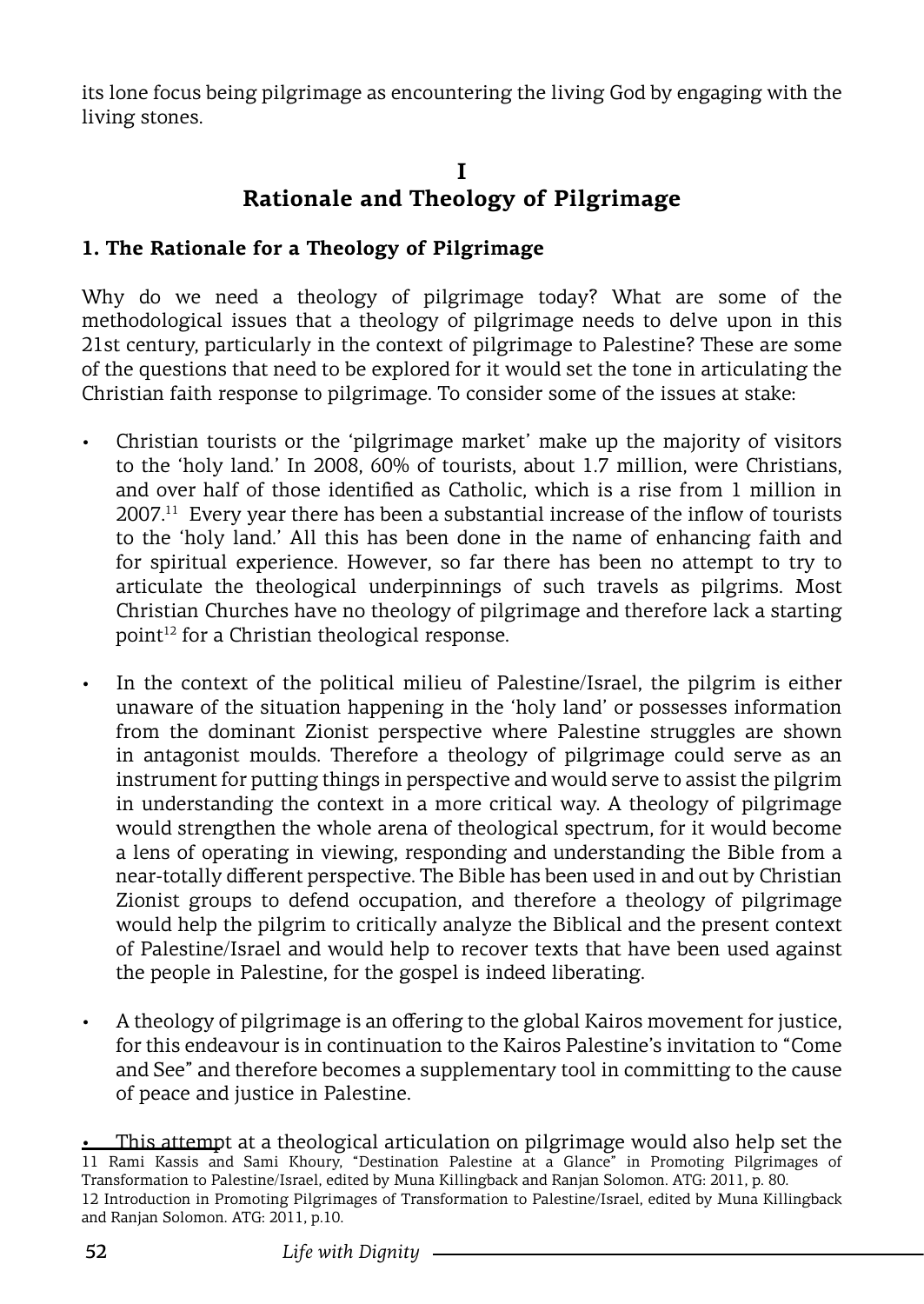ethic of the Alternative Tourism Group and other such just tourism platforms to imbibe the essence of pilgrimage and incorporate them in organizing such pilgrimages.

These, in brief, explain the importance of engaging in exploring the theology of pilgrimage. One has to note that the theology of pilgrimage is a biblical necessity, a theological necessity and a contextual necessity. Therefore such an exploration is challengingly relevant to our times today, for this articulation of theology is an offering in response to the discerning signs of our times.

### **2. Towards a Pilgrim-imaging Christology: Jesus Christ Listening to Living Stones**

The Pilgrimaging God sends God's son as a Pilgrim into the world to identify with other co-pilgrims. The word became flesh and pitched its tent among the other flesh. Jesus was always on a pilgrimage, for as an infant he had to go as a refugee to Egypt from Bethlehem and then again had to return to Nazareth. He was on a constant pilgrimage, healing people, touching people, condemning injustice and proclaiming liberation and peace.

The Pilgrimage mandate Jesus had and exercised was from Luke 4:16-18, which is to proclaim good news to the poor, to release the captive, to recover the sight of the blind, to let the oppressed go free and to proclaim the year of the Lord to God's people. Therefore, Jesus was on a move, journeying for justice and making sure that his mandate of liberation and transformation is achieved. "Foxes have holes, birds have nests, but the son of man has no place to stay." Jesus, by stating this about himself, reveals his pilgrim quality, for he is on a constant walk, not static and always dynamic in his journey. J. G. Davis explains this pilgrimage of Jesus in his words,

> *"In the case of Jesus, it will be recalled how the disciples on the way to Emmaus addressed him as a peregrinus who had come to celebrate the Passover (Luke 24:18), exactly as had his parents when they took him with them on a pilgrimage to Jerusalem for the same feast, a journey that they apparently made annually (Luke 2:41).13*

Thus, Jesus journeyed as a pilgrim, as a sojourner, and the writer Luke provides a clue in the journey of Jesus to understand pilgrimage in the New Testament, for Jesus knew what it meant to be a pilgrim and what it meant to go on a pilgrimage. Naeem Ateek, the Palestinian theologian, explains that, "Palestine Israel is the land which is called 'holy land,' but the holiness is in the person of Jesus Christ, who was born, died and resurrected in this land."<sup>14</sup> And he further goes on to say that "this land should be called the land of the holy one." Therefore, pilgrimage is highly Christo-centric in its essence and one has to follow the Jesus way in pilgrimaging in the land of the holy one today.

<sup>13</sup> J.G. Davis. Pilgrimage Yesterday and Today. (SCM Press: London, 1988) p. 208.

<sup>14</sup> Personal Interview with Dr. Naeem Ateek on 18th June 2012 at Sabeel Center in Jerusalem, Palestine.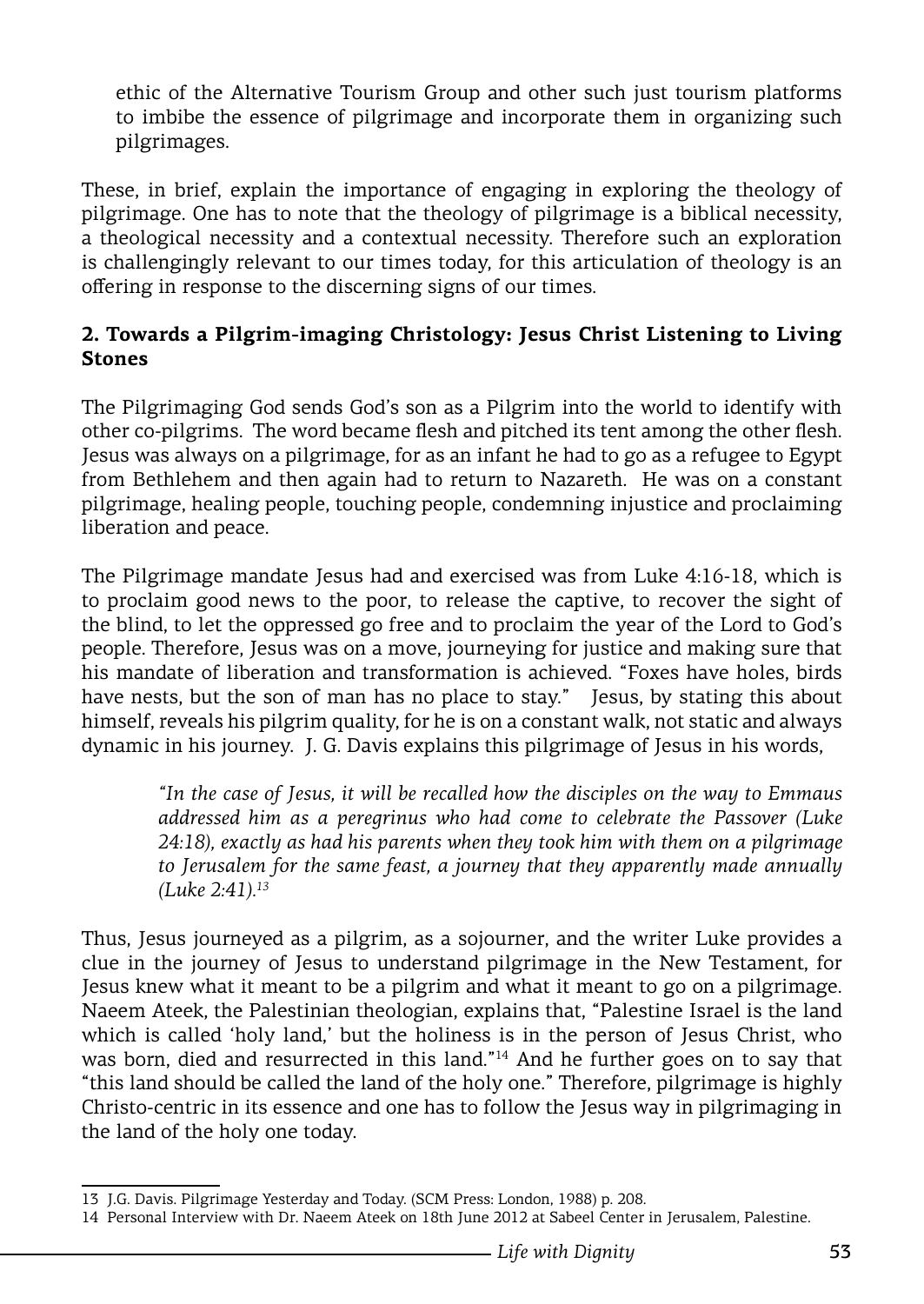Jesus was on a constant pilgrimage as a pilgrim encountering the oppressed, discriminated against, and the stranger (e.g., Samaritan woman), and was brought to an unjust trial because he stood for the values of justice and peace all along. But resurrection came after his death and his pilgrimage continued…

## **Pilgrimage as Sacrament**

One of the theological arguments in understanding pilgrimage in contemporary society is the encountering of Christ in the sacrament of the Eucharist. The holy land or the 'land of the holy one,' as Naeem Ateek puts it, is sometimes called the 5th gospel, for in order to understand the four gospels in the New Testament, the 5th one was needed. Therefore pilgrimage is understood as "the Sacrament of geography" where the people, the place and the past, tribe and terrain and time-story are very important to hold on to. Peter Scot explains the theology of pilgrimage as sacramental as follows,

*"Pilgrimage to Jerusalem is not therefore about a journey to manipulate God's blessing but is concerned with a return to our place – an environment, history and community – in which our faith, hope and love are deepened. We need not*  look to Jerusalem to tell us of our identity because in God 'humanity is faithfully *kept for us.' Christians are not the first citizens of contemporary Jerusalem. Instead Christians are first of all citizens of the new Jerusalem. Our access to that Jerusalem is the Eucharist. The new Jerusalem activates and governs our engagement with contemporary Jerusalem. Pilgrimage to Jerusalem, the site of the Passion and the first Eucharist, may dramatize that access, as Christians meet at the altars of Christians living in Jerusalem." 15*

Thus, one meets and encounters Christ in and through the Eucharist that we celebrate in any place, and not just connected to the holy sites in Jerusalem, for people of faith in Christ await a new Jerusalem, a Jerusalem from above, which is far from the old and present geographical Jerusalem. Pilgrimage in the contemporary world view is encountering God at any opportune time and space and trying to make relevant the very act of Christ on the Cross.

### **II Implications for pilgrimage in today's context**

After exploring the theology of pilgrimage in a candid way, we need to now discuss the implications of such a theology for our times, situations and people, so that we can become sensitive in overcoming the populist ways of doing pilgrimage. We need to take a serious role in listening to the living stones in the local contexts in Palestine who have been unheard and unrecognised. These implications are not exhaustive, but are some pointers and directives in moving forward.

<sup>15</sup> Peter Scot, "A Theology of Eucharistic Place: Pilgrimage as Sacramental" in Explorations in a Christian Theology of Pilgrimage, edited by Craig Bartholomew and Fred Hughes, (Surrey: Ashgate, 2004), p. 116-118.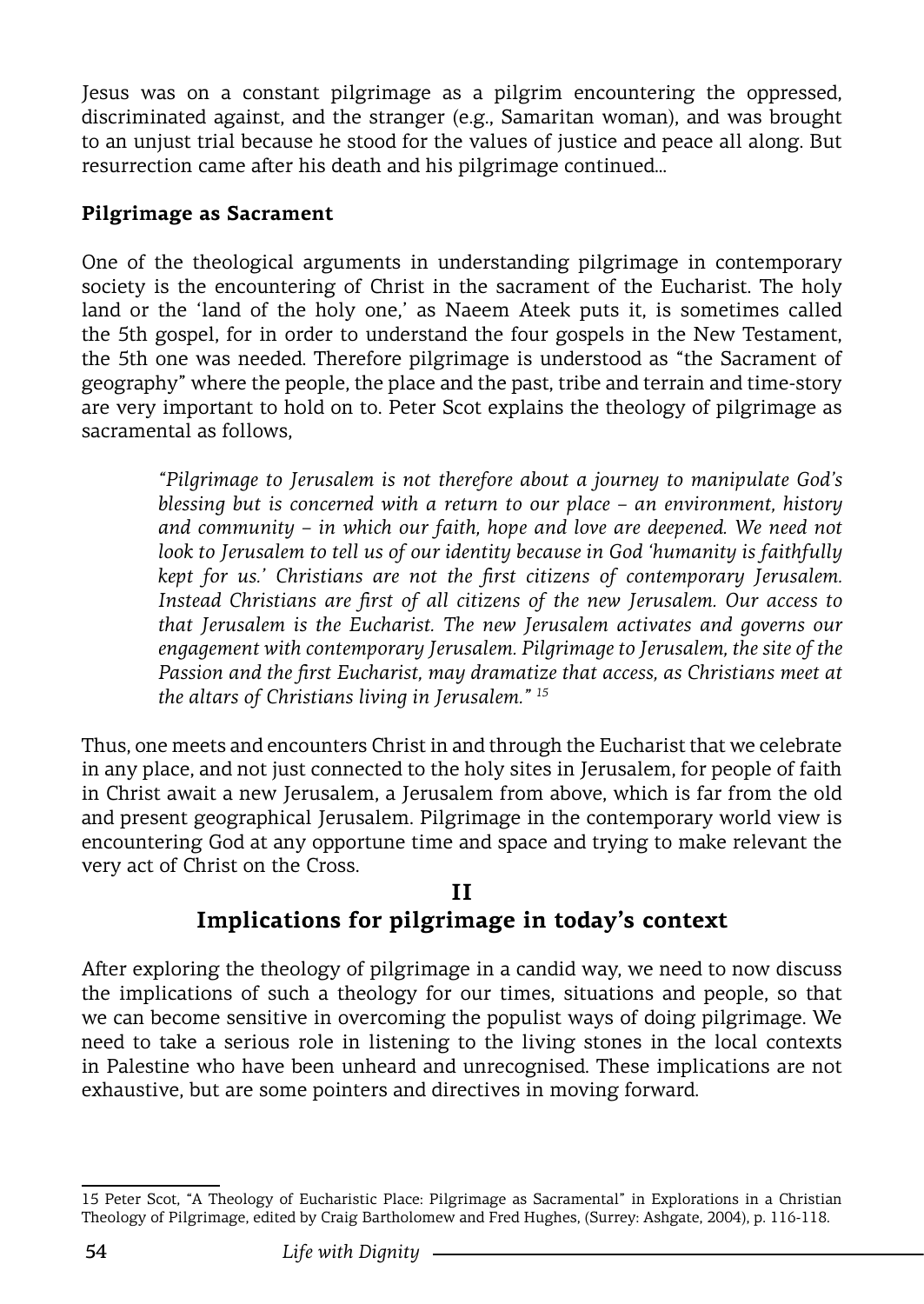### **1. Pilgrimage As Solidarity With Living Stones, the Local Communities in Palestine**

- Pilgrimage does not lie in merely receiving the formal invitation, or just going on a tour of the holy land, but in responding to the invitation by being willing to partake in an authentic encounter, be it a conversation, or dining together, as long as the meeting results in the invitee learning of the realities of the people in that very particular land.
- Pilgrimage expresses solidarity with the local communities. To identify with the Palestinian struggles is the need of the hour, and that is how one needs to perceive and experience a pilgrimage.

### **2. Pilgrimage as Walking in the footsteps of Jesus Christ who pitched his tent among the struggling communities**

- Pilgrimage as walking in the footsteps of Jesus Christ can be better understood in the words of Jesus as he said: 'If anyone wants to follow me, let them deny themselves, take up their cross and follow me.' In the context of the 'holy land,' pilgrimage is not merely walking on the sites where Jesus was supposed to have walked. Rather, it is to take up one's cross, the cross of identifying with the suffering under the occupation today, deny all our luxuries of superiority complexes, and then to find Jesus among those occupied communities and to follow him. Therefore, pilgrimage, in the context of occupation in the 'holy land,' is to walk along with those suffering communities who are living under bondage, fear, and constant threat to live a life of dignity, and in encountering them, to try to find Jesus among them, for Jesus Christ is still suffering along with them as they cry out for freedom and liberation.
- Pilgrimage as walking in the footsteps of Jesus Christ can also be understood in the prophecy of Micah, when he summoned people with the question: 'And what does God requires of you? To do justice, to have mercy, to walk humbly with God.' To walk humbly with God is to walk with those suffering communities, for God is willing to walk with them in their quest for justice.

## **3. Pilgrimage is Locating God Among the Living Stones:**

Many popular tour operators say that 'life is incomplete if one doesn't visit the holy land,' but this is deviant and deceptive, poignantly confirming that this is just a commercial tactic in attracting the tourists. How is life incomplete if one doesn't visit the holy land? Travel to the 'holy land' today is a very middle class, bourgeoisie affair. Only the upper middle class and those who can afford it are able to travel to the so called 'holy land.' What about those who cannot afford to travel because of their economic status and situation? Will every one of them have led incomplete lives because they could not undertake travel to the holy land? In pilgrimage one needs to demystify this very understanding, for pilgrimage is not a compulsory religious mandate for the Christian faith as in the case of other faiths. It is only an option. There too the goal of any pilgrimage is to seek God in the journey, and that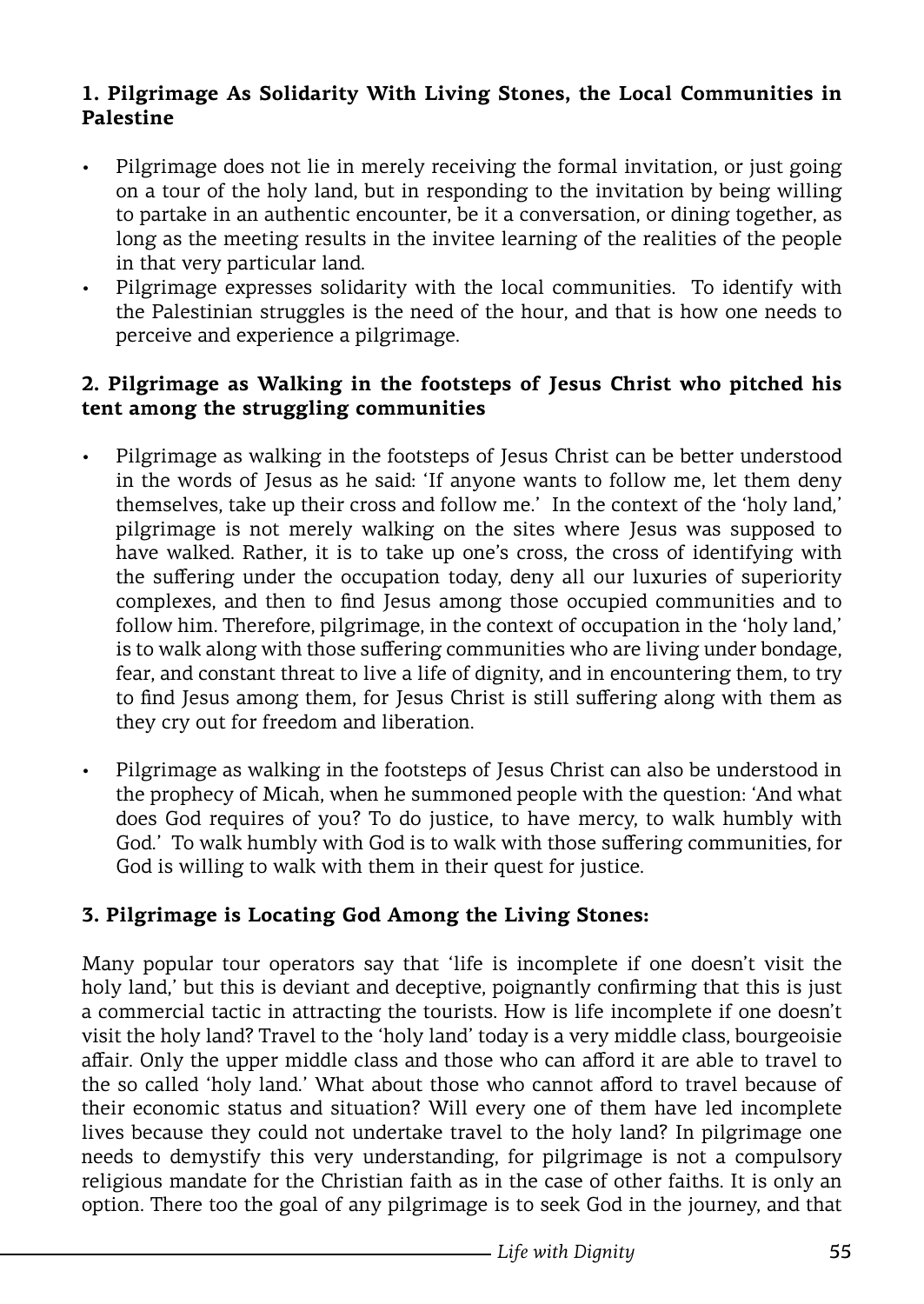is possible only when the traveller is made aware of the local context and seeks to explore God among the 'living stones,' the local people, rather than in the remnants of the dead stones of the sites. In any pilgrimage, the traveller is called to find completeness in life, and that is found only when he or she can resonate with the living conditions of the people in suffering and pain. The aim of pilgrimage is to announce and pronounce life to all those who are striving to live amidst situations of lifelessness and death. Hence, the pilgrim is challenged to channel life to those who are living amidst occupation.

### **4. Pilgrimage is Listening to Living Stones and Transforming Pilgrims' Lives**

Indeed pilgrimage should be a life changing spiritual journey, but unfortunately it is only made as a 'feel good' trip to visit the sites where Jesus lived and walked. Every pilgrim has to take into consideration the reality of the situation in the holy land. Why are there walls of division in the holy land? Why does a dominant Israel use the name of religion, scripture and God to occupy the land of Palestinians and take blood on their hands? What are the predicaments and pains of the Palestinians in their own land? These are some of the questions one needs to ask oneself as one visits the holy land. Travelling on a pilgrimage is not like going on a holiday. Jerusalem is not Disneyland or any other favourite holiday spot. On the contrary, one needs to ask critical questions about the context, and the journey must of compulsion be a life transforming experience as one travels to the various sites. Pilgrimage is definitely a life changing spiritual journey, for spirituality lies in locating God among the suffering, listening to the life stories of those occupied, and liberating those who are caught up in the pangs of discrimination.

#### **III**

## **Relevance for Pilgrimage today: Towards a Kairos Pilgrimage**

Though the theology of pilgrimage in the holy land is the first of its kind, it draws its succinct yet wider relevance to several vertices around theology, church and pilgrims today, paving the way towards a kairos pilgrimage, a pilgrimage at God's appointed moment, a moment of truth that would lead to a movement of justice and liberation for Palestinians.

#### **1. Kairos Pilgrimage Calls for Listening Theologies, Listening Churches and Listening Pilgrims**

*"After three days they found Jesus in the temple courts, sitting among the teachers,*  **listening** *to them and asking them questions." Luke 2:46.*

Faith and theology today needs to be more missional in its approach, more strategic in its direction and more practical in its application, for the goal of having faith in Jesus Christ is to promote life, life in all its fullness. In order to make theology and faith more relevant and local congregation-friendly, whatever be its method, whatever be its framework, whatever be its ideology and whatever be its orientation,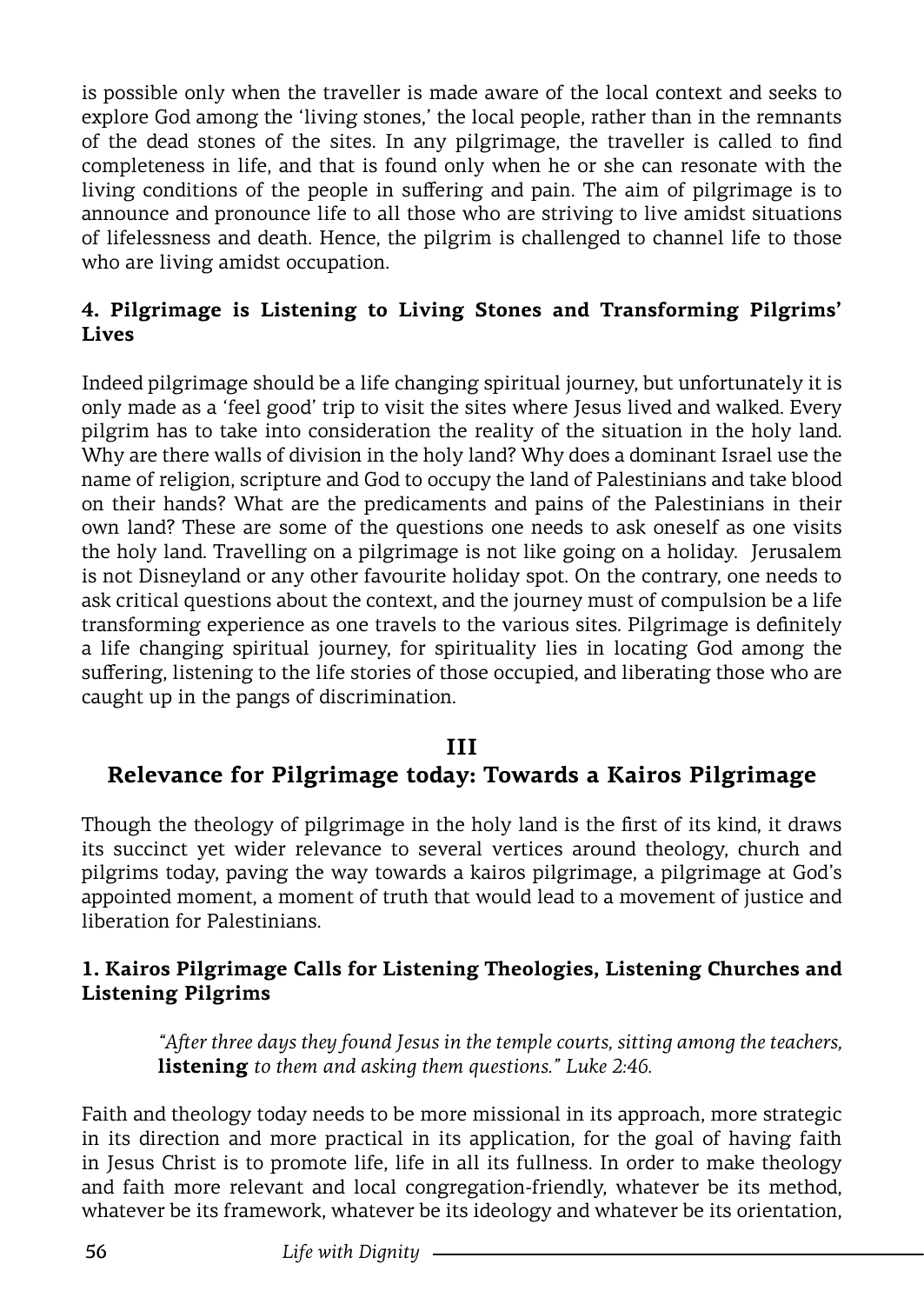keeping aside its 'preaching/speaking' attitude, it needs to be rooted in the voices that emerge from the margins of society. It was said that 'if speaking is sharing, listening is caring.' Therefore today we are in need of listening theologies, listening churches and listening pilgrims rather than prescribing and describing theologies, churches and pilgrims. The context today is in need of theologies, churches and pilgrims that listen to the cries of living local communities, communicating the language of the people on the margins rather than the theologies that are abstract. "Faith comes from hearing" (Rom 10:17). Theologies that hear and listen can critically articulate faith in a particular context, and therefore a Kairos pilgrimage theology calls on pilgrims to be listening pilgrims, listening to the cries of the living stones. Listening then will move towards action and praxis, and by that theology becomes action-oriented and lively.

H.G. Atallah Hanna, Bishop of the Greek Orthodox Church in Jerusalem, shares that, "The Holy land is the 5th gospel, witnessing the life and ministry of Jesus. As much as the history of salvation is important, the geography of salvation, which is the holy land, is also important, and therefore there have been pilgrimages right from the beginning of the Christian Church in history." He further says that the call for pilgrims is, "not only to visit the holy sites, but to speak to the local communities, listen to their faith narratives and experiences, for Church here is made of people and not with memorial stones."16 Therefore the call to pilgrims is to engage in conversations with the local living stones, willing to receive their hospitality and be open to be challenged by their local life narratives.

Listening to the living stones will provide a space to listen to alternative narratives of the holy land from the Palestinian people, and will provide opportunities to listen and understand the local Palestinian Christians' experiences and stories of life. The call therefore for a pilgrim is to be a listening pilgrim, an advocating pilgrim, a just pilgrim, an action/activist pilgrim, and to make the best use and understanding of pilgrimage to the holy land.

## **2. Kairos Pilgrimage Calls for a Discipleship of Cross for the Pilgrims**

*"Then Jesus said to them all: «Whoever wants to be my disciple must deny themselves and take up their cross daily and follow me." Luke 9: 23*

Patriarch Michel Sabbah explains that "on a pilgrimage, pilgrims come in contact with holy places and receive blessings, and those blessings need to be shared with the people living in the local contexts as well." He further invites pilgrims to the holy land to "come here and find God and not tourism. See God in the holy land where God manifested in human beings here. Pilgrimage is a meditation in depth in finding the mystery of God, who is made visible in the lives of the people living here."<sup>17</sup> Therefore, the call is to look for God among the living realities of people and their lives in Palestine, who have been under the rubric of the Cross of occupation, crucified, and are longing for an experience of resurrection of new life. Following

<sup>16</sup> Personal Interview with Bishop Atallah Hanna on 18th June 2012 at his residence in Jerusalem, Palestine.

<sup>17</sup> Personal Interview with Archbishop Michel Sabbah on 14th June 2012 at his residence in Tybeh, Palestine.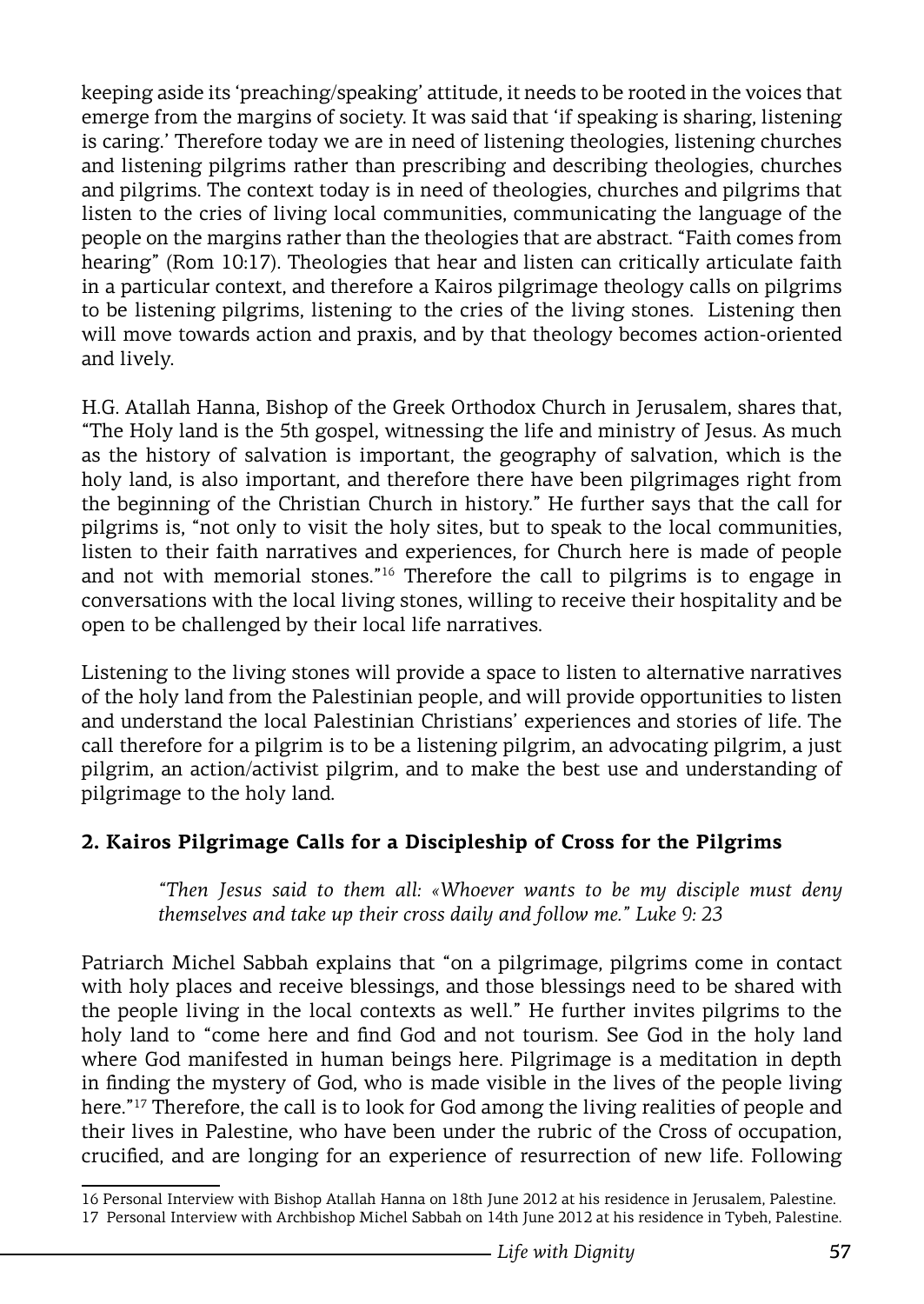Jesus Christ today is to deny one-self, take up the challenges of crosses in Palestine and strive for their liberation.

### **3. Kairos Pilgrimage Calls for Redeeming and Recovering the Zionised Biblical Texts and Interpretations**

#### *"Let my people go." Exodus 8: 1*

Reading and reflecting on Biblical texts is a challenge in itself, as the narratives have been appropriated by the occupiers in the name of written Scriptures as a sanction for them to occupy. Christian Zionism has conveniently taken deep root in most of our theologies, hermeneutics and churches today, calling Christians to take for granted that the biblical Israel is today's political Israel and therefore there is a divine sanction for them in occupying land in Palestine. However, Kairos Pilgrimage provides us an opportunity to redeem and recover the Biblical narratives from the occupiers' territory and to redeem them from the occupiers' perspective by re-appropriating them to the given context of the imprisoned Palestinians, who are today's biblical Israel, forced into slavery and occupation. We need to recover the Biblical texts from Zionist readings and interpretations, and try to relate the revelation of God to the given context of occupation, suffering and imprisonment today, for God stands on behalf of the crucified communities.

Rifat Kassis, the Coordinator of Kairos, expresses the anguish of how pilgrims come and go without any understanding of the local context. He laments that,

"Pilgrims and Pilgrimages have been successfully monopolized by the Israeli tourism industry and its accompanying political agenda. Beginning with coordinated Israeli propaganda at home, before their trips, tourists (including pilgrims) are received in Israel by Israeli tour guides, accommodated in Israeli hotels, and accompanied by Israeli stories and Zionist interpretations of the Old Testament. While visiting the Church of Nativity in Bethlehem, an Israeli tour guide may offer a quip about Arab backwardness or a warning about Arabs' exploitative nature; they may be discouraged from wandering beyond the immediate vicinity of the touristic zone and from patronizing Palestinian businesses; they are then ushered back onto their buses and sped through the checkpoint back to Jerusalem, which few Palestinians around them can do – a reality they may not even know." $18$ 

### **4. Kairos Pilgrimage Calls for Living Testimonies from Transformed Communities:**

*"But you will receive power when the Holy Spirit comes on you; and you will be my witnesses in Jerusalem, and in all Judea and Samaria, and to the ends of the earth.» Acts 1: 8*

Having come to the holy land for pilgrimage, the challenge is not to feel self-satisfied with the visit, but rather on engaging with the living stones, one can encounter the 18 Rifat Odeh Kassis, Kairos for Palestine, (Badayl/Alternatives: Ramallah, 2011) p. 141.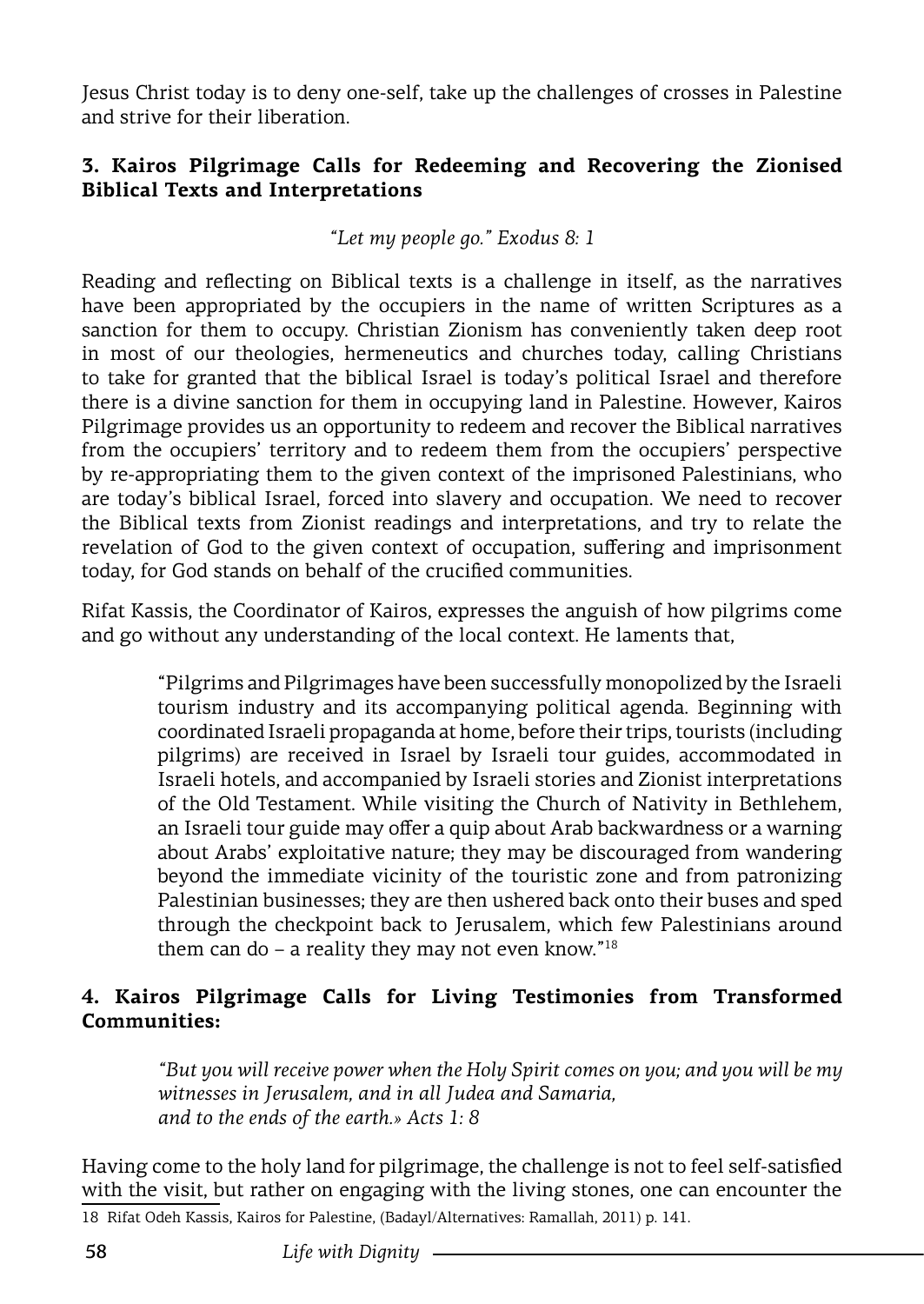living God, and then go back to one's own locality to testify to the encountering of God by advocating for justice to Palestinians.

Naeem Ateek, the Palestinian theologian, explains that, "holiness is not in a place but in a person called Jesus Christ. There have been 'selective pilgrimages' by different faith communities that come to Palestine Israel. According to Orthodox spirituality, pilgrims that come during Easter, Passion Week, etc. feel that being physically near the place brings them a blessing. For Protestants, the Bible is more important than the place. Most Catholics want to go to Nazareth, to the place of Mother Mary etc. Therefore, each pilgrim comes with some motives and notions on their visit to the land here." He further says that, "the pilgrims are to look for the importance of the person in the place and search for the living testimonies that emerge from these places." He then challenges the pilgrims, by saying, "You run where Jesus walked."19 Pilgrimage, according to Ateek, is to spend time with the local faith communities, the living stones, striking a balance between the person and the place of the land.

Therefore the challenge is to come back from the pilgrimage as a transformed pilgrim, testifying as living witnesses to the injustices done to Palestinians and partaking in sensitizing the local congregations and churches.

## **5. Kairos Pilgrimage Calls for Advocacy and Solidarity Pilgrims**

*"And what does the LORD require of you? To act justly and to love mercy and to walk humbly with your God." Micah 6: 8*

As transformed pilgrims, the pilgrimage should inspire us to partake in global solidarity campaigns for justice in Palestine. The call is to organise forums in support of justice in Palestine, sensitise the local communities, join with other responsible civil society partners in garnering support for Palestine, and lobby with government authorities for justice to Palestinians. The transformed pilgrim has firsthand information about the realities in Palestine and therefore needs to be the first one to advocate for justice to Palestinians.

The call is to be prophetic in our faith, address the human rights violations done to the people under occupation, speak to the principalities and powers of occupation by joining in movements like Boycott, Divestment and Sanctions (BDS), academic boycott movements, etc. to express our dissent with occupation.

The call is also to join with global advocacy in observing the World Week of Prayer for Peace in Palestine Israel, etc., imploring government officials of our own countries to address these global human rights violations and make known to the world the unjust practices of the occupiers. The call is also to build movements of global solidarity for the release of people who are profiled and imprisoned on false charges of sedition and strive for their release. Being and becoming an advocate pilgrim is the greatest relevance of the theology of pilgrimage.

<sup>19</sup> Personal Interview with Dr. Naeem Ateek on 18th June 2012 at Sabeel Center in Jerusalem, Palestine.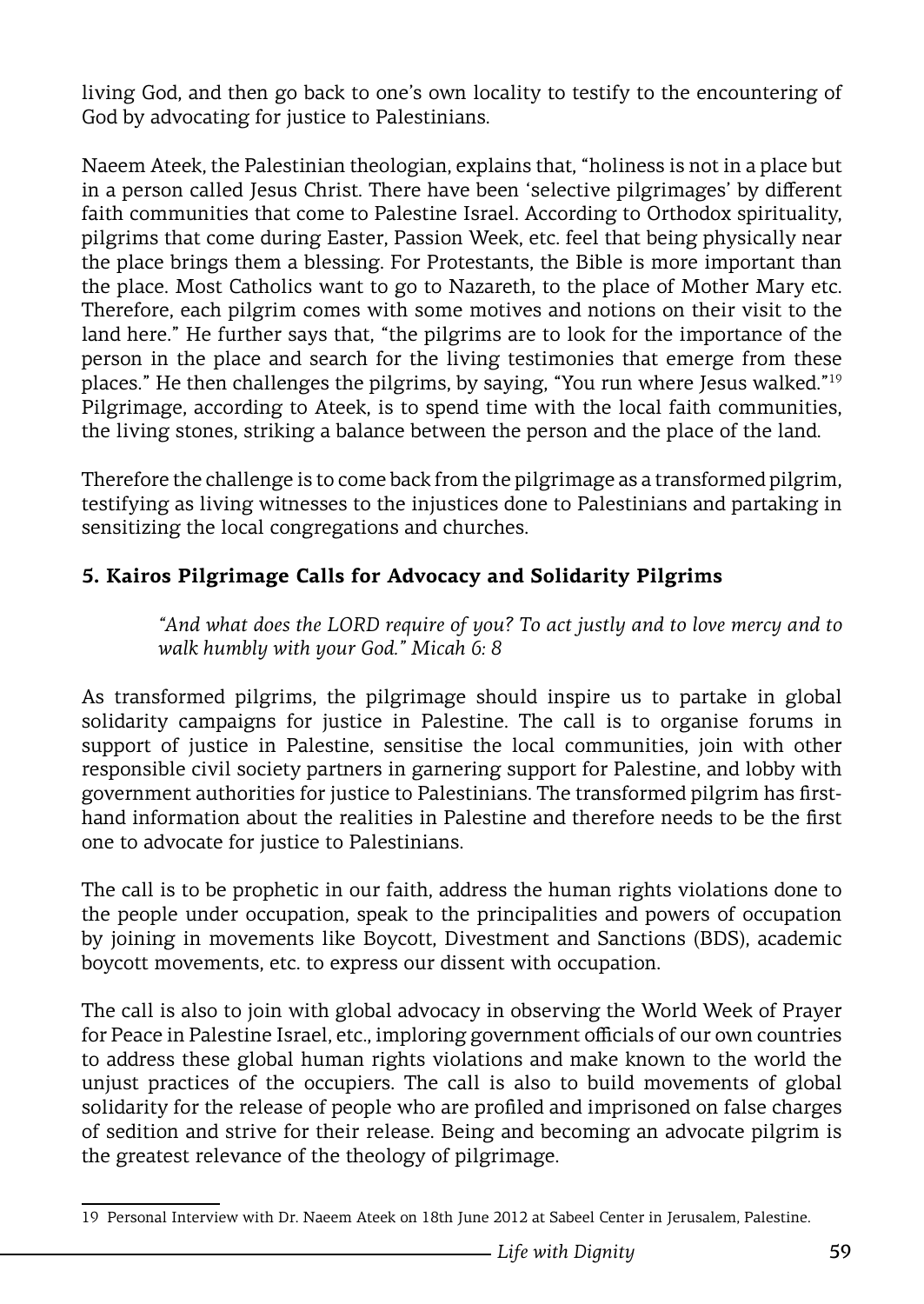## **Epilogue**

Pilgrimage is a vocation, not a vacation, which pilgrims are called to embark upon. In the backdrop of many popular pilgrimages being conducted in the land of the holy one, alternative pilgrimage or justice pilgrimage is a creative response in discerning the signs of our times critically. These pilgrimages are the need of the hour as we are challenged to listen to the unheard stories of the living stones, the local Palestine people, their narratives, their faith experiences and their cries for justice and life. Having been appraised of the history of pilgrimages, both politically and sociologically, the call of Christian faith to pilgrims is to see themselves as co-companions with God, for God in Jesus has been on a pilgrimage seeking life and justice. God accompanies the pilgrims in listening to the unheard living stones, for God dwells among the living stones and not in the stony buildings. For the companionship of God is not from distant, unknown territories, but cocompanionship of God is to experience God as One who dwells along and among the living communities. God becomes a listening pilgrim, an advocating pilgrim, an activist pilgrim, a solidarity pilgrim and a justice pilgrim, and therefore calls us to become such pilgrims on our journey to encounter the living God.

The other call to the pilgrims is to inculcate and practice Jesus' pilgrimage, staying behind in the city, critically understanding the context, and voicing out the concerns for transformation and justice. It had been a routine ritual for Jesus to go on a pilgrimage annually, but he had done it not as a religious tourist but with a difference, as an alternative pilgrim, and as a justice pilgrim. He does his pilgrimage for transformation, exposing the exploitations done on the local people and countering the occupiers and those perpetrators of power. Jesus' pilgrimage involves listening to the local voices of the living stones and calls for transformation and liberation.

## A Palestinian Response to Pilgrimage

## *Yusef Daher*

In our Middle East context, and maybe more within the Muslim Arab culture we live in, a Pilgrim is a title one will carry for life. Once you visit Holy grounds, you become a Haj "Pilgrim." This means you become one of the elders, one who is wiser than before, and bearing this title means you need to be worthy of the respect and prestige it confers.

In our Palestinian context, which is well described by Mr. O Cuinn, the pilgrim is presented with a question. Are we here as pilgrims visiting with the occupier or the occupied? Are we here for our own sake or also for the sake of the other as well? This makes the difference between the common pilgrim and the pilgrim for justice. As one of our Palestinian leaders, the late Mr. Faisal Husseini, said, "We invite you to visit the prisoner not the guards." If we are here and we engage in a pilgrimage that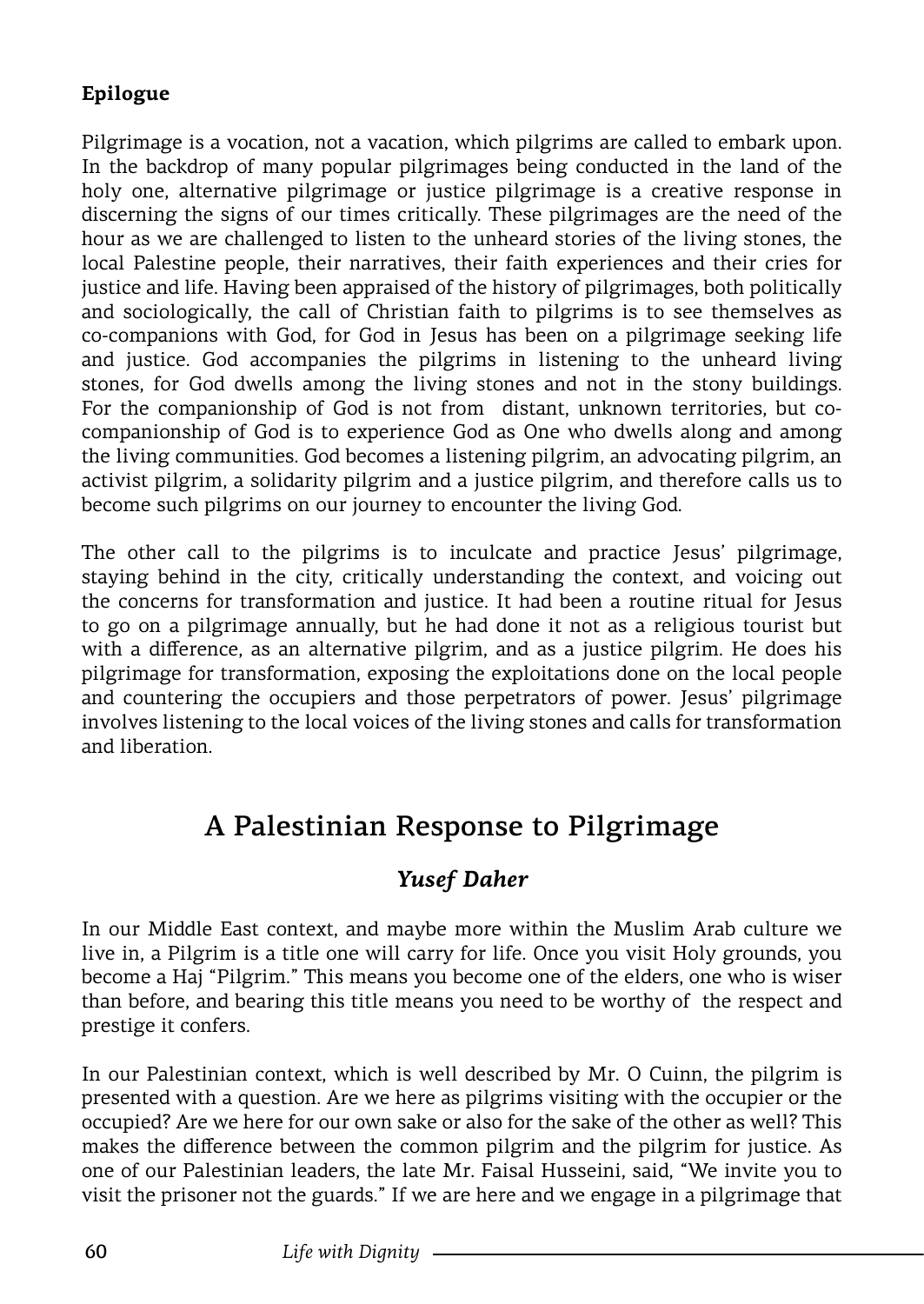is organized or manipulated by the occupier, how much are we sharing in the crime or sharing in resisting it? How much are we contributing to making occupation legitimate or do we just refrain from coming and save the trouble of making all these decisions?

In general, any international engagement on the ground, whether relief or economic or otherwise, stands on a thin line of whether it is helping to end occupation in Palestine or just making it more accommodating and thus prolonging it. This is to some extent at the core of the first paper by Mr. O Cuinn. Perhaps, based on this same assumption, the second paper questions the relation of a pilgrim with the community under occupation, thus with brothers and sisters of the same faith or other faiths.

It is a choice every pilgrim should at least be given the chance to make. Unfortunately most pilgrims who come on a visit to this land are not given this choice and thus come on a pre-tailored program that includes so many sites with so little insights. When the disciples asked Jesus, "Where do You dwell?" he offered them, "Come and see."

The paper by Mr. Bharath Patta is an eye opener for pilgrims and the pilgrim industry stakeholders that give opportunities for those pilgrims who want an experience of knowing and not only receiving, those who want to share experience rather than buy one that is tailored and readymade. Not totally agreeing with the theology of Pilgrims as presented in the paper, at least I know many of our traditional churches would not agree totally that God is only present within the people and not the physical places; many would see God present everywhere. In Kairos we say that the holy land is holy as long as God is present in it. Some would also say God is not present at certain times! It is very difficult to answer these theological questions but one thing is certain, we must seek God and God's will and, as we know justice and truth and love are the will of God, then we must seek it in every step we make in our pilgrimage. I think this paper is trying to invite us to do this.

One last thing remains. Our duty as hosts is also the other side of the coin. How much are we ready and aware of the power of this theology and political impact of pilgrimage? Some would certainly argue that most of Palestinian tourism stakeholders do not really cater to this kind of creative resistance or transformation process within their promotion or organizing of these pilgrimages. Who presents the choice for the future pilgrims? If it isn't the tour operators here or at the country of commencement, then the sending church is the other partner that needs to allow the pilgrims to make their decision. But first we need to present the choice to them as a reminder and not as an option.

Thanks to both papers for succeeding in setting a standard for both the hosts and the guests in this respect.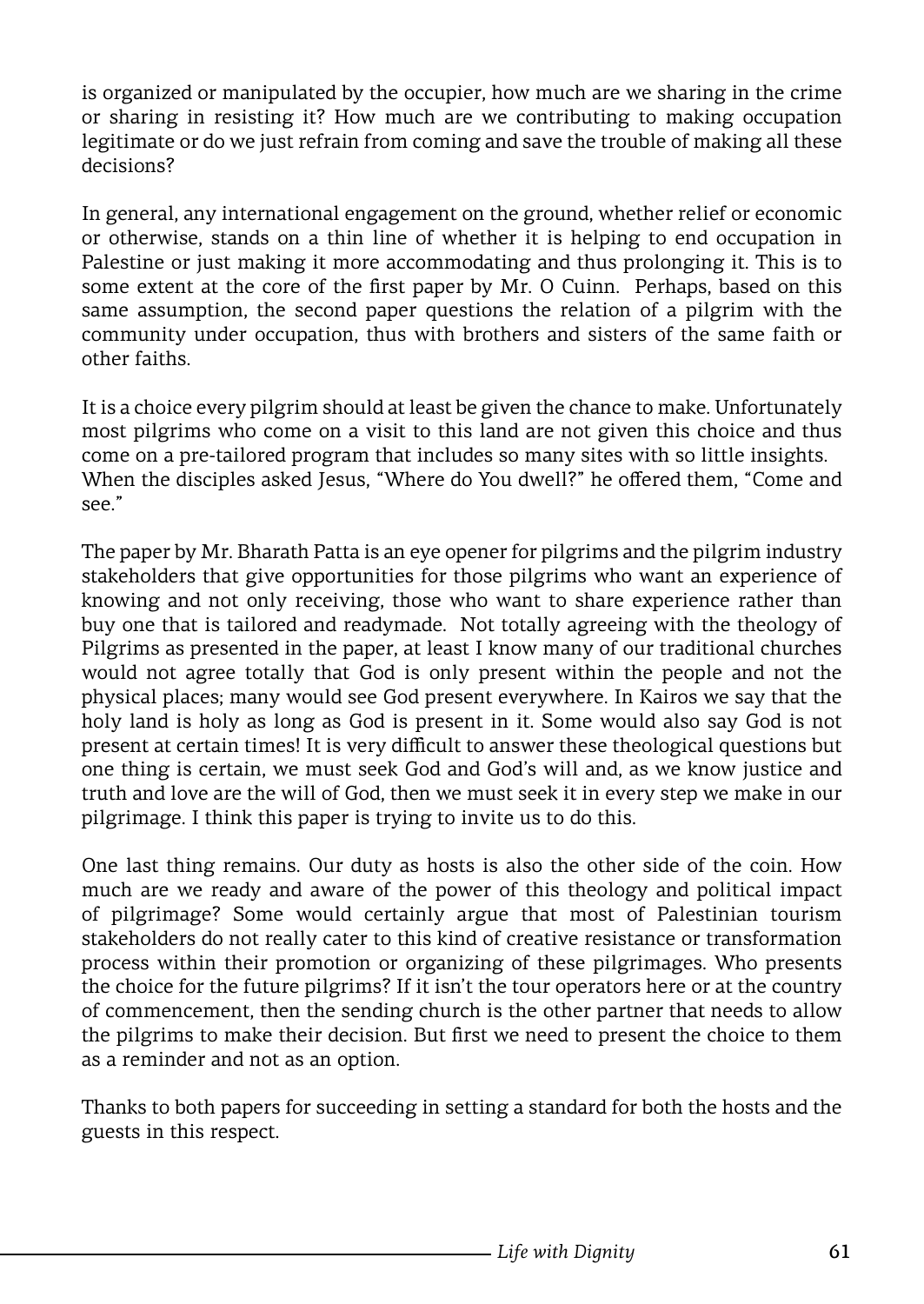# **KAIROS: IDENTITY AND RIGHTS**

# Cry with Us: A Palestinian Hopeful Reading of Lamentations

## *Yohanna Katanacho*

My presentation seeks to present a theology of hope in the midst of tears. I will focus on the Book of Lamentations highlighting different human responses to the theo-political catastrophe in 587 B.C. My points are simply: there was no comforter, no prophet, and no hope. I will simultaneously point out significant correspondences with the Palestinian catastrophic realities. Last, I will present important lessons that Palestinian Christians need to consider in their prophetic imagination.

During the last Israeli invasion of Gaza in 2014, I was studying the Book of Lamentations. The similarities of pain shocked me and for the first time in my life I was moved to write a poem in English.<sup>20</sup> It reads like this:

This is a season of weeping and mourning, but it is not void of hope. **Our** tears are the bridge between brutality and humanity. **Our** tears are the salty gates for seeing a different reality. **Our** tears are facing soulless nations and a parched mentality. **Our** tears are the dam preventing rivers of animosity. **For** the sake of the mourning men, cry with us to reflect your amity. **For** the sake of the poor children, cry with us demanding sanity. **For** the sake of lamenting mothers, refuse violence and stupidity. Love your enemies and cry with them is the advice of divinity. Blessing those who curse is the path to genuine spirituality. Pouring tears of mercy and compassion is true piety. Pray with tears, for the sake of spreading equity. Followers of Jesus: crying is now our responsibility. But don't cry for your friends only; but also for your Enemy.

I had many existential questions: What do we say or do when our cities collapse and hunger invades our streets? How do we respond when homes are destroyed and young children are brutally killed? What do we do when the teeth of evil are like nails from hell penetrating our souls? Why is God absent when the civic and moral infrastructures of our society collapse? Why does God forsake us when our holy places are defiled and our religious symbols are despised? The Book of Lamentations hosted my feelings and helped me to express my frustrations.<sup>21</sup> It says, "Streams 20 Yohanna Katanacho, "Cry with Us"; available online at http:// http://www.bmsworldmission.org/news-blogs/ archive/a-poem-lament-both-sides-gaza; accessed on Dec 1, 2014.

<sup>21</sup> Many other contemporary scholars had a similar experience with the book of lamentations at harsh times. See for example, Adele Berlin, Lamentations (The Old Testament Library. Louisville: Westminster John Knox Press, 2004); or Kathleen O'Connor, Lamentations and the Tears of the World. (New York: Orbis, 2003); or Collin Chapman, "A Lament over Lebanon," available online: http://www.batrneoconwatch.blogspot.co.il/2006/08/ lament-over-lebanon-by-rev-colin.html; accessed on Dec 1, 2014.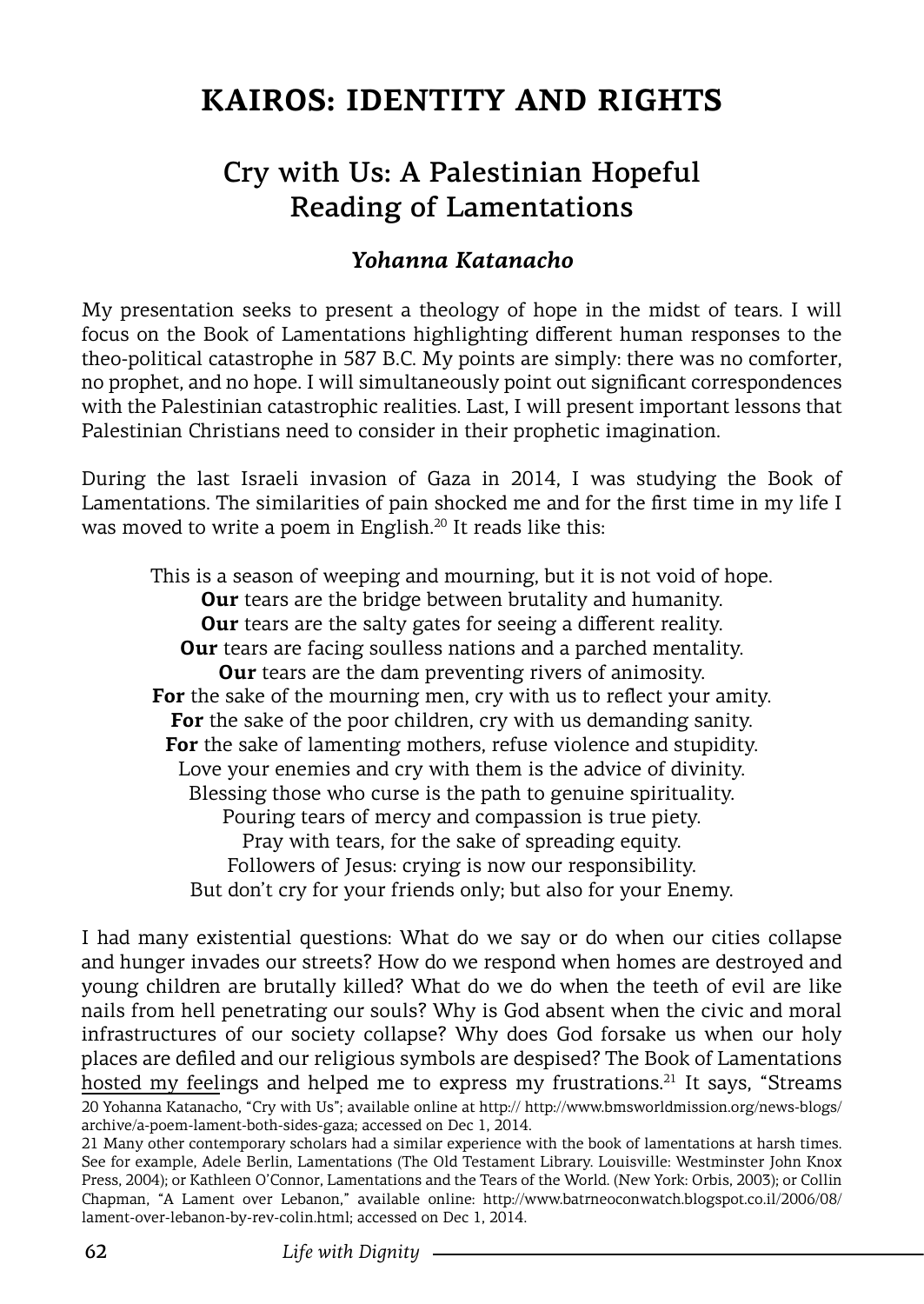of tears flow from my eyes because my people are destroyed. My eyes will flow unceasingly, without relief, until the Lord looks down from heaven and sees. What I see brings grief to my soul because of all the women of my city" (Lam  $3: 48 - 51$ ). No doubt that the Book of Lamentations is a place full of sorrow, sadness, and salty tears. This book is very relevant to our Palestinian situation. It can be a founding stone for our theology. My assumption is that the destruction of Jerusalem during the times of Jeremiah is similar to Al Nakbah in 1948 and to the series of catastrophes that Palestinians continue to experience.22 Based on the Book of Lamentations, I will highlight three areas: there is no comforter, there is no prophet, and there is no hope.

**First, there is no comforter.** The Book of Lamentations points out the destruction of the socio-religious infrastructure of ancient Israel.23 The text describes the besieging of Jerusalem, its famine, its invasion by a powerful army, the execution of its leaders, the exile of its people, the looting of its religious places, and the collapse of any hope. It simply states that there is no comforter. The Book of Lamentations keeps repeating this statement: there is no comforter (Lam 1: 2, 9, 16, 17, and 21). It states that no one can help the people to deal with their pain and pitiful realities. No one is showing them mercy, or compassion, or offering them encouragement and hope in the midst of their trouble. There is no comforter for Palestinians. Israelis are not going to resolve their problems. Neither the Arab world, nor the European world, nor the Islamic world, nor the United Nations is going to help them. The world has abandoned them. There is no comforter. We therefore lament.

**Second, there is no prophet.** The text says that "the law is no more, and her prophets no longer find visions from the Lord" (Lam 2:9). God is silent and people are suffering. This has led to many reactions. Some rightly ask: where is God? No doubt that many Palestinians rejected God favoring atheism especially after Al Nakbah in 1948 and the failure of the church to speak up before 1967. We prefer to accuse God instead of boycotting him or eliminating his existence. Some believed that God had rejected them. The Book of Lamentations starts with a question about the suffering of the city, but ends with a question about the endurance of the rejection of God. Some preferred the path of self-pity, adopting a victim mentality that wants all people to see their pain (Lam 1: 12). Some preferred the path of revenge (Lam 1: 22; 3: 64). They dehumanized their enemies in order to facilitate destroying them. The Palestinian Kairos Document refuses to abandon the logic of love that prompts us to seek justice without abandoning the human dignity of all the inhabitants of Israel and Palestine. Revenge is not our path. I therefore strongly disagree with the popular statement: we shall not forget or forgive. This statement is a dangerous mistake regardless who says it, whether Netanyahu or Abbas.<sup>24</sup>

23 For further information see Robin Parry. Lamentations (Electronic Form on Kindle; Grand Rapids: William B. Eerdmans, 2010), Loc 112.

24 It is common that many Israeli leaders use the expression: we shall not forget and we shall not forgive. However, it was sad to see President Abbas using the same expression on September 26, 2014 as he was addressing the UN General Assembly in New York. The full text is available online at: http:// http://www.jpost. com/Middle-East/Full-text-of-Palestinian-Authority-President-Abbas-address-to-the-UN-General-Assembly-

<sup>22</sup> In the Septuagint and Latin versions, the book of Lamentations starts with an introduction that points out that Jeremiah is its author. In the Syriac version, we have four lamentations followed by a prayer by the prophet Jeremiah. Furthermore, many church fathers, the Talmud, Luther, Calvin and others argue that Jeremiah is the author of the pertinent book. See R. Salters, Lamentations (International Critical Commentary; New York: T. & T. Clark International, 2010), 5.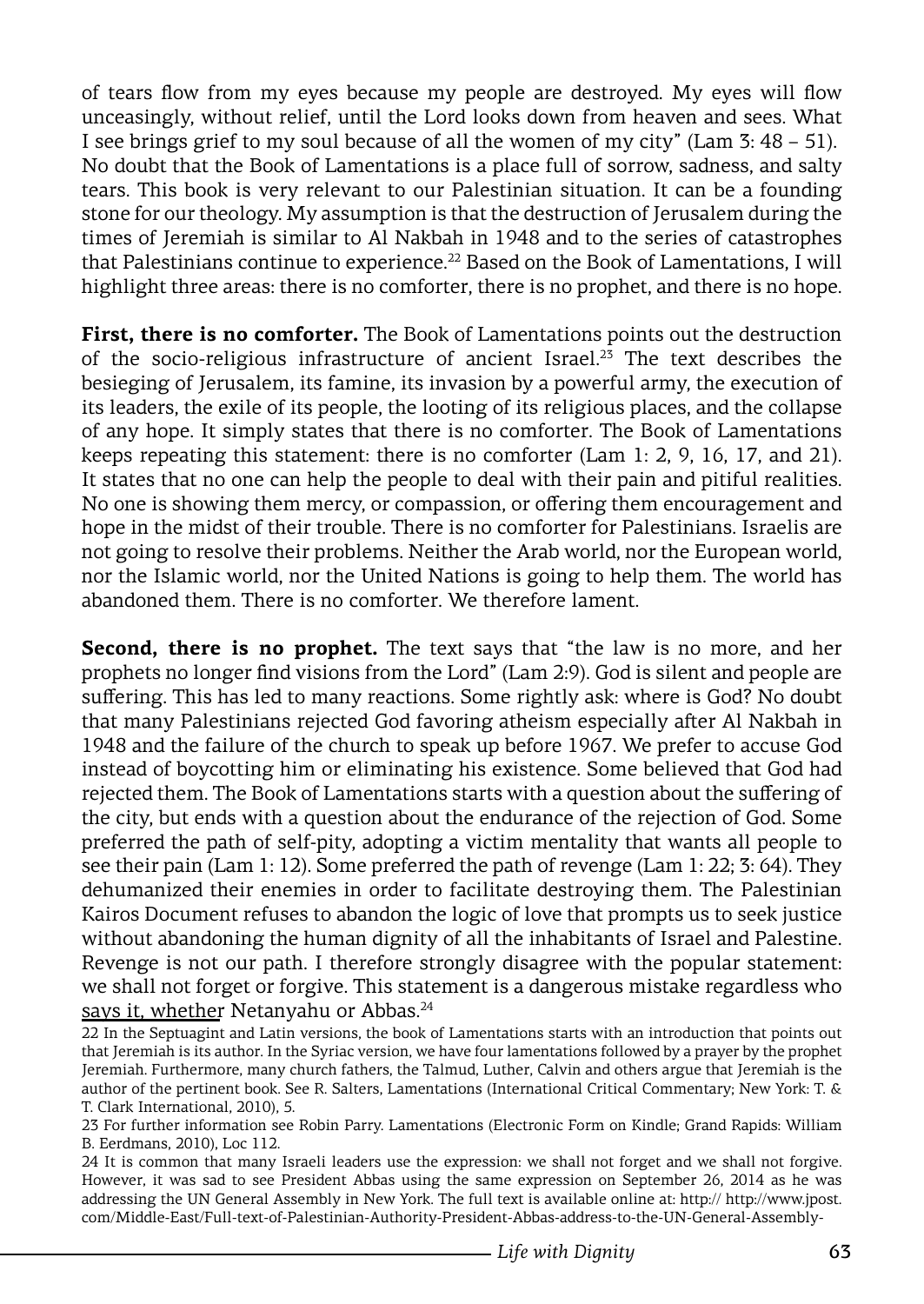### **Third, the Book of Lamentations depicts a reality in which there is no hope.**

It reminds us of Dante's Divine Comedy in which he wrote about the sign on the gates of hell. It says: "Through me you pass into the city of woe . . . All hope abandon ye who enter here."25 In Palestine, we have an impossible task as we seek to find a political hope. However, the Book of Lamentations points out that hope does not depend on the circumstances but on seeing the divine perspective. The existence of a prophetic vision is indispensable for the existence of hope. Gladly, the Palestinian Kairos Document has a prophetic voice following in the footsteps of those who affirm faith, hope, and love (1 Cor. 13: 13). In I Corinthians, the literary unit of these three virtues is chapters 12-15 and concludes with a strong message of hope rooted in the resurrection of Jesus Christ. Furthermore, we follow in the footsteps of Saint Augustine. In his Enchiridion, or Handbook, he points out that hope is born out of faith.<sup>26</sup> Hope cannot exist without faith. He adds that "he who does not love believes in vain, even if what he believes is true; he hopes in vain . . . unless he believes and hopes for this: that he may through prayer obtain the gift of love."<sup>27</sup> Love unites us to God.28 Good hope cannot exist without faith and love. In the Book of Lamentations the text says, "Yet this I call to mind and therefore I have hope: Because of the Lord's great love we are not consumed, for his compassions never fail. They are new every morning; great is your faithfulness. I say to myself, 'The Lord is my portion; therefore I will wait for him.' The Lord is good to those whose hope is in him, to the one who seeks him; it is good to wait quietly for the salvation of the Lord" (Lam 3:  $21 - 26$ ).

This hope is confirmed and embodied in the book of Acts. God inflicted pain on Jerusalem in the Book of Lamentations, and Jerusalem revenged by killing the son of God. However, the Triune God ended this cycle of violence through faith, love, and hope. The Father loved all the inhabitants of Jerusalem and the rest of world that he gave his only begotten Son on the cross. He paved the way of faith for whoever believes will not perish (John 3:16). The Son wept over Jerusalem and suffered at its hands but he forgave and embodied the path of love. Then the Holy Spirit comes to Jerusalem. The Holy Spirit is the Comforter that will end our exile from God and will grant us a prophetic vision not rooted in an ethnocentric reality and not limited to one group whether it is Greeks or Hebrews. Instead, we are witnesses and prophets to the whole world (Acts 1:7–8). Palestinian Christians and more specifically the Palestinian Kairos Document are witnesses of the aforementioned Triune God. They are walking in the footsteps of the early church advocating faith, love, and hope. Hope is accessible to all those who call upon the name of the Lord (Act 2:21). The witness of Palestinian Christians is indispensable for embodying to both Palestinians and Israelis the power of faith, love, and hope. The multiethnic church continues to be

in-New-York-376388; accessed on Dec 1, 2014.

<sup>25</sup> Dante Alighieri, The Divine Comedy of Dante Alighieri (trans. by Henry Francis Cary. Whitefish: Kessinger, 2004), 13.

<sup>26</sup> Saint Augustine. Handbook on Faith, Hope, and Love (trans. Albert Outler; Grand Rapids: Christian Classics Ethereal Library), 76; available online at http://www.ccel.org/ccel/augustine/enchiridion.pdf; accessed on Dec 1, 2014.

<sup>27</sup> Ibid. 78.

<sup>28</sup> See 1 Clement 49: 5; Saint Clement, The First Epistle of Clement to the Corinthians (trans. J. B. Lightfoot; Athena: Athena Data Products), 24; available online at http://www.ntslibrary.com/PDF%20Books/First%20 Epistle%20of%20Clement%20to%20the%20Corinthians.pdf; accessed on Dec 1, 2014.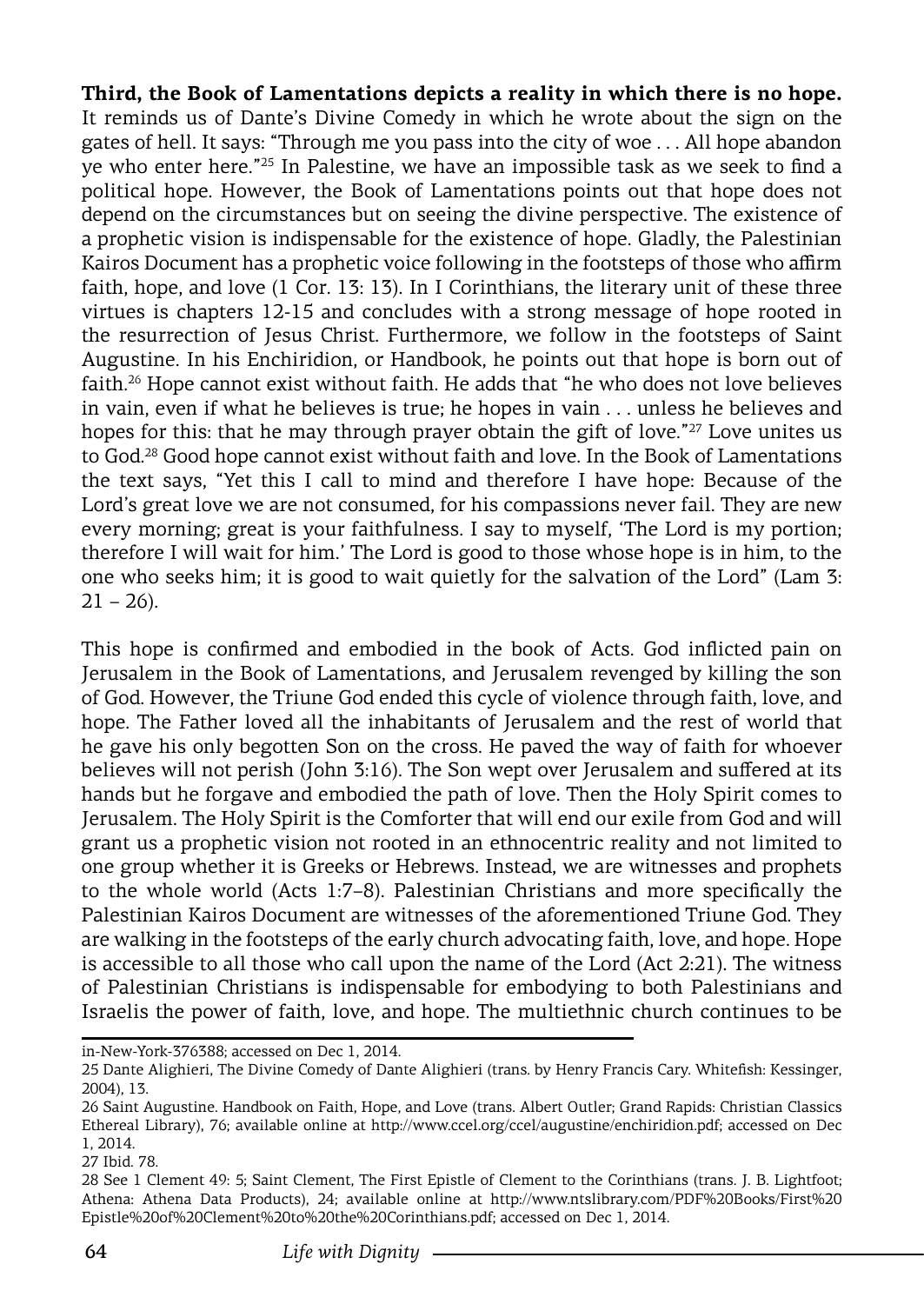God's hand to help the poor, challenge oppressive powers, fight discrimination, and spread the comfort of God to the ends of the earth. We are a sign of hope. Because of the presence and activities of the third person of the blessed Trinity in our midst, we hope to change the world one person at a time.

### **Some important lessons for Palestinians**

1. We can cry in the midst of catastrophes. Lamenting is not hopelessness but it is human and it helps us to maintain our humanity as we mourn with those who are mourning. But let us cry together and let us cry as an expression of commitment to justice and to human dignity.

2. We will not abandon good hope. Those who abandon hope will also abandon the pursuit of justice. A bad hope will lead to a suicidal revenge but a good hope will remind us of God's mercy, and that we are covenant creatures and his people. Palestinian Christians are a covenant people who can expect the blessings of God despite the forces of death. The rays of hope through our Kairos actions penetrate the clouds of despair or the structures of injustices.

3. We will commit ourselves to faith, hope, and love. Our hope is not wishful thinking, or optimism, and is not founded on the typhonic political atmosphere. It is founded on the nature of our God who conquered death, established the church of the martyrs, and promised to be with us. Hope is the bridge that will help us to move from the current reality to the hoped for reality. It is a force of change. It can only be good change when it is accompanied by faith and love and submission to the Holy Spirit. It is not a surprise that the prophetic voice of the Palestine Kairos Document insists on human dignity from the perspective of faith asserting that all human beings are created in the image of God, averring the logic of love, and choosing good hope.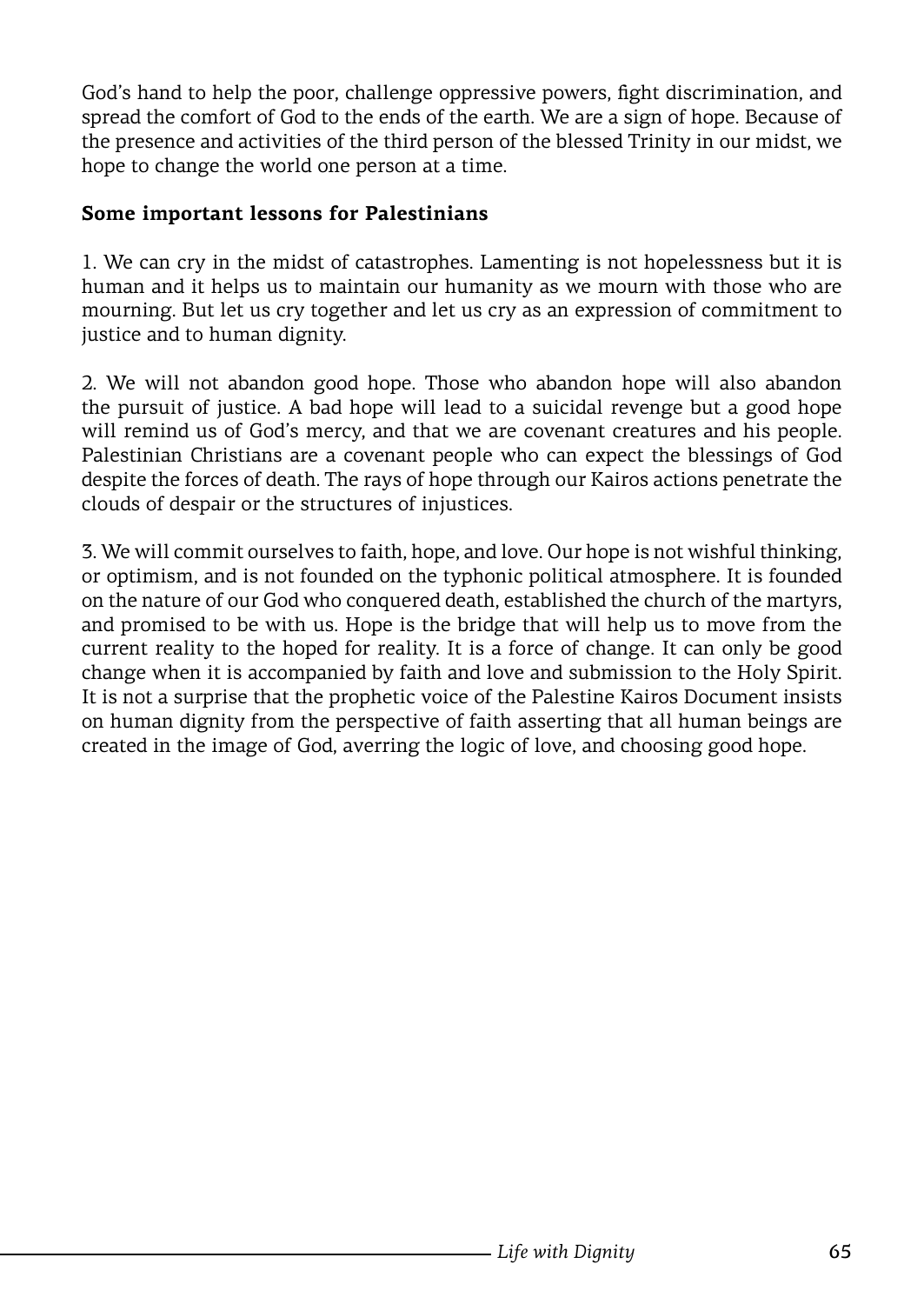# **A THEOLOGICAL AND POLITICAL KAIROS READING**

# The Moment of Justice Has Come!

## *Kim Yong Bock*

Peace is a matter of justice. Only when peace embraces justice can there be life together (Sang Saeng: 相生). Justice is the core of Conviviality of life and the heart of Oikonomia. Now the time is ripe for the breaking in of the light into the darkness in this cosmos of life.

Just as Kairos is the right time for justice and peace in West Asia, there is Siwoon (時運) – the Coming of Time for right relations among all living beings in "cosmopolitics." We believe that the moment has come, and this moment is Kairos and Siwoon for justice.

The Palestinian people in West Asia endured indescribable suffering under the colonial domination of the Western powers, and their destiny has been further twisted into a vortex of "apartheid" since the creation of the IS (Israeli State) in the post-World War II context.

The Korean people underwent indescribable suffering under Japanese colonialism, and their destiny has been twisted into the Cold War division of North Korea and South Korea (ideological apartheid) since WW II.

There are two pivots of injustice in the global geo-political ellipse: one is experienced by the people of Palestine in West Asia, and the other is experienced by the Korean Minjung. The people suffer due to the domination system of violent apartheid and division that generates brutal military conflicts carried out by massive, technologically efficient military regimes. The apartheid and division are controlled by the unjust economic regime of political and military occupation and economic embargo. This system of injustice is undergirded by the global empire and its allies.

This combination of global economic violence and global military regimentation is accelerating the economic injustice against the hungry and the poor without limit, and waging endless geo-political warfare on earth to the point that all living beings in the ecosphere of earth and heaven are under threat of "omnicide." Cultural hegemony replaces human community, religious wars and conflicts become an everyday matter, and modern science and technology (the technocracy) takes over global society and cosmic community.

In this situation the people of the world, especially both of our peoples in the lands of apartheid and division, need to be in solidarity for justice, peace and life together.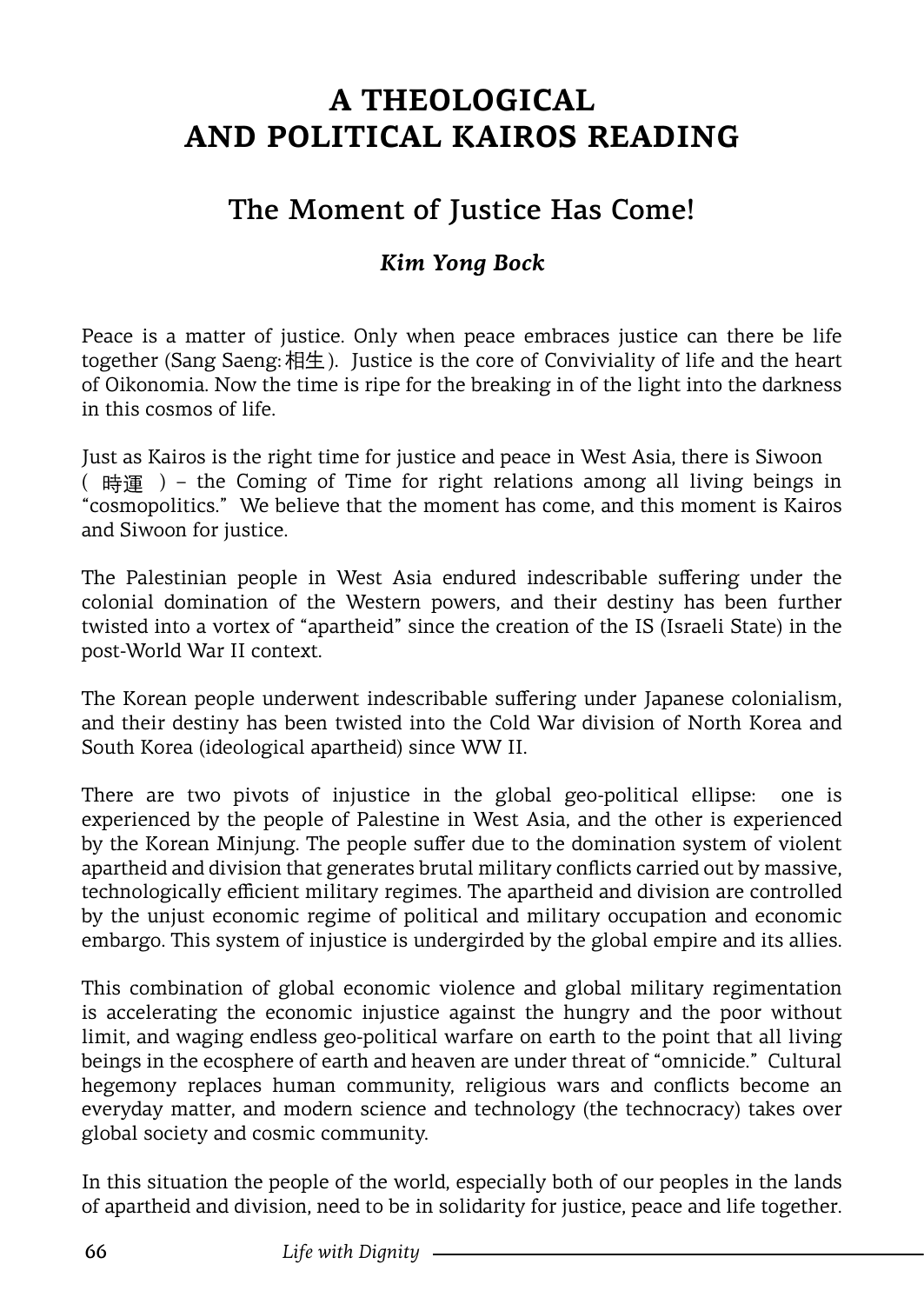The recent signs of the times point to a moment of Kairos, to a new cosmic household, radically different from the present world. The present world suffers under ubiquitous, permanent wars being waged by the military regime of the global empire, using the most technologically advanced weapons systems, ultimately backed by weapons of mass destruction. These wars are inherently intertwined with the disintegrating global economy, practicing its violence against the poor and powerless people and all other living beings. The symbiotic collusion of the global market regime with the global nexus of military hegemonic power thus acts to impoverish the people and keep them terrorized by warfare in their now relatively powerless nations in West Asia and East Asia.

The global cultural complex in the form of media, education and information reflects the same reality and re-enforces the process of destruction of life through wars and economic violence in the world. Religions are deeply implicated in this process, in the two pivots of West and East Asia.

Now is a critical time of Kairos and Siwoon. It is a time of justice, peace and life together. Right at this moment of dire reality, the hope for a new heaven and new earth of life together in justice and peace can be found in the convergence of our faiths, in our belief in a just God, in the convergence of our religious and philosophical convictions for cosmic peace (T'aiping  $\pm \mp$ ) and for the full life of the world. The convergence of these faiths and convictions can be the leaven of life throughout the cosmic household, the movement of hope for life together in justice and peace.

Forging an axis of global peace in the land of the Palestine people and in the land of Morning Calm at this moment of Kairos, our peoples are resisting the forces of injustice, war and violence, and – together with all peoples and living beings – are creatively incubating a new civilization of justice, peace and life together. We are here to celebrate the coming of this grand Kairos for this world.

### **Actions that can be taken:**

1) An Ecumenical Faith Stance Against War, Occupation and Violence, leading to a common vision of justice, peace and life together on earth with the focus on Palestine in West Asia, linking faith stances from various global contexts into a global convergence. This demands radical theological reorientation.

The historical faith stances of various religions testify that any decisive moment of historical change involves an unusual "confessing" stance, which extends into actions for justice, peace and life together in resistance against the forces of injustice, war, violence and death.

Most recently we may refer to the South African Kairos Document (1984), the Confession of 67 of the United Presbyterian Church, the Theological Declaration of Korean Christians (1973), Die Barmer Theologische Erklärung (1934), the Social Creed Adopted by the Federal Council of Churches in North America in 1908, and so on.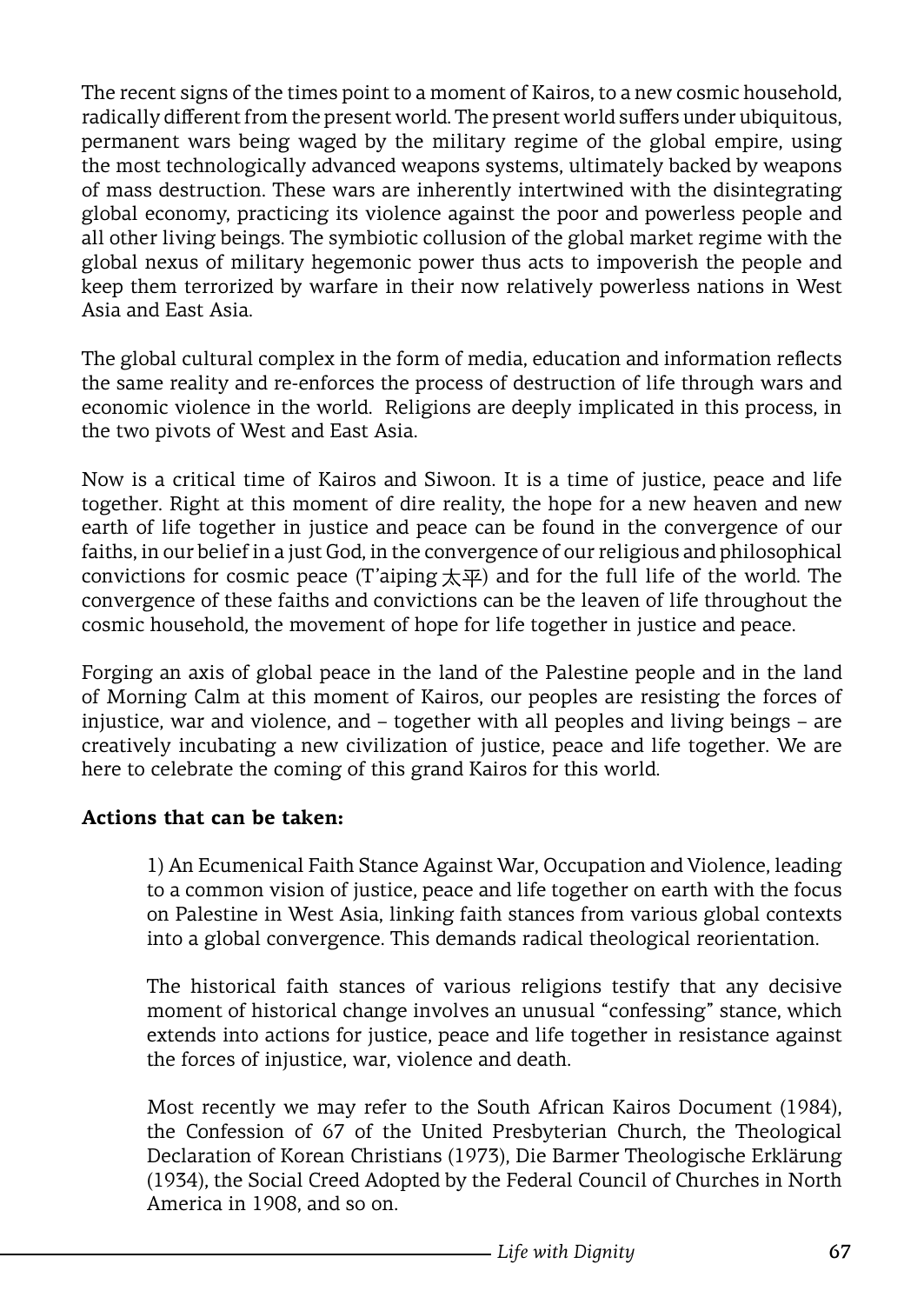All major religions of the world have a similar faith stance. Buddhist selfimmolation, Hindu non-violent resistance, and Islamic jihad are of the same kind. Fasting is also a spiritual stance against violence in a similar fashion.

A macro-ecumenical convergence of faith stances of all the world religions is called for at this historical moment. In this connection the ACCRA Faith Stance (2004) and the Amman Ecumenical Call also are significant.

The Islamic response to Kairos Palestine is very important for this new direction. This response is the beginning of a convergent stance by all the world faiths for justice, peace and life together. All religions can participate to forge a convergent spiritual stance for justice, peace and life together on earth, beginning with the West Asian Context, and focusing on justice, peace and life together in Palestine.

2) An Ecumenical Convergence for Peace and common security of the people(s), with focus on Palestine in West Asia, for strong, globally coordinated policy and action. We have analyzed the global geo-politics of the empire, with its global nexus of military hegemony, undergirded by the global capitalist market regime and the global technocratic regime, and recognized the main geo-political pivots of West Asia around Israel-Palestine and East Asia around the Korean peninsula. Of course, there are many points of conflict and hegemonic struggle spread around the globe, in Africa, Central and South America, the Pacific, and Central, South and Southeast Asia.

Ecumenical convergence is very important in light of the weakness of international organizations such as the United Nations and its systems. It is also important in light of the inability of the nation states to make peace at regional and global levels, as they are institutionally "incapable" of safeguarding their peoples' peace and security. The history of the 20th century – the century of world wars – demonstrates this reality clearly.

The mode of interfaith dialogue alone is not sufficient to forge a process of solidarity among peoples for the realization of justice, peace and life together. Interfaith convergence is to generate a common vision for justice, peace and life together and an ecumenical network of faith communities among the peoples of earth.

An illustration may be useful – that is, the March First Independence Declaration (1919), which was born out of the multi-faith convergence of Chundokyo (Donghak national religion), Buddhism, Confucianism, Christianity and Korean national religious traditions. This declaration was made in the context of the worldwide independence movements of national peoples after World War II.

3) The sharing and linking of experiences of peace making and peace building from past and present in various global contexts, leading to a common,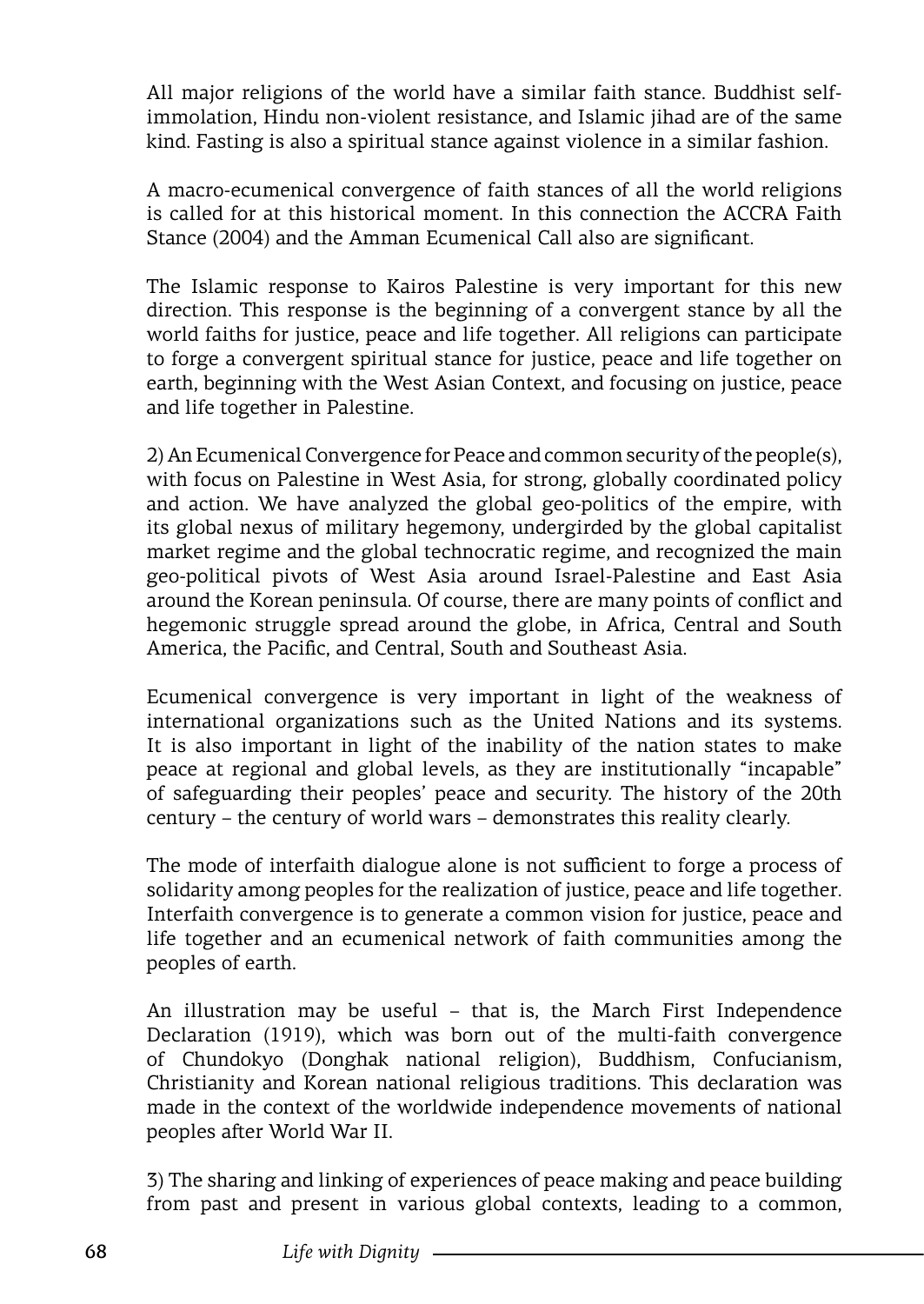comprehensive, integral policy study for the building of a just, peaceful life together of the people(s) in the land of Palestine in West Asia as well as in East Asia.

An integral, holistic policy for all peoples for Justice, Peace and Life Together must be made together through the convergence of the many and diverse dimensions of life and its convivencia (conviviality), without fragmentation.

Geo-politically, the global military regime of the empire cannot be relied upon to bring peace in our two pivots on the global geo-political ellipse. The global capitalist market regime cannot provide an adequate framework for justice in socio-economic terms. Nation states are too weak in political institutional terms to allow truly participatory democracy, and thus they are too weak to provide overall well-being and welfare. International organizations, including those in the United Nations system, are inadequate to deal with the global crisis of life of all living beings in the ecosphere.

An Integral Study of Life of All Living Beings Together may grow out of the macro- and micro-ecumenical convergence of diverse religious and faith communities, and may give birth to new wisdom of life among the peoples of the world.

## Resisting Hope – Prophetically Notes from a Jewish Theology of Liberation

## *Marc H. Ellis*

Is there a way forward? That's the question on everyone's mind as I toured Bethlehem and Jerusalem last week. While touring, I reread Kairos Palestine. The situation on the ground doesn't look good.

It isn't about what Jews or Palestinians want or don't want. It's a question of what's happening on the ground and what's likely to happen in the near future. On the 5th anniversary of Kairos Palestine there is little to celebrate. If we're honest the future looks bleak.

So in my lectures and book launch in Bethlehem and Jerusalem and in my writing as the 5th anniversary approached, I avoided hope and have been criticized for it. Some say I disparaged hope. I certainly have resisted it.

Meditating on hope, last night a phrase came to me – "resist hope." I asked myself what this could mean. I experience such phrases as omens. Like years ago when I suddenly imagined the Torah scrolls in the Ark of the Covenant in every synagogue in and outside of Israel giving way to Star of David helicopter gunships. Ritualized and silver, the Star of David helicopter gunships were, at least in my mind's eye,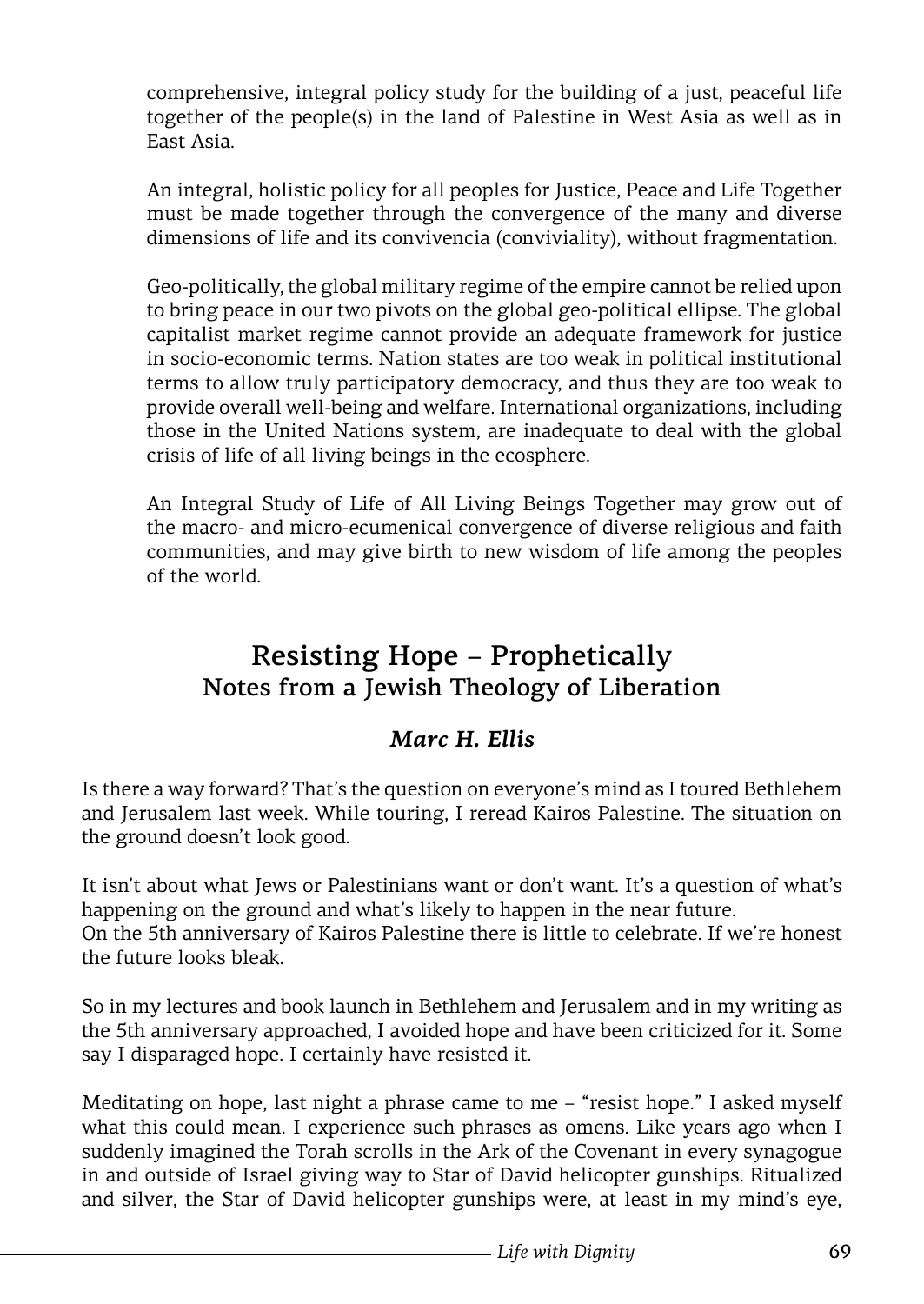right there in the Ark.

Would we be better off without the images that come to us in the night? Better off not to write them down or speak them? These images are almost all against hope, Biblically speaking. They resist hope. Do they also invoke hope by resisting it?

Sitting with companions the next morning at breakfast, I discussed my "resisting hope" epiphany when it suddenly was completed with an additional image: "Resisting hope – prophetically." But what could this mean?

I thought of the Biblical prophets like Ezekiel who, when called by God, was instructed to eat the text of his own doom. Strangely, and certainly against the grain, Ezekiel ate the text even after God had already told him he would be rejected and that the people Israel would not listen. God and Ezekiel were without hope, big time.

It is recorded in the Bible that the text Ezekiel ate tasted sweet. Just like honey. I would love to chat with Ezekiel, the LSD prophet, Psychedelic Ezekiel, and receive confirmation that in fact he wasn't Biblically redacted into honey like Job's prosperity at the end of his travails.

Most Biblical scholars believe that Job's comeback was a late, tacked-on hope. I wouldn't be surprised to learn that Ezekiel's sweet tasting text was also a later addition. Is the sweetness found sometimes in exile – hope?

Is the 5th anniversary of Kairos Palestine, as difficult a time as it is, sweet? At least in my exilic life sweetness isn't the word for doom, not even close. But gratitude that is struggled for – that's another story. Is gratitude another way of resisting hope – prophetically?

Resisting hope – prophetically seems counterintuitive. After all, the Biblical prophets are always on the run. Backs are turned to them, even those who invoke the prophet's name. The powers that be and often the people of ancient Israel wanted them somewhere else.

So "resisting hope," even when those around you desire it, demand it, criticize you for not having it, even when your critics know the score like you do, even when they agree with you, even when they encourage hope in others when they don't experience it in themselves. That isn't hope. It's pie in the sky.

But resisting hope – prophetically is a clarion call to resist injustice even when the chips are down. You see, a Jewish theology of liberation, which I first wrote about in the mid-1980s and which became known in the first intifada years, isn't about hope. It isn't even about resisting hope, only. A Jewish theology of liberation is about embodying a Jewish witness together with others, a witness to the indigenous of the people Israel, which isn't the land and never has been. The indigenous of the people Israel is the prophetic and always has been. That's how ancient Israel came into being in Egypt. That's how ancient Israel was admonished and exiled in the land. Embodying the prophetic is the only reason to be Jewish. All the rest is commentary.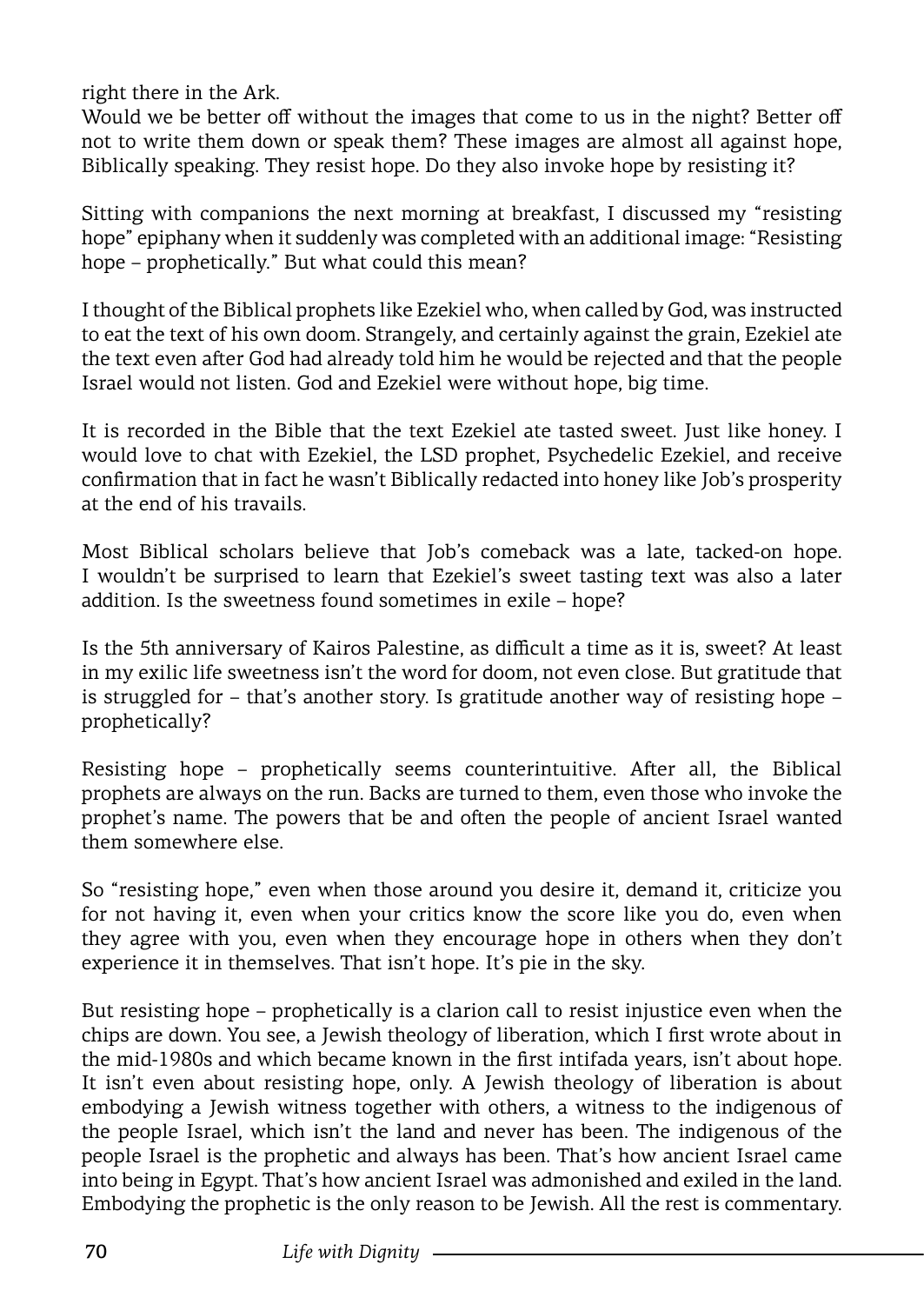What does it mean to embody the Jewish prophetic today on the 5th anniversary of Kairos Palestine? Embodying the prophetic means a solidarity with the Palestinian people which is also, and at the same time, a deep solidarity with Jewish history. Embodying the prophetic is embracing Jewish destiny as the arc of the Jewish universe bends toward injustice.

Ethical Jewishness has left the historical scene. It has been squandered. Jewish history now dwells in a darkness from which there is no return. We have come to the end of Jewish history as we have known and inherited it.

We should resist hope about the return of Jewish ethics – prophetically. That is, without justice for Palestinians such hope is pie in the sky. This means that Jews inside and outside of Israel must begin with the confession which I first spoke of in Jerusalem in 1987 when I launched a Jewish theology of liberation. I have repeated it in every speech I have given since that time: "What we as Jews have done to you, the Palestinian people, is wrong. What we as Jews are doing to you, the Palestinian people, is wrong."

What this confession meant in 1987 and what it means today is the same. However, the context of Palestinian and Israeli life has changed. In the last five years, even with the clarion call of Kairos Palestine, the situation continues to decline. It will change in the next five years too – for the worse. Even if a "peace" deal is struck in the coming years, it will only hide and solidify the injustices we see so blatantly today. Our Jewish witness has to change. As the facts on the ground continue to decline our Jewish witness has to deepen.

Among Jews in America in 1987, that is among Jews who knew we had come after the Holocaust – which we do – I was a lone voice. But since that time, and increasing today, the Jewish prophetic voice is exploding. The Kairos that Christians experience today is experienced by Jews in America, in the United Kingdom and in Israel itself, among those Israelis who remain and those who leave Israel.

Kairos for Christians is the prophetic for Jews. But, to be honest, both are independent of hope. Neither are deepened by hope. In both cases hope is tacked on. Rather when fully embraced, Kairos and the prophetic are experienced as a form of fidelity.

This is where we have arrived on the 5th anniversary of Kairos Palestine. Kairos/ the prophetic are moments/lifetimes in the pursuit of justice. At its deepest level, though, justice is the pursuit of God and meaning which exist as difficult possibilities. Without justice, meaning is elusive. Calling on God is idolatry.

Kairos/the prophetic isn't hope for things unknown and unseen, or things that aren't going to happen. These lead to false hopes that eventually become slogans that faiths, political campaigns and sometimes resistance is organized around. This is what the interfaith ecumenical dialogue/deal has been and is organized around. I called this interfaith ecumenical deal to account decades ago. It remains today, battered to be sure, on the ropes, but hanging on. Sometimes it is resurrected, even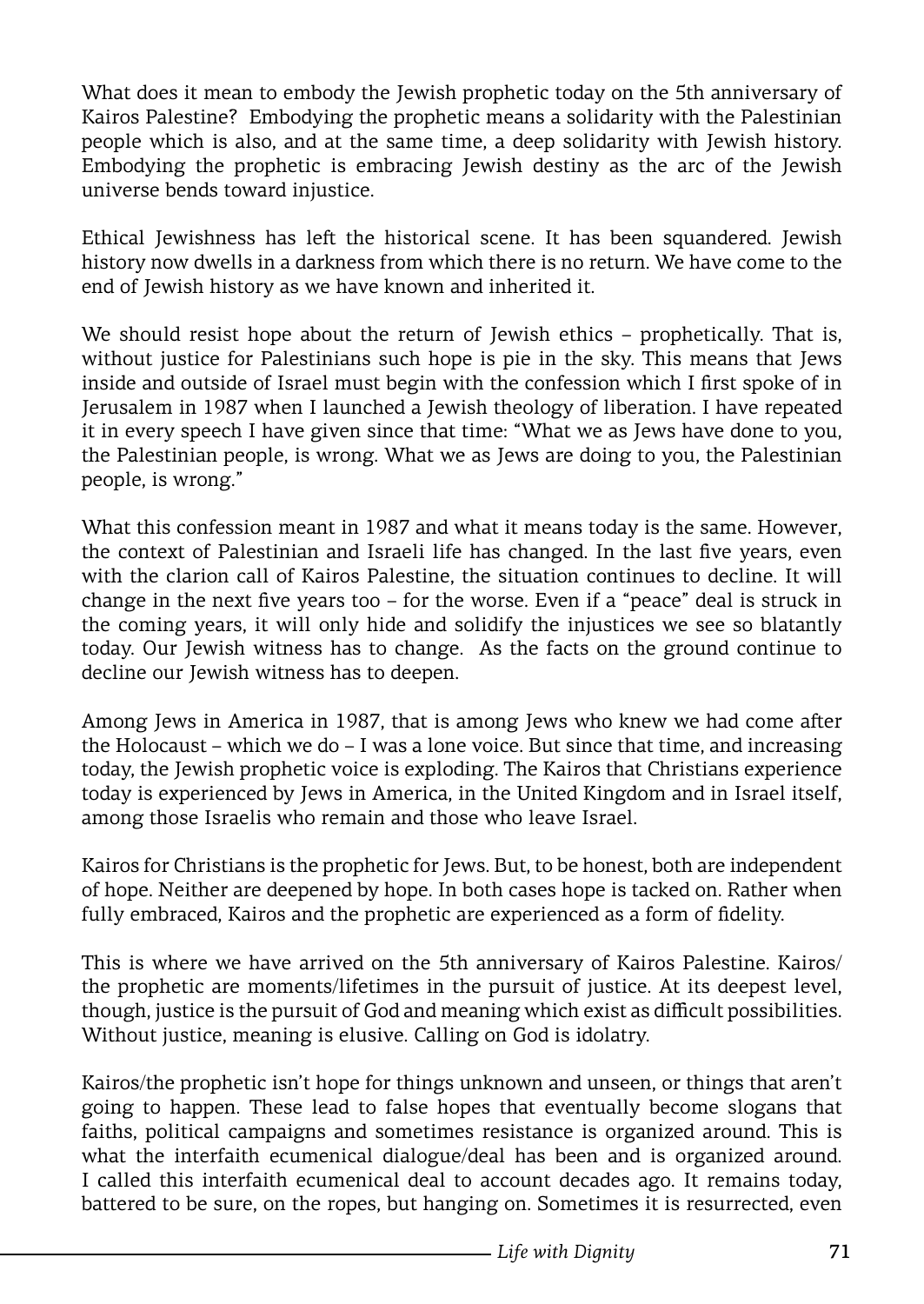in the Holy Land, to keep appearances up. The dialoguers call it "balance." Those of us who have been around know the drill.

But the true basis for an interfaith solidarity is elsewhere, in a Kairos/prophetic solidarity that resists the temptation of hope and instead resists in the dark waters that surround us. A new interfaith solidarity avoids cheerleading or even the proclamation that our witness leads somewhere. Which it might one day, perhaps, when history opens. In the Israel-Palestine of today it isn't leading anywhere.

At this very moment, Kairos/prophetic is searching for light in the darkness, with the darkness of oppression prevailing and the light of resistance dim, though continuing, sometimes exploding, with many, too many casualties. The casualties increase daily, even after Gaza.

Has the world already moved on from the destruction of Gaza? It has. And with less and less room to breathe and with time running out, if it hasn't already, political and religious institutions, including the friends of Palestine – the churches, NGOs and the United Nations for example – lack commitment. They continue to repeat rhetorical, mantra-like ethical and political positions that go nowhere.

I call these mantras "ritualized solidarity," a solidarity we call on but don't deepen through self-sacrifice. Not seizing the moment, no reckoning even after Gaza – the reckoning that wasn't – and in the next five years, the reckoning won't be happening either. The preference being? Cheap grace that Bonhoeffer named when the Nazi chips were down.

For the friends of Palestine a real solidarity is too costly in the arenas that have nothing to do with Palestinians. Like breaking publically with the Jewish establishment in the United States and Israel or calling the United States and the European Union to account. We've known the list for decades.

The programs being developed or inherited, the careers being made and unmade, all with good intentions, everything needs to be questioned now. The reckoning that wasn't has to come. But a further difficulty lies here: Kairos Palestine was a reckoning that has and hasn't come. Kairos Palestine was a reckoning calling for embodied action. The facts on the ground, all of them, are worse. The Jewish Prophetic, Kairos Jewish if you will, has come and hasn't come. The Jewish prophetic is exploding. The facts on the ground, all of them, are worse.

To continue on in fidelity we have to clear the decks, collect our witness and move on. Kairos Palestine and the Jewish prophetic have to move and in so doing they will resist hope together – prophetically.

We can speak rhetorically but as we do we should recognize the limits of rhetoric. Our dreams, two states for two peoples or one state for two peoples are not going to be realized in our lifetime. Thus Kairos Palestine has to be re-thought/re-written on a number of levels. Is it possible to do this without breaking Kairos Christian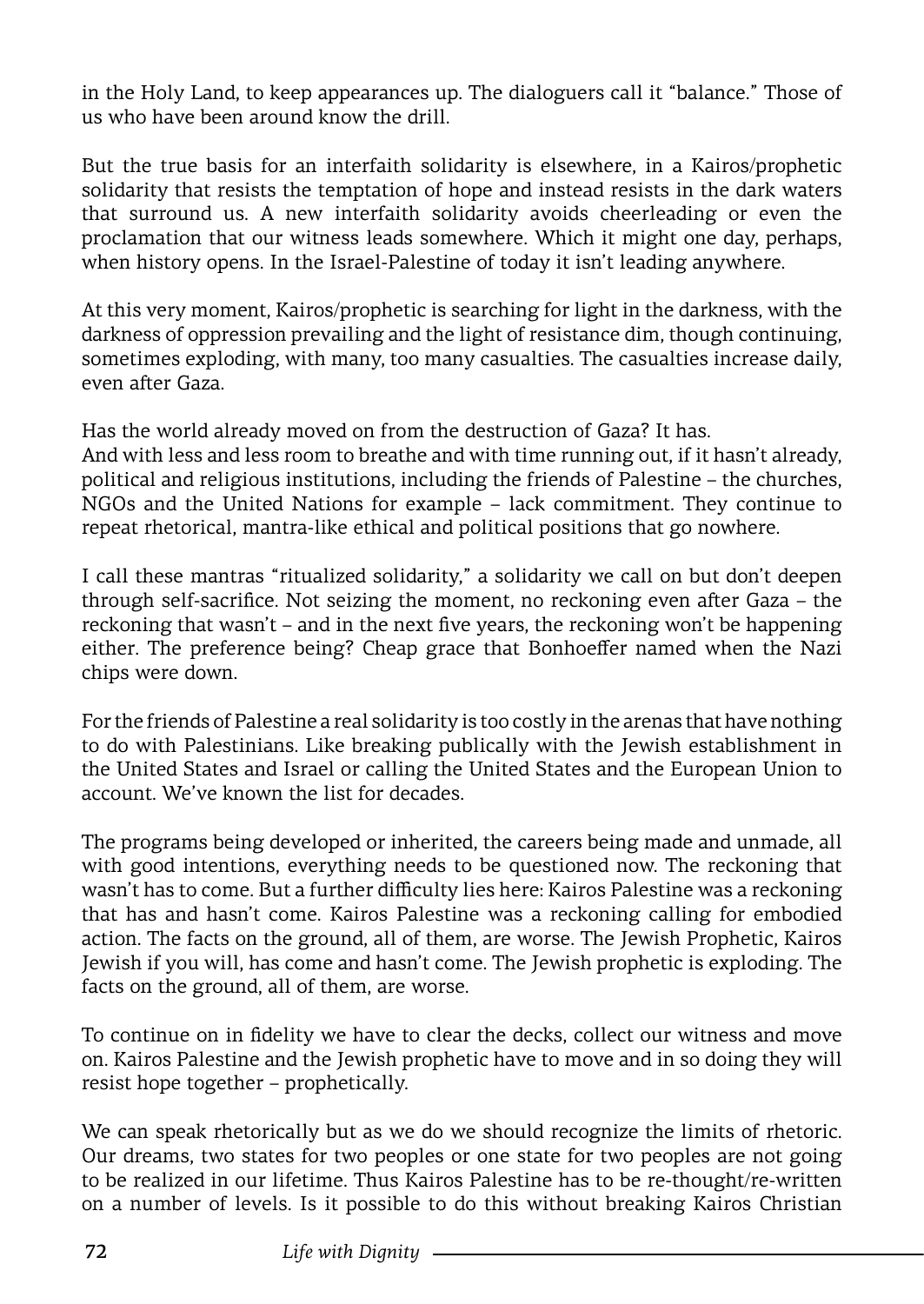#### boundaries?

There is one state today, Israel from Tel Aviv to the Jordan River. That one state is enforced by Israel/America/Egypt/the European Union/Jordan/Saudi Arabia/the United Nations and beyond. This one state will remain for the foreseeable future. What will happen inside this one state over time is unknown. If the rhetorical dream of two states is realized it will take place within this actual one state.

When spoken of today two states in actuality means a dependent, truncated, geographically limited and militarily, economically and church/NGO occupied Palestinian autonomy.

On the 5th anniversary of Kairos Palestine we are down to one card, the biggest one of all, the prophetic wild card. With no way out, Palestinians still have to live. Palestinians continue to struggle. At the end of Jewish history, the Jewish prophetic remains constant. It isn't disappearing.

Could these Palestinian and Jewish strengths come together in an unexpected way, clearing the path for a new future of justice and equality?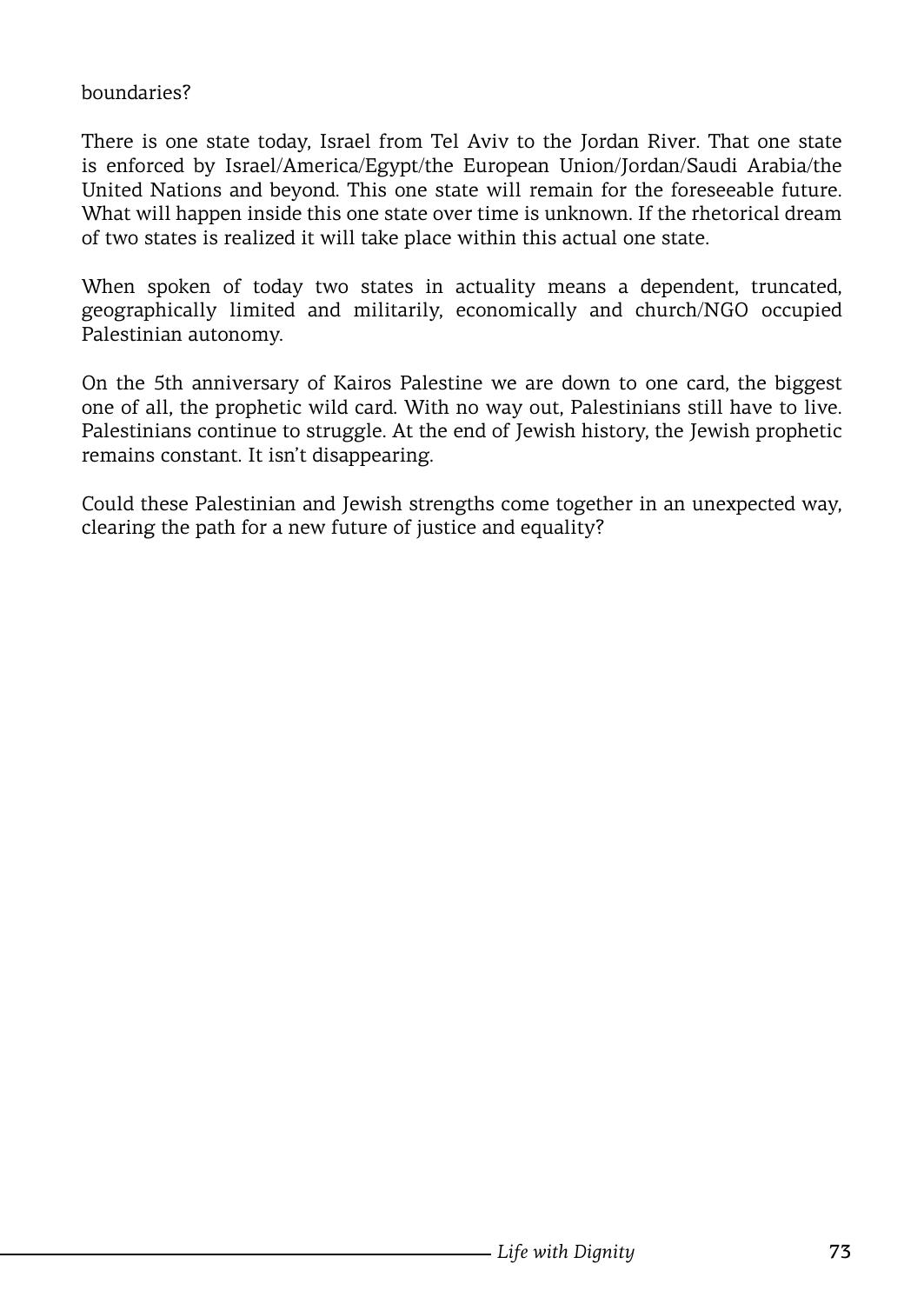# **KAIROS AND ADVOCACY**

## The Role of Media as an Advocacy Tool

## *Daoud Kuttab*

There is always a problem for a journalist to be involved in advocacy campaigns. Journalists, by their nature, profession and ethics, have to be as neutral as humanly possible. It is therefore clear why it is difficult for a journalist to be too involved in a specific advocacy campaign.

But at the same time we know that journalists are never neutral, especially when it comes to an existential issue of their own people, and therefore while it is important to be fair and avoid exaggerating or belittling any particular element of a conflict, it is acceptable now that journalists' neutrality is never absolute and that so long as a person identifies himself or herself as say a Palestinian journalist, it is acceptable to give the public a specific point of view. This is one reason why I spend more time writing opinion articles than news reports.

By their very nature, opinions are opinionated and so long as my nationality and ethnicity are identified in the bio at the end of the article, it is totally acceptable to take a point of view, even a strong point of view. Of course, as the saying goes, you are entitled to your opinions but you are not entitled to the facts. So while one is free to form and articulate a particular opinion, if that opinion is based on a fact, it is important that this fact is genuine and credible. Modern technology today has helped a lot in this part. Hyper linking a particular fact is now possible to let the readers know that the fact you based your opinion on is in fact credible and the link allows the readers to determine for themselves the authenticity of the fact which was the basis of the opinion.

Now to the task at hand. How can we work with media or use media to advocate for peace and justice in the Arab Israeli conflict? How can we translate the Kairos statement into an advocacy campaign that can be effective and have strong impact? There are so many areas within the main Kairos document for advocacy work which can easily involve media efforts. One of the key items in the Kairos statement is its general positive nature. While the document and its authors don't shy away from confronting evil and speaking out against injustice, this is done in a respectful nature. Media activists on behalf of Palestinian Christians would do well to use the very same tone of the Kairos document in their efforts to get media coverage to the particular issue that they might be focusing on. For example, it is much easier to gain the respect of editors and journalists if you talk, as the Kairos statement does, about hope and love rather than continuously attacking the Israelis and the occupation. This doesn't mean a compromise on principles, but rather a much wiser approach in order to gain the trust and eventually the approval of the media's gatekeepers.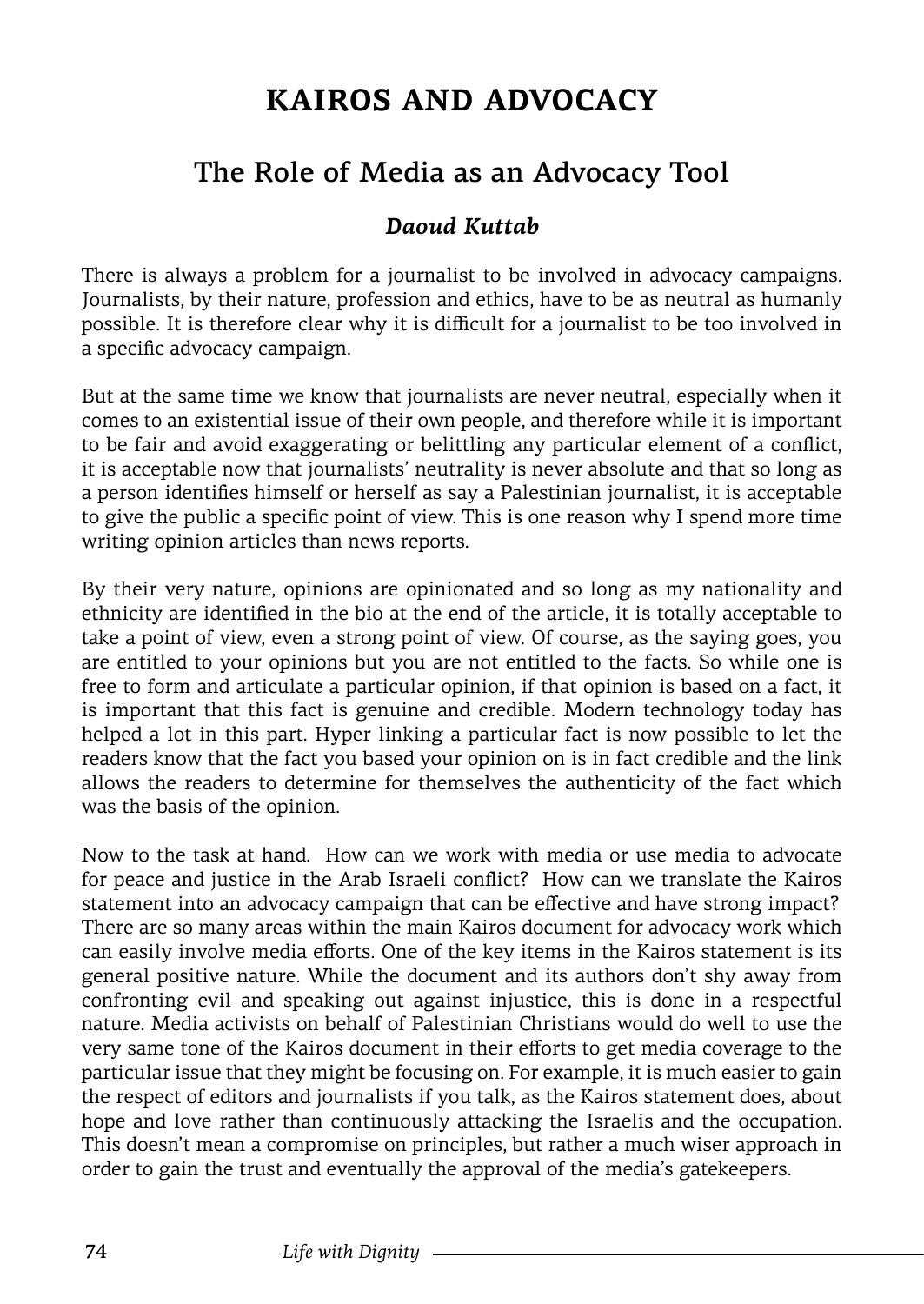In this regard it is important that everyone takes media literacy education. In today's information revolution which has brought with it a ton of lies and articles that are totally bogus, it is crucial that anyone in the advocacy campaign field learn to decipher the media. This means understanding and internally ranking media by its credibility. A story in the New York Times is usually much more credible than a post on Facebook or a link on Facebook from an unknown or newly created website. This is not to say that the New York Times does not have need for improvements; it does. And in this respect one has to learn how to deal with a media as important as the New York Times. Checking the paper's own stated guidelines and ethics is a good place to start. If you read the guidelines and you notice that the journalists and editors are not living up to them this gives you a great way to make a difference. The New York Times also has something called the Public Editor. In other papers they call this post Ombudsman. These are usually veteran journalists who take the complaints of the public, investigate them and publish the result which sometimes is contrary to their own editors.

So if we are literate about media, both in terms of dismissing unimportant ones and holding brand names to their own ethics, it is important that those who are in the advocacy effort take a proactive role. Letters to the editors and comments are a perfect place to start. In this area one has to be careful to focus on a particular error in fact, a bias in presentation or a lack of symmetry and balance. It is recommended not to get into polemics and to stay away from accusations. State the facts, set the record straight and keep it short. If you are commenting on a website, avoid back and forth arguments; it is not a good idea especially since the other side has well paid individuals who will turn things around to fit their point of view.

Talking about online media brings us to social media which is quickly becoming the greatest gift to advocacy campaigners. Create your own social media accounts and use them cleverly and often to post ideas, articles and responses to others. When dealing with Twitter, use popular hashtags and be careful not to get into a back and forth argument. I've learned the hard way that sometimes you give people a bigger forum by responding. For example, I have over 10,000 followers on Twitter and sometimes a person reacts to my comments with a post that angers me and that is meant to force me to respond and I often do. But recently I've made it a practice to check out how many followers those making the comments have and I am often shocked that they have 30 or 50 followers. Therefore it has become clear that when I respond to their Twitter comments, all 10,000 of my followers are able to see their comments even though they only had 50 or so followers. So I've begun ignoring some of those people or if I felt a point of view is needed, I do it on my own without responding to their queries and giving them the benefit of my followers.

Some of you, especially those living in small communities, can do a lot with your local media. You can approach the editor with story ideas or opinion pieces or invite them to tackle an issue that is close to heart. This requires engaging with the media and its people (again media literacy allows you to know how the media functions and who makes what decisions). Often we blame a particular journalist even though his editor or publisher makes decisions on what stories to cover and what op-eds to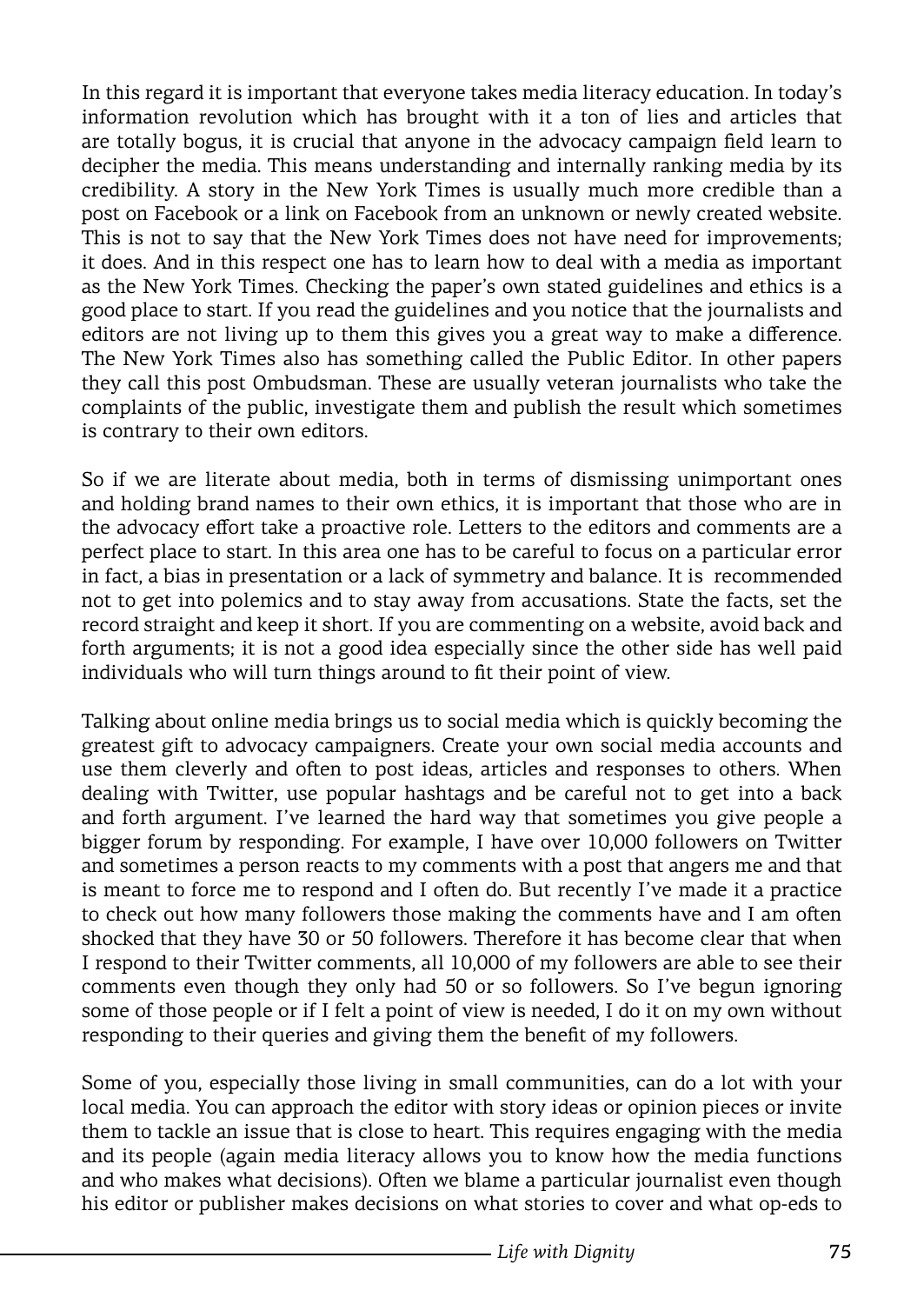#### publish.

When pitching ideas, it is key to focus on the human side of the conflict. The Palestinian conflict is a just one but often it is badly marketed because there is too much emphasis on politics and polemics and too little attention to the human stories. People love stories and a moving human story goes a lot further in changing opinions than ideological arguments. At a time when there is so much racism and Islamophobia in western communities, there is nothing that can deflate such attacks when speaking about Palestine than by focusing on Palestinian Christians. Human interest stories that involve Christian Palestinians have so much more chance of being picked up and published/broadcast than stories that talk about Palestinians within the context of the Arab Israeli conflict.

The idea of using terms like faith, hope and love in the advocacy efforts naturally mean that the discussion is framed in positive, forward looking solutions rather than negativity about the current situation. Not that it is not important to expose the current reality, but it is important not to indulge in the negativity without presenting the positivity of faith, hope and love. The framing should be in the win/ win framework of ideas like the two state solution rather than in simply cursing the occupation without giving any reason for hope and love.

Media of course today is not at all limited to words. Video, photos, cartoons, infographics and other visual elements are great at illustrating ideas. In this case, be careful of the issue of intellectual property. Make sure you know the source of the video or graphic, the date and the location before pushing it onto others and then finding out it was taken from another conflict or another period.

Media is no longer that unreachable castle that it once was. One person or many can have a big influence on media if they study the sector, know its key players and the rules of the game. Following up on these rules and inserting your well thought out humanistic ideas, or responding clearly and factually to mistaken or wrongly used facts, can help correct the record and stop the attempts at obfuscation, and focus on the need for peace and justice based on human rights and the rights of people to determine their own future.

The ability to have an effective advocacy campaign requires good research, smart and timely interventions and flexibility in offering what can produce the kind of published and broadcast media content that reflects the spirit and the content of the aspiration of Palestinians as expressed so passionately and gently in the Kairos Document.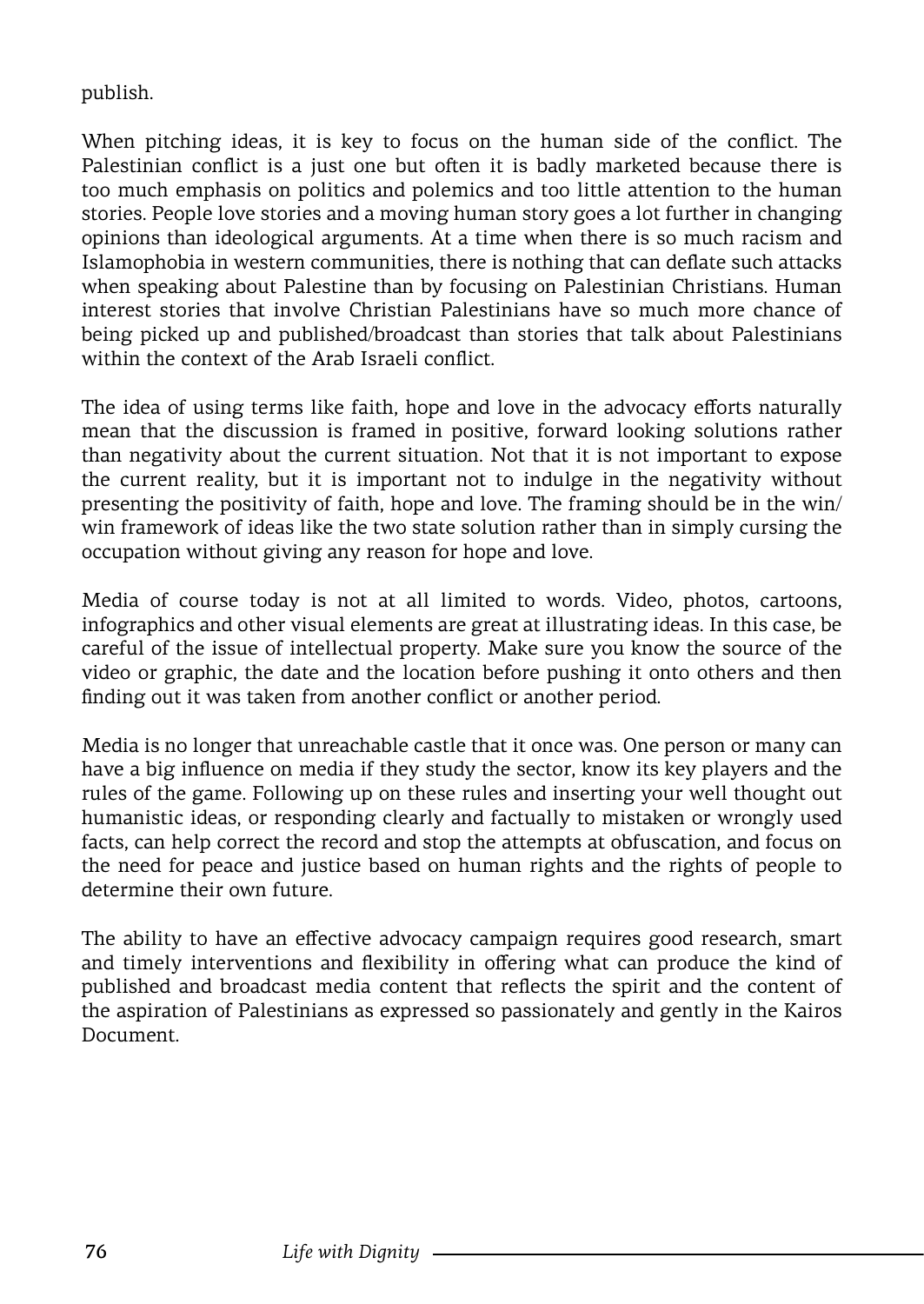# **KAIROS – TOLERANCE AND RELIGIOUS EXTREMISM**

## Abuse of Religious Threat to Perpetrate Violation of Laws and Values

## *Zoughbi Zoughbi*

Tolerance is a problematic term. It is limited in time and duration. I tolerate you to a point and then what happens? Why not work for a culture of acceptance of each other as we are?

When we talk about religious extremism, let us not forget that there are three:

1-Islamic extremism: ISIS and al-Nusra Front and other sisters and brothers. When we talk about and expose Islamic extremism, we should not let the world ignore and forget Jewish and Christian extremism.

2-Jewish extremism: This doesn't need further explanation. Please do pay attention to the new racist laws of the Israeli Occupation, the blatant human rights violations by right wing groups and others or to the development in escalation regarding the Noble Sanctuary.

3-Christian extremism also known as Christian Zionism, which demonizes other religions, distorts the relationship between Moslems and Christians in the Middle East, embarrasses Arab Christians, and creates a pessimistic warlike atmosphere. The question which this imposes: Is Armageddon happening?

When we deal with such issues, we need to call things by their names. Let us call a spade a spade. Let me say that I don't want to have a seat in heaven or retaliate against the enemy. As Palestinians, we need transnational and restorative justice which redresses the wrongs rather than avenges them.

Lessons learned or certain remarks about what is called ISIS/ISIL/IS:

First: Let us make it clear that:

- 1. ISIS has killed more Sunni Moslems than other groups. They have assassinated more Moslem scholars than any other scholars.
- 2. ISIS is dangerous and catastrophic for all human beings: Moslems/Kurds/Shiite/ Alawis/Druz/Yazeedis and Christians. Therefore, ISIS is dangerous to humanity and to the entire globe. In November 2014, the Security Council issued a statement expressing «deep outrage» at the ISIS killings, kidnapping, rapes and torture in Iraq, saying the group's actions "may constitute war crimes and crimes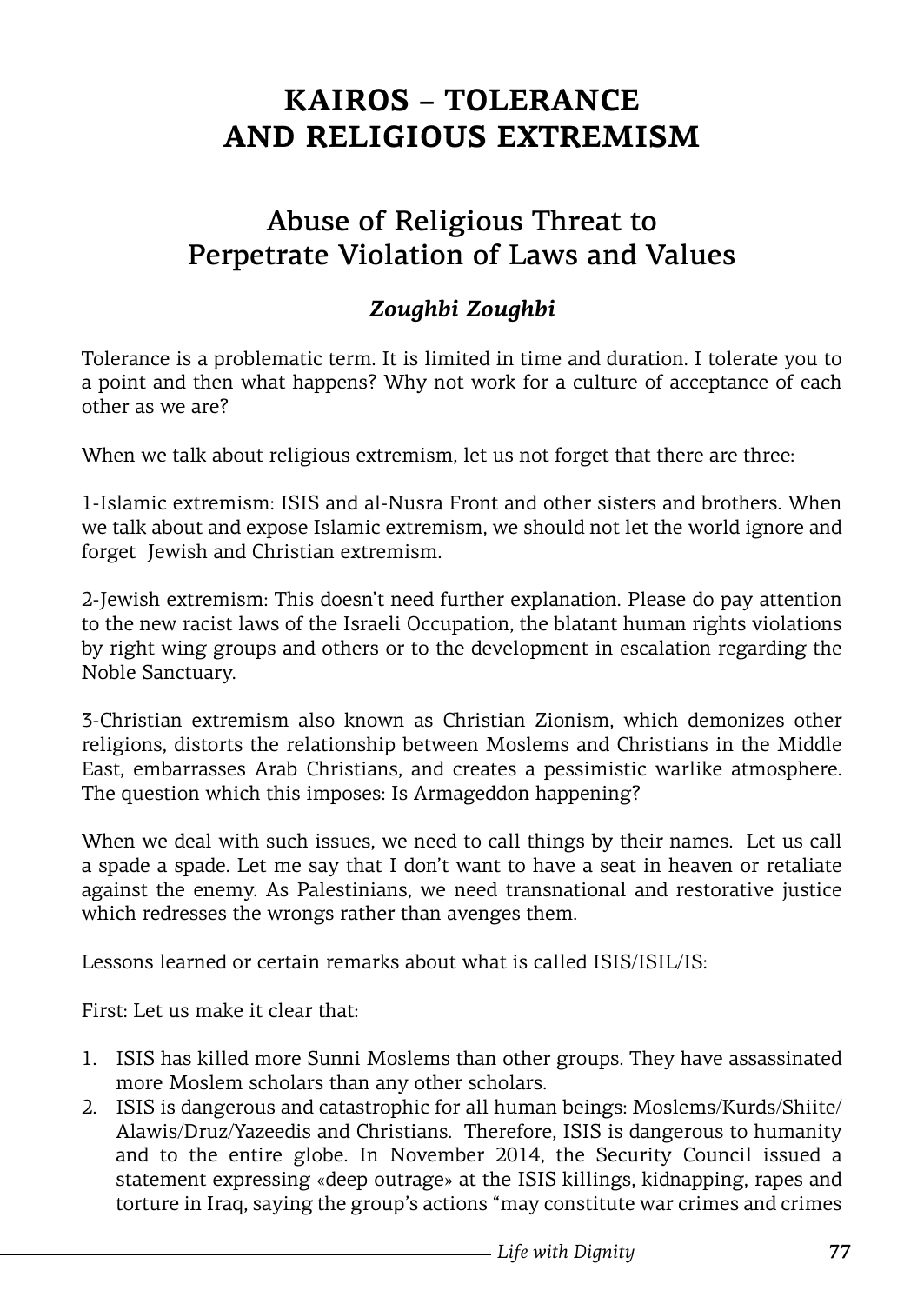against humanity.

- 3. ISIS' parents, sisters and brothers try to rule out the possibility of unity in the Arab world. ISIS has implemented what Israel has failed to do. ISIS has destroyed many cultural and archeological sites that have been preserved throughout the ages. Many symbols and relics of historic civilization have been destroyed. It is best for the Zionist entity to have small factional religious mini states which are always fighting against and with each other. Divide and conquer is the oldest and newest policy of colonial power with the support of local players and in coalition with the Zionist movement.
- 4. ISIS has really demonized Islam and Arabs to a point where no one believes that they are human beings. Earlier there were prefixes for Islam and Arabs – terrorists, fundamentalists, extremists. Nowadays, regrettably, ISIS is doing more damage to the image of Islam and Arabs than anyone else.
- 5. Colonial powers and Israel should be aware that enticing religious fervor against others will eventually turn against the instigators and the feeders.

Second: Interests are more important than values or human rights and definitely more than human security. There are no eternal friends or coalitions, only interests. Never trust a politician who says never on any level.

Third: The only way to disarm extremism is through enhancing the human security of the people and to assume collective responsibility.

Fourth: We need to focus on education and the curricula at schools/colleges/ universities (formally and informally) which have the values of reciprocity, mutuality, dignity and acceptance.

Fifth: The Arab States should undermine the power of such groups through education, civil awareness, media, and religious open minded sermons, and not only through military means.

Sixth: Fighting extremism, as many thinkers and leaders believe, should not divert the focus from Palestine as being the central just cause.

Seventh: Hope can't coexist with fear. We should cast fear away. There are at least 365 verses in the Bible which say "don't be afraid." Fear is mostly fabricated and manipulated by the states to achieve their goals.

Eighth: There are more voices against such extremism in the Arab and Moslem World. It is encouraging and a sign of hope. There are more critical courageous voices who pay heavy prices and some who are facing death. Others have been threatened or maimed but they continue on the road less travelled. Al Mayadeen has a wise voice which exposes such narrow minded people and raises the awareness of our people. There are other scholars who voice their concerns as well, such as The Islamic Scholars' Association.

How to Move Forward and Create a Culture of Acceptance Void of Extremism and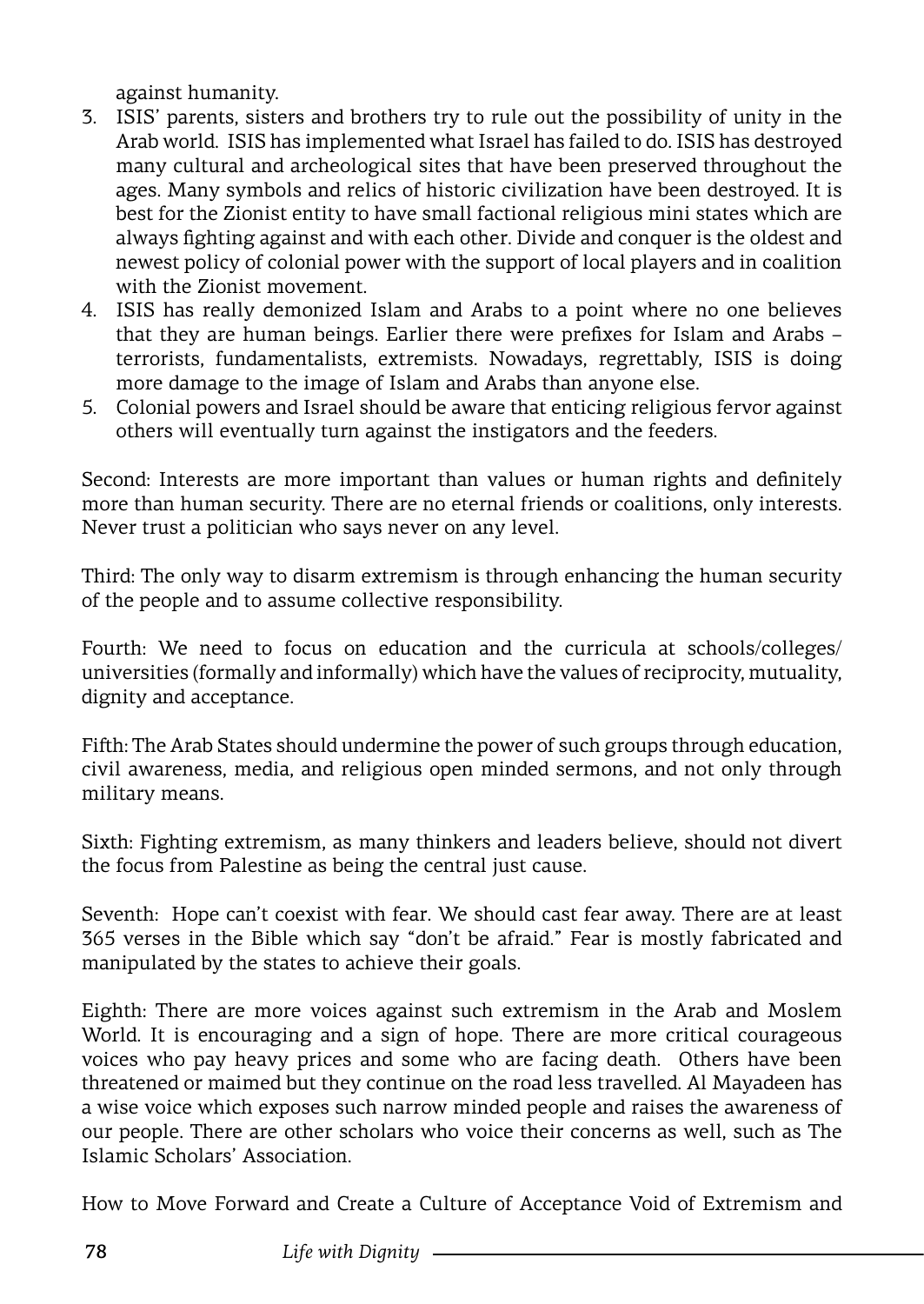Fundamentalism:

- 1. We need to embark on genuine dialogue not lip service or photo opportunities or apologetics. Religion should bring about a dialogue of actions, common living and community, and in addition, and if necessary, replace a dialogue of words which so often is just lip service.
- 2. We need to be alert at all times. We need to act after careful search and research. Be alert.

Stay together, Friends. Don't scatter and sleep. Our friendship is made of being awake.

Rumi.

We read this also in the Bible, in Mark 13:33 – "Be on guard, Keep awake, You don't know when the hour will come."

- 3. We should work for diversity in Unity -- not work for uniformity but work for pluralism, putting more emphasis on celebrating differences. We need to halt by all means all strategies of Distortion of other Images, Demonization and Overgeneralization.
- 4. We should work for spirituality which is more inclusive and respect of all religions. Arab poet and philosopher, Khalil Gibran (1883-1931), said: "I love you, my brother, whoever you are – whether you worship in your church, kneel in your temple, or pray in your mosque. You and I are all children of one faith, for the diverse paths of religion are fingers of the loving hand of one Supreme Being, a hand extended to all, offering completeness of spirit to all, and eager to receive all."
- 5. We should work against militarization of societies, including the recruiting of children for military service. Nonviolence should be a strategy for resistance and the way to deal with and solve problems. We should work together for the nonviolent enforcement of human security.
- 6. Indeed, religion should be a personal relationship with God. We should work to separate state from church and work instead for citizenship. The issue of religion should be a personal relationship with the creator. People should be treated equally in the eyes of the law regardless of differences.
- 7. We need to affirm the Sanctity of life every human being is created in the image of God. Rather, extremists have created God in their image. Thus God has become a real estate agent, cheer leader for war or a tribal God.
- 8. We need to break all stereotypes. Although people have used religion to provoke conflict, it is never the entire religion that is used as a source of conflict.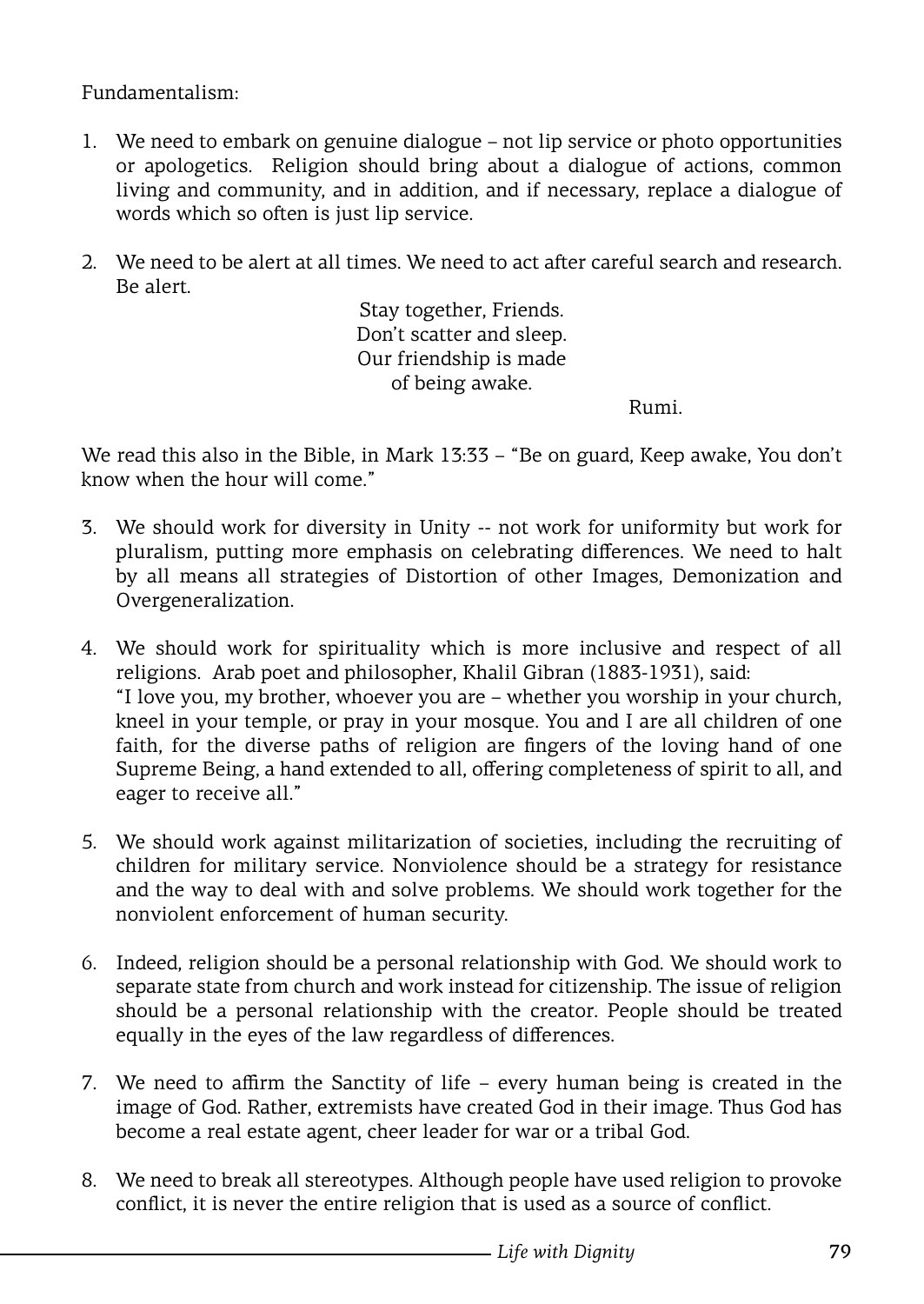- 9. We should know which God we believe in. We have two conflicting images for God. First we have the punishing God and the retaliating God. However, confronting this perception, we have another image of God which illuminates Agape, acceptance, inclusion – a God of mercy, a God of restorative justice.
- 10. Let us refrain from selecting isolated verses from the Holy Books that suit our political means. We should not take verses out of context.
- 11. The practices of colonization were all justified through scriptural texts whether at the hands of Christians, Muslims, Jews or others. This scriptural selectivity is continued today in supporting the aggression of the Israeli Occupation.
- 12. I believe that religion is a call to celebrate differences. We need to work and incarnate the culture of acceptance. To accept others as they are. To let others accept us as we are.
- 13. Let us all assume collective responsibility. Let us shift and transform our focus from dwelling on victimhood, enhancing guilt, blaming and pointing the finger to collective responsibility. Dwelling on victimhood is suicidal and blaming is toxic. Salvation and freedom will come through collective responsibility.
- 14. In addition to the list of Human Rights that should be respected in the world and especially in the Middle East, I believe that the first should be the freedom of conscience that the state should guarantee, the best example of this being Algeria.
- 15. Secondly, the state should create a set of rules and orders to regulate the relationship between different faith communities and the state. Through this, the state would enhance security. Each one can practice his or her religion without interfering and without impeaching on another's right to practice. This can be done through the culture of acceptance, through the culture of understanding and respect of each other.

We can conclude by saying:

What is the purpose of religion?

To keep the morality, to keep us accountable, to be transparent, to feel that there is some power stronger than us if we misbehave or if we become unjust.

I believe that the principles of all religions can work to hold the state accountable to create an environment for respecting all human beings and ensuring human security.

The principles of religion contradict the traditional forms of security, and all religions need to work together to uphold and encourage the state to make human security a priority. Religion can work to create a viable society of compassion and acceptance that would instill human security for all people.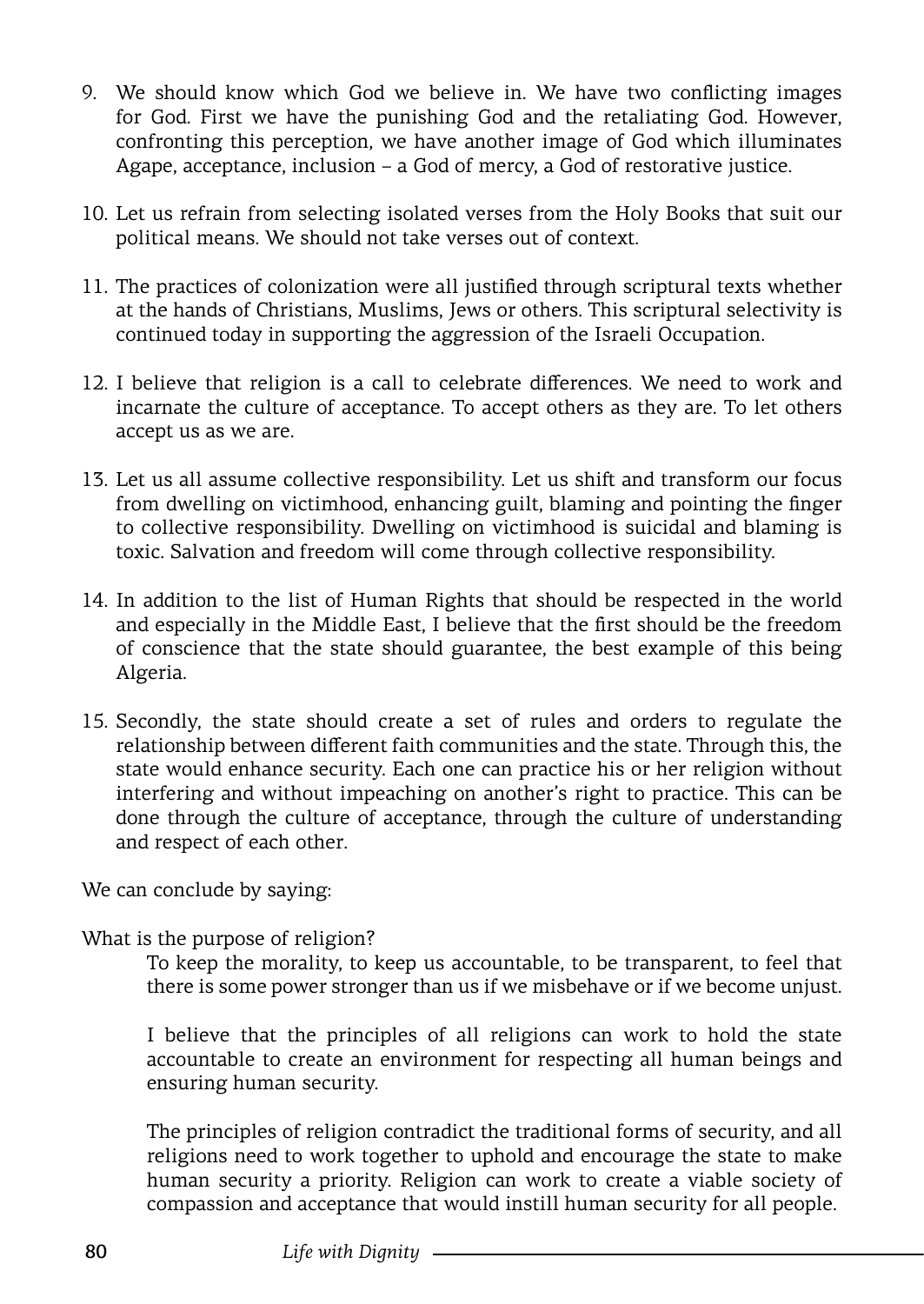What is the purpose of religion?

It is not to manipulate and gain power over others. Rather, religion should be used to nourish people, to help their vitality, to create relationships, and not to create enemies.

Religion provides and offers protection to those who need it most, at all levels. Religion is the glue that is able to bind humanity together through the sanctity of human life. All religions sanctify human life, and that sanctification of life results in an atmosphere where human security is cherished.

When religion takes on its true form of being an injector of vitality, relationship, community, and love, we see that religion cannot only be a resource for peace, but also an accountable force to ensure that human security is maintained for all people.

# Religious Fundamentalism: Reasons and Contexts

## *Nassar Ibrahim*

Thank you for giving me the opportunity to speak to you. I am not a theologian nor a sheikh. I am Palestinian secular Arab. I love and admire you all so much because you have given me this privilege to be here so I will talk to you frankly.

- I believe that we meet today to affirm our religious values. We can make that affirmation wherever we may be, and there is no need to travel great distances in order to prove it. Also I do not believe that we came only to pray – with my respect of course to prayers – because we can also pray wherever we may be.
- The key task on the fifth anniversary of Kairos is to evaluate the experience, determine the difficulties and challenges, and to try to determine the responsibilities and tasks that will develop and propel this crucial initiative forward.
- Five years have passed since the initiative, and years of inter-religious dialogue, yet we see the Israeli army become vicious and violent in Gaza, Jerusalem, and all parts of Palestine. We are living now in a dangerous era characterized by lawlessness and religious extremism from all directions. We see violence and extremism that resembles a diabolic machine that threatens internal peace and the unity of communities and peoples the world over.
- What you have done, and what you are doing today for the Palestinian people, is excellent. Thank you, but at the same time please consider the work you are doing first and foremost as an act of resistance for yourselves as well. The achievements and steps forward remain insufficient, evidenced in the fact that injustice continues to exist and is becoming more ferocious, aggressive, and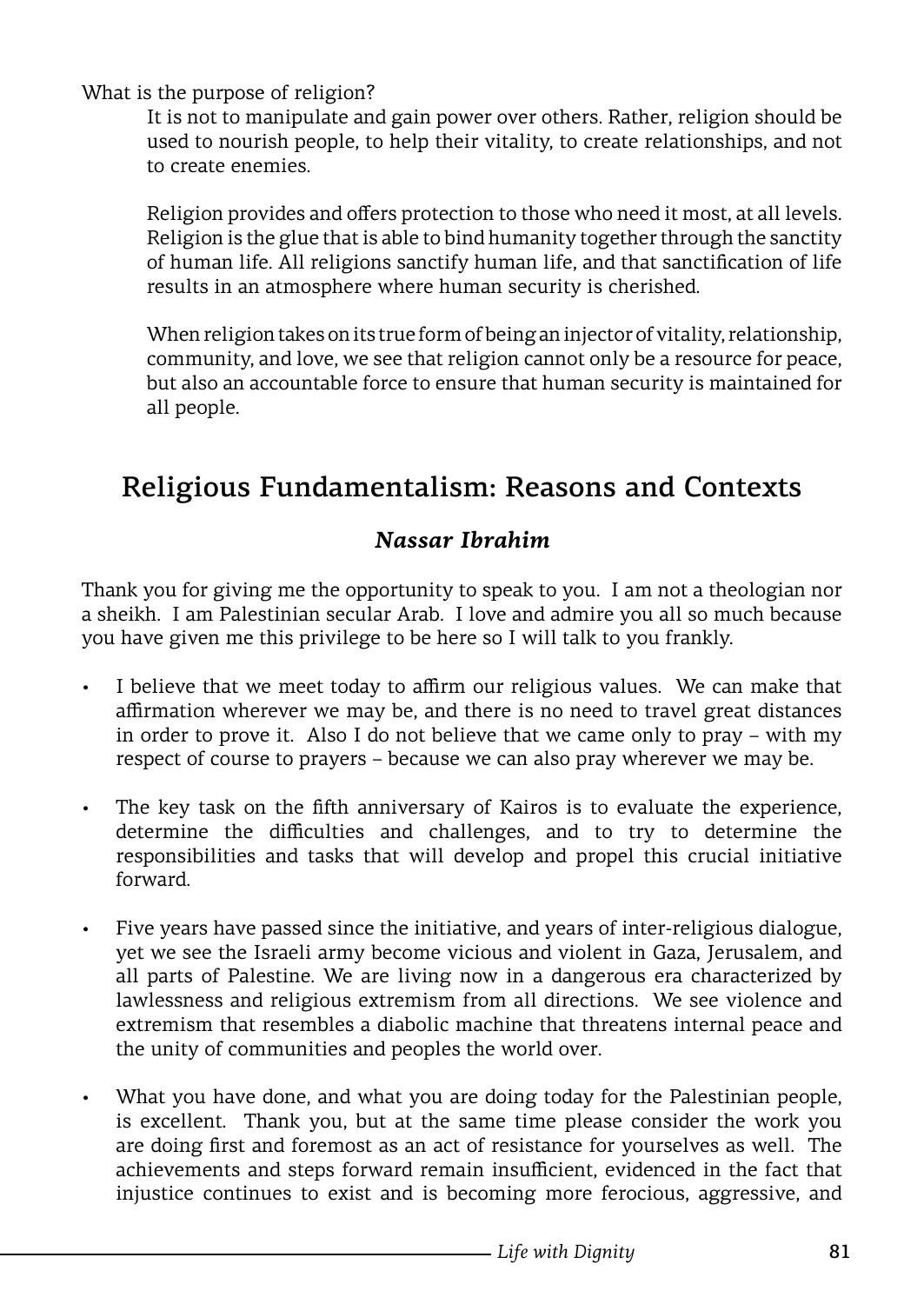widespread.

• 

In my opinion the problem is not in what cannot be achieved given objective, compelling, and understandable reasons. The serious problem to me is in what we can do but are not doing.

Now I would like to pose a question: Can we regard what we are doing as sufficient? And have we done all in our powers? Accordingly, and in light of the answers, a direct and practical question is posed: What are the upcoming steps? This is the crucial and practical question posed to this conference.

#### **How to understand religious extremism and put it into a context**

- Key organizational ideas:
- Do not look for the reasons for religious fundamentalism in the sky, because the reasons exist here on earth.
- Standing up to a negative phenomenon necessitates that we go to the causes, and not to run forever after addressing the consequences. In other words, do not continue to collect the poisonous mushroom (according to Karl Marx) because you will never finish. We must find out why the poisonous mushroom grows here and there, as a matter of principle, and that is how we can stem decisively its growth.
- • Given that extremism is a wide-spread phenomenon, confronting it, irrespective of the nature and source of that extremism, requires sound universal thinking and local action, and a consolidated effort.

### **Where is the problem?**

I understand religion as "the divine intervention, and responsiveness by the people in order to gain their freedom and happiness on earth as well as in the heavens." (God, in principle, does not need the people.) All religions, prophets, and holy books (even non divine religions) begin with standing up to ignorance, injustice, and oppression as the reasons for societal imbalances, and through such interventions, religion proves its presence and relevance, through confronting the direct physical and spiritual problems felt by the people. Religion, then, becomes the basis and the means for liberation – spiritually, physically, financially, socially, and at all levels. This is the fundamental challenge for religion, any religion, namely to maintain its function and role as the liberator of people.

Religion, in the long, complex, and compound framework, faces a counter challenge, which is: to what extent can it protect itself as an idea and a conviction so it is not transformed into a tool for oppression in the hands of the political authority (the state or political parties) or any other social force that will subjugate society and find excuses for injustice, colonization, and political, economic, or social exploitation?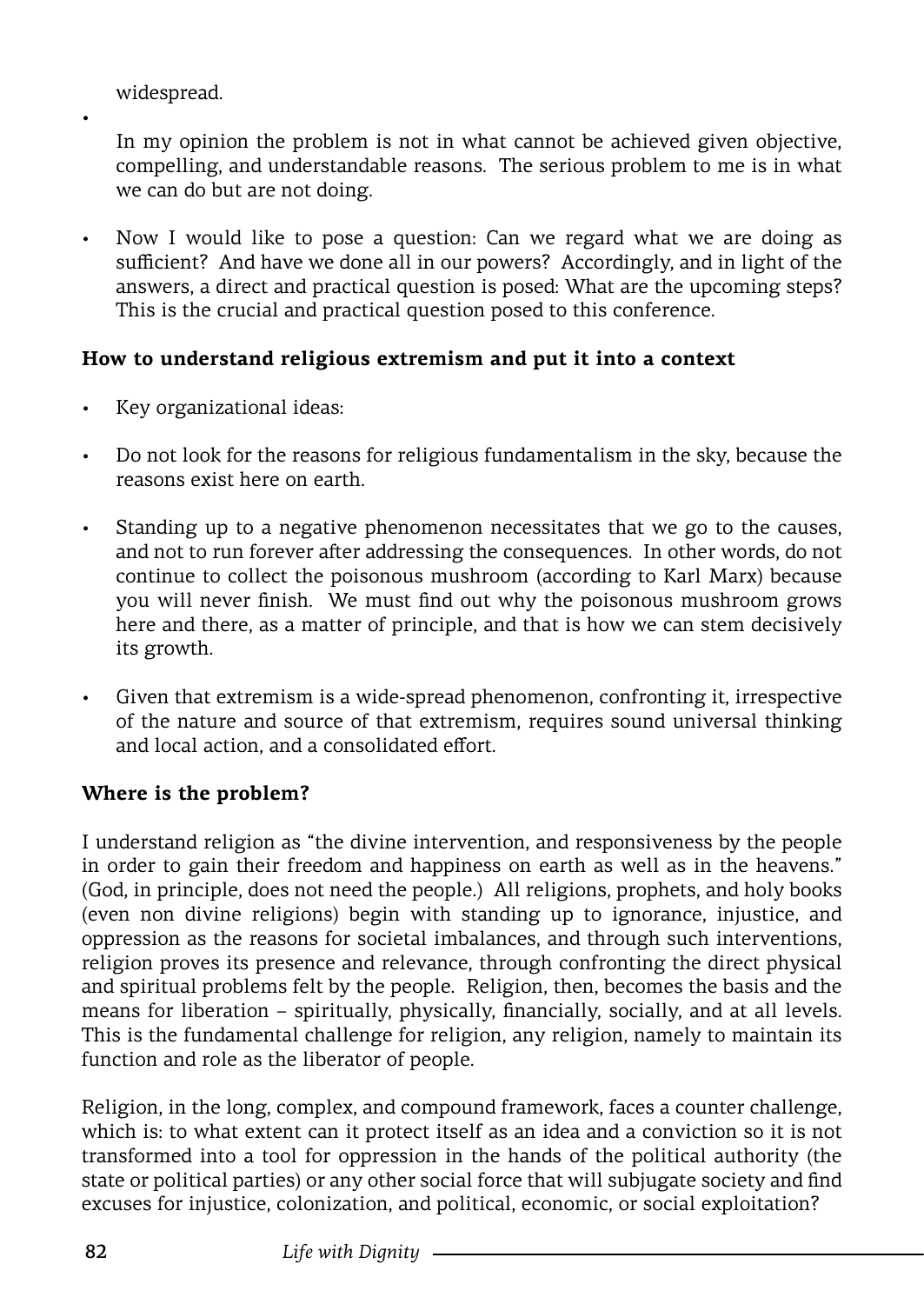Religion in its foundation is a force of resistance at all levels; at its core is resistance as the means to change reality and not merely to preach and issue moral calls. Sure religion has a spiritual, faithful, and divine role, or in other words a role as participant in resistance and towards change and ending exploitation. Religion's role is not only to preach, extend wishes, and pray. Prayer is no substitute for action but rather plays a supportive role.

Accordingly, the root causes of extremism become clear: when religious clerics and the faithful give up religion, and allow that religion to be confiscated by the political authority or any other force so that religion is used as a force of subjugation, allowing oppressive and unjust policies. When religion is exploited as such, the arena becomes vacant for whomever wants to fill the void.

- This is precisely why Karl Marx once said that ideology is always suffering from an inability to transform and adapt to reality (and I add, religion included).
- Therefore our basic responsibility is to work towards ridding religion and its institutions of terrorism and oppression in order to regain its role as a force of resistance socially and culturally, and to stand up in the face of oppression and exploitation in all its forms (this means that Liberation Theology in Latin America was successful and had a progressive value).

From this I begin:

When the brain, the human being, and societal culture are subjected to ignorance, it becomes of great importance that society, intellectuals, and religion stand up to protect society from the abyss of moral self-destruction and shallow-mindedness, irrespective of the banner, be it political, ideological, or social.

The key starting point is that religion is not the monopoly of a certain group, no matter how organized that group is. Religion is a divine phenomenon to some, and to others it is a socio-historic phenomenon. In both cases religion is a phenomenon that influences society as a whole whether the people are believers or not. So religion is not mere rituals, but rather genuine feelings that are reflected in people's behavior, culture, and social norms.

In summary, religion is not a tool for control and oppression (there are those who disagree). Religion is an idea, and a space for interaction based on respect even with those that disagree religiously. Any format other than that is a recipe for loss, and a breakaway with society's historic progression.

Today we are at an historic crossroads of great alarm, a stage where silence is no longer an option, nor is wheeling and dealing or compromise. We must stand up to fundamentalism, be it religious, political, economic, or cultural, including the extremism that emanates from religious pretense, in addition to dark forms of religion that lack depth of spirituality or humanity. This necessitates research in the context and reasons behind religious extremism, and to determine how to confront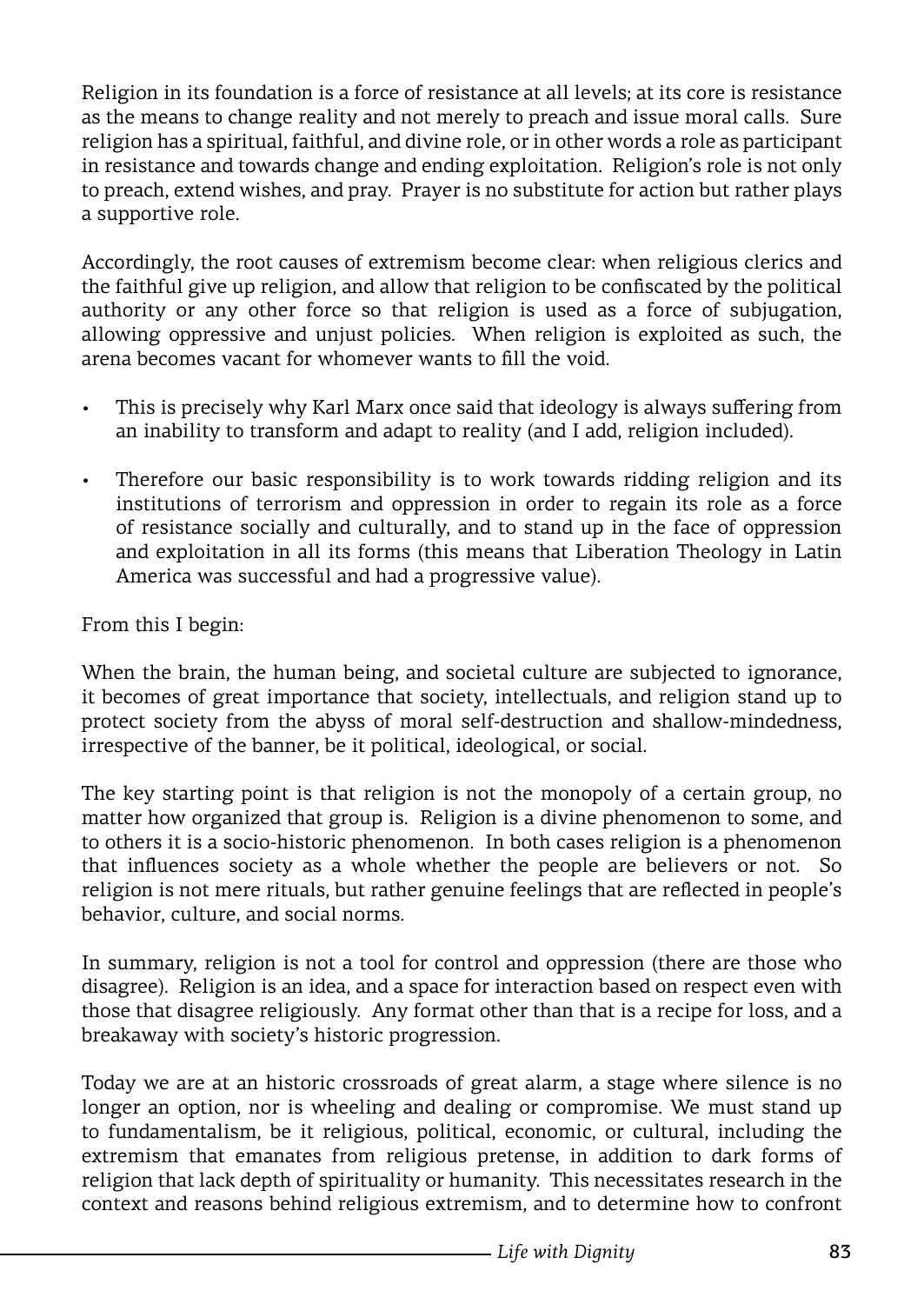it on the basis of a social contract that determines the relation between people and their roles as an existential necessity. Any compromise on people's rights to life and liberty in the name of religion serves as the basis for spiritual extinction and a religion void of its spiritual role, meaning, and primary function.

Over the last several years there has been international, regional, and local initiatives under the motto of religious dialogue. Their aim has been to stem extremism and conflict, and to strengthen coexistence and tolerance between religions, cultures, and peoples. Despite these efforts and activities, religious, social, and political extremism has been on the rise and has become widespread in unprecedented manners not only against other religions, but also against other groups and schools within the same religion and society. Such developments have brought social contradictions that are local, regional, and international to the forefront of the circle of violence and political and cultural terrorism. Most dangerous is the transformation of religious and social terrorism into political structures supported by social incubators.

The current historical era is evident in the Middle East, the Arab World, and in the Israeli occupation which is based on a religious narrative that has justified its ongoing aggression against the Palestinian people for more than one century. We can also see this in Western societies in the form of Christian Zionism, and in religious extremism in India and elsewhere.

Also, we are witnessing an expansion in the use of religious extremism and its political and intellectual incubators. This is done by local and international political forces for the benefit of political and economic agendas that contradict the interests of people, nations, and religions. Their work contradicts the true aim of religion, which is to enhance personhood, foster respect, freedom and rights, and encourage social interaction at all levels.

In order to impose the hegemony of religious ideology that considers others as heretics, a distinction was created between the individual, the homeland, and religion. Such extremism rejects the notion of belonging to a homeland and to a citizenship. It stems from the conviction that extremists subscribe to a divinity who is minimized to the stances, approximations, policies, and orders of the extremist party. Anything other than the extremist party is considered as a legitimate target of murder, terrorism, and negation. Such extremism is totally antagonistic to the social, secular, and national forces, in addition to being antagonistic towards other religions, sects, and whoever is different even within the same religion.

### **Looking at the Causes of Religious and Social Extremism**

One: Religion and Confused Religiosity

Confused religiosity, while religiously and faith based, manifests itself in the form of too much attachment to, and emphasis on, religious symbols. It creates intellectual and social terrorism that begins by playing on the raw sensitivities of the group. The aim is to prevent criticism, freedom of expression, or the natural exercise of rights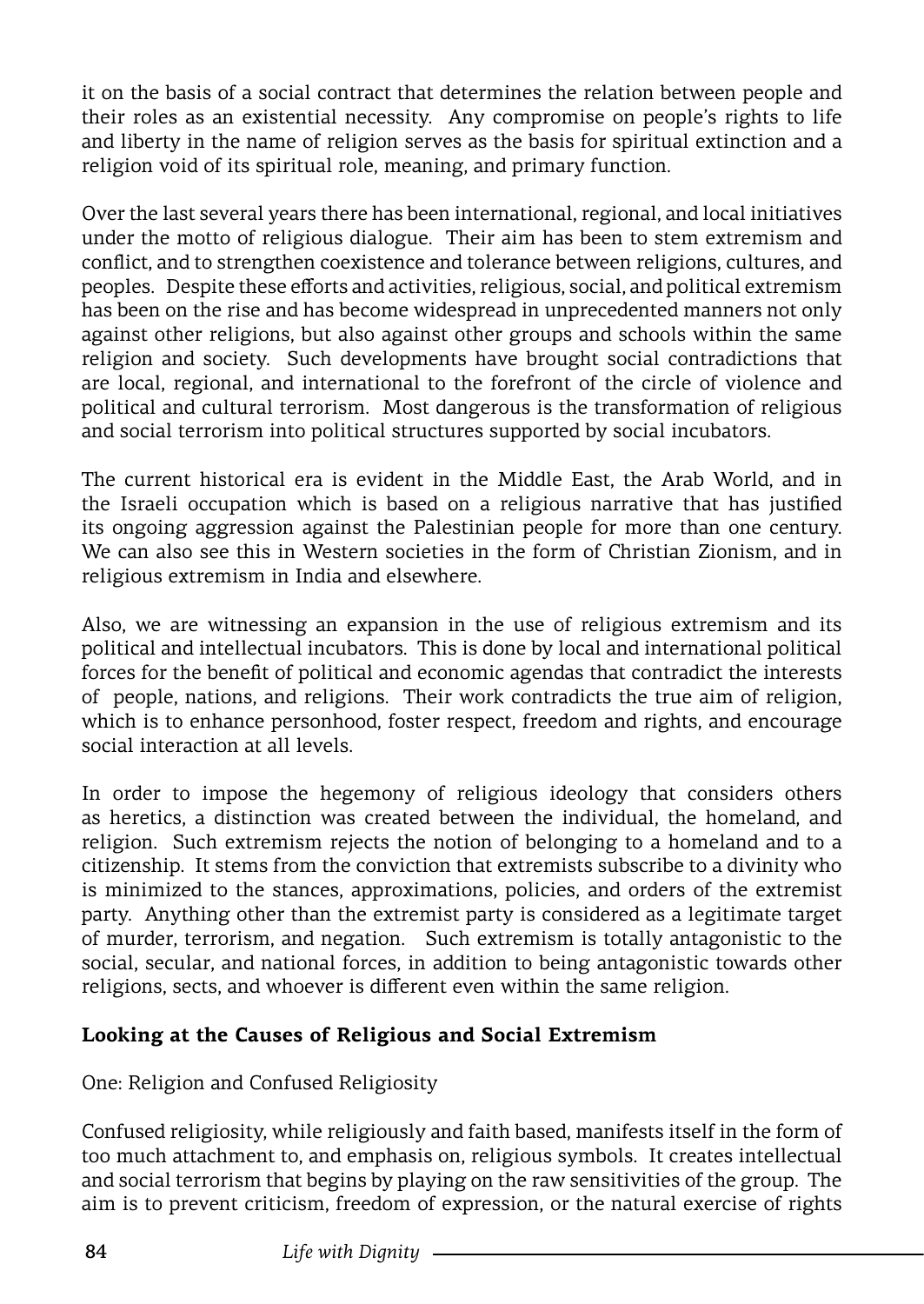of individuals and groups, and therefore to create a state of intellectual terror based on religious myth.

Confused religiosity amounts to aborting intellectual capabilities, analytical skills included, that are much-needed in dealing with the phenomena and daily social questions of great complexity. So that confused religiosity prevails and controls society, it pushes fervently towards spreading social ignorance as its best incubator. Theirs is a mechanical form of religion, based on diverting the dialogue and behavior towards formalities, and whatever manifests religion as lacking depth.

Contemplative faith is usually the point of beginning for intellectual and philosophical transformations, and therefore it was no coincidence that Prophet Mohammed isolated himself in the Cave of Hira', and Jesus went to the desert for forty days.

Among the most dangerous ramifications and functions of confused religiosity (which is a religion in shape but not in practice) is that it prevents intellect and analysis, and tends to always generalize rituals and behaviors as the tool for control and preventing intellect (it resembles the function of a prison that subjugates, but here the tools utilized are the rituals that consecrate fragmentation and collective instinct). Examples of confused religiosity include extremism in attire, focus on details of kinetics, having the right to violate the rights of others under the pretext of safeguarding religion, how to walk, sit, carry out contracts, but the most dangerous restrictions are those imposed against women at all levels.

In a nutshell, religion is not a tool of control and oppression, but is rather an idea and open space based on interaction and respect for other religions. Anything other than that leads to loss and lack of communication with society and the historic progression of societal building.

Two: The Experience of Religious Dialogue

Religious dialogue initiatives focus on representatives of official religions, avoid critical voices, and pay attention to creating commonality between religions on a common moral basis. This is instead of standing up to challenges that face people and nations which include social justice, political liberation, and economic justice issues. The discussion topics should constitute the basis and core of the dialogue and change, and not the spiritual debate and affirming the brotherhood and common moral basis. What ought to be achieved is to build bridges with civil social movements including secular, nationalistic, and political forces. Because of this fundamental error, dialogue remains limited to the elite, in sitting rooms, conferences, and never becomes a serious dialogue with an informed and deep social action. That is why the world today is drowning in religious and social extremism, due to the absence of organized social forces that unify and are capable of stemming religious extremism and its consequences of social, political, and cultural extremism. The efforts exerted must encompass the social and intellect levels, with the aim of drying out the incubators of extremist behavior.

*Life with Dignity* 85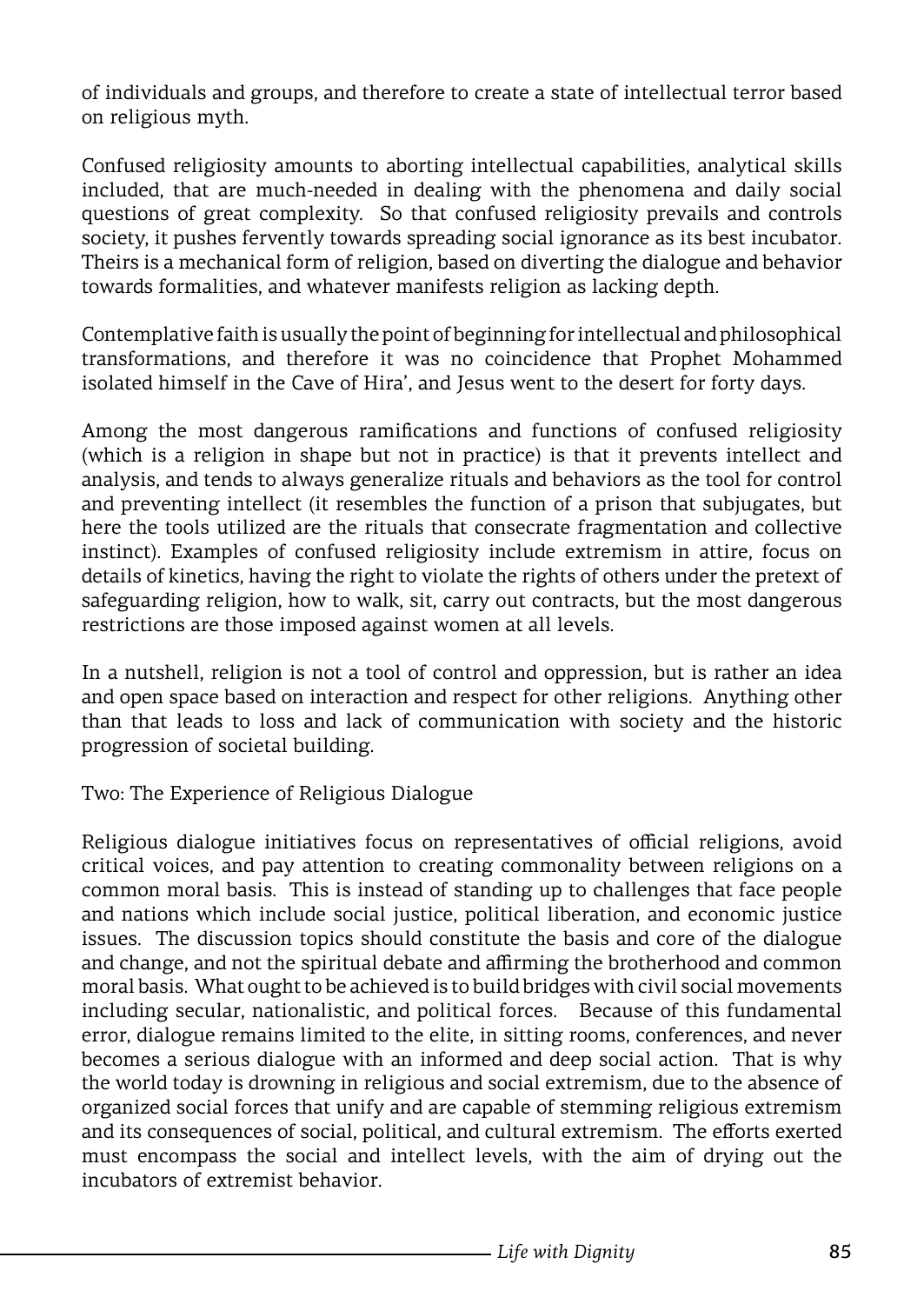Three: Failure in Dealing with Social Inequities

Another reason for religious extremism is the social retraction towards it due to the paralysis in dealing with the problems faced by peoples and societies (political, economic, cultural, meeting people's basic needs, discrepancy in international relations in a manner that violates peoples' rights to live in justice, dignity, freedom, and independence).

The most blatant example is the rights of the Palestinian people (of course there are other peoples too) who want freedom, an end to the occupation and respect for their rights in their homeland.

In light of the failure, there has been an increase in political and economic crises in the form of poverty, unemployment, irrational investment in natural resources, increase in social crises because of the unjust distribution of wealth inside the single society and worldwide. This pushes people towards seeking solutions in other contexts and creates the incubator for religious, political, cultural, and social extremism.

Four: Utilizing Religious Extremism for the Benefit of Political and Hegemonic Agendas

Another reason for the surge of religious extremism is the illusion that religion can be used as a tool of hegemony by countries that want to achieve political agendas. This is what happened when support was given to Taliban and Al-Qaida movements in Afghanistan, support to terrorist groups in Syria and Libya, and sectarianism after Iraq was occupied in 2003. Silence by the countries that claim to defend human rights and democracy is insulting, such as the Salafist Wahhabi thought that prevails in the regimes of the Gulf and especially in Saudi Arabia. It creates a political, media, and financial incubator for terrorist movements that utilize religion to preserve their interests and political role.

Five: The Israeli Occupation

The Israeli occupation and Zionist ideology are the biggest engines for religion as an ideology to justify the occupation, murder, and displacement of Palestinians. All of this is done in the name of God. The occupation is supported entirely by most western countries, including the United States, and some Christian theologians (Christian Zionists) who provide excuses for this horrible behavior.

- I knew nothing about God Almighty as a real estate broker busy with land distribution between the people. The problem is when God is perceived as keen on the interests of a group of only six million people on earth! Something is terribly wrong!
- • As to the concept of the "Promised Land," how could this apply to an occupation or displacement of one people on earth, namely Palestinians who have existed for 10,000 years, even before divine religions?
- • The concept of the Jewish State, and the danger it embodies: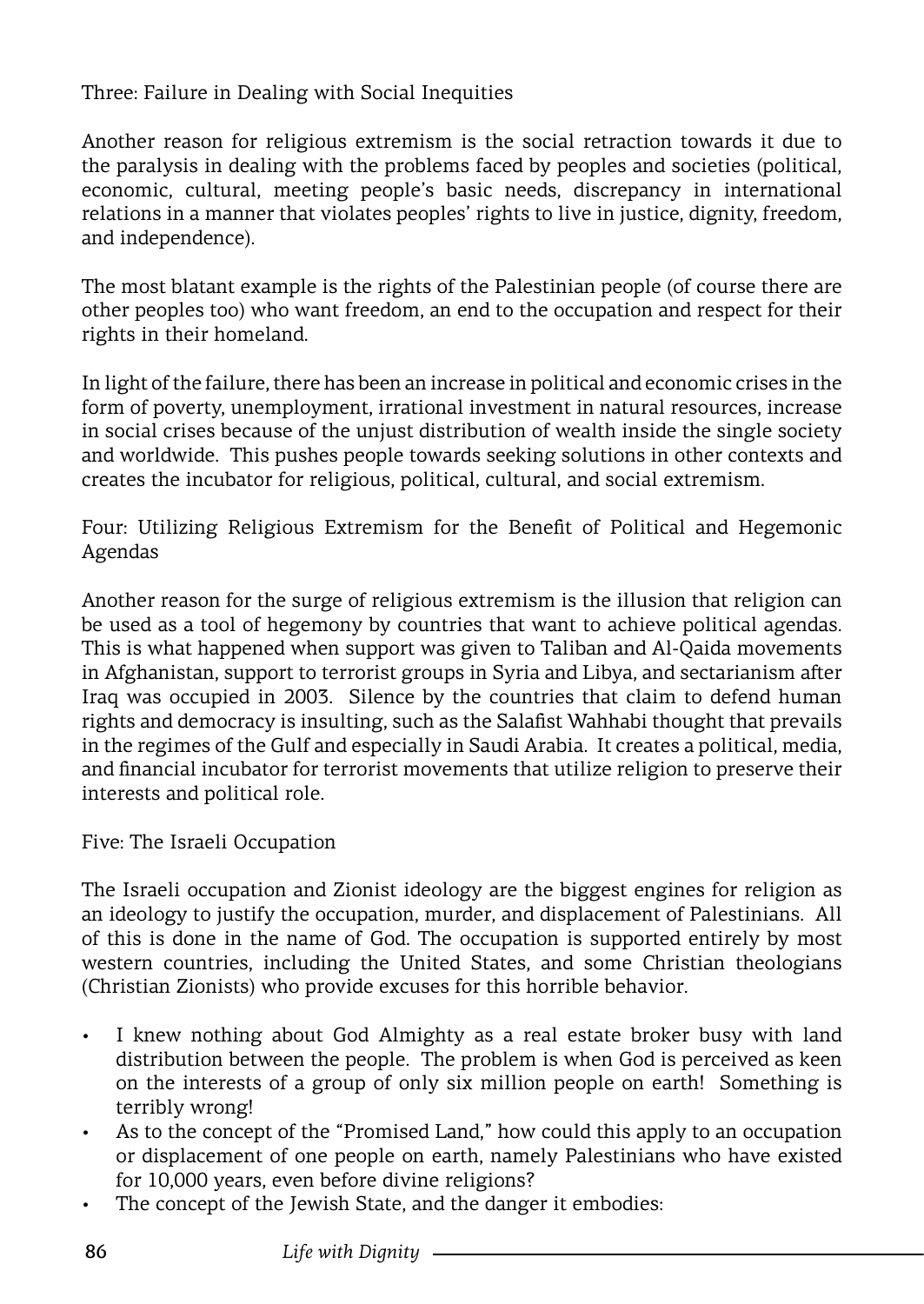- The State should be for all its citizens, and not for the followers of one religion. Should we accept and promote the concept of a Jewish State, then ISIS has the right, too, to establish an Islamic State, and possibly we could have a Protestant, Lutheran, Shiite, Sikh, or any other type of religious state. This is a red line!
- Resolving the conflict should be only through the struggle to end the system and colonialist power relations in Palestine. The deep-rooted aim of the Palestinian struggle is not over the ratio of "land distribution" and the right to pray here and there despite its importance, and not the destruction of Israelis as human beings, but in fact it is to end entirely the colonial power relation in Palestine, which amounts to the basis and direct reason for all that the Palestinians and Jews have been subjected to since the beginning of the Zionist colonialist project in Palestine.

That objective will materialize only by ending the ideological, cultural, economic, and behavioral structures that govern Israel. Even when an independent Palestinian state is established, the conflict will persist so long Israel behaves on a colonial basis. Through achieving this objective (that requires a comprehensive struggle), the conflict will end on a sound basis and in a manner that guarantees Palestinian rights in all its entirety, in addition to the right of Israelis, to live normal lives according to their convictions, faith and full religious, social and political rights like any other nation, with no discrimination, colonialism, hegemony, oppression, and occupation. (For example, the ending of apartheid in South Africa, and ending the French colonial settler colonization of Algeria… whereby the two experiences were not against whites or French colonizers as human beings but rather against the power relation based on colonialist/ occupation racism. Nelson Mandela never asked the whites to leave South Africa, and the Liberation Front did not ask one million settlers to leave the country after the revolution's victory. All they said was that the power relations have to change, and that people who wish to live according to the new relations are welcome, but they should leave if they wish to live as colonizers.)

Six: Religious Extremism and the Concept of Citizenship/Nationality and Minorities (Looking at Palestinian Christians and Their Role in Society)

By looking at the factors that increase extremism, there appears the predicament about understanding the status and role of Arab Christians. Obviously interfaith dialogue did not increase the trust of Christian Arabs in themselves, and the prevailing feeling is one of minority and isolation (for example, the Christian citizen goes to the Church as a substitute for the State should he need anything, instead of consecrating the values of citizenship and belonging like any other citizen). Also the Christian Arab is encouraged to immigrate, isolate sartorially, and accept social marginalization instead of vital interaction. The situation is enforced through European policies that have exploited these Christians, and also evident in western military or political interventions where Christians are paying the price in the form of violence and expulsion, reminiscent of the Crusader era. This happened in Iraq, Syria, Lebanon, and before that in Palestine with Israel receiving full military, political, and economic support despite its aggression against Palestinians, including Christians.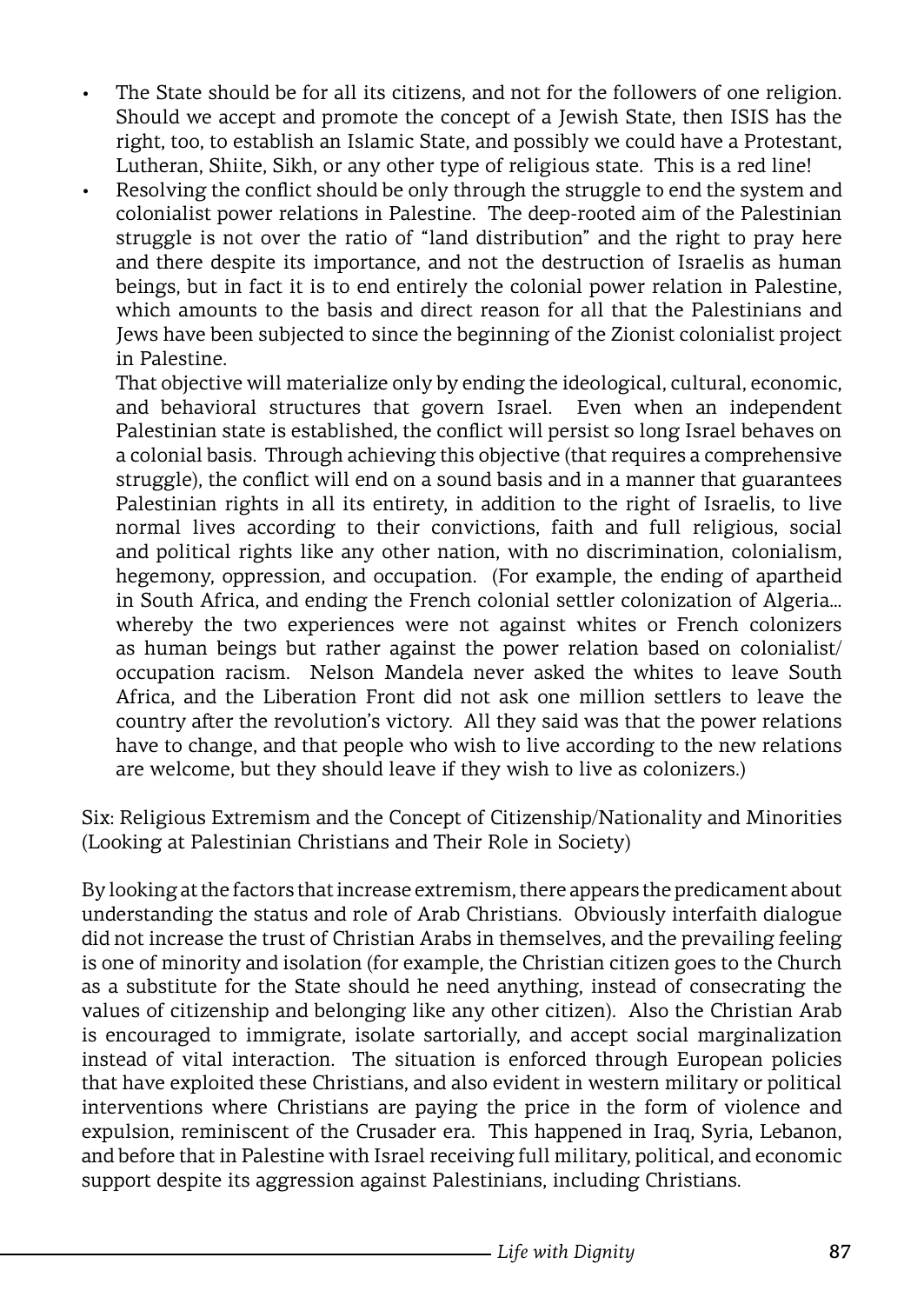Therefore, we must end once and for all the concept of a minority within the single nation (and end the perception of citizens as numbers, because numbers provide no information about their impact in society). We are all minorities in our stances: political, intellectual, and geographic belongings. If I perceive myself as a secular person among Palestinians, or as a minority among you right now, or as a Bedouin, I become that minority. If I look to myself as an individual where 65% of the population are refugees, then I become a minority person since I am not a refugee geographically but I am definitely a cultural refugee as it is inconceivable that 60% of the population is uprooted and whomever remains in place is considered as something natural – this just cannot be.

If I look to myself as someone from Jerusalem, Gaza, Nablus, or Hebron, immediately I become a minority person. If I look to myself as a political force then I remain a minority. Also, a British citizen is a minority in relation to the rest of the world, and so is every member of every nation, as you can imagine. Even followers of divine religions are relative in their status. Seculars could very well be a minority in this world. Therefore each one of us perceives reality from our vantage point, be it political, intellectual, economic, or cultural. So is there anything we can do about it? The concept of minority is a relative concept and in no way contradicts citizenship. The concept of citizenship constitutes the cornerstone and basis. We must put an end to the culture and devastating perception (that reflects the concept of devastating identity, according to Amin Maalouf). We are one people with great diversity, and this should be the basis and standard, rather than that we have conflict and contradiction. Accordingly people should be judged on the basis and structures of the social contract that governs relations, roles and functions which become a top and existential priority. In other words, individuals and groups have the full right to live their lives as per their choices, be they political, social, or religious convictions, on condition that they do not diminish the rights and convictions of others. Whoever allows the freedoms and rights of others to be diminished must expect a similar response and behavior. Such negative behavior leads groups and societies in a process of decay, contradiction, and internal self-strife.

### **Confrontation or Resistance**

- Evaluating religious dialogue and initiatives, and to build on it based on accumulated positive experience, with the aim to launch initiatives that overcome gaps and negative aspects of such dialogue.
- Expanding the circle of community dialogue so it will include:
	- The Islamic and Christian forces that are critical and enlightened, and not to be limited to persons and voices in harmony with the official religious or hegemonic institutions.
	- Secular personalities and forces.
	- Political forces and activists.
	- Expansion of dialogue so it covers social, political, economic, and strategic cultural issues.
	- Confronting the exploitation of religion and its use in a manner contradicting citizenship and coexistence.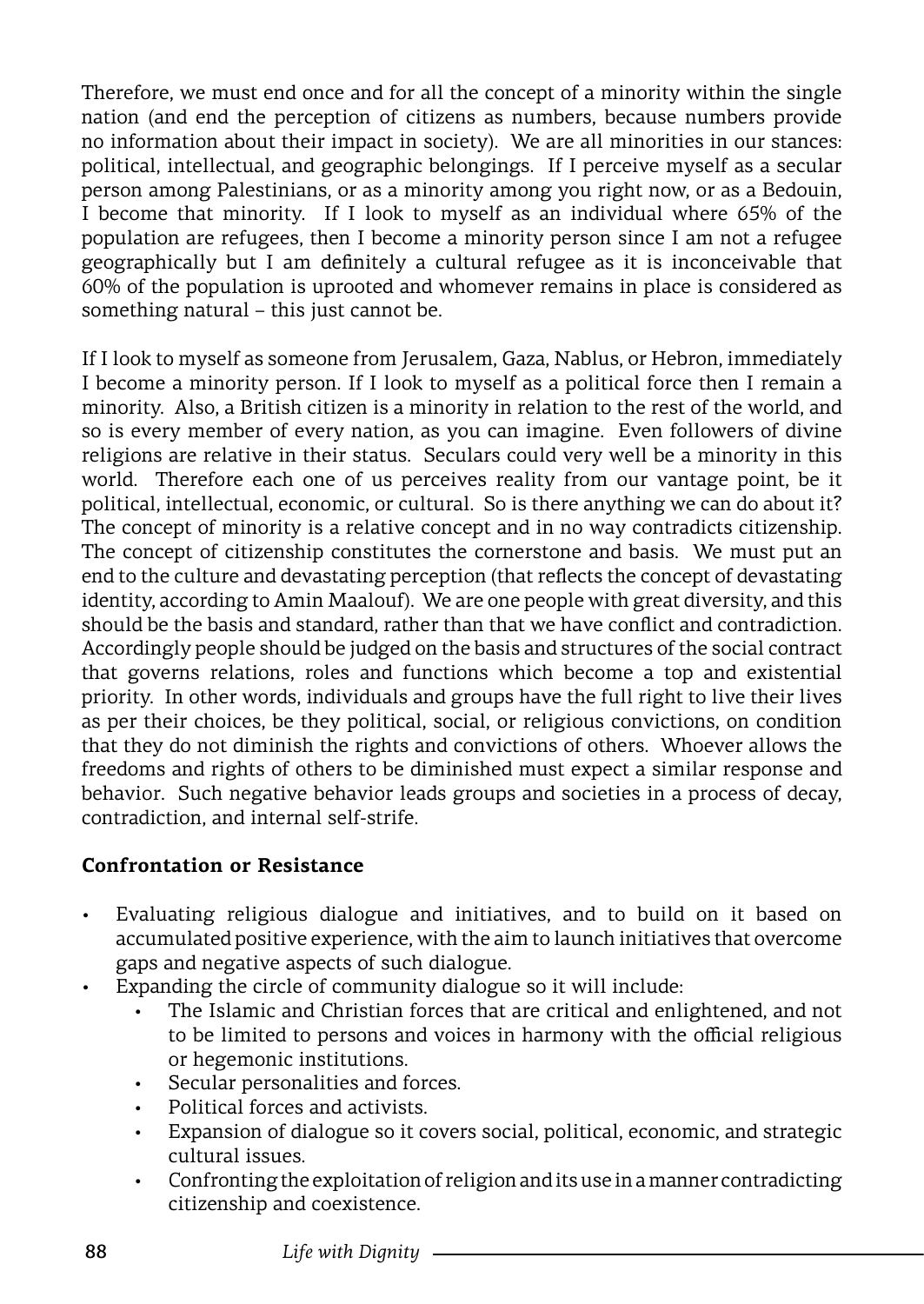Begin with the fact that religion and religious commitment is a force of resistance against injustice, oppression, and exploitation in all its forms. Religious clerics and the faithful must serve as a force integrated in social and cultural movements that are active in the field.

#### **Jesus Christ as a Force of Resistance… One Last Thought**

When Jesus entered the Temple and found thieves and thugs desecrating it, he carried a whip and turned the tables upside down. If Jesus were to live through the calamities that his people have been subjected to, meaning us, the Palestinians, during the last 65 years of dispossession, massacres, war, and destruction, would He suffice with prayer and preaching? In my opinion he would be out on the streets resisting with all his power, and definitely he would raise a whip until justice prevailed. Jesus realized the power of ideas, but also realized that at a certain moment the idea needs support other than words. Decisive action is needed while we continue to pray.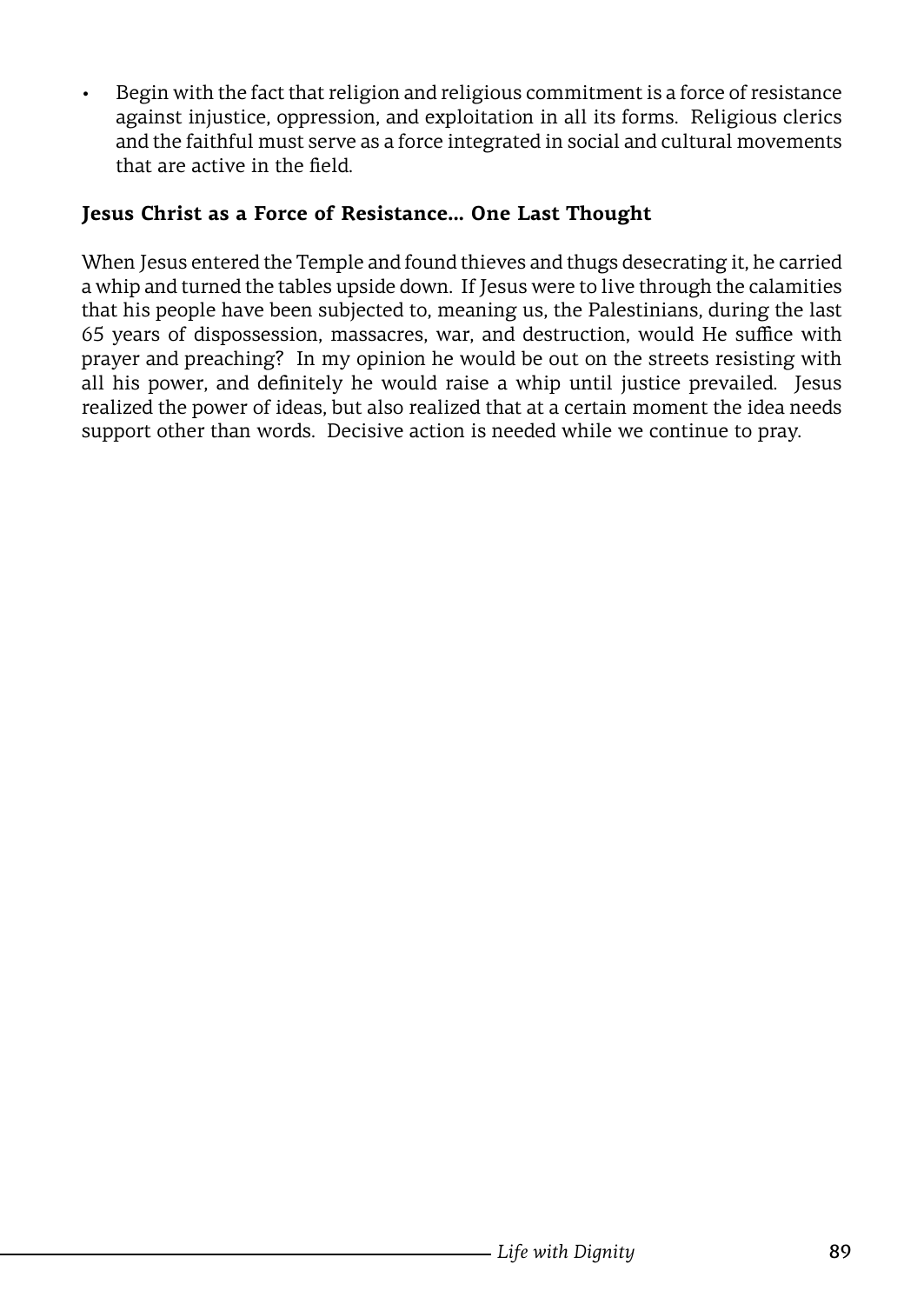# **KAIROS AND WOMEN**

## Mary, the Mother of Jesus, as a Source of Hope for the Liberation of Palestine; and a new community of women and men in the world

## *Anna Karin Hammar*

For an action to be truly liberating, it has to have a smell and taste of life. Therefore many artists in the history of the Church painted the cross not just as a place for execution but as an expression of the compassionate love of God in Jesus. Hence, several artists painted the cross in the form of a flourishing tree. The presence of Mary and the disciple John at the cross contributed to this sense of care and love. Their presence at the cross signified a new community of women and men in the world.

The danger in all forms of conflict and war is that we lose sight of what is human. Women often work against all odds in creating a home and an atmosphere of care that can support the family network and the neighboring families. Women in all cultures have carried heavy and skillful work-tasks and workloads. And in all this, a sense of care and compassion. The interesting thing with the Bible is that it sees this expression of women not only as female but as human. Jesus is therefore called not only Mary's son but also the son of Sophia, wisdom, the son of wisdom. Women's way of being is affirmed as a pattern not only for women, but for humanity. Therefore, Mary, who praises a God that uplifts the oppressed and dethrones the dictators, is a sign of a new community in the world, a new community of women and men that serve one another and care for the most vulnerable in each generation.

It is my conviction that we as humanity need to turn from a culture of death into a culture of life. For this to happen, men need to learn from women. It means that men need to include women in all discussions on strategies and decision-making. Women need to be part of the decision-making, not at the very end, when everything has failed, but in the very beginning. Mary did consent to carry Jesus into the world. Heavenly messengers expect the will of women to be heard. It should be no less so in earthly families, also when marked by hardships. The will of women and the decision-making of women is an indispensable part of the human community. All suffer when women's will and wisdom are not taken seriously.

For a culture of life to flourish, we need to draw on all of our cultural and religious resources. In the Kairos document, I find the expression "creative resistance" as a recognition of the need for a culture of life in a world of death. In our actions, also when we resist evil and resist occupation and dispossession, we need to be able to sense a taste of life, a taste of compassion.

Let me go to the Kairos document and the call for ending the occupation by Boycott,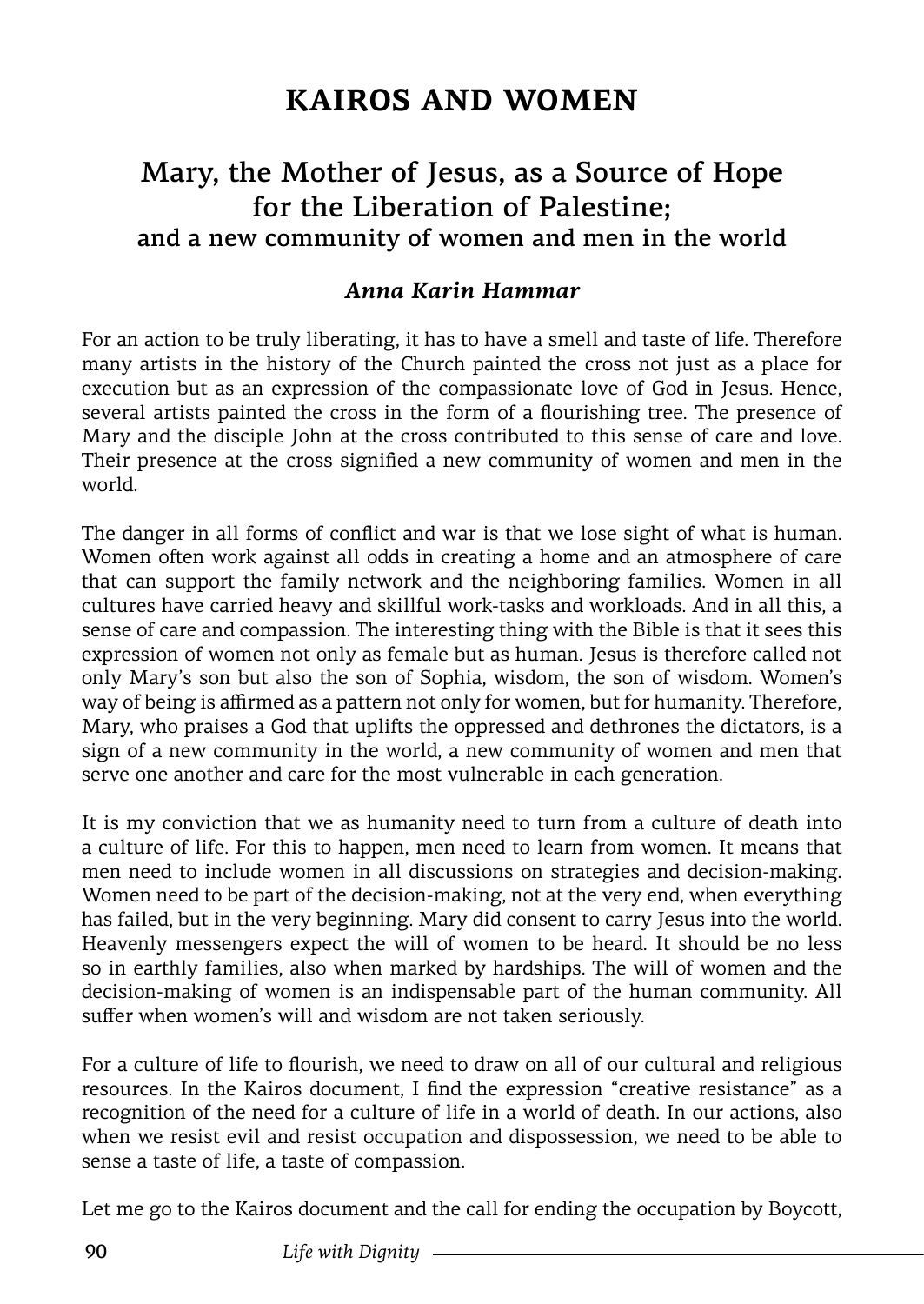Divestment and Sanctions, BDS. Where can we detect the smell of life in BDS? The Israeli narrative is to combine boycott with a culture of death. As soon as the word "boycott" appears in the West it is counteracted by references to the Nazi persecution in Germany and the beginning of the road to genocide by refusal to buy from Jews. For those who treasure BDS, the narrative is the South African one. As Boycott, Divestment and Sanctions were powerful means to undo apartheid, hafrada, in the case of South Africa, so it has power to undo occupation and hafrada in Palestine. We could also take the example of the boycotts led by Gandhi in India.

How can we hence distinguish between boycott that belongs to the culture of death and boycott that affirms a culture of life? I would say it depends on two things. Firstly, the power relationships. Are those who are targets of boycott without rights and means or not? The Kairos document puts it wisely: the targets are described not as human beings but as the occupation. The call is for boycotting the occupation. Secondly, is there an invitation to a new relationship? Is there a scenario of life affirming relationships to develop?

This dream that the Bible affirms as the sheep and the lion living together in peace needs to be expressed and articulated in different ways. Creative resistance carries an affirmation of life. It carries a "yes" with the "no," a "yes" that is expressed in the Kairos document as created in the image of God.

When Mary praises God who dethrones the mighty and exalts the lowly in the Magnificat, it does not smell of a cycle of revenge but of a cycle affirming the image of God in everyone. All empires that build on the suppression and denial of the humanity of the other are doomed to fall down, one day or another. Sooner or later. As Mitri Raheb has shown in his book, *Faith in the Face of Empire*, not one of them has lasted for ever.

How can women contribute to creative resistance? I have already mentioned the necessity of women in the processes of decision-making. Now I would like to offer a second necessity for a culture of life to flourish. Women need to build links with women, strategic alliances that can help to influence politics and policy. I therefore would like to offer a proposal, a Kairos Women's Convocation for Women parliamentarians and women as contributors to peace in Palestine and the Middle East, embodying the UN resolution 1325. The network of women within Kairos Palestine is the core group within such an event that should be extended to embrace women peace builders from all the Abrahamic faiths and secular organisations. The place should, of course, be Bethlehem so that women from the West Bank can gather and the center of Kairos Palestine be affirmed. Such an event or Convocation could be the next step in extending Kairos Palestine into strategic cooperation with women from around the world and not the least from the Middle East. Bethlehem as a center for peace building in Palestine and the Middle East could be affirmed, taking responsibility for its own situation but seeing it in the wider context of the Middle East.

I have mentioned two actions necessary for a culture of life to flourish.

*Life with Dignity* 91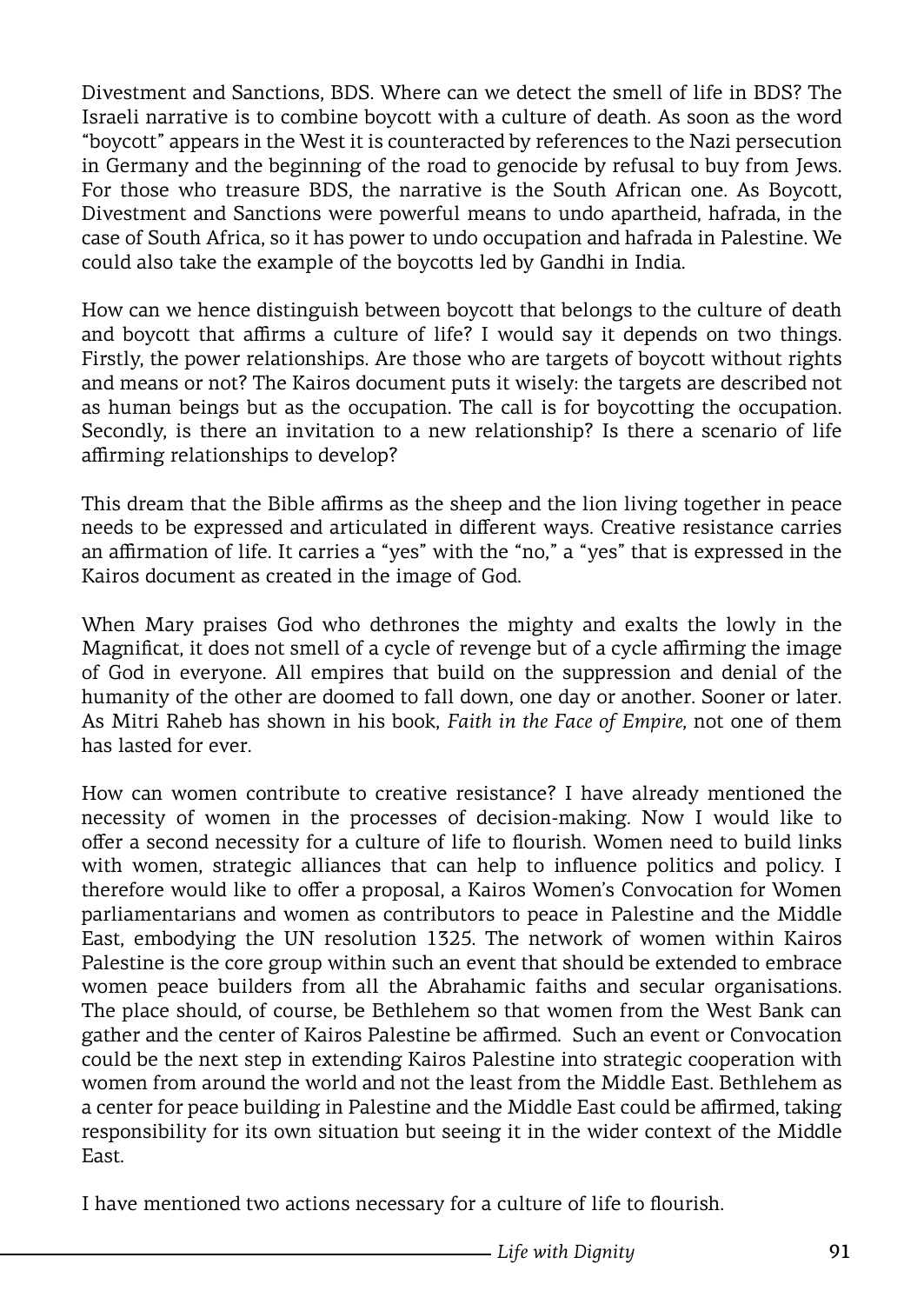First, the will of women to be heard in decision-making as the will of Mary was heard by the angel, Gabriel.

Second, women forging alliances with women, as Mary and Elisabeth came together in support of one another when their lives were challenged.

Third, the need of men and women to deepen our spirituality in learning from the Magnificat and Mary's trust that God is at work, day by day, anchoring our lives in that deep love for humanity that we name God. In spirituality we are invited to taste the goodness of God, that we may be empowered to transform into reality the dream of God for humanity. A day of Liberation from war and tyranny. A day of Liberation for both the oppressed and the oppressors. Let us taste and see that God is good. Let us magnify the love of God in the world.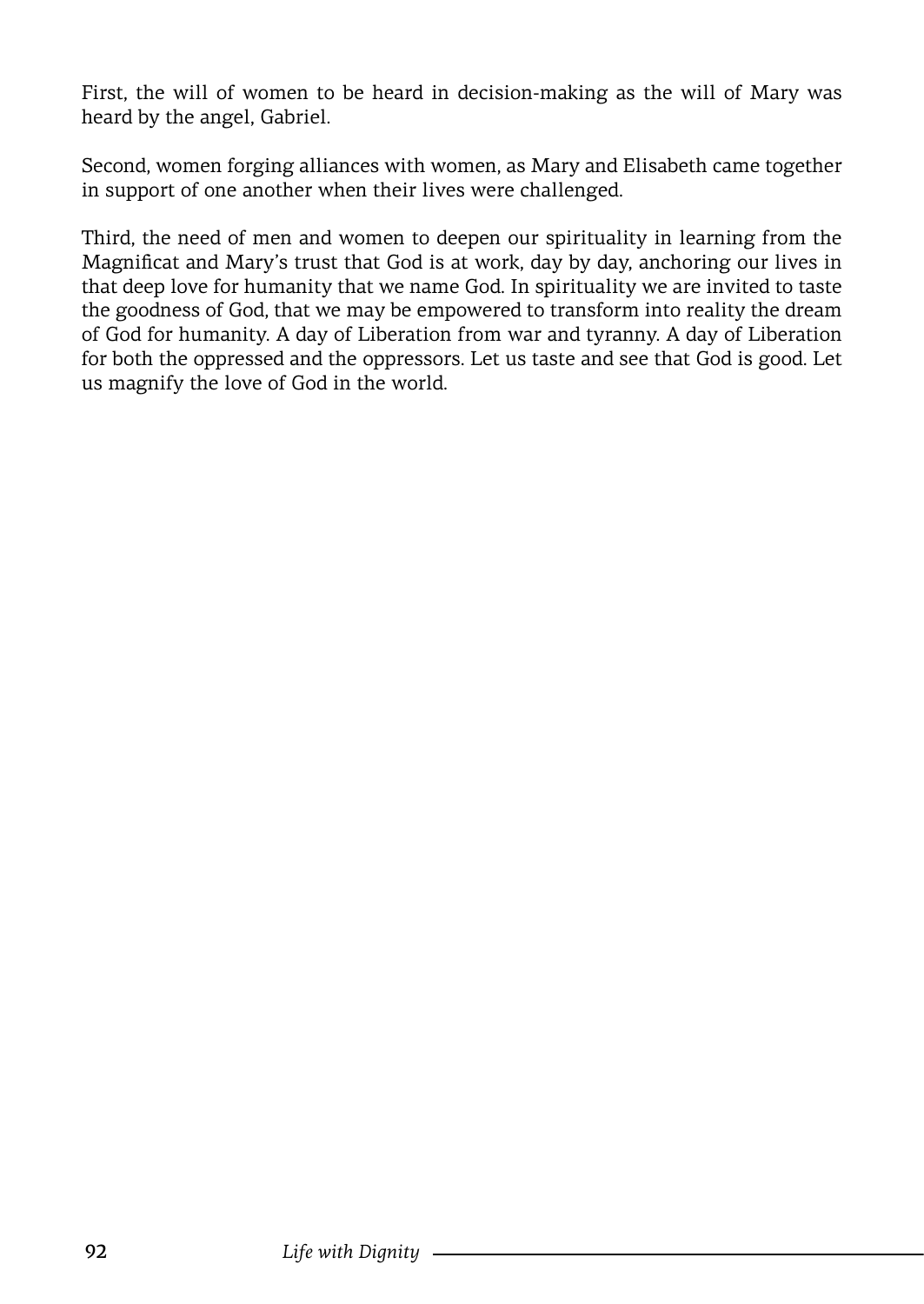# **KAIROS INTERNATIONAL INITIATIVES: RESPONSES**

## "Are you able to help us to get our freedom back...?" Presentation on the Responses to the Kairos Palestine Document from Germany

## *Gerhard Dilschneider* with the assistance of *Dr. Wilhelm Wille*

#### **Introduction**

The Kairos Palestine Document (KPD), "A moment of truth – A word of faith, hope and love from the heart of Palestinian suffering," was launched in 2009. "Our word is a cry of hope"... and addressed … "to all the churches and Christians in the world, asking them to stand against injustice and apartheid, urging them to work for a just peace in our region, calling on them to revisit theologies that justify crimes perpetrated against our people and the dispossession of the land."

Then follows the core sentence:

**"Our question to our brothers and sisters in the churches today is: Are you able to help us to get our freedom back ... to attain justice, peace, security and love?"** with the additional request: and **"not to offer a theological cover-up for the injustice we suffer...?"**

How did the German Protestant churches and Christians in Germany respond to this cry of desperation? This paper tries to present an overview in a very brief summary and to give a rough idea about the responses from Germany, in particular from the Protestant churches.

#### **Responses from the Churches**

#### **Evangelical Church in Germany (EKD)**

The document was disseminated by the *World Council of Churches* also to the central office of the *Evangelical Church in Germany (EKD)* and to the 20 regional churches (Landeskirchen).

The EKD office of *‹Ecumenical Relations and Ministries Abroad'* confirmed the receipt of the KPD in February 2010, expressing its solidarity with the sisters and brothers but without reflecting on any further consequences.

The *Evangelical Middle-East-Commission (EMOK)* of the *EKD* was dealing with *KPD* and published a statement that they received the document "with thanks," wanted to pay "great attention to the content" and intended to take its "concern seriously."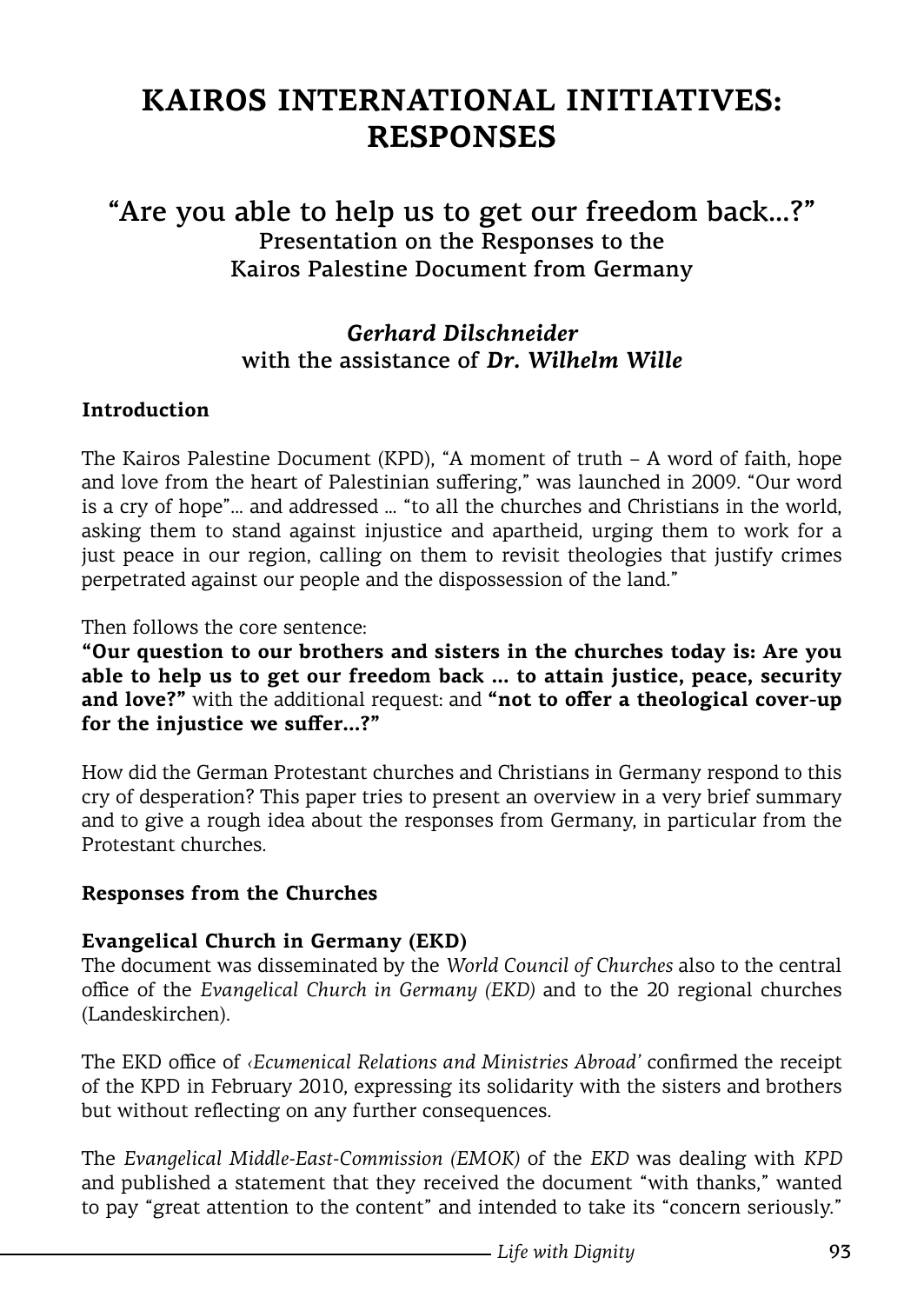In following up the matter, a number of questions and reservations were expressed. *EMOK* questioned whether, for example, "the occupation is the only reason for the desperate situation of the Palestinian people" and demanded urgently "lawful state structures" for the Palestinian society. The chair of *EMOK* suggested that the document should not be distributed without any further explanations because readers might misunderstand its content.

The Church Conference representing all regional churches of the *EKD* adopted the *EMOK* statement and with this move the *EKD* more or less closed the discussion. There was no further effort by the *EKD* to initiate a discussion on the national level or promote any effort in order to respond to the cry of the Palestinians: "Are you able to help us to get our freedom back...?"

### **Regional Churches (Landeskirchen)**

A number of regional churches of the *EKD* - but not all of them – dealt with *KPD*. Mostly, they passed it on to synod committees or commissions which drafted non-committal texts that were forwarded by the synod without discussion. The Evangelical Church of Palatine launched a working paper designed for local church groups. A move in the right direction. An extensive debate about KPD took place in the synod of the Evangelical Church in Baden leading to a "brotherly-critical Letter to the authors of *KPD*." However, the letter shows that in the end even here the advocates of the theological mainstream prevailed. In 2011 the Evangelical Church of the Rhineland released a low-key "proposal for discussion" including a demand for an end of the occupation of Palestine. However, it was never followed up by advocating concrete initiatives.

#### **The General Theological Frame of Reference**

One cornerstone of German Protestant church theology as it has developed after the historic convulsions of the last century is the belief in God's unbroken faithfulness to his covenant with Israel, the promise of a specific piece of land in the Middle East given to the Jews being an essential element of this covenant. One stresses that the authority of international law has to be respected unconditionally as well as the human rights of Palestinians, but insists as well on the real significance of the ethnocentric connotation of the "promised land." The relationship between the two assertions is never clarified. The resulting ambiguity allows for vagueness and evasion when it comes to KPD and, eventually, for reasons of political expediency, siding with the stronger party in the conflict.

Thus in all statements issued one reads about "God's land inherited by Israel," "the Jewish land," "Israel the holy land," "the land of promise," "the chosen tribe and God's covenant with the promised land" and "covenant and land belong together." No distinction is being made between the religious biblical Israel and the Jewry as a faith community with a long tradition and the state of Israel as a modern nationstate.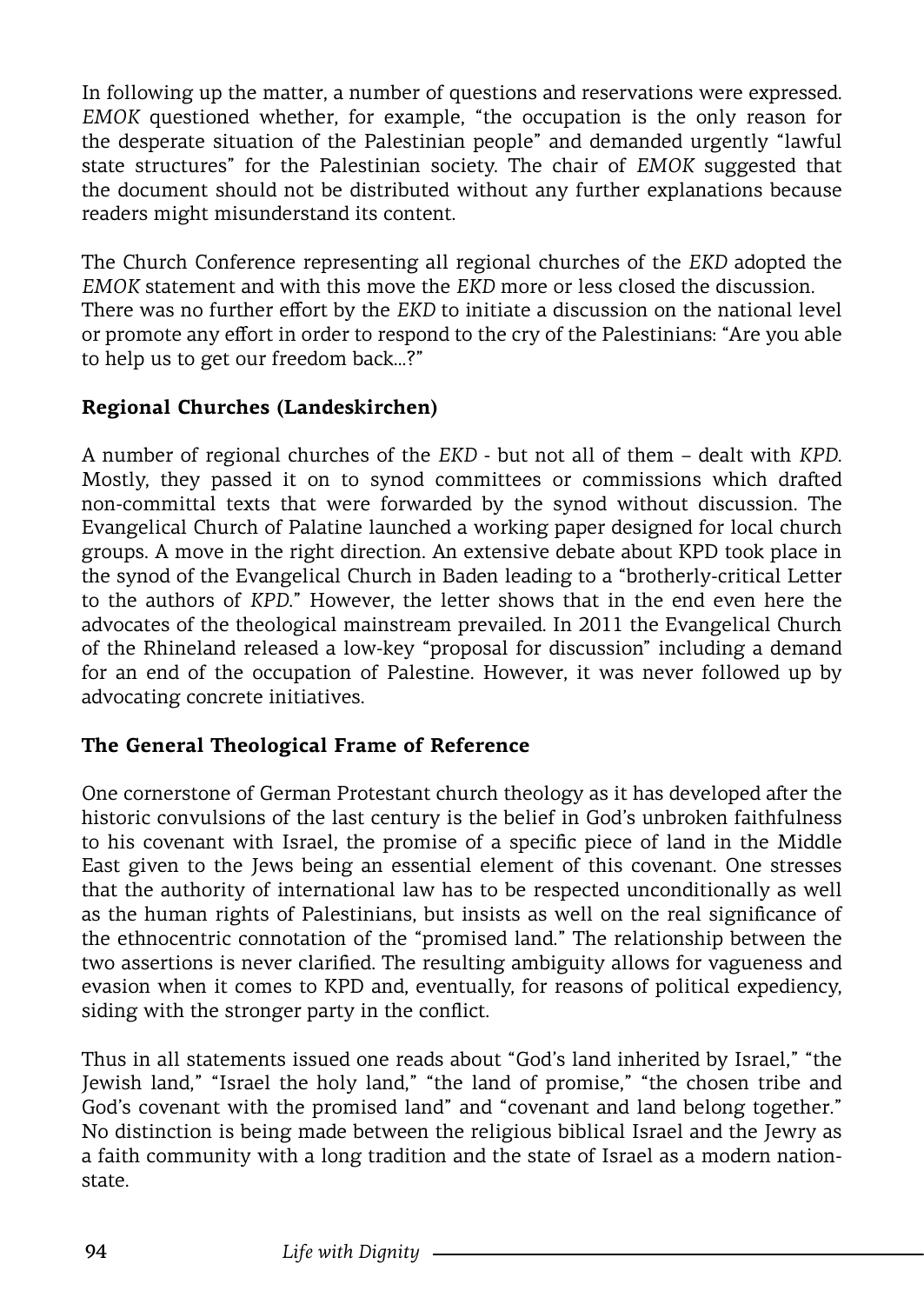The fatal confusion impedes a fair judgement on KPD. One can argue on an abstract theological - and, perhaps, even mythological level - avoiding the political reality and urgency. When KPD maintains that there cannot be "any biblical and theological legitimacy to the infringements of our rights..." and pleads: "...not to offer a theological cover-up for the injustices..." the German churches would immediately assent. Yet, they seem to be happy with a way of theological reasoning which justifies their not taking sides with the oppressed, and the question of whether KPD need not critically re-examine our theology went unheard.

The request for ending the occupation can also be considered from a different viewpoint. Thus KPD argues "...it distorts the image of God in the Israeli who has become an occupier just as it distorts this image in the Palestinian living under occupation." With the occupation, Israel is destroying its moral foundation. Interesting enough, this quote did not find any consideration in the German responses to KPD. Nor is it mentioned that throughout the Hebrew Bible the land is constitutively linked to doing justice and not to ethnos.

Almost all reactions of the German churches tried to refer to the main features of German protestant church theology. First and foremost, one wants to prove that one is not only sympathetic towards Israel but agrees with the Israeli narrative of the history of the conflict, hardly ever criticising its present political and religious selfunderstanding. On the other hand, although sympathy is expressed in words towards the fate of the Palestinians, their interpretation of the political situation is met with suspicion: "The concern of KPD is touching us" but "...we do not share the theological arguments and the subsequent consequences expressed in the document."

#### **Some Specific Issues**

#### **Apartheid**

KPD is using the word ‹apartheid' (...asking Churches and Christians...to stand against injustice and apartheid...") in describing one of the features of systemic and structural oppression. It witnesses to the connection between racism and the oppression of occupation. With this clear wording KPD also refers to the ‹Kairos Document' (KD) launched by a prophetic South African (SA) group of engaged Christians in 1985, calling on the ecumenical community to recognize the devastating racial, political and economic structure of the country. Kairos SA was a prophetic document articulating a moral imperative and a tool in the struggle against oppression and occupation. It had a strong biblical foundation expressing a confessional stand. KPD links up to this theological position.

Most reflections of the regional churches did not pay much attention to this very important reference. Even the EMOK paper in its statement declares that the reference to the situation in South Africa under the apartheid regime is not applicable and "problematic" because it can be interpreted as an "ideological" position. A regional church declares KPD linking "Zionism to racism and the State of Israel close to the apartheid state of South Africa" as "improper" and "politically misguiding." The churches seemingly overlook the fact that KPD, in using the word apartheid, is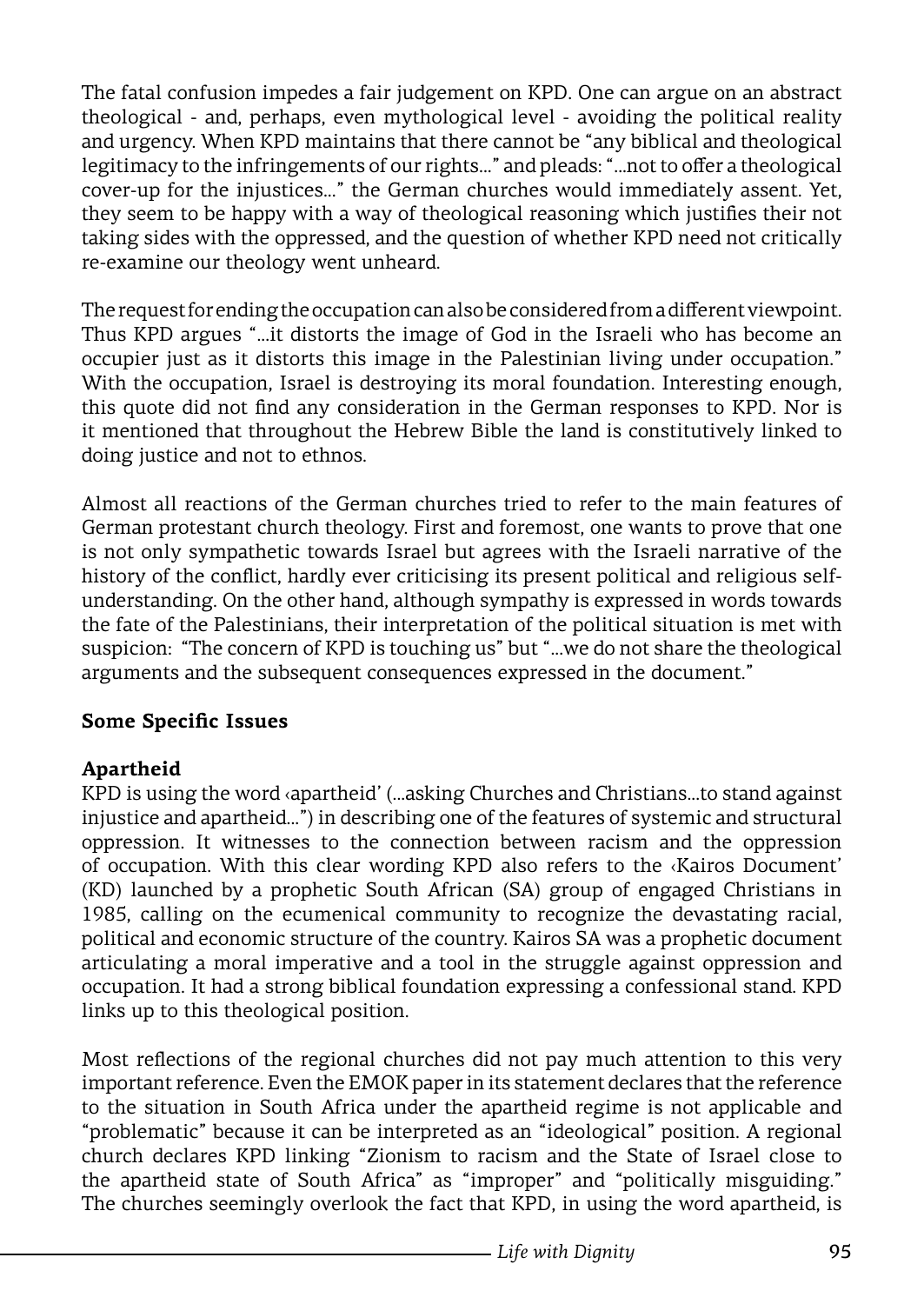referring to the UN-Apartheid-Convention and apparently the German statements deny the seriousness of this problem. Also the age-long and complete disregard for international law and international solutions by the state of Israel does not play any role in the German reflections.

With the description about the results of the occupation (oppression, separation wall, confiscation of land, Israeli settlements, arbitrary arrests and detention, stealing of water resources, humiliation, expulsion, collective punishment, economic hardship, deprivation of freedom) KPD tries to highlight the effects, destruction and fragmentation of human, social, economic and political life of the Palestinian society. The rather obvious and not at all deniable problems do not really find emphatic responses. Even critique is raised that the description given is very much "one-sided," does not recognize the "complexity of the situation" and presents a "mono causal" picture. More often than not the Israel narrative is repeated. One even complains that a "confession about their own guilt" by the Palestinians is missing.

One pastor, chair of the Christian-Jewish dialogue of one of the regional churches, says that the occupation "is of course not at all desirable but basically as a fact cannot be avoided." Another theologian claims that "to declare Israel an apartheid state is unbearable."

#### **Boycott, Divestment and Sanctions (BDS)**

The state of Israel - not the Jewry - is aimed at in the KPD appeal to the ecumenical and international community "to engage in divestment and in an economic and commercial boycott" as a means of "peaceful non-violent resistance." For the German churches this public appeal is not at all "acceptable" and across the board is rejected. Their position refers to the historical experience with the Nazis' racist program of "don't buy from Jews." By referring to the German history, the BDS call is almost silenced. By avoiding BDS, the churches overlook the fact that during the Nazi time this policy was pursued to exclude, humiliate and destroy the life of one section of the population on a racial basis, whereas the BDS movement is meant to enforce justice, freedom and self-determination for all members of the society in Israel and Palestine according to universal human rights. For the Palestinians, boycott is also a manifestation of their right to decide the terms of their own struggle and their own freedom. German churches, on reflecting on this hot issue, did not enter the discussion that non-violent resistance as such is a right guaranteed by international law as expressed by Article 1(4) of Protocol 1 (additional to the Geneva Conventions). Criticism is levelled against BDS but Kairos Palestine rarely evokes any alternative suggestion in advocating their call. Interesting enough EMOK argues, "We recognize that ‹Kairos' indicates that it is time for action." But there is no mention in which ways the institutional church itself could express its solidarity in supporting the urgent demand: "Are you able to help us to get our freedom back...?"

#### **Summary of the Churches' Response**

Assessing and responding to documents issued by brothers and sisters of the worldwide ecumenical churches, the following three-step-approach has proven to be helpful: See - Judge - Act. From this point of view the official and institutional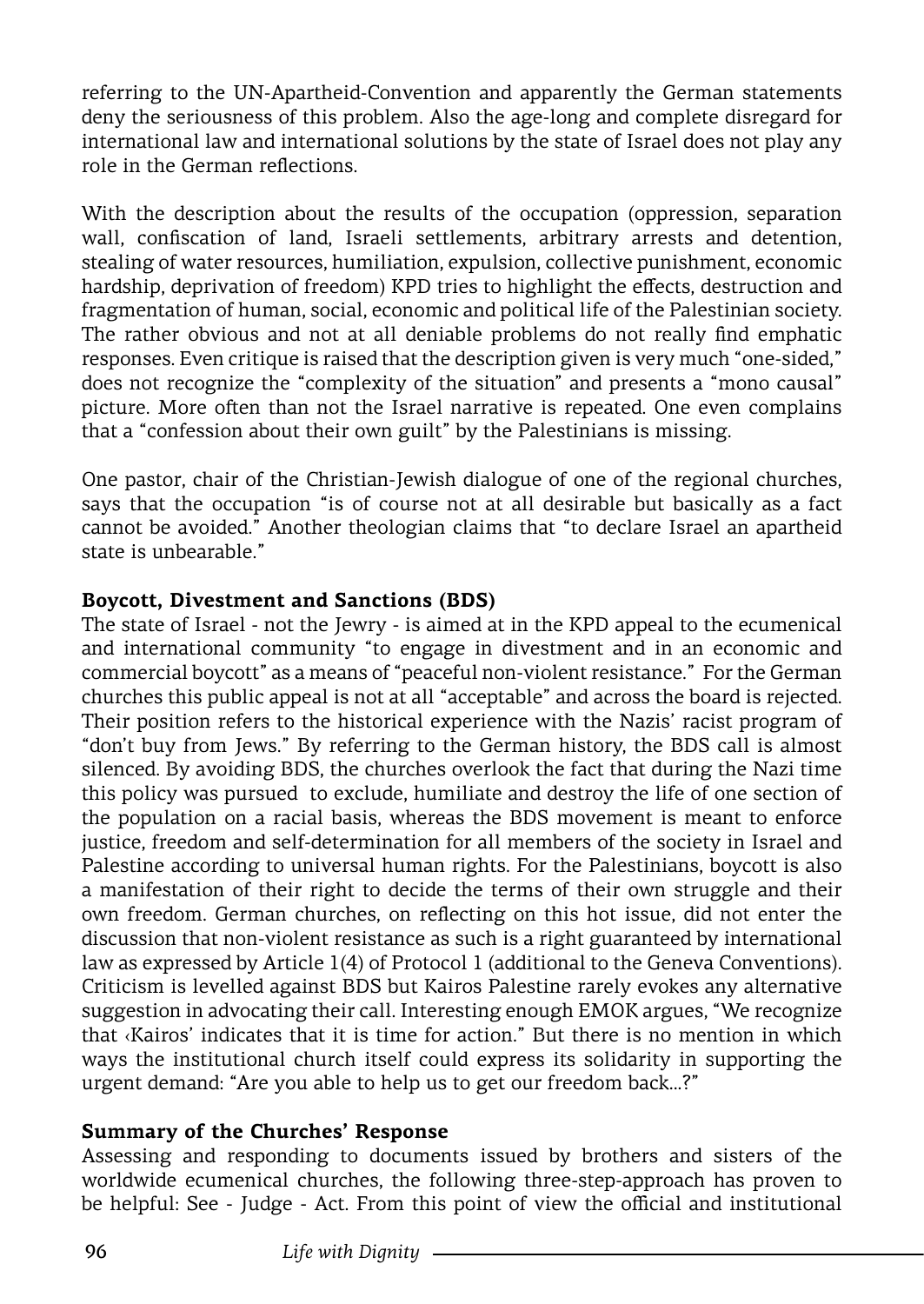position of the churches in Germany can be summarized as follows:

German churches express their solidarity with Judaism witnessing to God's faithfulness towards his chosen people. Driven by a guilt-complex resulting from the holocaust, the state of Israel is unconditionally supported. This is linked with the unquestioned acceptance of the narrative of the Israeli victimhood in regard to its history and present. Though the "cry for hope in the face of despair" is heard, at the same time rather strong reservations are formulated over against the facts on the ground as presented by KPD. It is obvious that the institutional church does not really see and perceive what is going on in Palestine; that in the face of innumerable legal and human rights violations and abuses, the UN issued scores of resolutions that hold Israel accountable but to no effect. Furthermore the Israeli government is intent on destroying every political entity in the West Bank and Gaza and turning the Palestinians into a marginalized, fragmented people. The historian Baruch Kimmerling calls this ‹politicide'.

Even a reproach is formulated: the KPD is "dramatizing the situation." One has the impression that the representatives of the German churches know better what is going on in Palestine, and even paternalistic tunes are not being avoided. The impression appears that KPD is discredited as theologically unsound and politically unacceptable. By studying the German churches' responses in regard to "Act" one gains the impression that a low profile and uncommitted position is preferred. Convincing suggestions showing their willingness and solidarity to participate in the struggle are more or less missing. Even the worsening oppression does not provoke any bold or clear action and to get involved in a long-term advocacy process is not reflected. The German theologian Bonhoeffer once said: "Truth is concrete. Ending up with generalities one remains entrapped in untruth."

Some regional churches expressed their willingness to continue the support of programmes and projects already in place, implemented in partnership with local churches and institutions in Palestine which hopefully will contribute to a just peace in the region.

It should be noted that the very popular and well attended biennial event of the German Protestant churches - Evangelischer Kirchentag – has up to now not taken up in its program the KPD challenge as a timely and urgent matter by offering an in-depth political and theological discourse. They argue that the Christian-Jewish dialogue, which is unquestionably important, should not be disturbed. They also claim to have touched the issue of Palestine in various ways.

### **Remarks Concerning the German Context**

In regard to Israel and Palestine the official German churches and their representatives operate very carefully and in a restrained manner, avoiding any risk and daring discussions. This is very much in line with the general political mainstream of the country. Therefore the churches' reactions, discussions and papers dealing with KPD reflect this feature and are coined by the following background: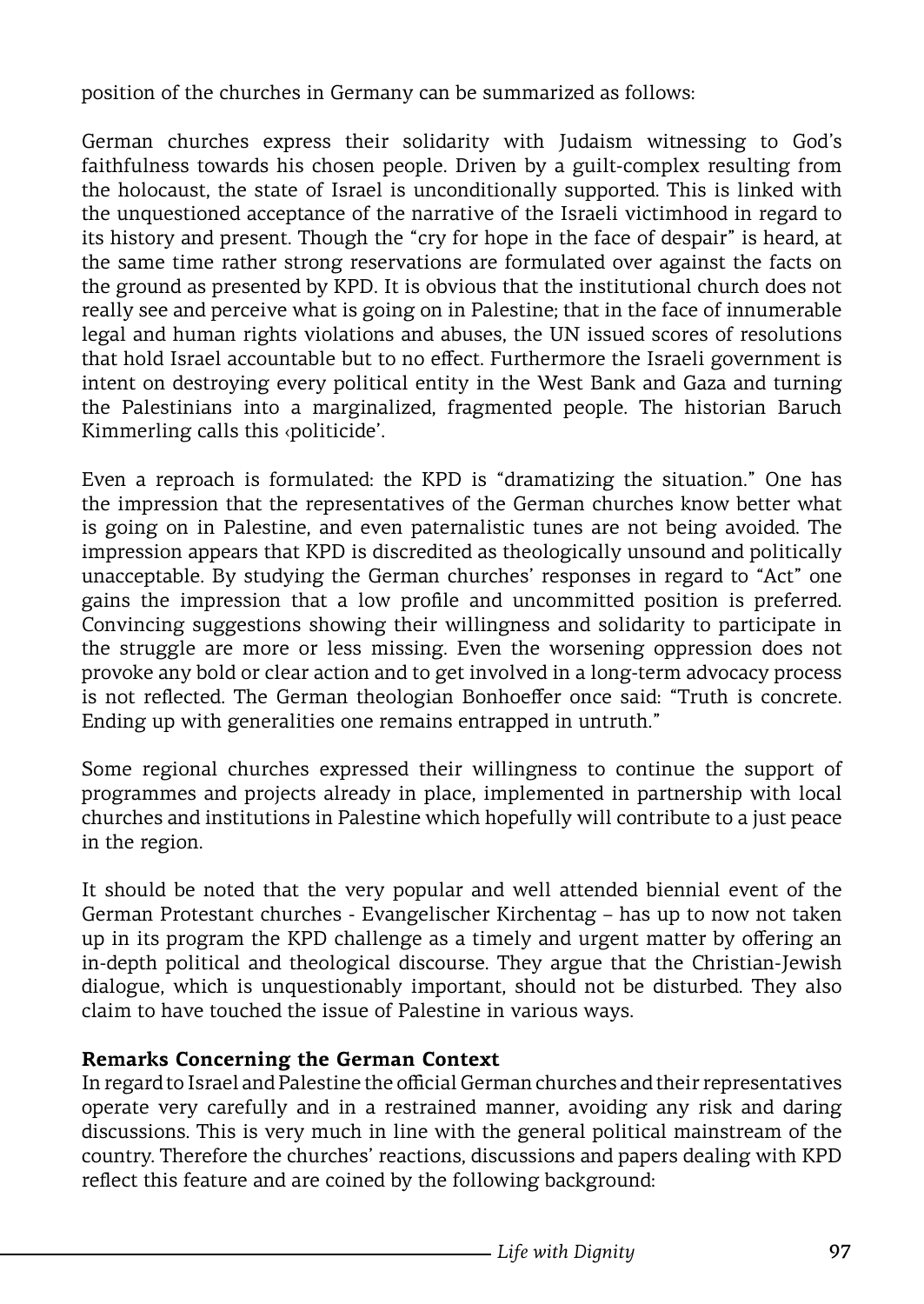#### **Historical Liability**

The historical responsibility towards the holocaust and its implications - the "guildcomplex" - plays an eminently heavy role. This history does not allow any harsh critique towards the state of Israel. Since Israel claims to be in its self-understanding a "Jewish state" any critique levelled towards its policy and devastating human rights record is immediately coined as anti-semitic. And of course nobody wants to be an Anti-semite.

#### **Christian-Jewish Dialogue**

After the Second World War, and under the impression of the Holocaust, the German churches and Christian communities started an honest and serious dialogue with members of the Jewish community. This inter-faith dialogue was undertaken to break down old barriers of fear and mistrust between the two communities and to overcome the theological Antijudaism entrenched in much of the church history. This project of penitence and self-scrutiny resulted in a profound and deep discourse touching theological and ethical reflections about the Old and New Testaments and its meaning for the Christian church. This process led to a deeper understanding about the two religions and coined in a new way the relationship between the two faiths. The fruits of this effort should not be touched and disturbed by the political Palestinian agenda resulting in accusations and subsequently feared de-legitimation of Israel. Facts about the occupation and the KPD appeal calling for solidarity for their fate are not welcome. The Reformed Church in Germany states that KPD "endangers the laborious results of the Jewish-Christian dialogue."

Mark Braverman states: "The Christian impulse for reconciliation has morphed into theological support for an anachronistic, ethnic nationalist ideology that has hijacked Judaism, continues to fuel a global conflict, and has produced one of the most systematic and long standing violations of human rights in the world today."

#### **Israel Narrative**

Israel skilfully repeats and propagates its narrative about the foundation of the state and its policy during the last 60 plus years. It presents itself as an age-long victim of the aggressive hostile Arabic nations and of course the Palestinians are part of the show. Therefore, one should agree that Israel needs to deal with ‹terrorists' and anything possible has to be done to guarantee the security of the state. This view is officially and rather uncritically swallowed by most of the German Government and church representatives.

#### **Raison d'Etat**

The German chancellor Angela Merkel, as well as the parties forming the present coalition government, have declared that the security of Israel as a "Jewish and democratic state" is Germany's Raison d'Etat (‹Staatsräson'). This creates a climate which does not really allow any serious criticism of Israeli politics. Restitution agreed upon after the Second World War and the subsequent complete and unquestionable support, loyalty and complicity ranks very high in the political agenda and official German circles. Trade of arms, modern submarines at discount prices or even donated, close cooperation with academic institutions, commercial trade and commerce and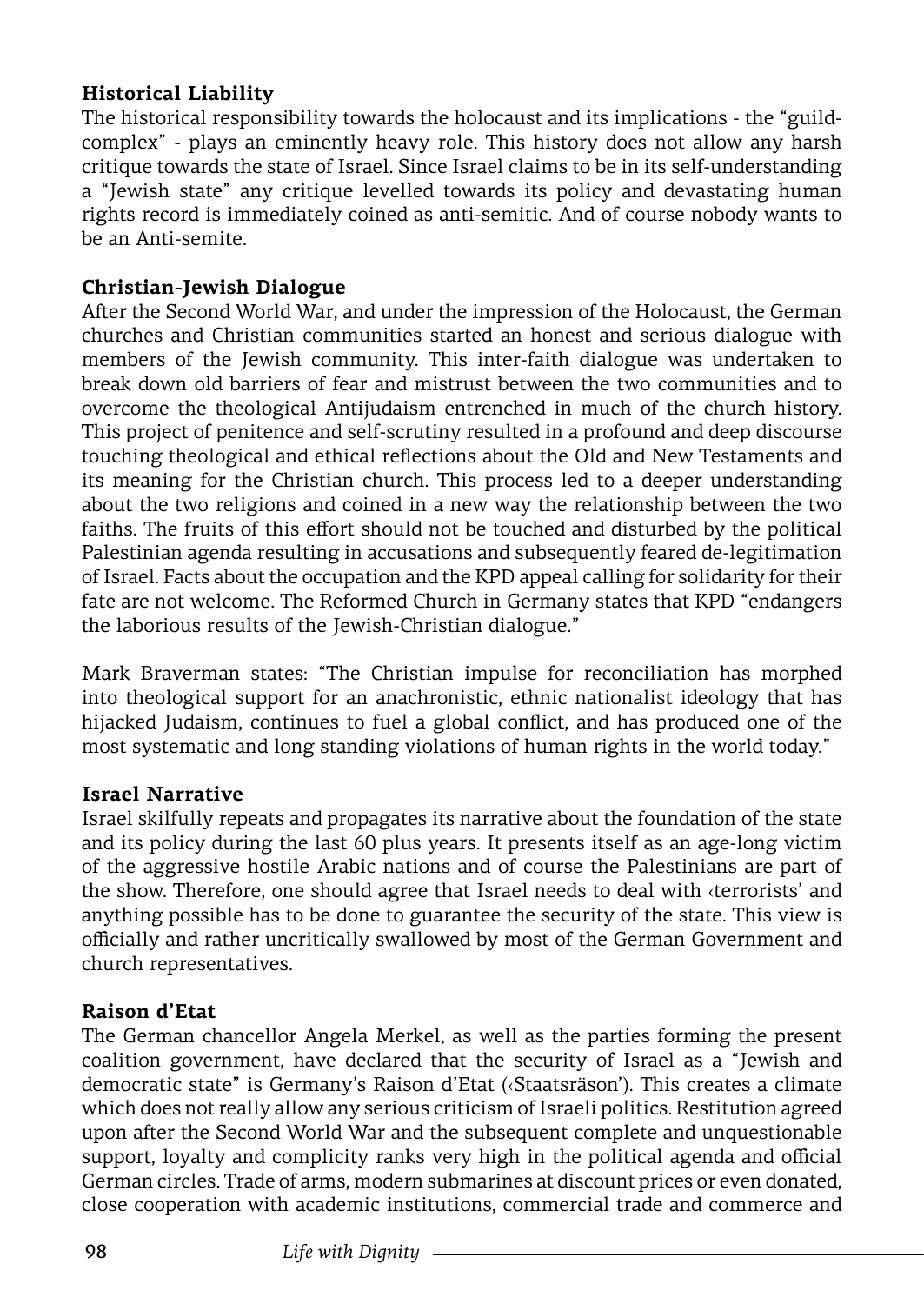even biennial joint cabinet-meetings have in the last 60 years created very close ties. Israel's age long systematic human rights violations, ignoring international treaties and justifying all activities are only occasionally met by the Government with critical remarks but without applying any consequences to the brutal military oppression.

When the topic of Israel and Palestine appears on the agenda of public meetings a very heated discussion can be expected. This first of all shows a very genuine interest in the issue. But the arguments soon narrate the Israeli position and people defending the KPD are accused of being completely biased and anti-semitic. But slowly the picture and mood in the public are changing, particularly after the last Gaza war when people recognized that something is going wrong. However, this has not yet made an impact on German politics and the mainstream of the churches.

All this has to be taken into account if one wants to understand the deplorable reactions of the German churches to KPD. Membership and leadership of the churches are not only reacting under the impact of a "guilt-complex." The leadership has always been rather sensitive with regard to the "Staatsraison." Undeniably, it is important to continue reflecting on the meaning of historical legacies, at any rate, one of the dimensions of the holocaust, and the sincerity of any individuals struggling with this legacy is not at all questioned. But clearly, the reactions of the German churches to KPD are influenced by a desire to toe the line of the state. Any critique will have to deal with this.

#### **Reaction from church-based organisations, grass-root movements, action groups and other organisations in Germany**

Whereas KPD on the official church level was received without much empathy and the core question posed was not addressed at all ("Are you able to help us get our freedom back...?"), Church groups at grass-roots, grass-root movements and actions groups started to pay attention to KPD with the conviction that the urgent cry of the Palestinian Christians and churches should not be overlooked. To mention just a few of these initiatives:

*Jerusalems-Verein,* a mission based society, has recognized the importance of the document for the Palestinian society and the ecumenical movement. It calls for an end of the occupation and refuses to accept that land claims can be based on biblicaltheological arguments.

*The Council of Churches Baden-Wuerttemberg* (ACK) launched in 2010 a comprehensive study guide to KPD and included a report of delegates of the ACK on a visit to Palestine. The synod of the regional church (Evangelical Church of Wuerttemberg) recommended the study guide to the parishes.

*Theological working group Ostfriesland* expressed its solidarity with the KPD and concluded that there is only one option: "...to stretch out the hand and help."

*Pax Christi,* a well-known Catholic organisation, welcomed the document and appreciated the theological arguments leading to BDS. The organisation in the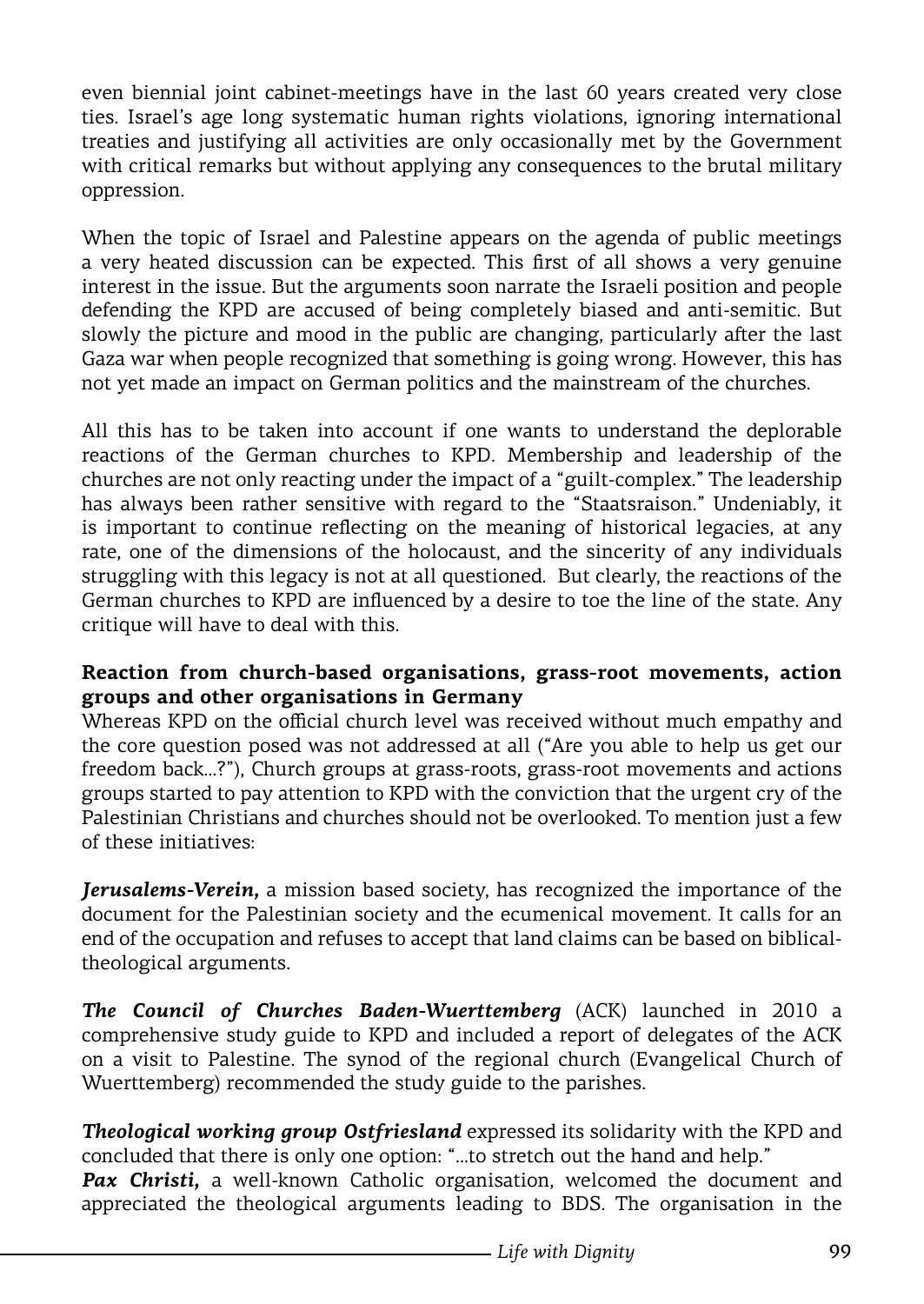meanwhile has started a campaign "Occupation tastes bitter" in support of BDS....

The *Ecumenical Accompaniment Program for Palestine and Israel* (EAPPI) strongly supported the request raised by KPD "come and see...."

The *Forum Friedensethik* (Forum on the Ethics of Peace) in the Evangelical Church of Baden organised seminars on KPD with Mitri Raheb and Jeff Halper and stressed the importance of the KPD paraphrasing a famous phrase of Dietrich Bonhoeffer: "Only those who cry out for the Palestinians stand in true solidarity with Israel."

*International Fellowship of Reconciliation - German branch* (Internationaler Versöhnungsbund - Deutsche Sektion) "is impressed and touched by the theology ‹love of peace' and the concept of non-violent resistance and recognizes that KPD represents an important contribution towards peace-building activities.

The *Kairos-Palestine Solidarity-Network* - a faith-based network - was launched in 2012 in Germany. It was initiated in response to the uncommitted, luke-warm and half-hearted reaction of the institutionalized churches in Germany on all levels. The network is a forum to exchange information, to raise awareness, plan and coordinate activities. The network working under the umbrella of *Kairos Europe* has published in 2013 an elaborate guide-book which is helping interested groups and individuals through reflection and background information to understand KPD. Recently the *Evangelische Kirche der Pfalz* (Evangelical Church of the Palatinate) launched a KPD guide-book designed to promote the reception and discussion in parishes and groups.

Due to the rather hesitant and reserved response by the official church, grass-root movements and action groups related to the church but not being part and parcel of the official structures or working outside the churches recognized the apparent deficits in responding to the call of the Palestinian sisters and brothers. They questioned the official position, took up the matter, started studying and promoting KPD and got involved by building up networks. By spreading the message, organizing public events and developing educational tools the movement is challenging the churches and keeping the issue alive and going.

It shows that initiatives are able to respond. In this way movements can become agents for change and there is still hope that the German churches could cease to side with the oppressor.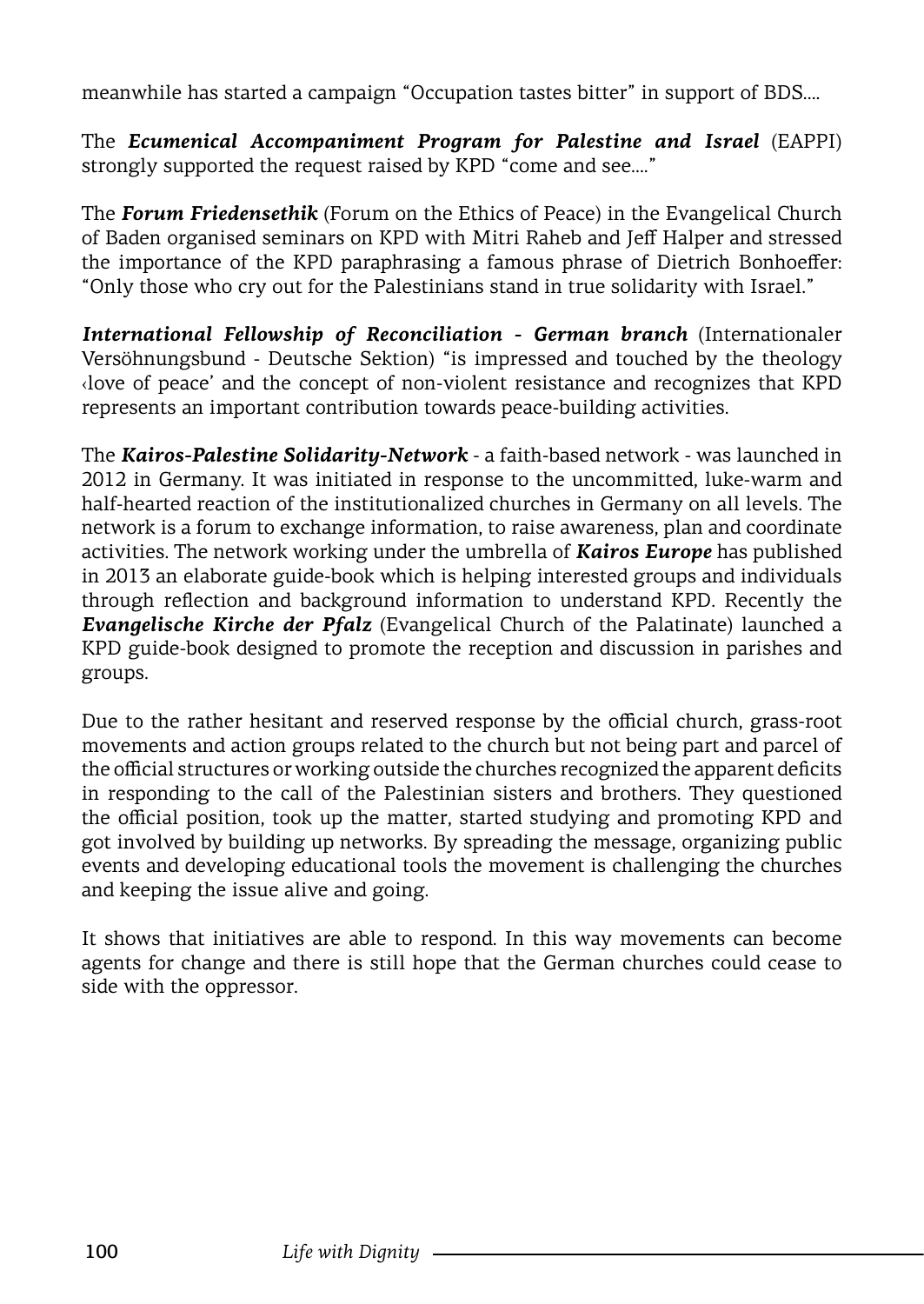## A Thousand Voices for Kairos Palestine

Petition of Christians for peace and justice in Israel/Palestine

## *Peter Dettwiler*

*"God has put us here as two peoples, and God gives us the capacity, if we have the will, to live together and establish in it justice and peace, making it in reality God's land." (Kairos Document, 2.3.1\*)*

We – a working group of church related persons – are deeply concerned about the unsolved conflict in Israel/Palestine. We acknowledge the longing of the Jewish people for a secure place after centuries of persecution, ending almost in extinction. But we also hear the voice of the Palestinian people stating: "It was an injustice when we were driven out from the land" (Kairos Document 2.3.2). We are especially concerned about the growing number of Israeli settlements in the West Bank and the continuing construction of the barrier which makes a two State-solution more and more impossible. Any claim for the entire "Erez Israel" or entire Palestine is aiming at the displacement or the oppression of the other nation.

Aware of the fact

- that we are involved in a calamitous history of the marginalization and persecution of the Jewish people in Europe over centuries and that we therefore have a special responsibility in this conflict
- that the Christian faith is and remains rooted in the Jewish faith
- that through Jesus of Nazareth we are called to stand for justice, peace and love for everyone

#### we stand

- for peace in justice in the land of the Bible which guarantees security, freedom and acknowledgment to both the Israelis and the Palestinians
- for the right of existence of Israel in the land of its biblical fathers and mothers – and for the right of existence for the Palestinian people in the land of their forefathers, according to the decisions of the United Nations for both nations
- for the self-determination of the Palestinian people in a Palestine which enables an independent development.

#### Thoroughly convinced

- that the occupation, settlement and blockade of the Palestinian areas by Israel contradict international law and human rights
- that we have to take seriously the "cry of hope in the absence of hope"  $(10.1)$  of the Palestinians in an indefensible situation in the occupied territories
- that the churches particularly have to take into account that "any theology, seemingly based on the Bible or on faith or on history, that legitimizes the occupation, is far from Christian teachings" (2.5) we commit ourselves
- to be in solidarity with persons both in Israel and in Palestine who are standing up for peace and justice
- to support non-violent resistance against the Israeli politics of the occupation,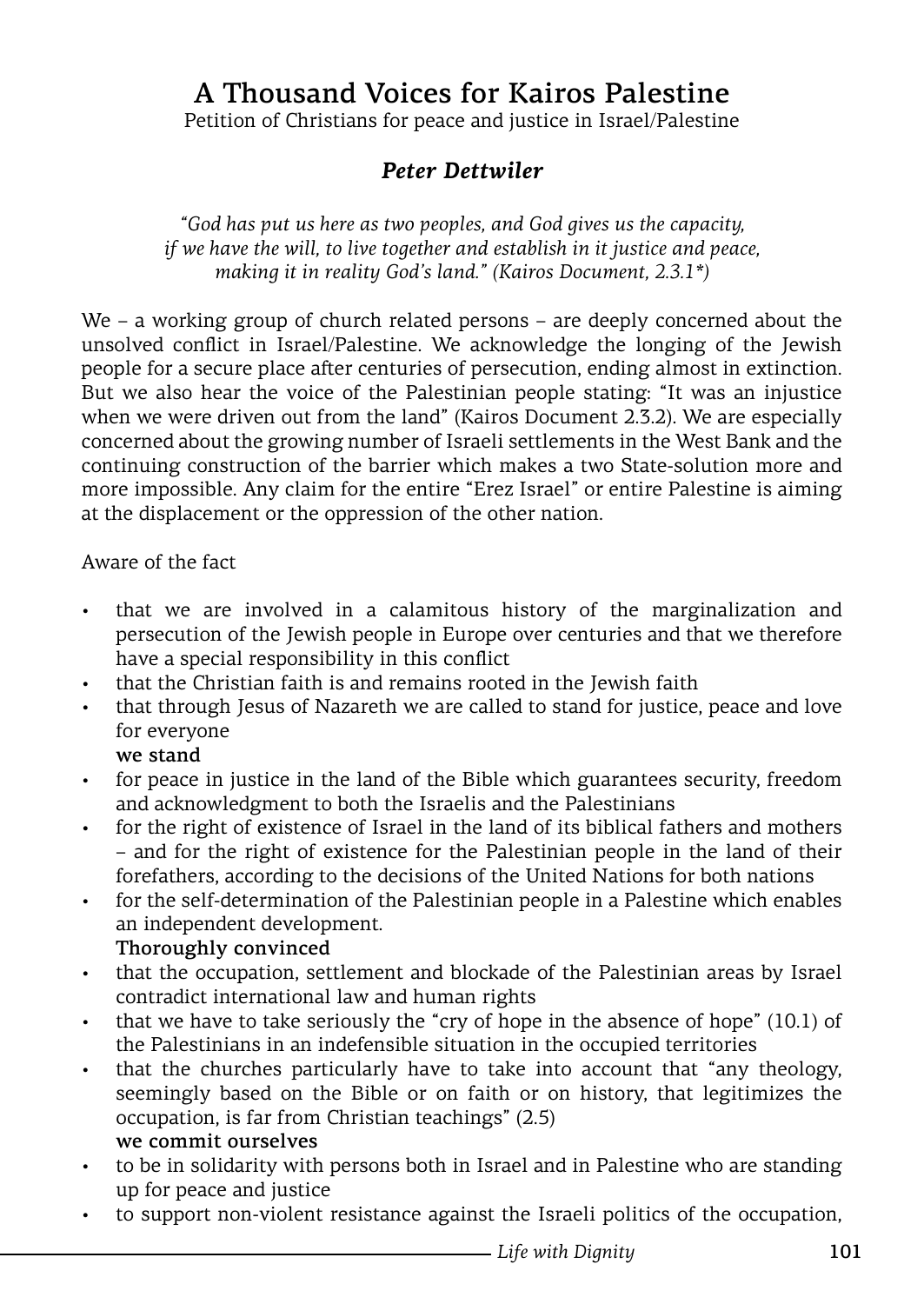settlement and blockade of the Palestinian areas

• to support organizations and projects which are standing for peace, reconciliation and justice in Israel/Palestine.

We address this petition to the leaders of the Swiss Churches (the Federation of the Swiss Protestant Churches and its member churches, the Swiss Bishop's Conference, the Old Catholic Church, the Methodist Church in Switzerland and the Swiss Evangelical Alliance) urgently asking them

- to listen to the call of the Palestinian Christians who ask the churches around the world "to say a word of truth and to take a position of truth with regard to Israel's occupation of Palestinian land" (6.3)
- to encourage their parishes to discuss the Kairos Palestine Document "A moment" of truth" and to engage in an open and fair discussion about the conflict in Israel/ Palestine
- • to actively support the Ecumenical Accompaniment Programme in Palestine and Israel, EAPPI, of the World Council of Churches.

"Our future and their future are one. Either the cycle of violence that destroys both of us or peace that will benefit both" (Kairos-Document 4.3).

#### March 2013

The document Kairos Palestine "A moment of truth – A word of faith, hope, and love from the heart of Palestinian suffering," published December 2009, is to be found at: www.kairospalestine.ps.

German version: www.kairos-palaestina.ch; French version: www.kairos-palestine.ch.

## Preaching the Good News in a Bad Way The Inheritance of Abraham?

## *Páraic Réamonn*

Every May, the general assembly of the Church of Scotland meets to consider reports from our councils and committees. These reports for some years have been posted in advance on our church website.

Last year, we posted online a report from our Church and Society Council entitled The Inheritance of Abraham? A report on the ‹promised land.' Immediately, we were inundated by a tsunami of Jewish criticism. Some of this was no doubt orchestrated, but much of it raised valid questions.

The report was hastily pulled from the website and revised, and a meeting was hastily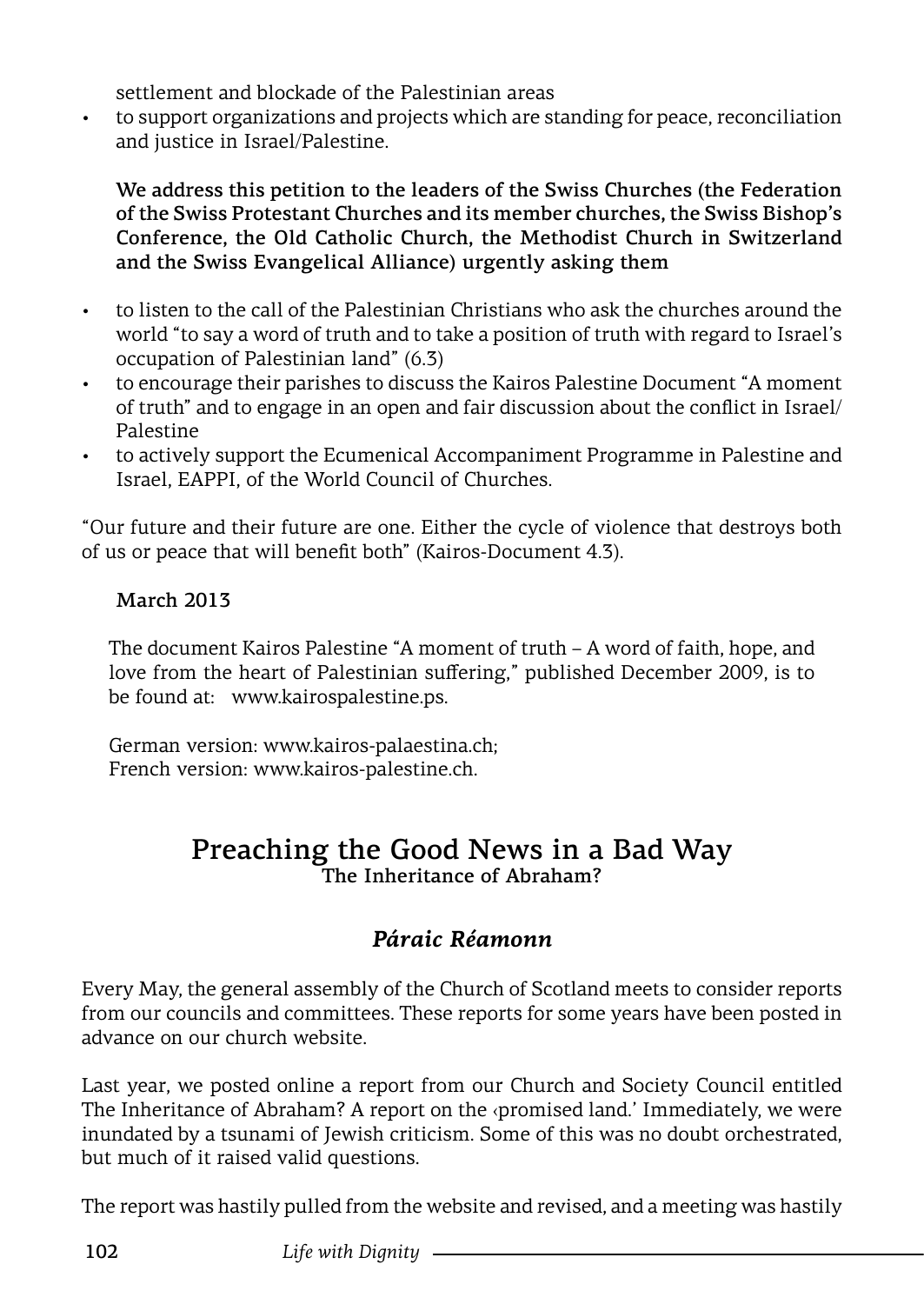arranged to mend our fences with the Jewish community in Scotland and the UK. In Mel Brooks' film, Robin Hood: Men in Tights, the Sheriff of Rottingham has bad news for Prince John, and Prince John hates bad news. He suggests to the Sheriff that if he tells him the bad news in a good way, maybe it won't sound so bad. So Rottingham tries this, and of course it doesn't work.

«What are you, crazy?» says the prince. «Why are you laughing? This is terrible news!»

The Inheritance of Abraham? is the reverse of this: it preaches the good news in a bad way. And because it is available in both its original and its revised versions, it offers a case study both of what western churches should say about the conflict in this land and of how we should not say it. It is, in short, a cautionary tale.

The report is not explicitly a response to Kairos Palestine, but it does quote this text three times and is quite clearly influenced by it and more generally by Palestinian Christian voices.

The essential point it makes is that «Christians should not be supporting any claims by any people to an exclusive or even privileged divine right to possess particular territory.» It is a misuse of the Bible «to use it as a topographic guide to settle contemporary conflicts over land.»

In line with this, the key quote from Kairos Palestine is the third: «Our church points to the kingdom, which cannot be tied to any earthly kingdom... Therefore religion cannot favour or support any unjust political regime, but must rather promote justice, truth and human dignity.»

What is wrong with the Zionist project is that it aims to create a Jewish state for a Jewish people by riding roughshod over the rights and dignities of the other inhabitants of the land, including those it has driven out and dispossessed. And so far, as is obvious, it has been quite successful in this.

The report looks at three different views of the land.

The first view reads Genesis 12 to 17 as a territorial guarantee. God promises the land unconditionally to Abraham and his descendants, understood as the Israelites of the Hebrew Bible or Old Testament and the Jews of Israel today.

Against this, the report asks, «How can Christians support the violation of human rights in the name of alleged divinely conferred exclusive rights to a specific area of land?» It quotes Kairos Palestine: «Our land is God's land, as is the case with all countries in the world... It is our duty to liberate it from the evil of injustice and war... God has put us here as two peoples, and God gives us the capacity, if we have the will, to live together and establish in it justice and peace, making it in reality God's land »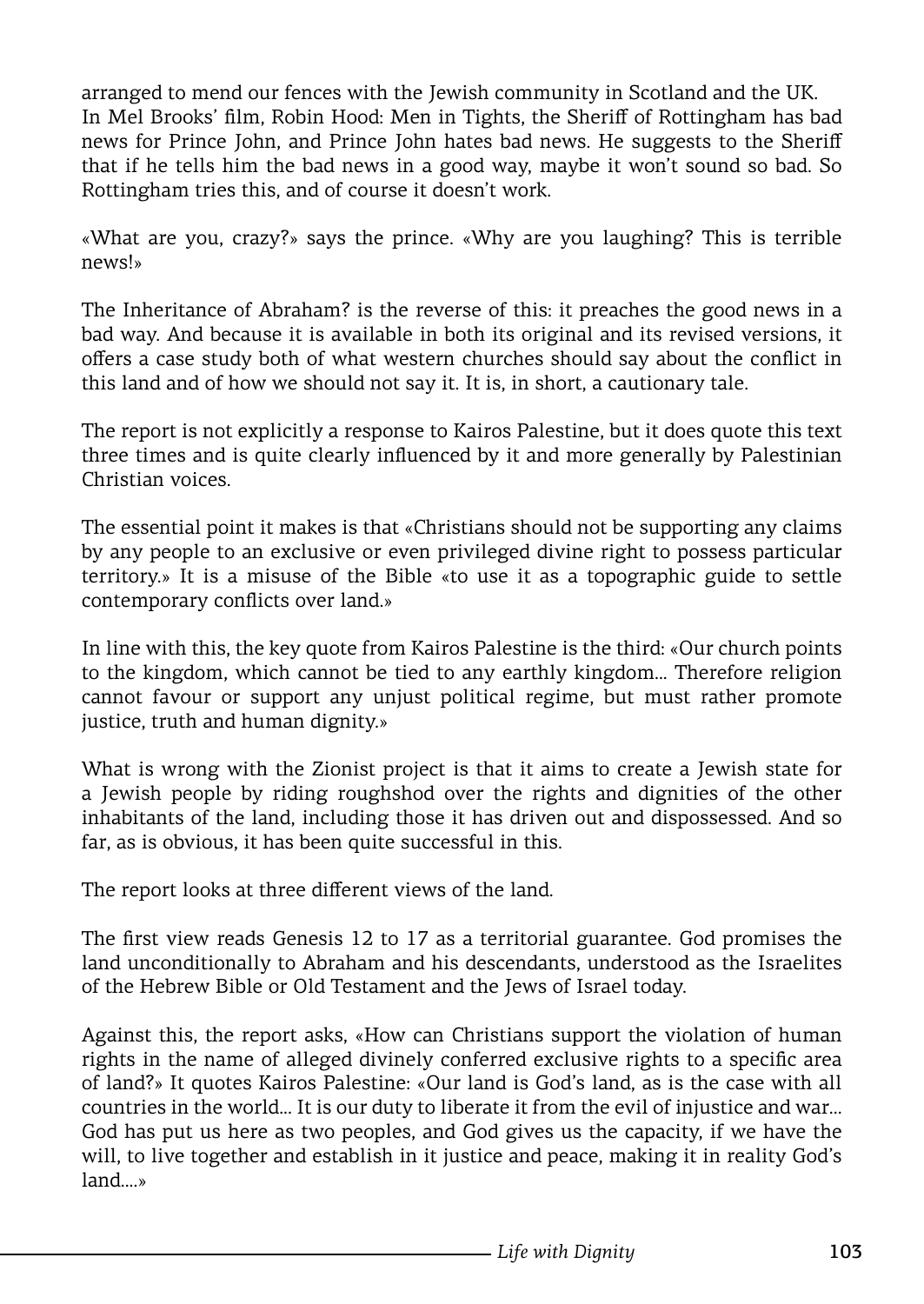The second view sees the promise of the land as conditional on good behaviour. It points to the contradiction between the ideals of equality in the state of Israel's declaration of independence and the policies and practices of this state from the beginning until today. It cites Bishop Mounib Younan's book Witnessing for Peace: In Jerusalem and the World: The land is a gift, not a right, and one which brings with it obligations, most particularly to practice justice and to dwell equitably with the other.

The third view of the land is the view preferred by the report. It takes its description of this view directly from Kairos Palestine: «We believe that our land has a universal mission. In this universality, the meaning of the promises, of the land, of the election, of the people of God, open up to include all of humanity, starting from all the peoples of this land.»

Christians in the 21st century, it says, should not understand promises about the land of Israel literally, or as applying to a defined geographical territory. They are a way of speaking about how to live under God so that justice and peace reign, the weak and poor are protected, the stranger is included, and all have a share in the community and a contribution to make to it. The 'promised land' is not so much a place as a metaphor of how things ought to be among the people of God. This 'promised land' can be found – or built – anywhere.

Another way of putting this is that the true exile is not exile from the land but exile from God.

Now let me make two quick points in Scottish self-criticism – one political, the other theological.

Over breakfast in St Andrew's Scottish Guesthouse, a Jerusalemite Jew in the Reform tradition who now teaches in the United States gave me a beguiling metaphor: In 1949, he said, the world put Israel on trial and found the new state not guilty; in 1967, the state of Israel said, "Try me again."

In discussion of the original report with Jewish representatives, our church leaders said this: «The concern of the church about the injustices faced by the Palestinian people in the occupied Palestinian territories remains firm, but that concern should not be misunderstood as questioning the right of the state of Israel to exist…. There is no change in the Church of Scotland's long-held position of the right of Israel to exist.»

Our leaders could hardly have said otherwise. Since the 1980s, we have officially supported a two-state solution, and we have yet to revisit this support in the light of developments over the last three decades. But the statement fails to recognise the point of the demand that we recognise the right of the state of Israel to exist. It means: «Don't talk to us about the Nakba. Talk about 1967 if you must. But don't talk about the mass expulsion of Palestinian Arabs inherent in the creation of our state.»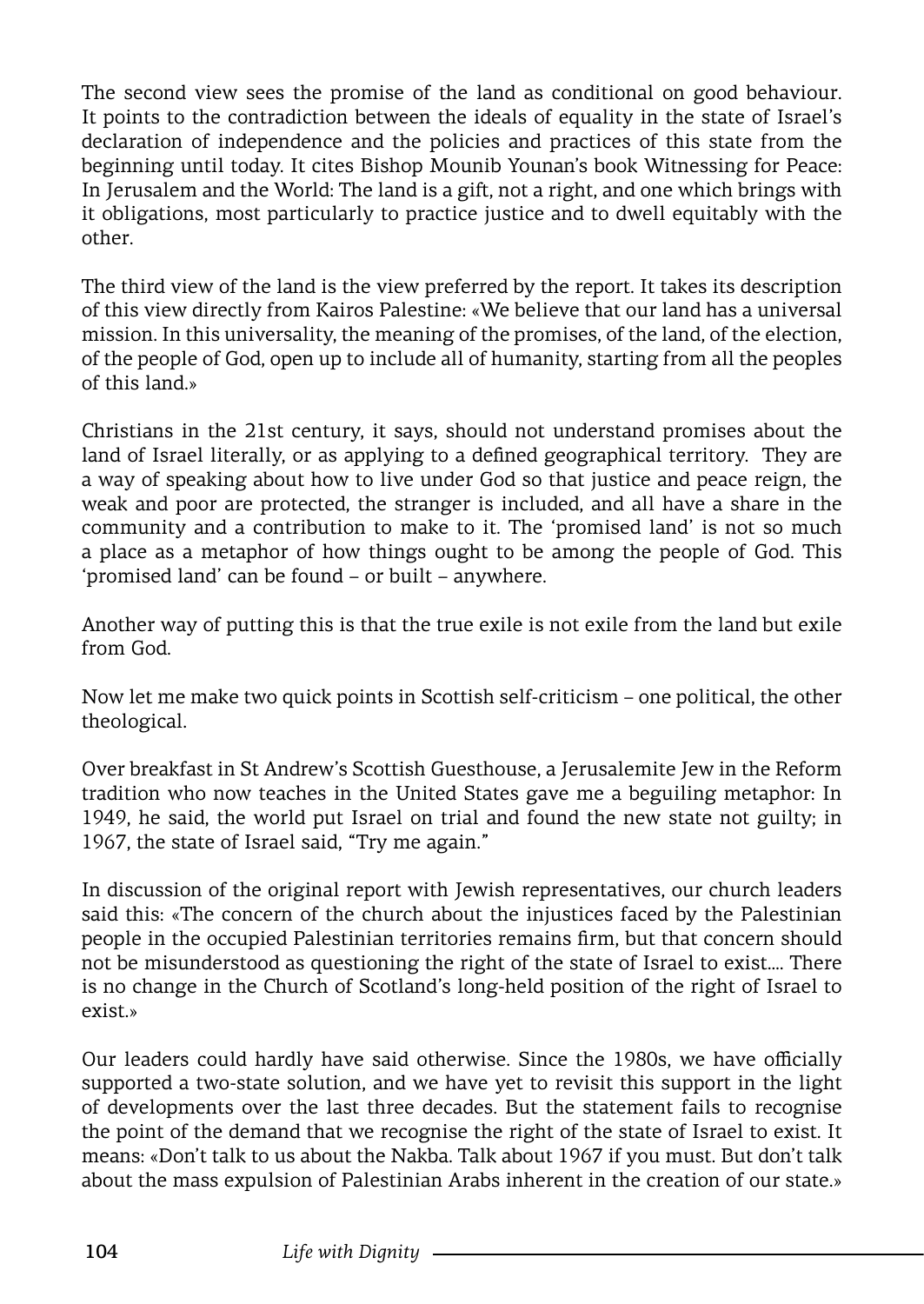In my view, it's high time western churches did.

The report was also criticised for supersessionism. In the strict sense this is unfair: it does not say that the church replaces the synagogue, still less draw any of the nefarious conclusions from that claim that historically Christians have drawn.

The report is not strictly supersessionist but it does suffer from an old-fashioned Christian superiority complex. The church is universal, the synagogue is particularist.

Well, that's just silly; and straightaway it undermines any claim we may make to stand for justice. The Christian and Jewish traditions are both universal and particular – Judaism in rooting itself in a particular people, Christianity in founding itself on a particular Jew. And Christians and Jews can both be a force for good or a force for evil, and historically we both have been both. Next time the Church of Scotland writes on justice and peace in this land, we should do so with a little more Christian humility.

#### **Sources**

Church of Scotland, Church and Society Council, The Inheritance of Abraham? A Report on the ‹Promised Land'. *Original version*: www.sizers.org/inheritanceofabraham.pdf *Revised version*: www.churchofscotland.org.uk/\_\_data/assets/pdf\_file/0010/14050/ the Inheritance of Abraham.pdf

*The two versions compared:* michaelmarten.files.wordpress.com/2013/06/inheritanceof-abraham-with-track-changes.pdf

Church of Scotland (press release), «The Inheritance of Abraham? A Report on the ‹Promised Land'», May 9 2013: www.andywightman.com/docs/CoS\_statement\_ abraham.pdf

Church of Scotland (press release), «The Inheritance of Abraham: revised report released», May 17 2013: www.churchofscotland.org.uk/news and events/news/ archive/articles/2013/the\_inheritance\_of\_abraham\_revised\_report\_released

Church of Scotland (press release), «Church debated revised Inheritance of Abraham report», May 23 2013: www.churchofscotland.org.uk/news\_and\_events/news/archive/ articles/2013/church\_debated\_revised\_inheritance\_of\_abraham\_report

## 5th Anniversary "Kairos Palestine. A moment of truth"

## *Edgar Antonio López*

I want to start by expressing my gratitude to Kairos Palestine, and also giving a special recognition to the Church of Sweden and the Theology Department of my University for making possible my presence here today. Thanks to all of you for being here to share with us your hope and your commitment as Christians.

Responding to the call of the Kairos document addressed to the international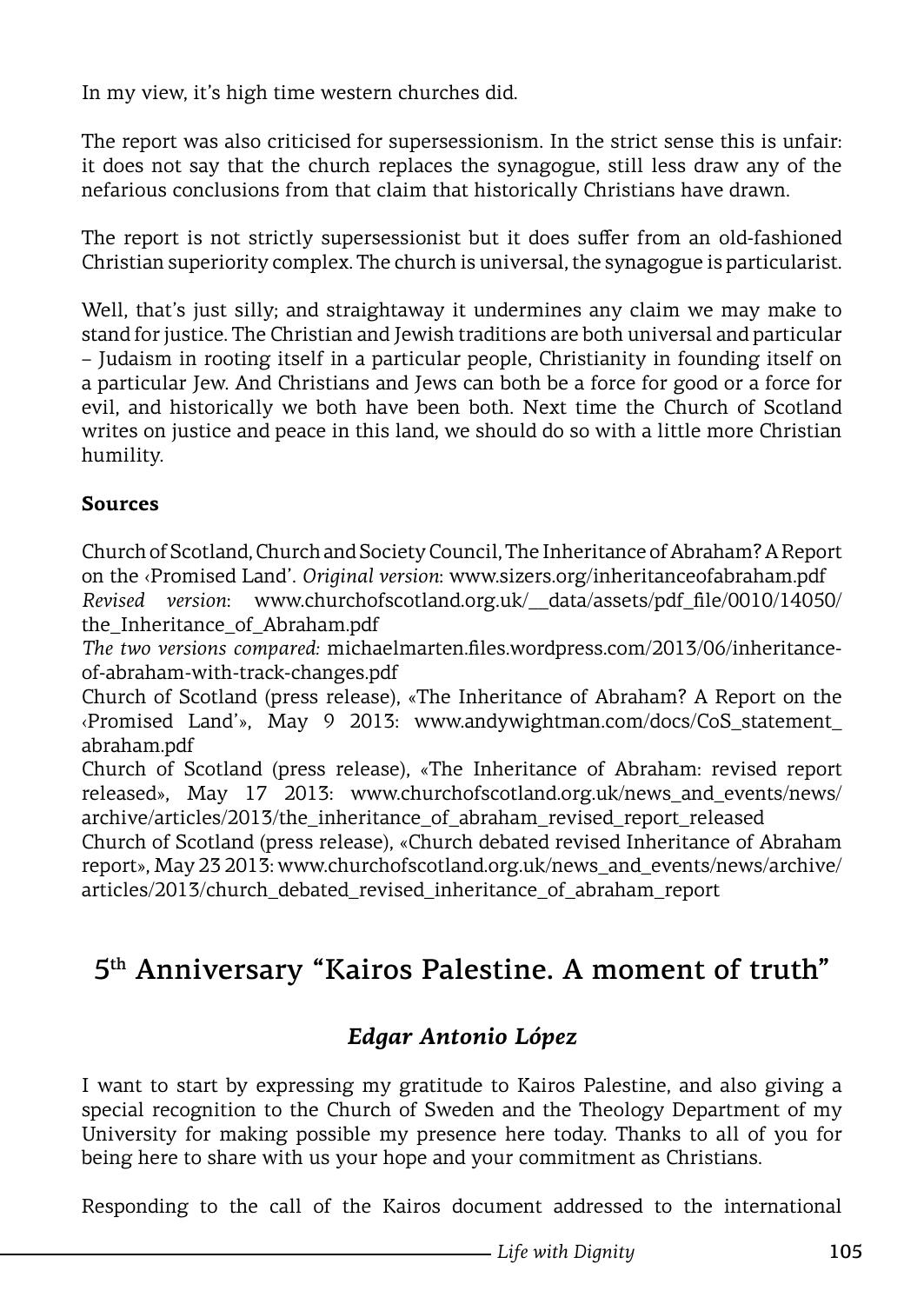community and to the Churches of the world from the context of the Colombian Roman Catholic Church, our university wants to let the Colombian society know what is happening in the Holy Land with Israeli military occupation and the illegal settlements that have served to take more land from Palestinian territory and to marginalize their people.

Even though the Colombian government has not yet recognized Palestine as a State because of the pressure of the United States and our political dependence on them, we have had a very deep historical and cultural relationship with the Palestinian people since the end of the nineteenth century because of Arab migration.<sup>29</sup> Moreover the long presence of Arab culture in Iberia branded our language, food, music and mood as a former Spanish colony.

Beyond its contribution to our culture, we identify ourselves with the Palestinian people because we have also suffered a war for more than six decades, a war in which economic powers have taken the land of six million human beings and their communities, using violence to obtain profit and condemning them to live under unacceptable conditions that deny human dignity.

After twelve years of increasing corruption during the last administrations, we are aware of how much pain and sorrow can be produced in the name of security and welfare spreading fear among citizens. But we are very happy now, not only because the end of our civil war seems to be closer than ever and we can start our long journey to reconciliation, but also because of the recent decision of the Swedish government and the parliamentary advances in Spain, England and France towards the recognition of Palestine as an independent State. In this emerging stage it might be less difficult to make Israel end the occupation and to observe international law, creating a possibility of reaching justice and peace between the Jewish and Palestinian peoples. Maybe the two states solution is closer now than the binational state solution.

In Colombia most of the people do not know the real situation in Palestine, and those who have heard about the Palestinian-Israeli conflict think it is rooted in religious ground. Many Colombians ignore that trying to repair the catastrophic damage of the Shoah, in the middle of twentieth century, European countries generated the Nakba in this region. The attempt to solve a Western problem created a new problem for the Middle East.

The Jewish people were helped by taking the land from the Palestinian people, but the media still present the conflict in a very simple way as an ideological conflict between Judaism and Islam, not as a long process that has led to the oppression of Israel policies over the Palestinian people. As Martin Bunton states, this process is longer and more complex:

<sup>29</sup> Lopez, Edgar. "Colombia". In Juergensmeyer, Mark & Roof, Wade Clark (Eds). Encyclopedia of Global Religion. Sage Publications. Thousand Oaks (Ca), 2011. Vol 1 (236-237).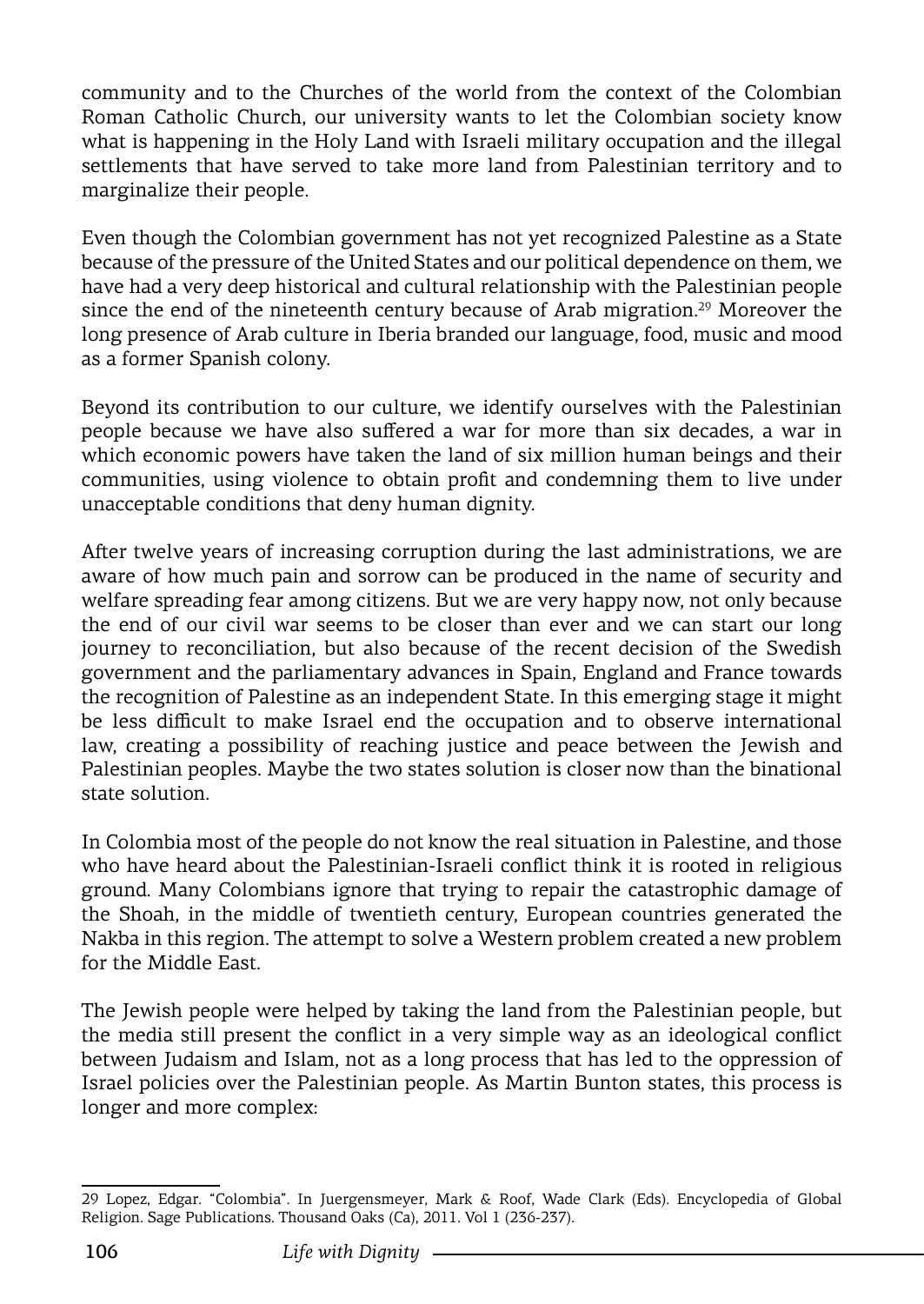Identifying 1897 as the beginning of the history of Palestinian-Israeli conflict is significant. It underlines the fact that this hundred (or so) years´ conflict is neither rooted in ancient and religious animosities nor even are its origins so much Middle Eastern as European. Just as European Jews were responding to the national spirit spawned by the conditions of 19th-century Europe, so too was the identity of the indigenous Arab population about to be reshaped by the sharpening of a specifically Palestinian consciousness that formed around the inhabitants´ resistance to the threat that Zionism posed to their own patrimony.30

As in other Latin American countries, many new Christian churches have increased the number of their members in Colombia and promote among them a Christian ideology without any social or political prophetic sense, using the Bible for their ideological purposes. As theologians we have the duty to help the people to understand the commitment of their faith with justice and peace, which implies a stand against any violation of human rights anywhere. Not violent but creative resistance is the only way to transform this conflict into another where there is no place for violence. As the Kairos document states. Palestinian and Israelis are adversaries not enemies.<sup>31</sup>

Our theology must help us to deepen in the real sense of the election of Israel to serve all the nations of the world and the promise of the land as a key moment of God´s revelation in the history of humanity. These two subjects must be seen from the perspective of universal love, in contrast to Zionist manipulation of Biblical traditions. As Michael Prior warns, the secular political Zionist project has undergone a process of sacralisation:

The claim that the Bible legitimates the implementation of the Zionist political programme is widespread. Although Zionism was a secular ideology and enterprise from the beginning, and it was bitterly opposed by the Jewish religious establishment, its supporters, when it suited their purposes, could look to the Bible for support, particularly the narratives of the promise of land to Abraham and his descendants, and the execution of the promise in the narrative of Joshua´s conquest. Even for secular or atheist nationalists uninterested in it as the repository of a theological claim, the biblical narrative could function as the "historical account" of Jews' title to the land.<sup>32</sup>

My recent research has to do with forgiveness and reconciliation among displaced people and massacre survivors in Colombia.33 That work has taught me that forgiveness and reconciliation are possible only if justice comes first. Working 30 Bunton, Martin. The Palestinian-Israeli conflict. A very short introduction. Oxford: Oxford University Press. 2013, 2.

<sup>31 &</sup>quot;We are called to pray and to make our voice heard when we announce a new society where human beings believe in their own dignity and the dignity of their adversaries". Kairos Palestine. A Moment of Truth. Jerusalem, 2009, 11.

<sup>32 &</sup>quot;Violence and the Biblical land traditions" In Ateek, Naim. Duaybis, Cedar & Tobin, Maurine (Eds.) Challenging Christian Zionism. Theology, politics and Israel-Palestine conflict. Sabeel Jerusalem: Sabeel Ecumenical Liberation Theology Center, 2005, 134.

<sup>33</sup> López, Edgar. "Perdón, memoria y justicia. Proyección teológica de la reconciliación en Colombia". In Vijver, Enrique & López Edgar (Eds.). Creer en la reconciliación. Pontificia Universidad Javeriana. Bogotá, 2014 (145- 176).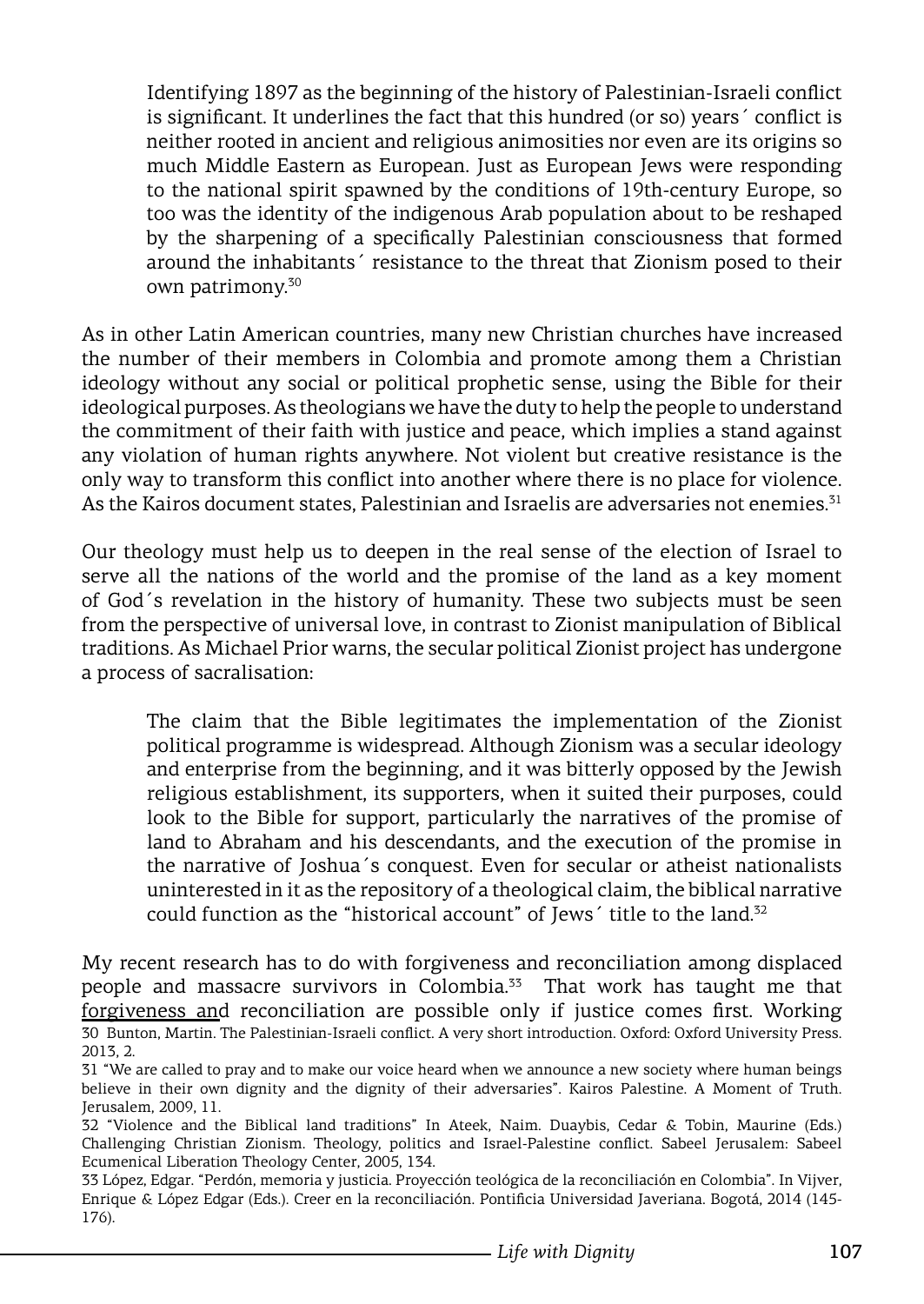on these topics from a theological perspective makes it necessary to pay special attention to human rights, otherwise theology can promote impunity. It is our duty to reflect critically on our understanding of Christian teaching and to be engaged in liberation processes. We have to warn Christian communities about the risk of supporting violence in any way and about the use of the Bible to legitimate injustice.

Against the ideological use of memory we have too much work to do because the Bible could be used to legitimate new ways of oppression. The victims of yesterday can become oppressors following hidden interests, and churches must alert our societies. The historical experience we share shows how easy we can get trapped in a vicious circle of violence when hatred and revenge are sought over forgiveness. Only forgiveness stops the violence, but forgiveness does not mean weakness. On the contrary, forgiveness needs a strength that comes from mercy and love.

The attention of many Latin American societies is focused on their own problems and we are tempted to think that our theology is the only theology of liberation in the world, ignoring that the fight for land and justice is a common issue among us that challenges the way we read the Bible to project a different society closer to the Kingdom of God. Biblical texts must be read by our communities as liberation narratives and studied by biblical scholars and theologians according to the spirit of the Gospel. In that sense, Naim Ateek asserts in the Palestinian context:

How can the Church, without rejecting any part of the Bible, adequately relate the core of the biblical message – its concept of God – to Palestinians? The answer lies largely in the doing of theology. The only bridge between the Bible and people is theology. It must be a theology that is biblically sound; a theology that liberates; a theology that will contextualize and interpret while remaining faithful to the heart of the biblical message. $34$ 

The Kairos Palestine document calls for concrete actions. So we will start spreading its message to explain the real situation of the Palestinian people in this Holy Land and our inalienable responsibility as Christians. We will work with other churches and their theological institutions to reflect on our political commitment to justice everywhere. We can also engage Jewish and Muslim scholars to let the Colombian society understand the true nature of this conflict and the need to work together to overcome violence and discrimination.

This could be our modest contribution to preserve and to announce the Good News of justice and peace that God has given to us in Jesus through his Gospel.

Thank You.

<sup>34</sup> Ateek, Naim. Justice and only justice. Orbis Books. New York, 1989, 78.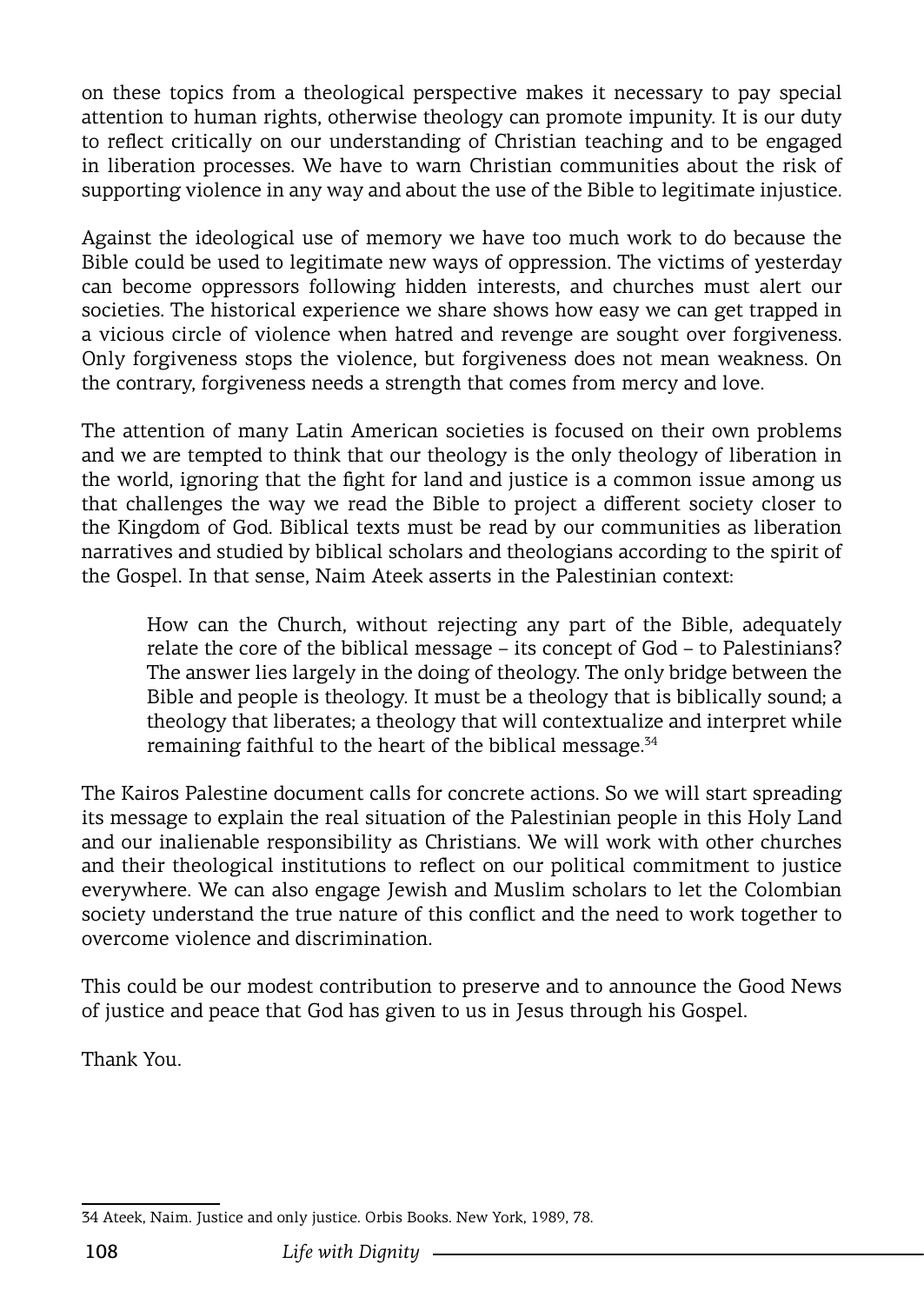# **KAIROS INTERNATIONAL: EXPERIENCES FROM THE FIELD**

# Kairos Britain – Successes and Challenges in the Last 2 Years

### *Charlotte Marshall*

### **Background:**

Kairos Britain was established as a network in 2012, following a conference on the Scotland island of Iona. A subsequent meeting in Shropshire brought together the steering group who wrote and published 'Time for Action' – the British Christian response to Kairos Palestine.

From 2012- 2014 (July) the network was run by members of supporting organisations and key individuals who had been part of its inception. In July 2014 the first paid employee was recruited, and has been directed with building the network and establishing effective advocacy work for Kairos Britain.

#### **Successes and challenges in the major areas of work:**

#### *Building the network*

- To date, Kairos Britain has recruited over 450 individuals who have endorsed Time for Action and signed up to the network
- We send a monthly newsletter to all of these, which includes news from Palestine, actions people can take, upcoming events and more.
- We have run 3 training events this year across the UK (Kairos Unbound), and have 3 more planned in 2015. So far over 100 people have attended these events, and the majority have signed up to be part of the network.
- In addition, we have the support of 18 organisations with similar aims, including the Amos Trust, Embrace the Middle East, Pax Christi and Friends of Sabeel UK. These organisations also form the management committee to help guide and steer the work of Kairos, and have contributed financially to support it.
- We are now challenging ourselves with a new idea  $-$  not just to recruit individuals, but also to ask communities to sign up and become active in campaigning. These 'Kairos Communities' will play a key role in recruiting more people to the network and building the supporter base for Kairos. We have currently recruited approximately 20 of these groups, and are pushing this work forward (with earnest!) in 2015.
- So far we have gained endorsement from several church leaders in the UK, including 3 Bishops and an increasing numbers of clergymen. Our aim is to reach and influence more of these leaders, who can spread the word across their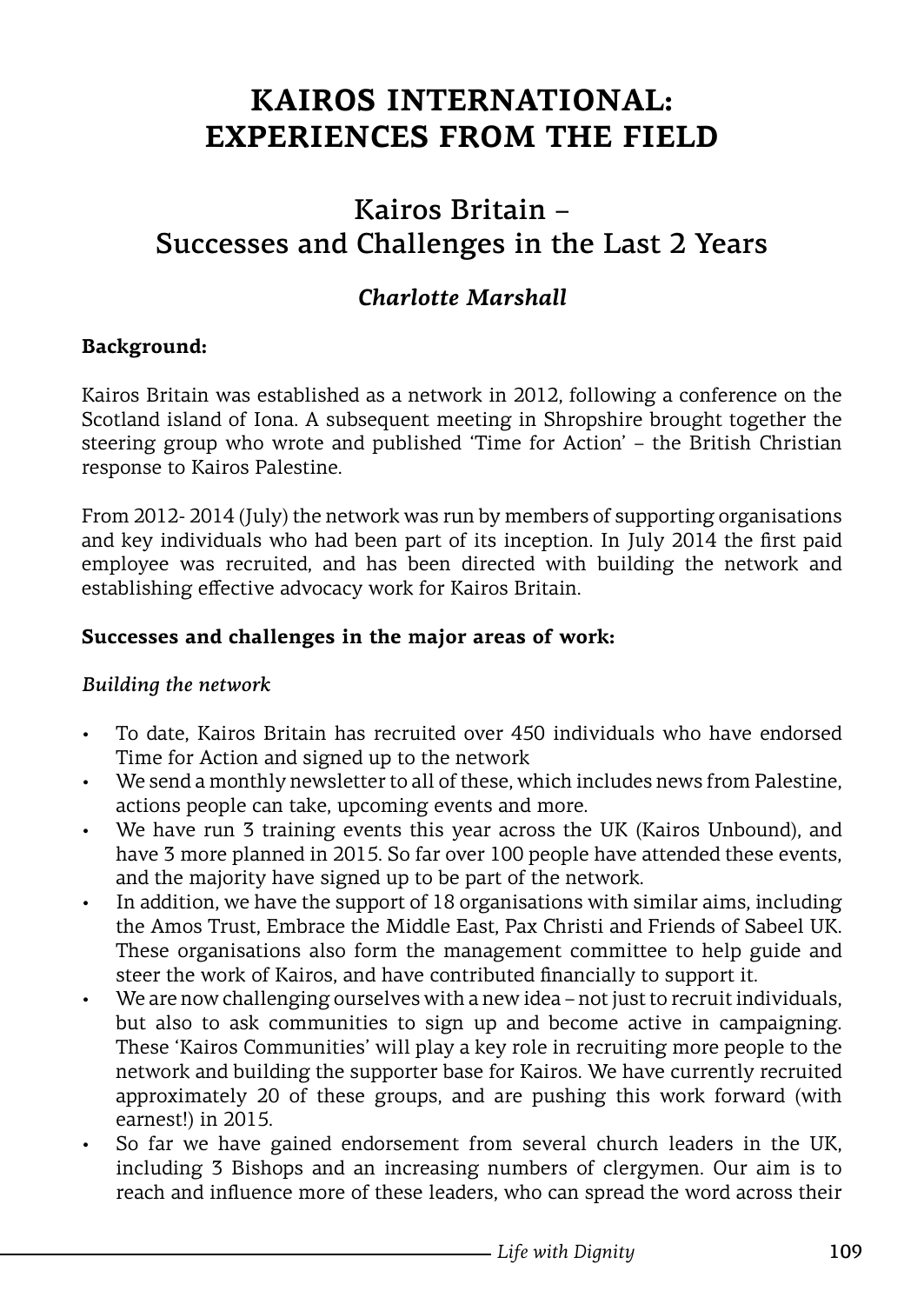church networks.

#### *Advocacy and campaigning*

- This year we have seen several advocacy successes in the UK. We have worked in coalition with leading Palestinian campaigning organisations such as the Palestine Solidarity Campaign, EAPPI, CAABU, Palestine Mission and others.
- There have been two major lobbies of the UK parliament this year  $-$  the first on Gaza, and the second on recognising the state of Palestine. In both cases we asked members of Kairos Britain to lobby their MPs, and to attend the events in Parliament on the day of the debates. The response from members of all the organisations that supported this was fantastic – over 40,000 UK citizens emailed their MP through an e-tool created by PSC and endorsed by us all.
- The overwhelming vote in favour of recognition is a sign of the support Palestine has within UK society and at the political level, and is something we need to capitalise on in 2015.
- In other advocacy work we are working alongside PSC and other partners to advocate for a ban of settlement products in the EU, through a campaign led by the ECCP (European Coordination of Committees and Associations for Palestine). Again, this work will become more prominent in 2015.
- We have also seen success at BDS demonstrations including members of Kairos Britain lobbying G4S at their 2013 AGM, and campaigns at Elbit in Shenstone, the West Midlands.

#### *Events*

- We have been present and visible at several major events over the last couple of years. At Greenbelt, a major UK Christian festival, we have taken part in panel debates, and held our own talks about the work of Kairos. We have also handed out literature and resources.
- At the London demonstrations for Gaza in the summer we were present and spoke at the start of the demonstration, passing on messages of support and talking about Kairos Palestine in front of thousands of people.
- We have started planning a major conference for 2016, in which we will be inviting key members and advisors to debate and strategise on the future work of Kairos Britain.

#### *Website and social media*

- Kairos Britain was in desperate need of a coherent voice across all forms of media – both online and offline.
- Since starting in post, we have coordinated our twitter, Facebook, website, newsletters and communications to give a specific look, feel and tone, and create more of a 'Kairos Britain' brand that people can identify with and endorse.
- • This has led to us recruiting over 120 new followers on twitter, and 319 likes on our new FB page. Our website is currently being rebuilt to include a new members area for Kairos Communities, and areas for new content.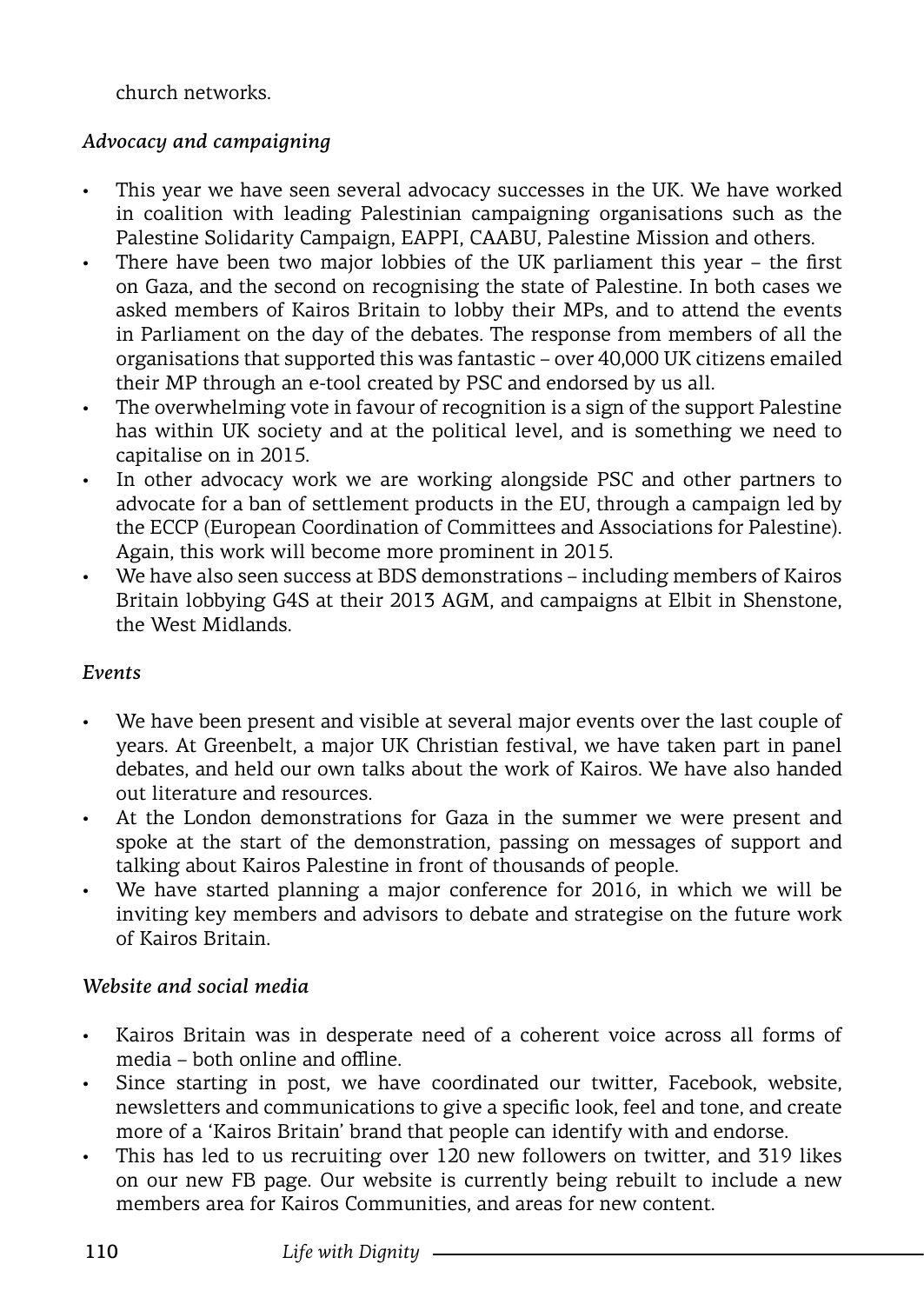Our aim is to continue to grow our presence on social media and get many more people engaging with Kairos through this means.

#### *Strategy and vision*

- Kairos Britain has recently changed structure to try and build the network in the most effective way. We have a management group that meets once every 2 months to advise and strategise with the advocacy worker. Then we are in the process of creating the Kairos Britain Forum, which contains members who are both enthusiastic supporters of Kairos and influential people within their networks and communities. So far 10 people have accepted our invitation to be part of the Forum.
- The advocacy worker is also in the process of finalising the vision and goals for Kairos Britain for 2014-16. This will be the first time we have set down strategy and objectives, and the agreement will form the basis of accountability between Kairos and its stakeholders, specifically the Forum.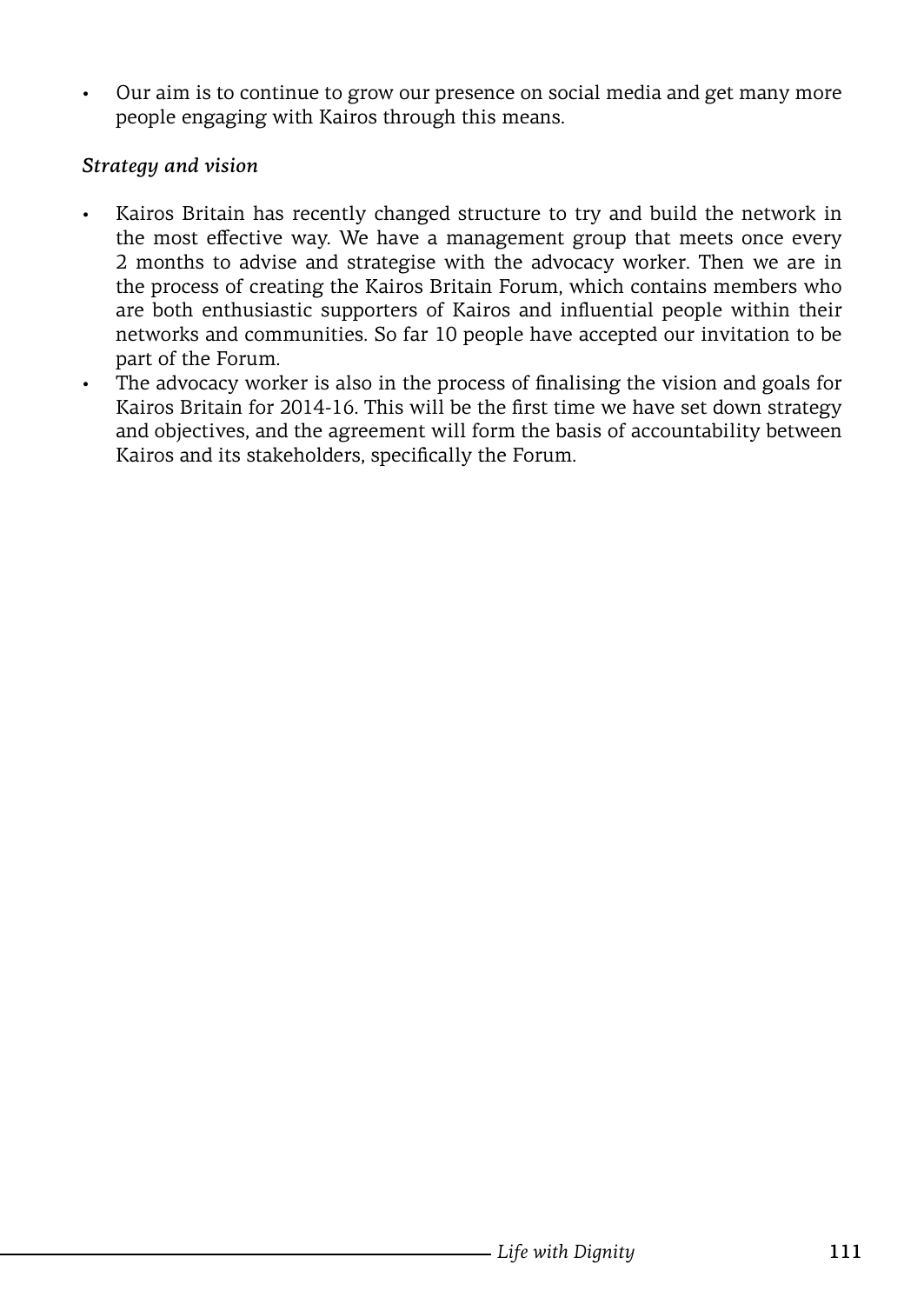# **GAZA**

# Christian Presence in Gaza – Accomplishments and Challenges

## *Sami El-Yousef*

### **Profile of Palestinians Worldwide**

In order to understand the complexity of Gaza, one needs to look at the profile of Palestinians worldwide. In 1948, the Palestinian population was 1.2 million in historic Palestine, 8% of which was Christian. During the events of 1947 into 1948 and leading to the establishment of the State of Israel, at least 750,000 Palestinians became refugees as 418 Palestinian villages were destroyed. Today, the projected number of Palestinians is 11.55 million worldwide, distributed as follows: 38% in Palestine (West Bank including East Jerusalem and Gaza); 12% in Israel; 44% in the Arab world (mostly in the neighboring countries of Jordan, Lebanon, Syria, and Egypt; and 6% around the world. It is worthy to mention that of those living in Palestine today, 39% are in Gaza which constitutes 15% of all Palestinians worldwide.

Today, there are close to 1.8 million Palestinians that call the crowded Gaza Strip their home, living in an area that does not exceed 365 sq. km, making it one of the most densely populated places in the world. As far as the Christian presence, official statistics still refer to anywhere between 3,000-5,000 Christians there. However, an unofficial survey conducted in June 2011 by the Myrrh Bearers Society puts the figure at about 1,500. A more formal household survey conducted by the YMCA-Gaza and published in May 2014 puts the figure at 1,313 (89% Greek Orthodox and 8.9% Catholic)

### **Recent Developments in Gaza**

The Palestinian Authority has been governing Gaza since shortly after the signing of the Oslo agreements in 1994 and the Strip saw relative calm in the following years. In 2005, Israel, under prime minister Ariel Sharon, unilaterally withdrew from the Gaza Strip after completing the construction of the separation wall. In 2006, Hamas won by a landslide in the elections of the legislative council and formed a national government. That same year the Israeli soldier Gilad Shalit was kidnapped and held hostage in Gaza. As a result, a blockade was imposed by Israel and the international community on the Gaza Strip. A few months later, in 2007, Hamas took over the Gaza Strip in a non-violent coup and kicked out the Fatah leadership, thus forming a separate Hamas government in the Gaza Strip. Thereafter, a very Islamic form of government was imposed making it uncomfortable for Christian individuals and institutions. This was exasperated by three successive wars on Gaza in a span of some 5 years. The first one started in December 2008 and ended in January 2009, lasting for some 20 days and left behind a lot of destruction, most of which remains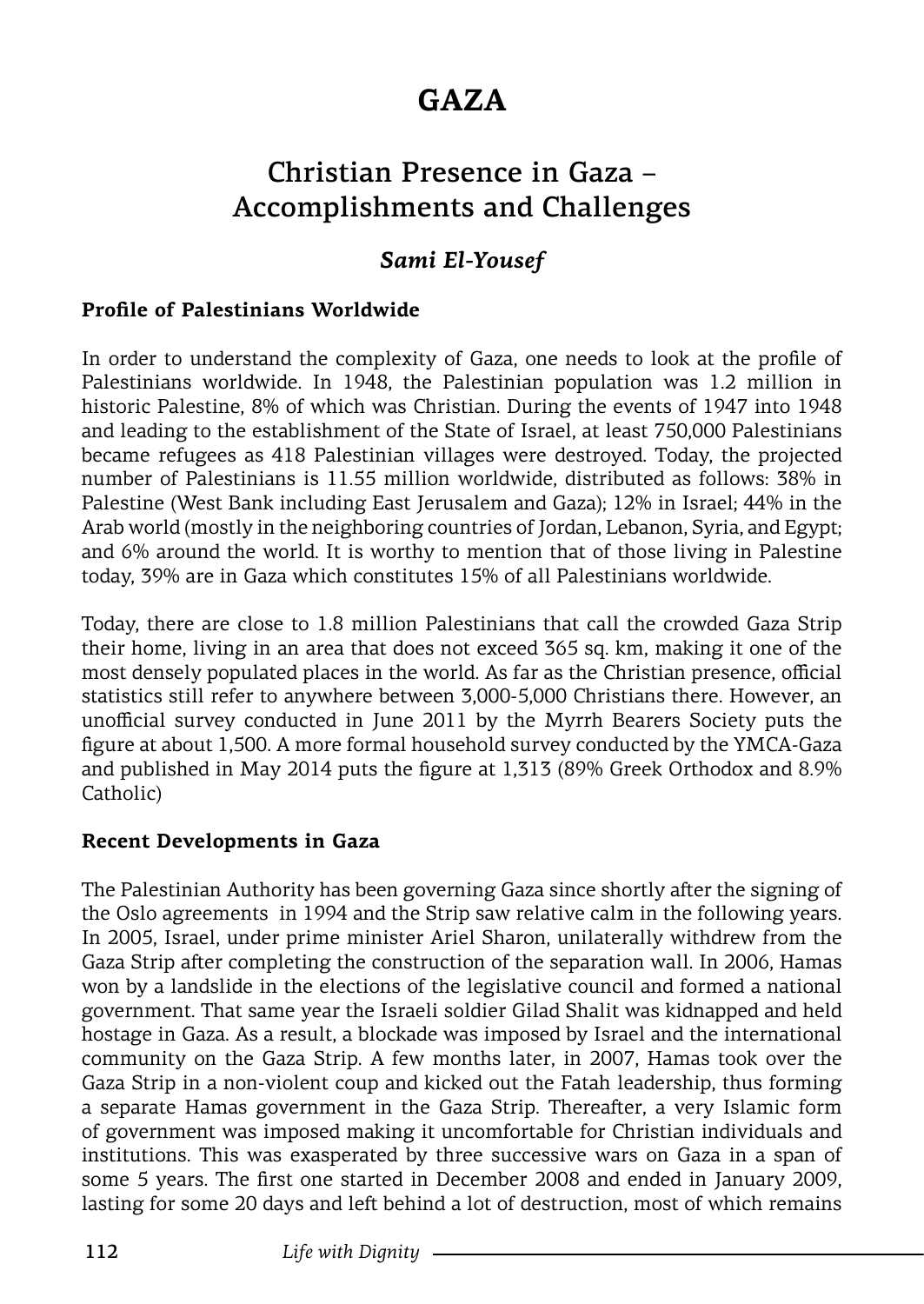till today. The second war was launched in November 2012 and lasted for 8 days, and created further destruction. One also needs to keep in mind the change in leadership in Egypt in recent years that has already toppled two presidents, one of whom belonged to the Muslim Brotherhood in Egypt. During his term, favorable relations were fostered with the Hamas leadership in Gaza, which all came to a quick end when he was toppled.

### **Facts from the July 2014 war on Gaza**

The third and most recent war on Gaza started on 7 July 2014 and ended 51 days later on 26 August 2014. No one really thought it would last for so long, nor did anyone think it would create so much destruction and human loss. Following are some facts and statistics compiled during and after the war, mostly from neutral United Nations sources and publications:

- IDF military activity included  $5,085$  airstrikes,  $8,210$  bombs and missiles dropped, 15,736 naval projectiles and 36,718 land projectiles. If one does simple math, that total translates to an average of one explosion of some sort per minute nonstop for 51 days.
- • Hamas military activity included 1,676 mortar bombs and 4,584 rockets directed at Israel; most were primitive in nature, though some were sophisticated and reached areas deep in the north of Israel.
- Palestinians killed were  $2.131$  of whom  $1.473$  are civilians, including 501 children and 257 women.
- At least 142 families in Gaza lost three or more members in the same incident. for a total of 739 civilian fatalities.
- Israelis killed during the war were 71, including 66 soldiers.
- Palestinians injured were 11,231, including 3,436 children, 3,540 women, and 418 elderly. It is estimated that 1,000 of the children's injuries will lead to permanent disabilities.
- At the height of the war, over 500,000 were internally displaced as 50% of the land of Gaza was declared a military zone. After the war that number went down to 110,000.
- Housing units completely destroyed or severely damaged was 18,000, with an additional 37,650 units sustaining damages deeming them uninhabitable.
- Damage to the water supply infrastructure, leaving 450,000 unable to access municipal water.
- Destruction of the sole power plant translated to 18 hour power outages daily
- In the health sector, there were  $62$  hospitals and clinics that sustained damages, some totally destroyed.
- As for the education sector  $-220$  schools sustained damages including 22 schools that were completely destroyed.
- • UNICEF reported that 373,000 children were traumatized during the war and are in need of psychosocial support.
- • As for the business sector 419 businesses and workshops were damaged and 128 were completely destroyed.
- Hostilities forced farmers and herders to abandon 17,000 hectares of croplands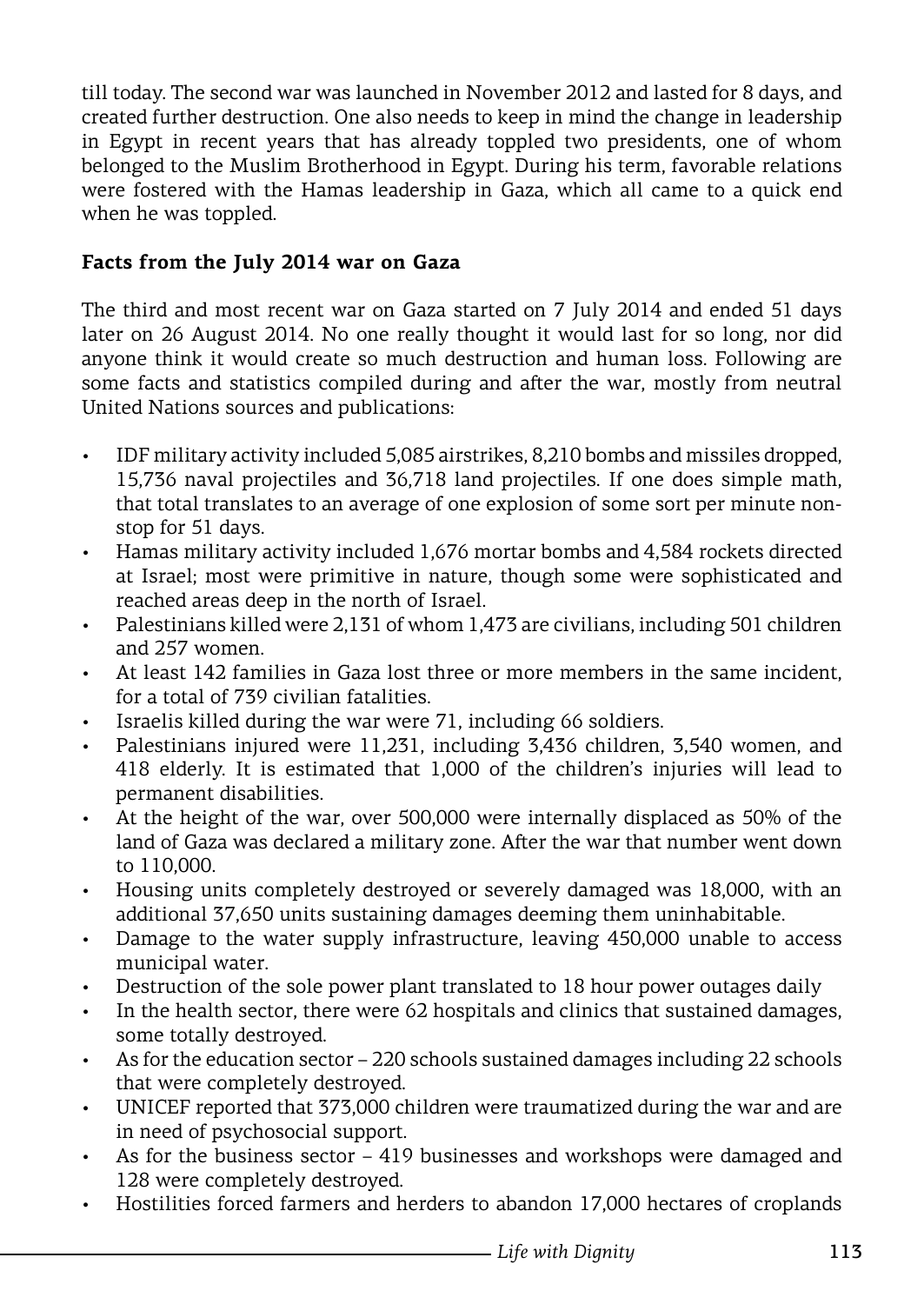as well as much of its agricultural infrastructure, including greenhouses, irrigation systems, animal farms, fodder stocks and fishing boats. Access to sea was completely prohibited for 51 days.

• Unemployment thereafter reached a record high of 70% of youth aged 20-24.

### **Emergency Response**

As was the case with previous wars, a number of Christian charities came quickly to the rescue and provided financial and moral support to alleviate the suffering of the masses in Gaza. This took the form of providing medicines and medical equipment, covering medical costs and fuel for the institutions working in the health sector including the Ahli Arab Hospital, the Near East Council of Churches clinics and the Caritas clinic, as well as providing cash assistance, food packages, hygiene packages, and clean drinking water. Some Christian institutions opened up their doors and hearts and converted their premises to temporary shelters to house the countless displaced people and to be used as distribution centers. This included the Greek Orthodox convent and church premises, the Holy Family School, the Greek Orthodox Cultural Center, as well as parts of the Ahli Arab Hospital and the YMCA. Given that the war happened during the Holy month of Ramadan for Muslims, it was reported that the Christian institutions were some of the very few who provided a hot meal during the iftar, the meal breaking the fasting at the end of a long, hot and humid day in Gaza.

Immediately after the war, a number of homes and institutions went through a program to fix the war damages. In this process, the Pontifical Mission alone fixed over 80 homes and the premises of some 8 institutions. The institutional element was critical as the intervention meant that these institutions went back to normal operations in a very short period after the war. The case of the schools, and in particular the Rosary Sisters School and the Holy Family School, was a critical intervention that allowed the school year to open a mere three weeks after the war ended. In response to the various reports on the level of trauma sustained by the whole Gaza population, and in particular the children, a massive psychosocial program of intervention was launched in dozens of schools, kindergartens and health facilities, reaching tens of thousands of people. Such support continued well after the war, giving the Christian institutions an elevated status within the various communities in Gaza that were touched as a result of such presence. Many within the Christian community reported after the war that the people of Gaza appreciated the Christian institutional presence as they were seen to be at the forefront of the delivery of emergency services during and after the war and are an integral component of the malaise of Gaza. Thus better relations seem to have been fostered leading to a better acceptance and understanding between the two faiths.

### **Challenges for Christians in Gaza**

Having painted a relatively bright picture for the Christian presence in Gaza after the latest war, one should not underestimate the challenges facing Christians in Gaza. One of the most difficult is the general situation faced by all Palestinians in Gaza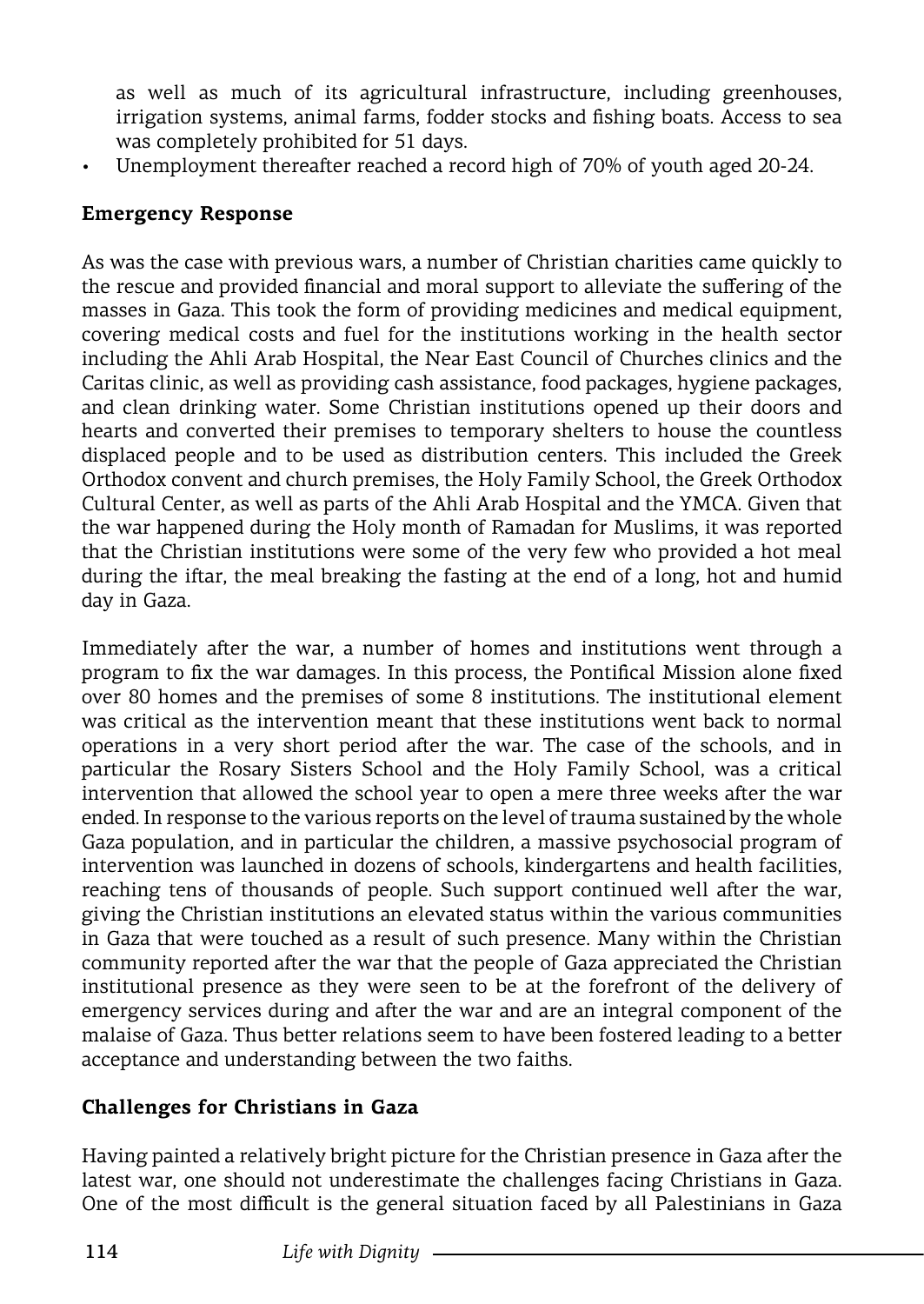with the continued blockade imposed by Israel and more recently by Egypt where Gaza feels like a very large open air prison with travel restrictions in full force by both Israel and Egypt. Youth in particular feel the heat of such travel restrictions as there is a general blanket restriction prohibiting any youth (Christian and Muslim) in the age group of 16-35 from entering Israel and the West Bank. Even when permits are issued to Christians in Gaza during the main religious holidays of Christmas and Easter, this group is excluded.

The second challenge of Christian life in Gaza is certainly related to the complications of living under Hamas who wishes to impose Sharia Law. Alcohol, for example is prohibited in Gaza, even for the Christians. Women are expected to conform to Islamic sharia dress code, and in general freedoms are limited, especially for women. Women Christian students studying at universities in Gaza at times are asked to leave class if they do not have a veil over their head. Christian symbols at Christian schools, including a Christmas tree, are not viewed with positive eyes, and in recent years there has been an attempt to introduce the education segregation law. This law expects a total separation by gender in schools, not only of students, but also of teachers as well. To date, the schools have resisted such segregation.

### **Churches and Christian Institutions of Gaza**

The largest denomination of Christians in Gaza is the Greek Orthodox, represented by a Bishop who resides in the convent belonging to the 1,600 year old Saint Porphyrius Church. As for the Catholic Church, it is represented by two Argentinian priests from the order of the Incarnate Word and they live on the complex of the Holy Family Church. There is also an Anglican church on the complex of the Ahli Arab Hospital, though there is no local presence to speak of. There is also a growing presence of the Baptist church. As for the religious congregations, the Rosary Sisters, the Daughters of Charity; the Sisters of the Incarnate Word, and the Franciscan Sisters all have a presence in Gaza, serving the Christian institutions and churches in Gaza.

The Christian institutional presence is diverse and provides services that are proportionately much larger than the Christian population. There are in total five Christian schools in Gaza providing quality education to approximately 3,000 students in a co-educational setting. The five are: The Latin Patriarchate School, The Holy Family School, the Rosary Sisters School, the Greek Orthodox School, and the Lighthouse School. There are less than 200 Christian students served through these schools with the majority being Muslim. In the health sector, the Ahli Arab Hospital, the three clinics of the Near East Council of Churches in Shajaia, Darraj, and Rafah, as well as the Caritas clinic provide quality medical services to tens of thousands of Gazans on an annual basis. In addition, the Near East Council of Churches operates four vocational training centers offering technical training to hundreds every year; as well as implements a variety of community development and employment projects. The Myrrh Bearers society offers a variety of programs to aid the community, and finally the Young Men's Christian Association (YMCA) with its 500 strong members provide sports, cultural, educational and social activities in an atmosphere of respect and tolerance.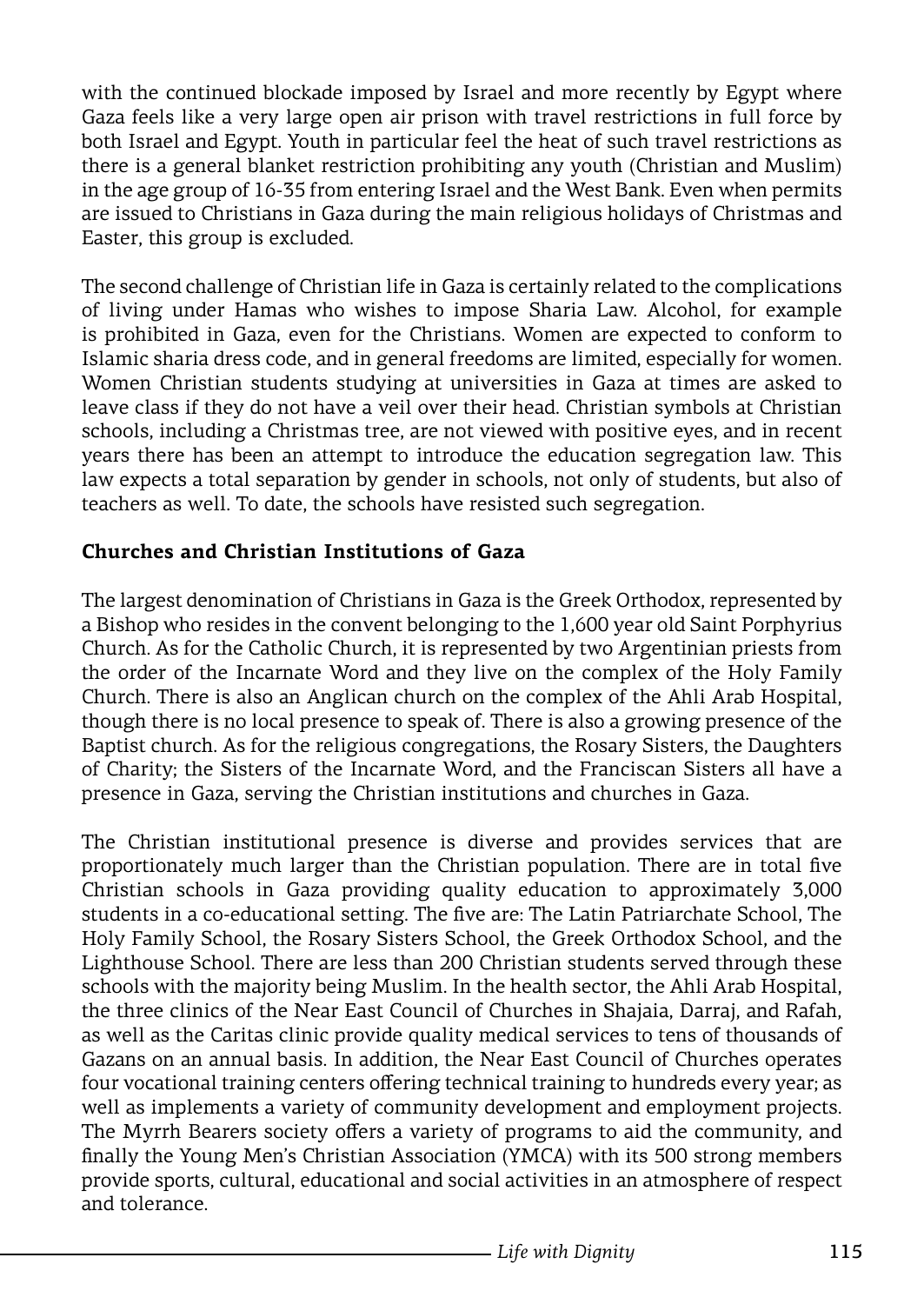An important element of the life of the Christian institutions in Gaza is that they are continuously looking for ways to expand and be of more service to the community. Four recent examples highlight this trend:

- Rosary Sisters School recently completed the construction of a new 3 story annex that added 12 additional classrooms as well as other facilities. This set the stage for a major expansion in enrollment.
- Ahli Arab Hospital recently added a new 3 story building which is planned to be the only diagnostic center serving all of Gaza's public and private hospitals.
- Holy Family School added a new third floor that includes a large multipurpose hall, a library, and additional classrooms.
- The Greek Orthodox Cultural Center is inching towards completion with the banquet hall and auditorium completed. Once operational, it has the potential to hire up to 20 people, as well as offer facilities that are unparalleled in Gaza to enrich the cultural and social life there.

Thus, these examples are not a sign of a dying community waiting for an exit visa to leave Gaza once and for all, but rather of a vibrant community that sees itself as an integral part of society in Gaza eager to make its contributions to the common good.

#### **Christian Presence and Witness**

With this brief survey about the small yet vibrant Christian presence in Gaza, it is important to point out that the services provided by these institutions in education, health, and social services are provided to all segments of society with no discrimination, with the Christian values at their core. These Christian institutions were never intended to serve the Christians alone, but rather the weak and poor and those in need of such services regardless of their background. These institutions are trusted and respected by all, including most Muslims who see the value of such Christian presence. Such institutions certainly have a huge role to play in interfaith dialogue which is lived day in and day out rather than preached in academic circles. There is also a huge role that these institutions play in building local societies. In many ways the Church and its institutions end up doing the work of governments. In conclusion, one must acknowledge the support from the various Christian communities around the world without which such presence could not have been sustained.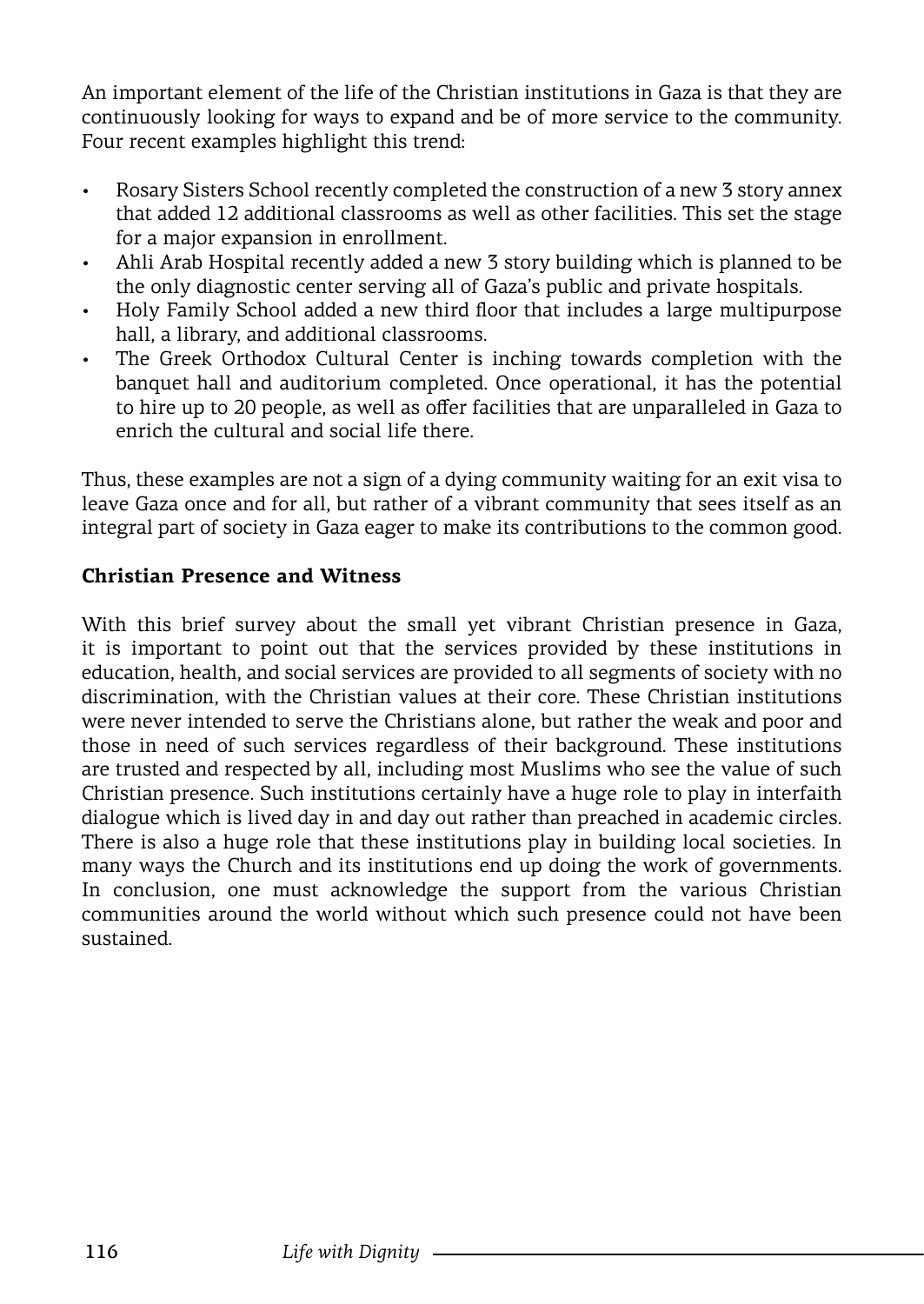# A Voice from Gaza

## *Suhaila S. Tarazi*

Ladies and Gentlemen,

Thank you for inviting me to celebrate with you Kairos' fifth Anniversary. It is both an honor and a pleasure to be here.

As I have done for so many years before, during my long career with Ahli Arab Hospital, I stand before you today to talk about the situation in Gaza. Each time, I was hoping to give you and other audiences a slightly better image of our daily life, but my hope remained faint and the situation in Gaza looks even more somber; it has actually worsened at all levels and the burden carried by every single person is heavy to carry and, in many cases, almost impossible to overcome.

I have dedicated some thirty years of my life to humanitarian work and, without God's help, I would have never succeeded. It would have been impossible to continue this noble, yet extremely difficult mission, for it takes lots of energy, courage, determination and sacrifice, particularly under the occupation and the drums of war.

The wonderful topic of this conference is about "dignity" and as I speak I shall try to shed the light on what it means to the Palestinian people.

Allow me to give you a brief overview of the situation in Gaza as I have lived it. Over the last five years, Gaza has been exposed to 3 brutal Israeli intensive military operations and ground incursions. I will not bore you with unnecessary figures, but some are inevitable to mention, precisely because of their magnitude and negative impact on an entire population.

In 2007, when Hamas took power, Gaza witnessed humiliation, aggression, blockades and abuse of human rights, restrictions of movement, electricity power cuts and fuel shortages. These are words you have heard so often, but if you take the time to reflect on each separately, you will realize how difficult it is for 1.8 million individuals to live under such circumstances.

Let me first tell you that Gaza wounds have not healed, the blood of the innocent people has not dried, and the rubble resulting from the destruction of the buildings is still piled up. It is wonderful to hear about the pledges to reconstruct Gaza and, because it is an important issue, it fills the media worldwide, but nothing has been done so far.

While I am standing here now, the cries of the six year old burn victim, Khaled Malaka – the only survivor of a family of 5 – calling his mom for help are still filling my ears. And the picture of Neveen El-Attar, the nurse at Ahli Arab Hospital is still vivid in front of my eyes. She saved the lives of hundreds of injured just one day before she was found dead under the ruins of her home. She is now survived by two orphaned daughters; the eldest is 2 and a half years old.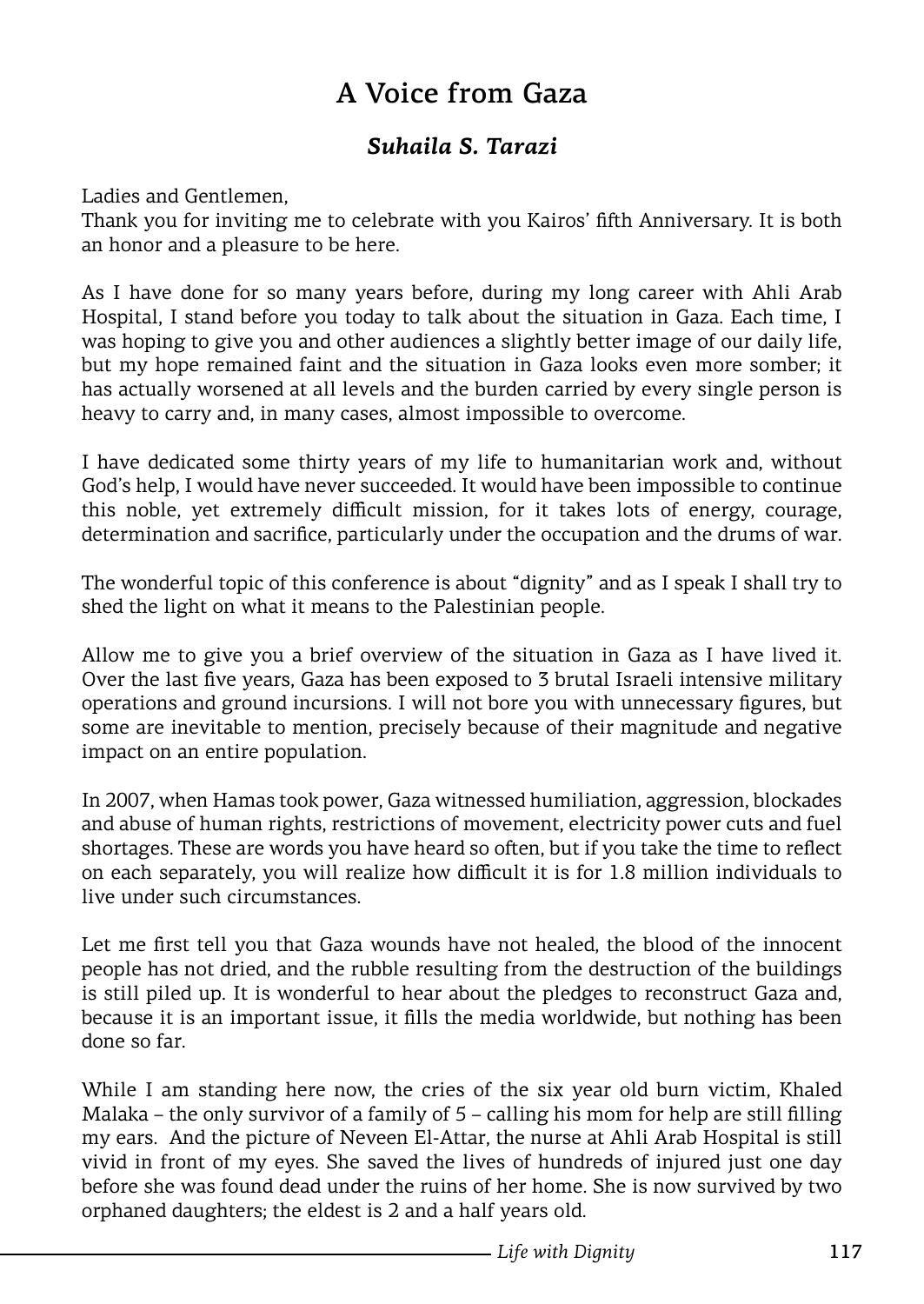In Gaza, under the terms of the blockade, we are deprived of many basic items: from foodstuffs to medical supplies. The 1.8 million people are besieged: women, men, children and even patients are prohibited from any movement from and into Gaza; poverty and unemployment have considerably increased, the essential services and infrastructure have also seriously declined. Gaza has been deprived of any development. And it is not any better economically. At least 85 per cent of Gaza's factories are either closed, or working at less than 50 percent capacity. The blockade also prohibits most exports, and restricts the transfer of goods from Gaza to its traditional markets in the West Bank and Israel, along with the severe restrictions on access to fishing waters. It also prevents sustainable growth and perpetuates the high levels of unemployment, food insecurity, the loss of livelihoods and aid dependency.

With the Israeli destruction of the main power plant in June 2006, followed by the restriction on spare parts and fuel imports, Gazan people suffer from insufficient and irregular power supplies. The daily power cuts range between 12 and 16 hours. As a result, more than 30 per cent of households in Gaza are supplied with running water for 6 to 8 hours – only once every four days. Up to 90 million liters of partially treated sewage are discharged into the Mediterranean Sea every day, which will cause more environmental and health hazards.

The blockade has had a crippling effect on the health sector. Access to medical treatment outside of Gaza has decreased tremendously, and the health sector is still suffering from the ravages of the siege, imposed by the Israeli occupation forces for seven consecutive years. Shortages of essential drugs and disposables, and medical spare parts have reached the highest recorded levels. Due to the shortages of electricity and fuel, over 300 medical machines at hospitals are out of order, including the ONLY MRI machine at Gaza European Hospital. The average waiting time for some types of elective surgery at Gaza's largest hospital (Al Shifa) is over a year!

The latest war on Gaza has also affected about 60,000 housing units, of which twenty thousand were totally destroyed, leaving more than one hundred thousand people homeless mainly in Shajaeia, Beit Hanoon, Sha'af and Khozaa. Tens of thousands of hectares of croplands, as well as agricultural infrastructure including greenhouses, irrigation systems, animal farms, and water wells and fishing boats have been destroyed. Though access to the sea has been improved to six nautical miles, there has often been detention of and shooting at fishermen.

The war has also greatly harmed Gaza's health system, which had not functioned well beforehand. Many services and specialized treatments are not available to Palestinians inside Gaza. To name but a few, there is lack of medicine needed for cancer treatment, drugs for cardiovascular diseases, life-saving antibiotics, and kidney dialysis products. Moreover, there is a serious shortage of medical equipment spare parts. Hospitals were suffering from 18 to 23 hour power cuts, as well as crucial shortages of fuel for the use of the generators. While many of the NGOs health institutions were closed during the assault, Ahli was working round the clock to save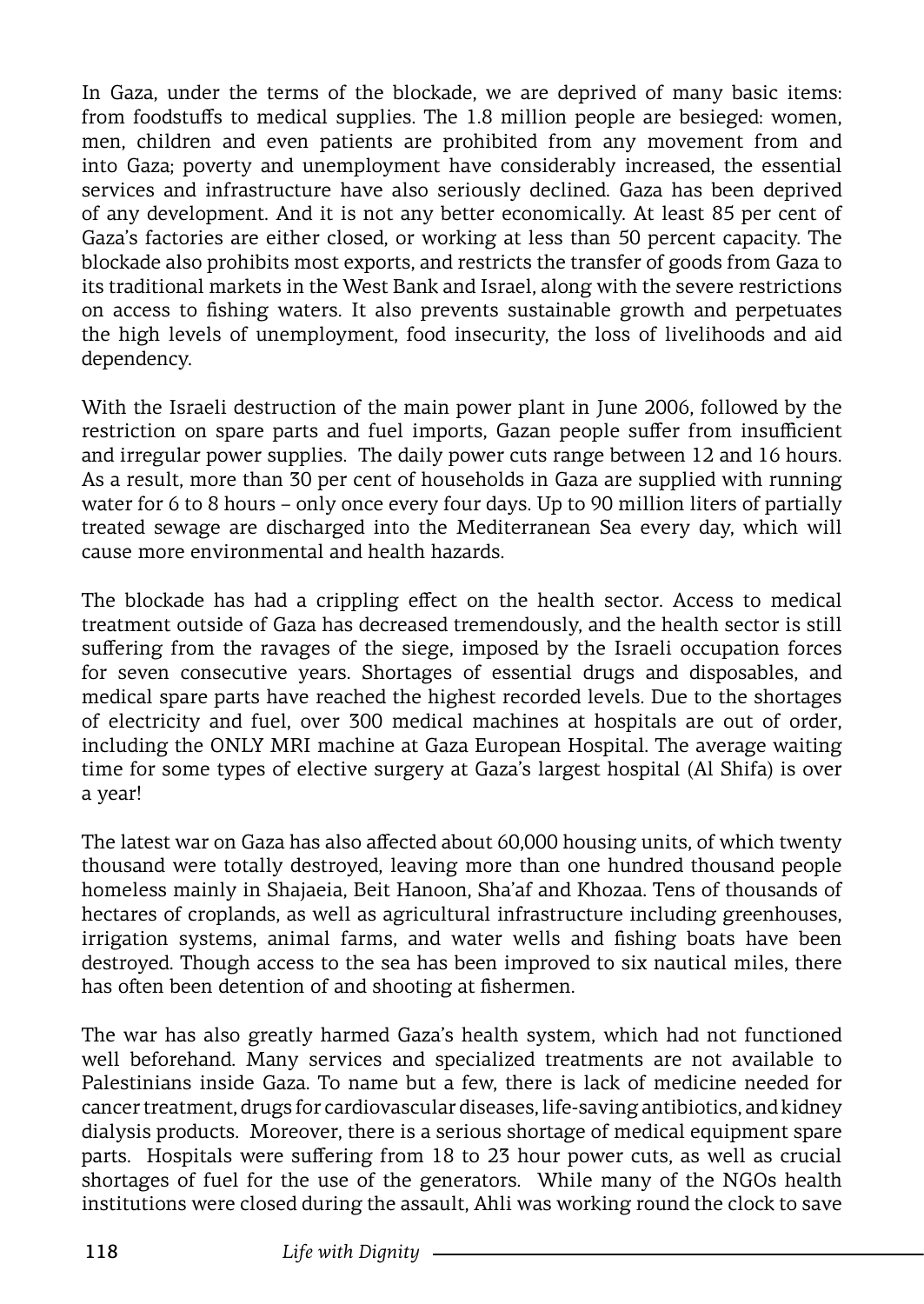the life of many innocent, irrespective of their faith, gender or political affiliation. With Ahli's meagre resources, we succeeded in providing food, psychosocial support and shelter for many families. Those were extremely difficult times for doctors, nurses, patients and staff alike.

Gaza is living in a continuous manmade catastrophe. Unless Israel lifts the blockade and there is a political solution to the Israeli-Palestinian conflict, based on justice and human rights, Gaza will remain hostage and Palestinians will never build their livelihood and economy.

Within a system which denies the existence of basic human rights, fear tends to be the order of the day: fear of imprisonment, fear of torture, fear of death, fear of losing friends, family, property or means of livelihood, fear of isolation and fear of failure.

It is unfortunate that in our world today, wonderful words such as Truth, Honour and Justice are being overlooked. Dignity is as essential to human life as water and oxygen, for without dignity, our identity is erased. Time will reveal who has it and who has it not. There is no honour in war, less in killing and none in dying, but there was true dignity in how Palestinians behaved themselves in battles.

Sufferings, disappointments, melancholy, despair should not be words to sadden us, but to render us more mature to confront the horror of the occupation. When we look in the eyes of Palestinian children wandering in the rubble, or see their innocent stare on television screens, expressing their feelings to reporters, we know that there is hope. In spite of the endless lies we hear, the distorted facts, the lack of conscience, the hunger for power, Palestine will never be forgotten; it will remain deeply engraved and anchored till the end of times.

For political reasons, the international courts of justice may not be working as efficiently as they should, but thanks to today's fast moving technology, where nothing can be hidden anymore, and where everyone is videotaping everyone else, JUSTICE will eventually be done.

Palestinians have the right to live in dignity; they cannot give up, and they have to fight for their right until: el Haq yirjaa la ashabo.

From this very specific town of Bethlehem in Palestine, I would like to send a message of Peace to the whole world. When on Christmas Eve, the bells of the Church of the Nativity start to ring announcing the birth of Jesus our Saviour, and all television channels worldwide stop their programs to carry a live transmission of this wonderful event, I ask you all to remember the Palestinian people in your prayers.

Be ambassadors of Justice and always spread the good word.

Thank you... and Merry Christmas to all!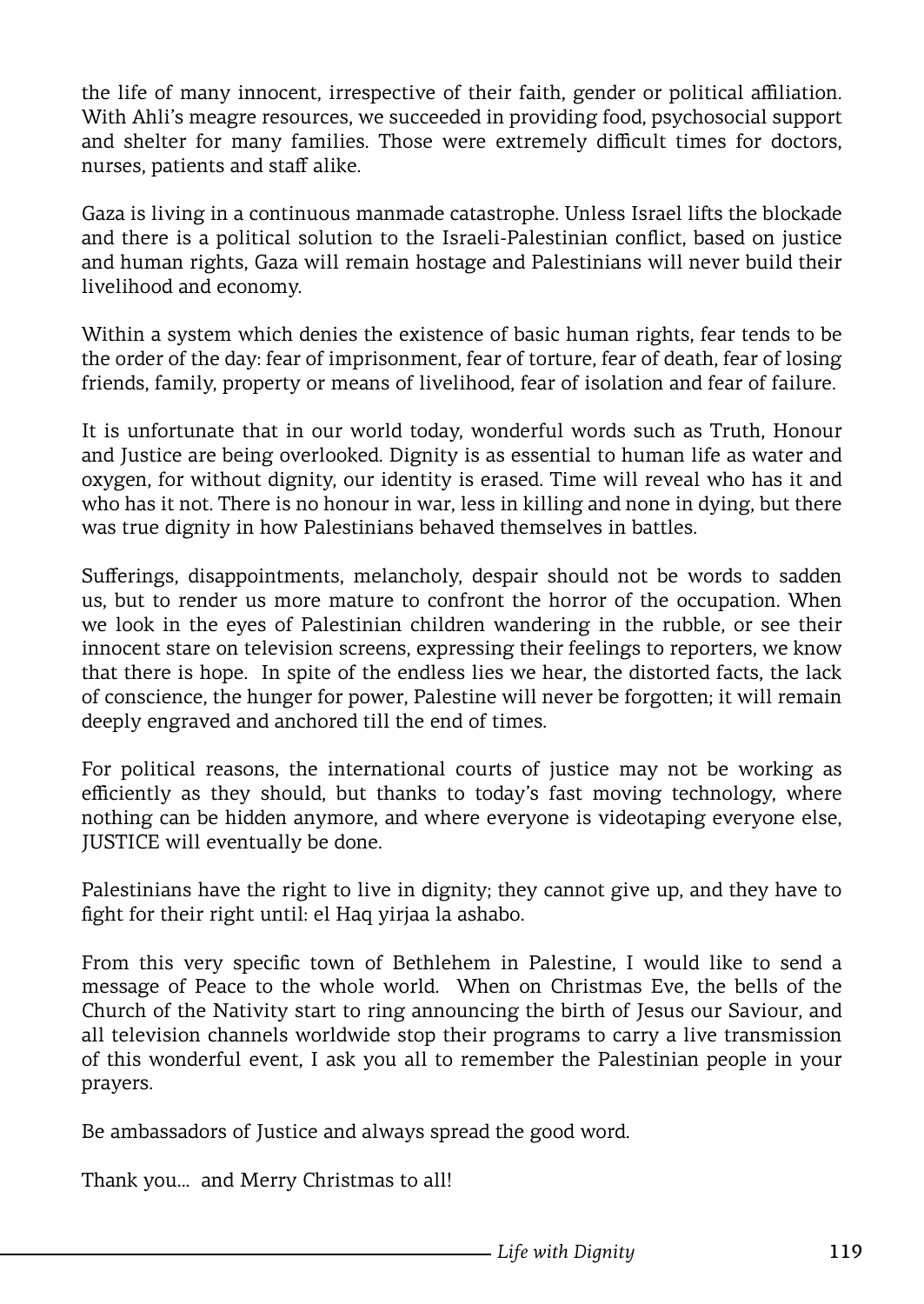# **PRISONERS**

# Prisoners and Human Rights

## *Ayed Abu Eqtaish, Helmi Araj, Randa Wahbeh*

**A. DCI-Palestine** (Defence of Children International) - Ayed Abu Eqtaish Defence of Children International – Palestine is a national section of the international non-governmental child rights organization and movement, Defence for Children International, established in 1979. DCI-Palestine focuses on issues of a) Accountability and b) Child Detention.

Affidavits collected by DCI-Palestine during 2012 and 2013 indicate that the illtreatment of Palestinian children held in Israeli military detention is widespread and systematic. The cumulative effect of the ill-treatment experienced by all of the children must also be considered when assessing its gravity. In some cases this cumulative effect, coupled with the child's age, may result in the treatment being properly categorized as torture. It is important to note however, that both illtreatment and torture are absolutely prohibited and criminalised under international law.

Most children held in the Israeli military detention system are arrested from villages located close to friction points, namely settlements built in violation of international law, and roads used by the Israeli army or settlers.

Recent amendments to the military orders relating to children have had little impact whatsoever on their treatment during the critical first 48 hours after an arrest, where most of the ill-treatment occurs at the hands of soldier, policemen and interrogators. Recommendations

No child should be prosecuted in military courts which lack comprehensive fair trial and juvenile justice standards. DCI-Palestine recommends that as a minimum safeguard in the light of consistent reports of torture and ill-treatment, the following:

- 1. Except in extreme and unusual circumstances, all arrests of children should occur during daylight hours;
- 2. In all cases the use of single plastic hand ties and blindfolds should be prohibited and prohibition must be effectively enforced;
- 3. All children must have access to a lawyer of their choice prior to interrogation, and through the interrogation process;
- 4. All children must be entitled to have a parent present at all times during their interrogation;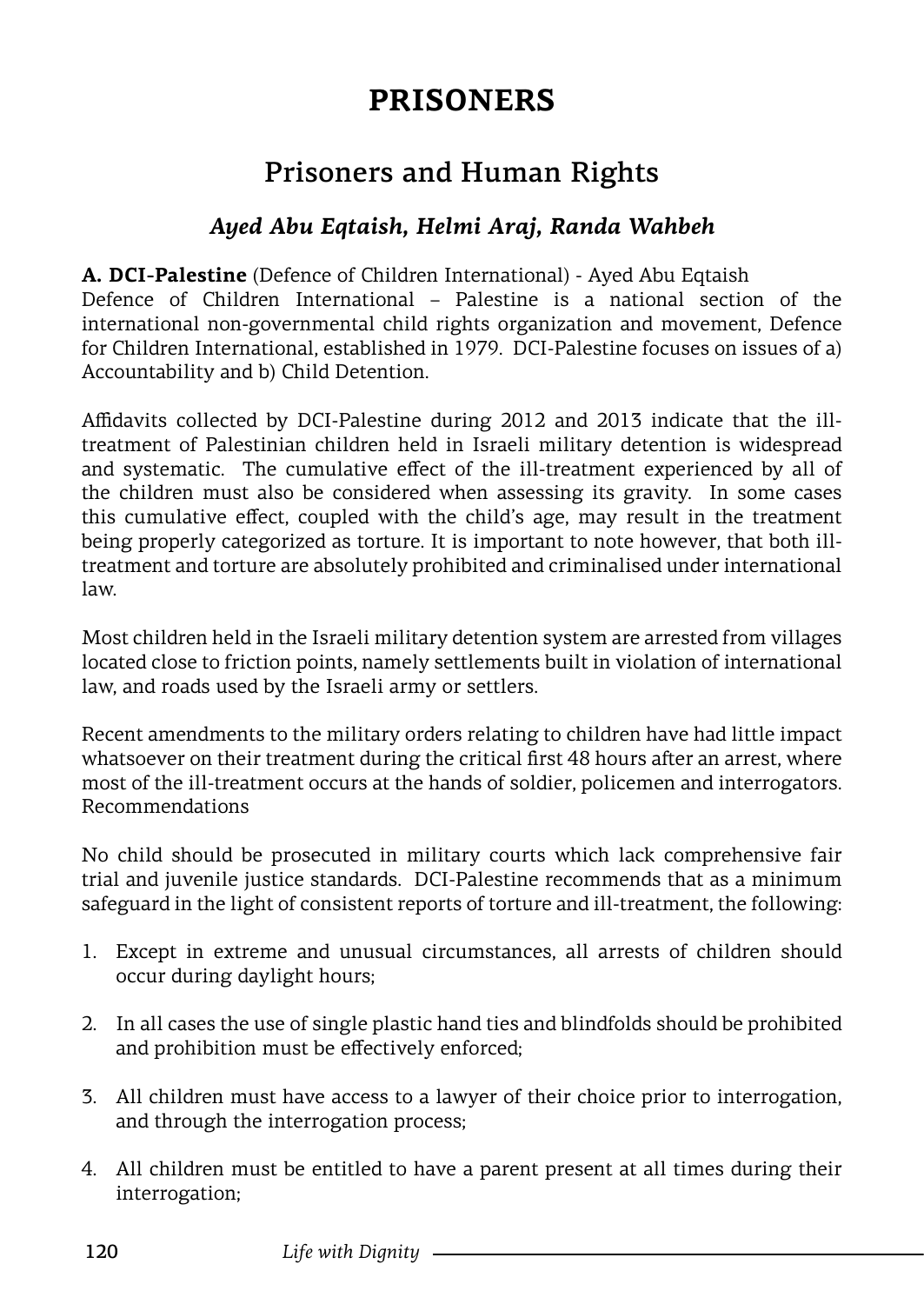- 5. In every case the interrogation of children should be audio-visually recorded;
- 6. In all cases evidence obtained as a result of torture or ill-treatment must be excluded by the military courts;
- 7. In all cases where incriminating evidence is obtained during interrogation when the child was not appropriately informed of his/her right to silence, this evidence must be excluded by the military courts;
- 8. The practice of using solitary confinement and administrative detention orders on children in Israeli military detention must be stopped immediately, and the prohibition must be enshrined in law;
- 9. Effective accountability measures must be introduced to ensure all credible reports of torture and ill-treatment are properly investigated in accordance with international standards and that perpetrators are brought to justice.

**B. Hurryyat** (Center for Defense of Liberties and Civil Rights) - Helmi Araj Hurryyat is a Palestinian non-governmental and independent organization that contributes to the protection of the Palestinian liberties, civil and political rights.

Hurryyat thrives no enhance the rule of law within the Palestinian society, and to provide legal, financial and psychological assistance to both the Palestinian prisoners detained in Israeli jails and their families. This is achieved on a human rights-based approach to accomplish the following objectives:

- 1. Activating the social involvement and participation of the Palestinian community in protecting the Palestinian civil and political rights.
- 2. Organizing systematic advocacy initiatives directed towards enhancing Palestinian prisoners' conditions.
- 3. Contributing towards the efforts aiming at influencing the decision-making process in ways that protects human, social and political rights of Palestinian prisoners in Israeli jails.

Core values that make up the platform of Hurryyat's work are based on voluntary spirit, equality, participation, social justice, gender sensitivity, transparency and commitment to social development and democracy.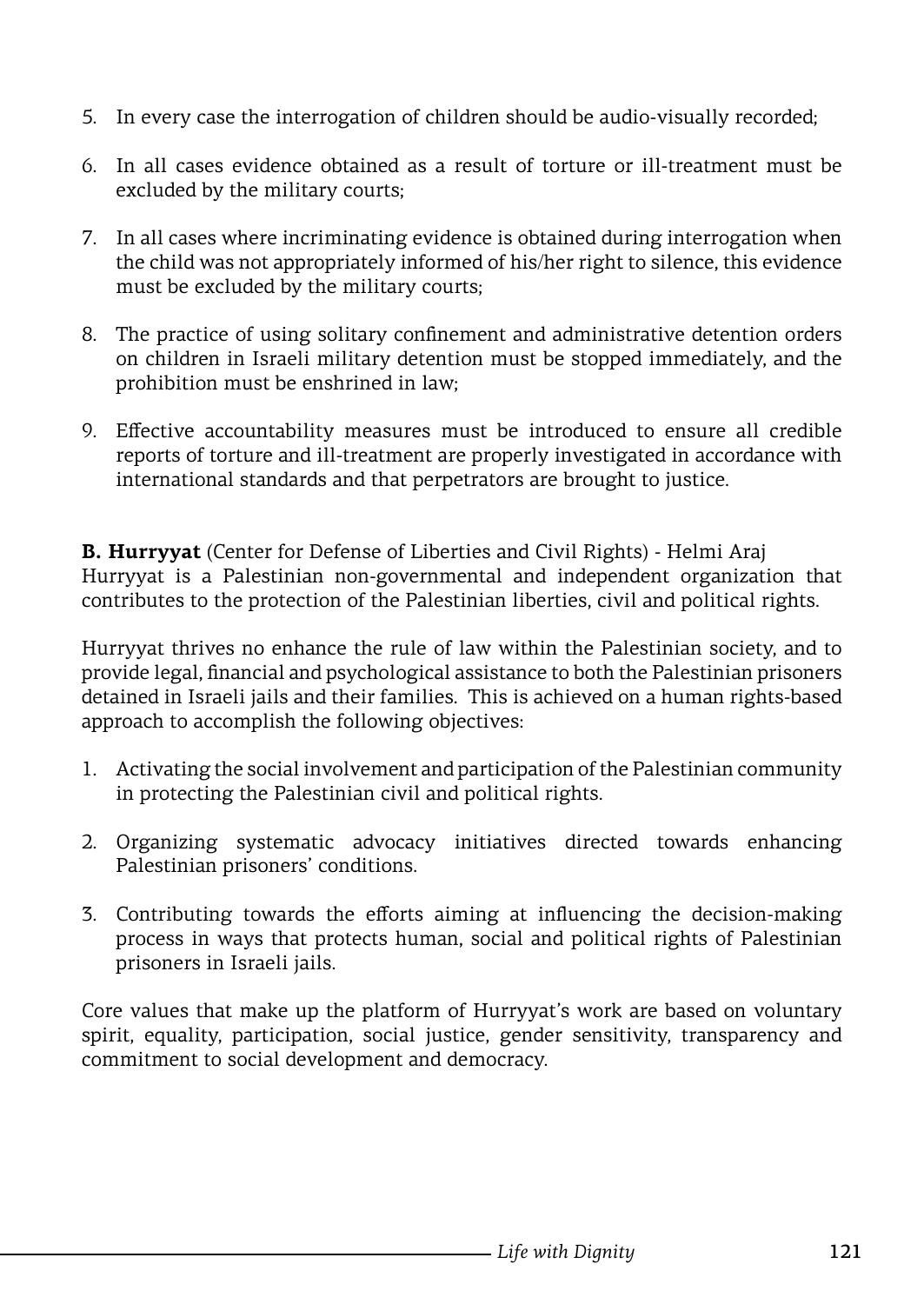#### **C. Addameer** (Prisoner Support and Human Rights Association) - Randa Wahbeh

Addameer is a Palestinian non-governmental, civil institution that works to support Palestinian political prisoners held in Israeli and Palestinian prisons. The center offers free legal aid to political prisoners, advocates their rights at the national and international level, and works to end torture and other violations of prisoners' rights through monitoring, legal procedures and solidarity campaigns.

Addameer contends that the practice of administrative detention in Israel and the occupied Palestinian territory contravenes fundamental human rights. Israel uses administrative detention in a highly arbitrary manner without putting even the most basic safeguards in place, leading to other grave human rights violations, such as inhuman and degrading treatment and torture.

Addameer accordingly demands that all administrative detainees held on account of their political views or their activities carried out in resistance to the occupation be released promptly and unconditionally. Fair trial standards must be respected for all political detainees, including those accused of committing acts that are considered crimes according to international law.

Addameer further demands that the occupying power adhere to international law and that restrictions on the use of administrative detention be imposed. It insists that the judicial review of administrative detention orders must meet the minimum international standards for due process. The authorities must provide detainees with prompt and detailed information as to the reason for their detention, and with a meaningful opportunity to defend themselves.

(Information taken from the World Council of Churches publication, *Palestinian Prisoners: A question of conscience.* Edited by John Calhoun and Ranjan Solomon.)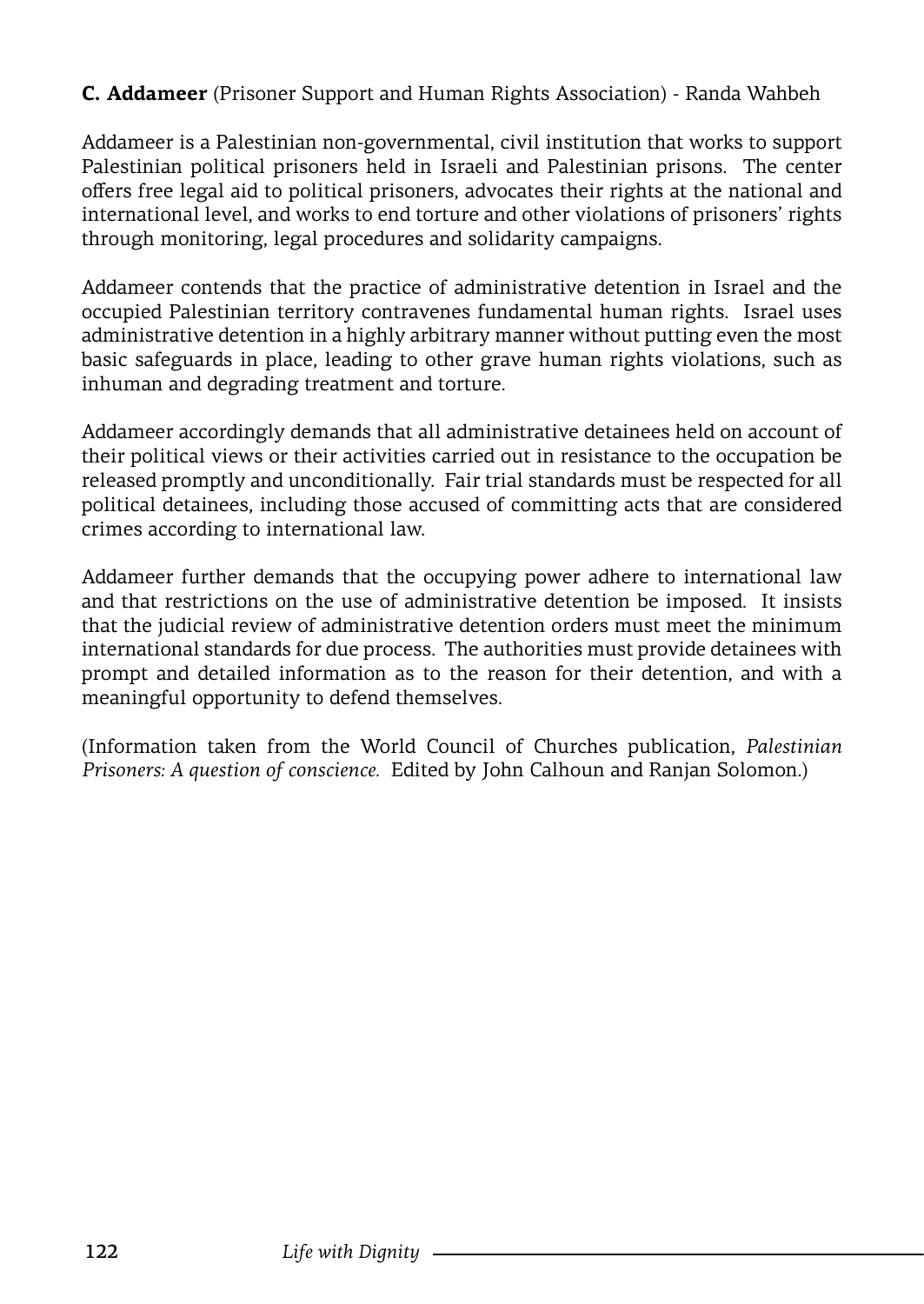# **THE NEXT FIVE YEARS**

# Vision and Reality Kairos in the Next Five Years

## *Jamal Khader*

The Kairos document does not deal primarily with the past of the conflict, as the present and the future are the real challenges. This is true for the Kairos itself and the evaluation of the work done so far. We look back to the last five years to "celebrate" our successes, but most of all we look forward to the future to plan for the next five years. We had a vision and strategy; it is time to renew and review our strategy. We were hoping that we do not have to commemorate the anniversaries of the Kairos and that our goals are met; but it seems that this is not a time to celebrate as much as to renew our commitment to achieve the goal of the Kairos document: the end of the Israeli occupation of Palestine.

#### **Prophetic document**

Kairos Palestine was and is still a prophetic document. Prophets challenge the Status Quo and call for repentance. Prophets are not diplomats; they do not have a word that will please both sides; they speak truth to the mighty. Prophets can read the signs of time to explore God's will for us here and today.

When the Kairos was launched five years ago, many churches and organizations felt the need to respond to the Kairos and they did. Many were honest enough to take seriously the theological challenge to review their theology, making it more compatible with justice. "We cannot support injustice with a self-justifying theology." That was the answer of many theologians and churches. Other churches decided to wait and to mature their theology; I hope they will not wait until it is too late. Others just decided to dismiss the Kairos moment and ignore the document.

What are the signs of the times five years after the launch of the Kairos document? Re-reading the Kairos, we realize that many points are more evident now than they were five years ago: the matrix of control by the Israeli occupation of the Palestinian lands is more severe to the point of non-return; settlements, political prisoners, the Separation Wall, the denial of the right of return, the catastrophic situation in Gaza and religious freedom… these realities are a heavier reality in Palestinian daily life. The question now is not how to have an independent Palestinian State, but if such a state is still possible. We are facing old realities in a new and unprecedented way. What was possible five years ago seems impossible now. The rhetoric of a "viable Palestinian state" is no longer possible with the number and size of the settlements, the decline of the Israeli left and the new discriminatory laws in Israel.

Jerusalem is a clear example of how realities on the ground change rapidly; the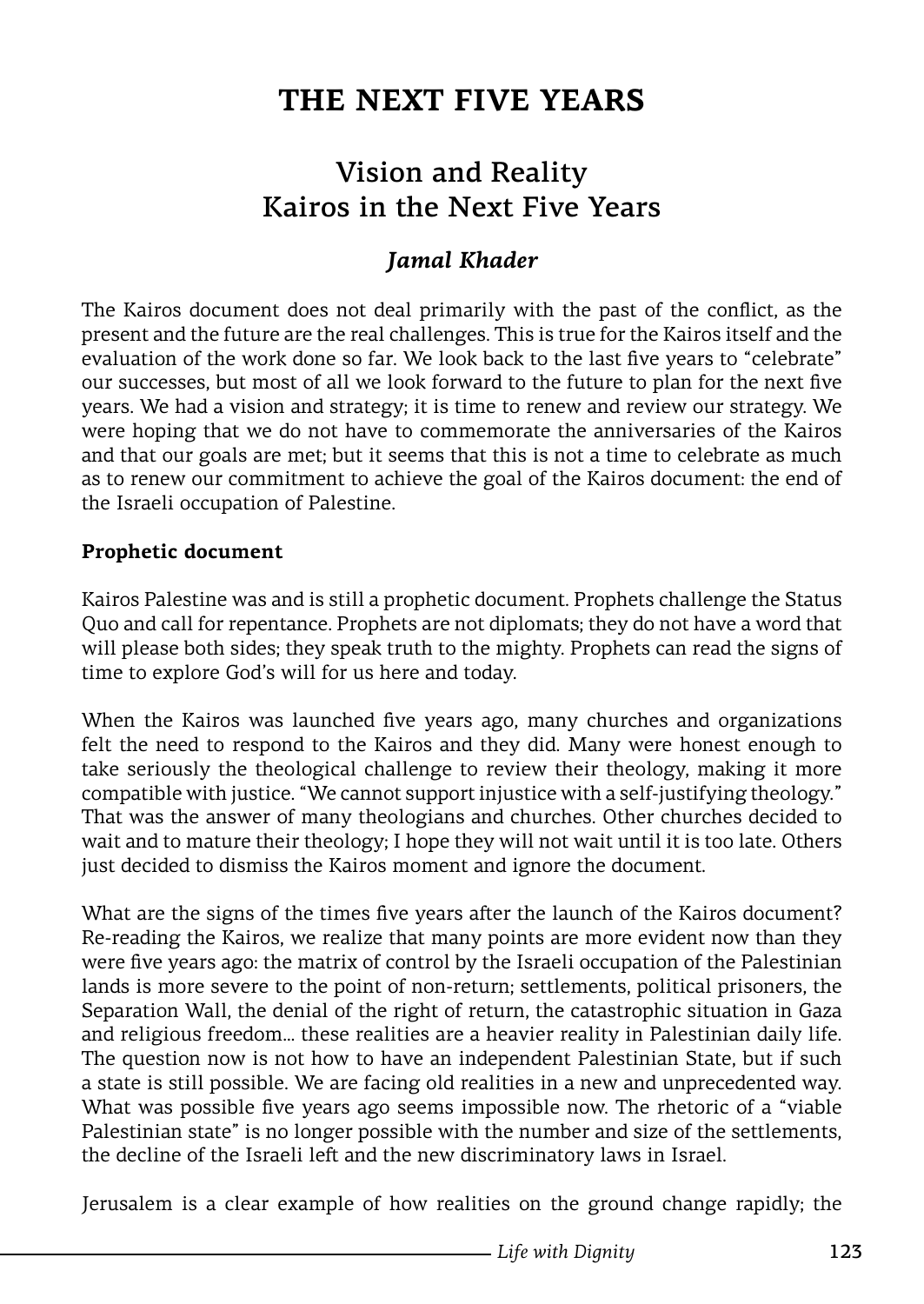Israeli government is doing its best to make any solution impossible. The new laws in Israel define Israel as a "Jewish State," or a state for Jews only. In the Kairos document, we said already that *"a religious state suffocates the state, confines it within narrow limits, and transforms it into a state that practices discrimination and exclusion, preferring one citizen over another."*

On the other hand, we witness unprecedented religious extremism. What we witness in the Middle East in particular and in the world in general is an increase in sectarianism and religious extremism. Although it is clear with ISIS in Syria and Iraq, we cannot ignore the Jewish extremism, national or religious, witnessed during the last war on Gaza and in the new laws to define Israel as a state for Jews only. The Christian fundamentalism is not a foreign phenomenon expressed in Christian Zionism or in Islamophobia in countries with Christian tradition; it has a direct influence on our existence and the injustice from which we suffer.

Kairos is prophetic; it denounces the injustices and when it reads the signs of the times, it does it in order to listen to the word of God in our time. Kairos becomes a moment of decision, of conversion, where believers become more engaged in their lives when they realize the will of God here and now. To talk about the next five years of the Kairos is to look to God, to identify his will for us in these difficult times.

Kairos Palestine emphasizes Christian witness and hope. "Ritual solidarity," as it is called by Marc Ellis, is not enough. Let us remember the "Amman Call" in 2006, where it talks about costly solidarity. It means that we may need to sacrifice something, or maybe take the risk of being accused of anti-Zionism or even anti-Semitism.

Many things happened during the last five years; we heard during these couple of days about the successes of the Kairos document. It is time now to face the challenges and to look ahead to the next five years. During the past five years, solidarity with the Palestinians increased. We witness several European parliaments voting to recognize a Palestinian state. Although some may see in that voting something too little too late, it shows a real change in the attitude of many people in Europe. The same can be said of the decisions of churches in favor of the BDS movement. At the same time, we witnessed more changes on the ground to prevent any possibility of an independent Palestinian state.

### **Keeping faithful to the message of Kairos**

Instead of celebrating the success of the document in the last five years, let us concentrate on the present situation and look forward to the next five years. We took the hard path opposing injustice and working for a better future for all the inhabitants of this land. Recent events call us to continue.

On the **local level**, our plan is to continue working with local Christians, especially with youth and women. Several groups studied thoroughly the Kairos, discussed it, and began to travel around the world to present Kairos and spread it. This work was done directly by the Kairos or in collaboration with other youth and women's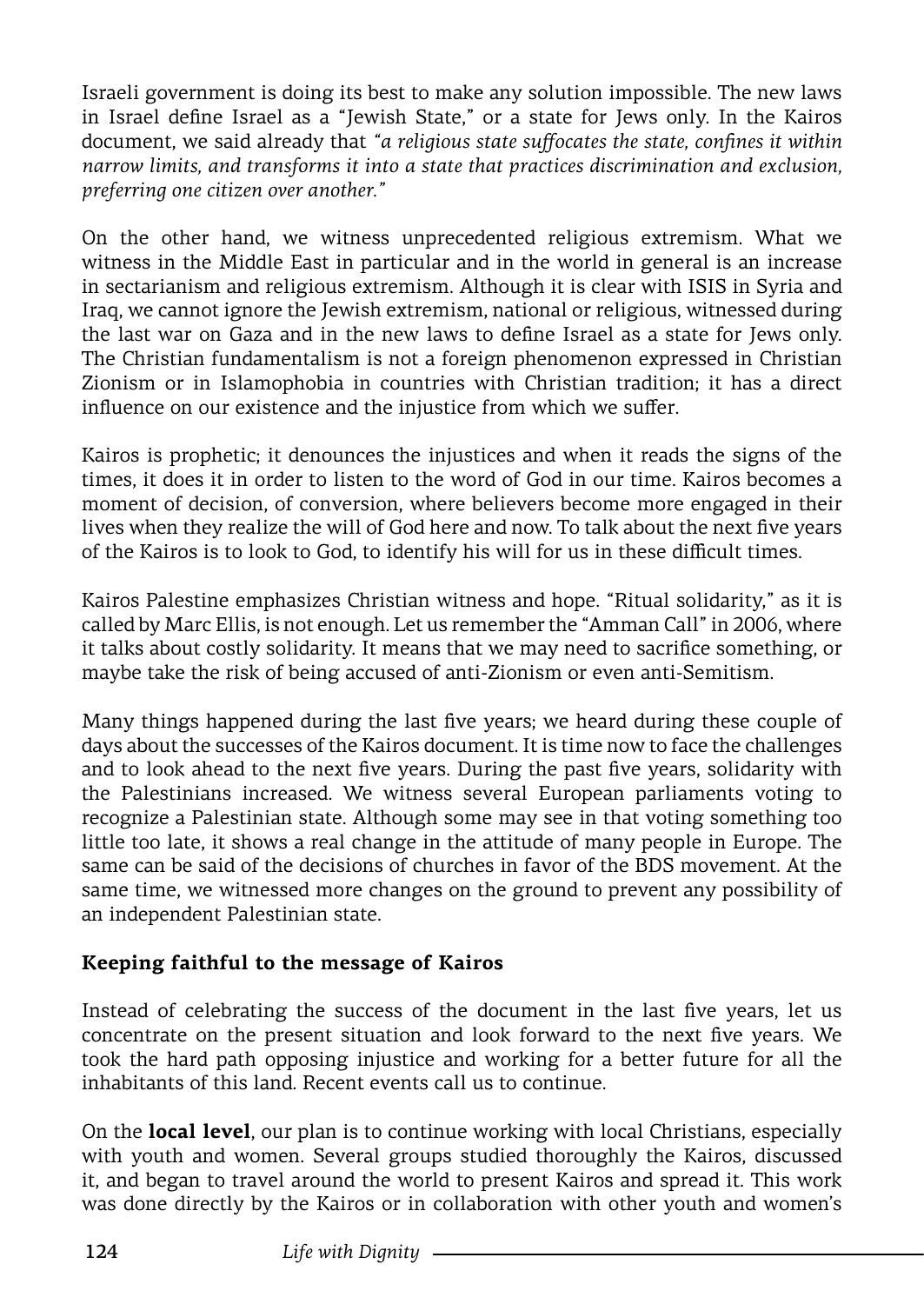organizations and we will continue this fruitful collaboration.

At the same time, we continue our work with the Christian organizations in Palestine and the pastors. We are planning a theological workshop with local pastors of different churches about the Kairos and its relevance today. As we are not an organization as Kairos, Christian organizations consider the Kairos document as the roadmap for all of them, their own document. At the same time, we will continue working and collaborating with the organizations of the Palestinian civil society and the organizations of human rights.

The **theological discussions** continue, both locally and internationally. Locally with pastors and theologians, and internationally with different churches. We called upon different churches to review their theology concerning themes such as "land," "promise," and "chosenness," and we will continue to read the Bible together to discover the call of God for us today to work for justice and reconciliation.

Global Kairos is another field of work. We are grateful for all of our brothers and sisters in the Global Kairos for their commitment. We need to strengthen the network for global justice. This is not only the task of the Kairos Palestine group, but of all  $of$  us.

BDS is a tool for non-violent resistance. It is not an end in itself, and the Kairos document is not primarily a BDS document. Let us remember that Kairos is a document of faith and action. Many people discuss the successes accomplished by BDS. We may continue our discussions, but we can all affirm that BDS is a nonviolent tool to end occupation when it is supported by the international community, civil society, churches and international organizations. It is an anti-normalisation with an occupying state.

### **What are the points that need to be addressed in the next five years?**

- 1. The situation faced by Palestinians inside Israel should be addressed. With the new laws defining Israel as a Jewish State, the discrimination inside Israel is legalized. Christians inside Israel face a crisis of identity: are they Arabs living inside Israel? Are they Palestinians? Arab Israelis? And now: are they Aramaic? The plans to separate the Christian community from the Arab population and make them serve in the Israeli army raises an important question: are we, as Christians, witnesses of the love of Jesus Christ or a separate minority?
- 2. The Kairos document talks about the sin of occupation. What we see now is a legalization of apartheid laws. If we need to name things as they are, we need to begin talking about the "Israeli apartheid." How can the world accept legalized discrimination in a state that calls itself a democracy and at the same time defines itself as a state for part of its population? The population is classified: Jews are first class citizens (with many sub classes inside the Israeli society according to the origin of the Jews), then the Arabs inside Israel (divided into Druze, Christian, Bedouins, Arabs – Muslims), then the inhabitants of Jerusalem,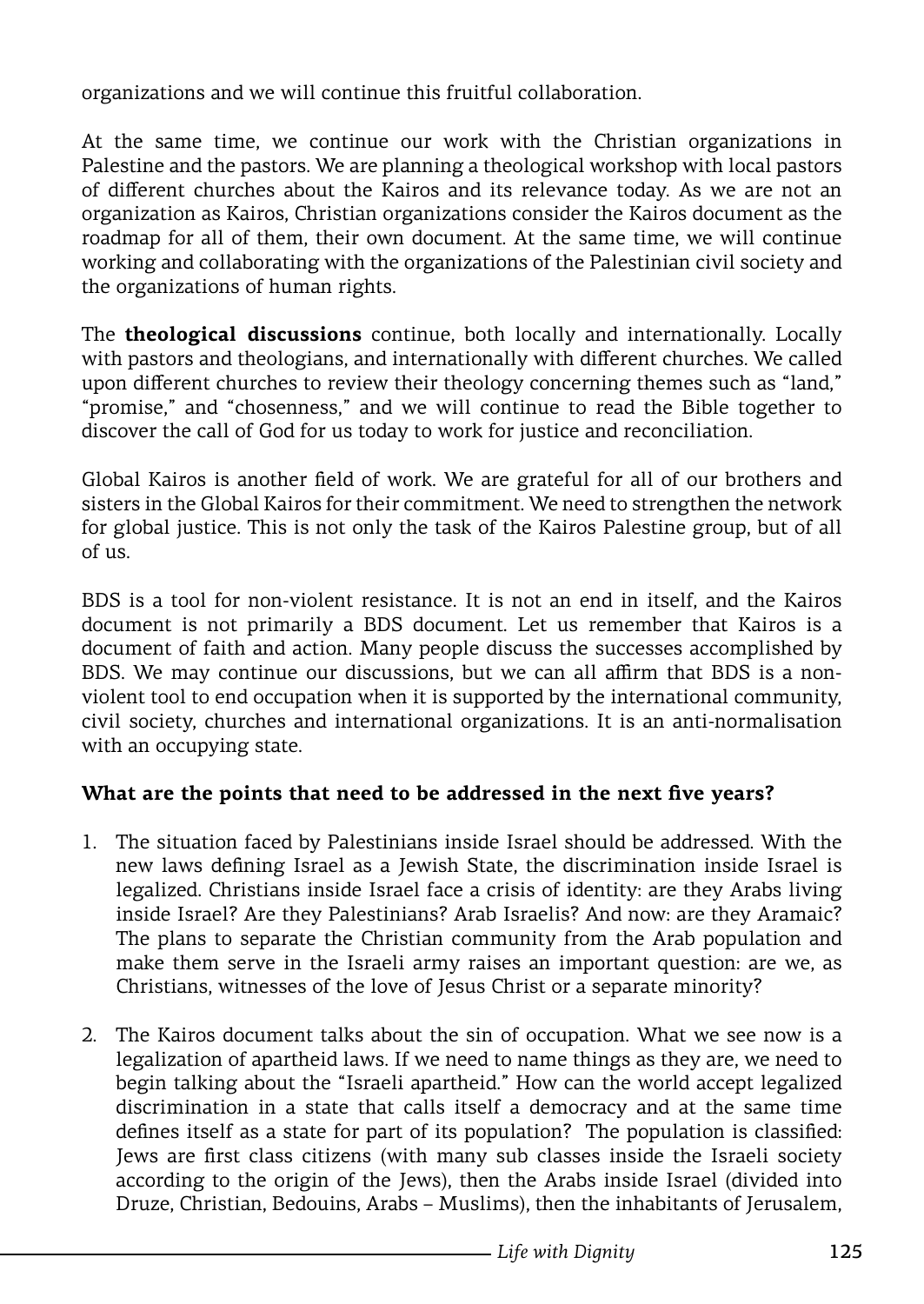the Palestinians of the West Bank, Palestinians of the Gaza Strip, the refugees… this classification is unacceptable.

- 3. Islam is living a deep change in its identity with the new extremist groups. This new situation redefines the relationship between Christians and Muslims, and the role of Islam in public life. The new situation created in Iraq and Syria with ISIS and the massacres perpetrated against Christians create fear among the Christians in the Middle East and many others, including many Muslims. The Christians in the Middle East need a Kairos for them.
- 4. HOPE becomes more crucial and more important. Hope through suffering and through pain. To see the unseen; to hope against all despair; to believe what our eyes cannot see and what our minds cannot explain. Let us remember Good Friday and the darkness and despair on Golgotha. No one saw Sunday morning coming. The resurrection is the faith against all the powers of evil.

Thank you.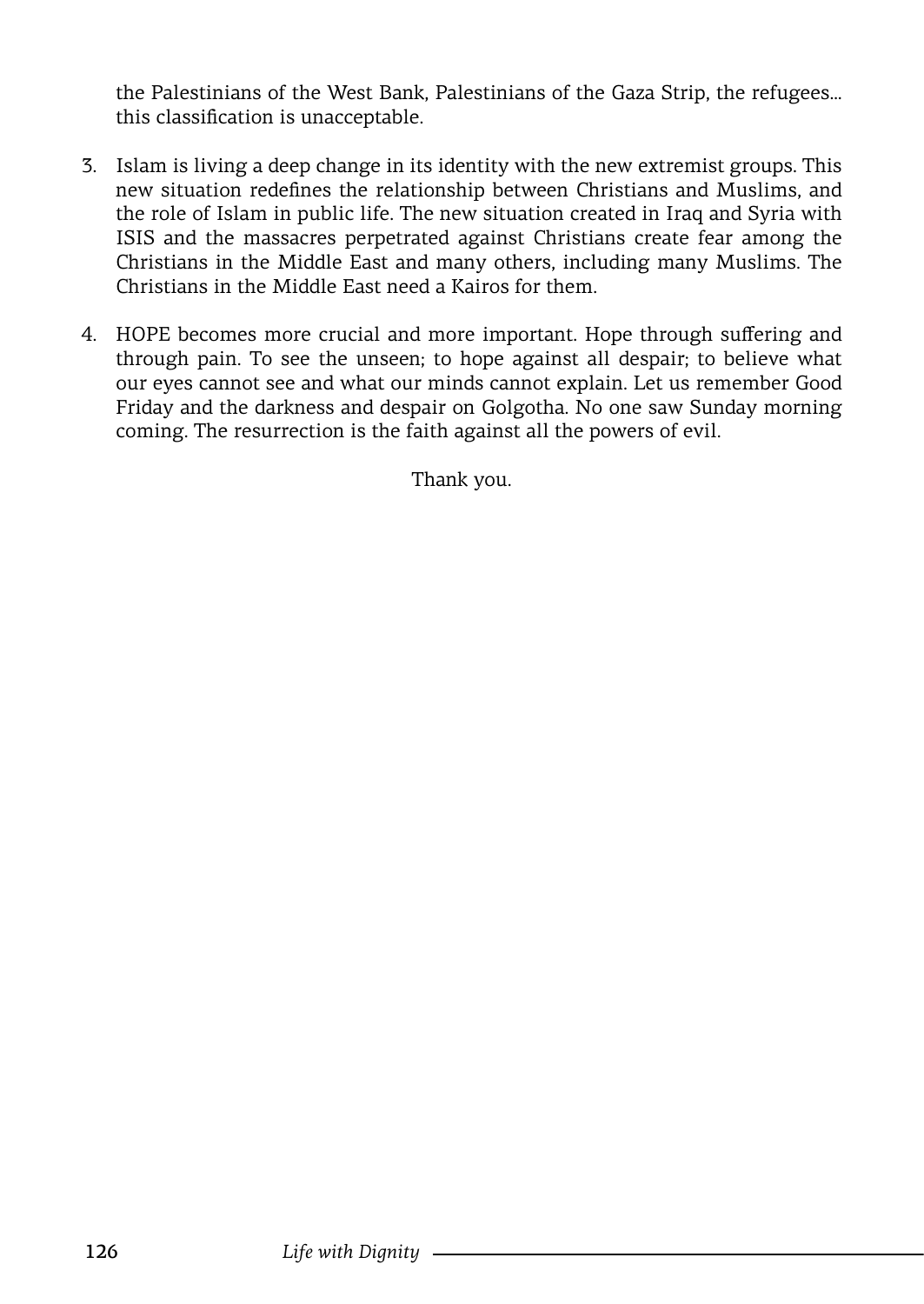# **Life with Dignity: Kairos Palestine 5th Anniversary**



## Statement

From December 2 until 4, 2014, over 250 participants from Palestine and many other countries\* gathered in Bethlehem to commemorate the 5th anniversary of "A Moment of Truth: A Word of Faith, Hope, and Love from the Heart of Palestinian Suffering," known as Kairos Palestine. The document, produced by a broadly ecumenical group of Palestinian Christian leaders, offered a word of hope in a hopeless situation. It signaled a strong commitment for Palestinian Christians to participate fully in creative resistance to end Israeli occupation, a reality we again describe as "a sin against God and humanity."

The document has developed into an active global movement. People in many other contexts, inspired by Kairos Palestine, have linked their local struggles for justice with the Palestinian struggle for freedom and dignity for all peoples in Palestine and Israel. We thank God for the many churches that have received, studied, and offered comment on the document. We thank God also for the many ways Kairos Palestine is accompanied by so many Kairos movements around the world, each seeking justice in their own context, joining their struggle to that of the Palestinian people.

Our gathering acknowledged that many aims and goals of the Kairos Palestine document have not been achieved. These five years have brought a great deal of suffering in Palestine, in Israel, and throughout the Middle East. Israel's oppressive policies and its continued occupation of Palestinian land contribute directly to this suffering. The work of Kairos Palestine and the movement it has inspired is not yet finished.

#### **ANALYZING THE CONTEXT**

One of the strengths of Kairos Palestine was its clear analysis of the situation faced by all Palestinians. The context has changed during the past five years, mostly for the worse.

Regionally, the past five years have seen the events known collectively as the "Arab Spring." Many Arabs have moved from great optimism for civil society to the brink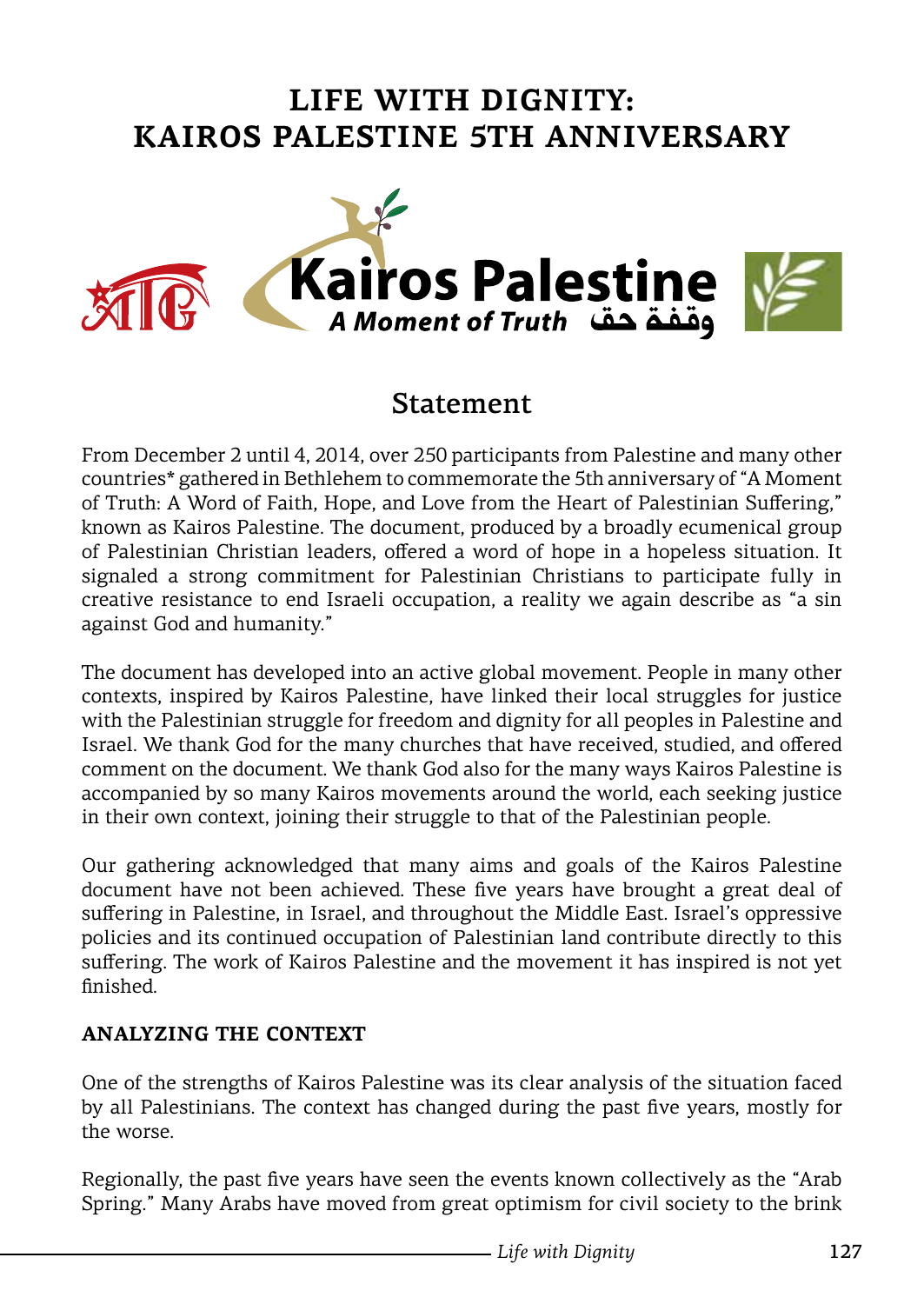of despair. These developments have brought an eruption of religiously-sanctioned extremisms throughout the Middle East. Millions of people have experienced unprecedented suffering and displacement.

These regional developments have had negative outcomes on the Arab Spring and have shaped the context for discussing the Israeli-Palestinian conflict. Geopolitical analysts have suggested that regional concerns supersede the need for ending Israeli occupation. We remain convinced that ending the Israeli-Palestinian conflict is an essential step toward healing the Middle East. We therefore urge policymakers around the world to take urgent steps to bring their national policies into line with international law so a just peace can be established.

The past five years have seen the further entrenchment of Israel's occupation. 2013 saw the greatest number of settler homes approved to be built on Palestinian land since 1967. Beyond the structural violence and oppression of Israeli occupation, we have witnessed a sharp increase in settler violence, including assaults on human life and attempted occupations of holy sites. Expressions of racism by Jewish citizens of Israel and religiously-sanctioned extremism on the street have been complemented by legislation proposing specific ways Israel should be considered an exclusively Jewish state. Along with continuing settlement policies, these dynamics within Israeli society make an independent state of Palestine existing in peace alongside the State of Israel almost impossible to imagine.

More recently, we have seen threats to the historic status quo governing the Haram al-Sharif (the Al-Aqsa Mosque compound). These specific tensions highlight the particular problems being faced in Jerusalem today. During this conference, we also heard the Palestinian Christian witness from Gaza, reminding us that our children have experienced three wars in five years.

Even with these negative developments, we are now experiencing a Kairos moment where focused action can have positive effects. US leadership is no longer at the center of the so-called peace process, signaling a change in the international political landscape. Palestinian political leaders are now approaching the United Nations and related institutions for a political solution and legal actions that limit the culture of impunity in the whole region. We see that many other powers especially in Europe—are speaking in favor of ending the illegal Israeli occupation and recognizing the State of Palestine. The European Union and certain parliaments have taken tentative steps toward imposing trade restrictions on goods produced in illegal Israeli settlements. We urge them to intensify their efforts although we fear that their words may be too little, too late.

### **RESPONDING TO THE KAIROS CONTEXT**

In June 2007, the Amman Call announced a challenge to the Church: "No more words without deeds. It is time for action." The conflict afflicting both Israel and Palestine is surrounded by many words. We continue to call the Global Church to action through costly solidarity.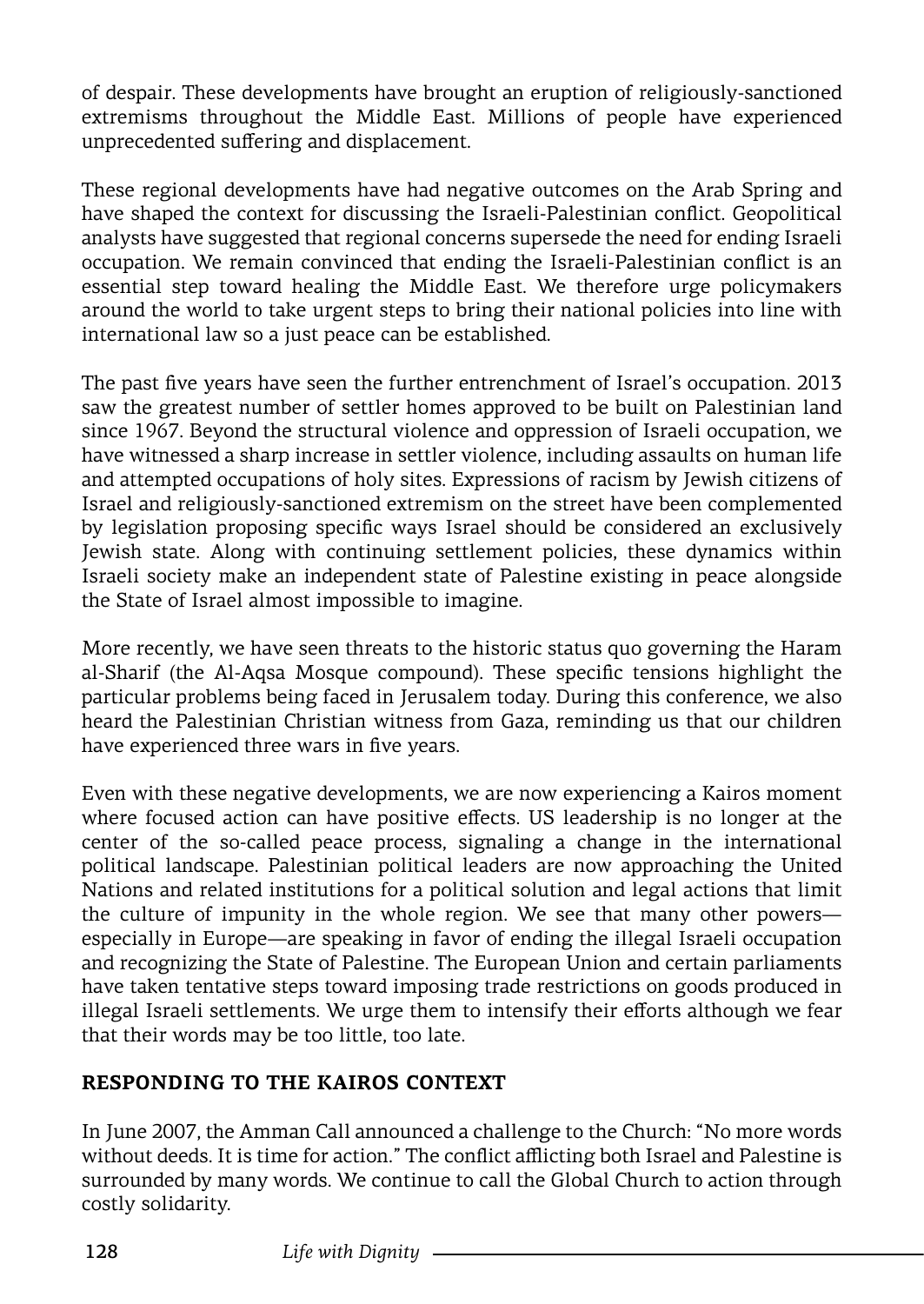Participants in this 5th anniversary conference, therefore, affirmed the value of:

- 1. Listening carefully to Palestinian Christian voices
- We recommit ourselves to listening to Palestinian Christian voices, amplifying them and allowing their perspectives to guide our communication and action in our own contexts.
- • With Palestinian Christians, we commit ourselves to be ministers of reconciliation and cultivators of hope. "We do not lose heart…. We look not at what can be seen but at what cannot be seen; for what can be seen is temporary, but what cannot be seen is eternal" (2 Cor. 4.16, 18).
- • We commit ourselves to accompanying Palestinian Christians in fellowship of the World Council of Churches in the Pilgrimage for Justice and Peace.
- 2. Continued theological exploration and critique
- • We commit ourselves to careful study of and dialogue with the Palestinian Christian theological narrative. Palestinian contextual theology should determine the ways Christians from other contexts comprehend and interact with the Palestinian context.
- We reaffirm the theological foundations of Kairos Palestine, which promotes a theology of faith, hope, and love. This Kairos Theology reaffirms life and calls each of us to costly solidarity. We will work to promote Kairos Theology not just in our own words, but in the offices of church-related institutions, including schools and seminaries.
- • We take responsibility for the political implications of theological perspectives we have received and commit to developing alternative theologies that affirm the rights of all human beings.
- We seek responsible forms of theological and political engagement with Jews, Christians, Muslims and all people of good will committed to work toward a just peace for both Israel and Palestine.
- We support the Palestine Israel Ecumenical Forum (PIEF) goal of confronting theological concepts and interpretations of the Bible (including those promoted by Christian Zionists) that legitimize, promote or accept the illegal Israeli occupation.
- 3. Active participation in creative resistance
- • Creative resistance respects and preserves the human dignity of all persons caught in the present system of oppression through steadfastness (sumud) and resisting empire, along with acts of noncompliance and civil disobedience and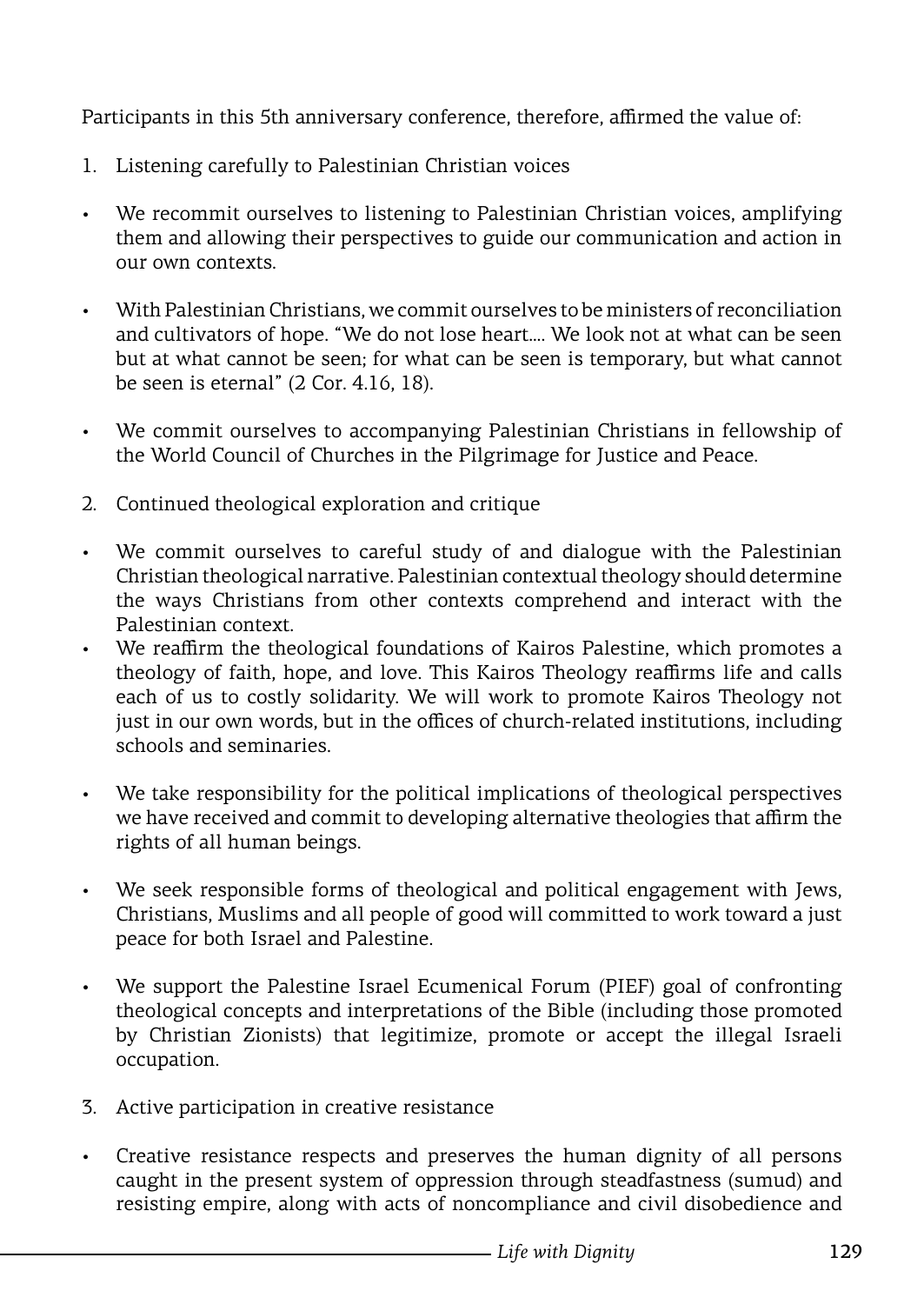all other practices of nonviolent resistance.

- Creative resistance links struggles for justice in many contexts to the struggle in Palestine.
- • Creative resistance incorporates literature, music, drama, dance, and visual art into public expressions of resistance.
- • Creative resistance finds ways to help keep the memories of Palestine alive in the Palestinian context so the Palestinian narrative continues to be deeply rooted in the land, steadfast like the roots of the olive tree.
- 4. Continued promotion of economic pressures
- • Economic systems undergird every aspect of Israel's continued illegal occupation of Palestinian land.
- We commit to investigating and critiquing tourism systems that create false perceptions of the situation in Israel and Palestine while developing positive ways to promote responsible pilgrimage and tourism models according to the Kairos call, "come and see."
- We commit to promoting in both churches and in our societies the Kairos call, which echoes Palestinian civil society demands, for the implementation of boycott, divestment, and sanctions as appropriate non-violent avenues of creative resistance until the illegal Israeli occupation is brought to an end.
- 5. An inclusive vision of just peace throughout the Middle East
- We reiterate the Kairos Palestine objection to religiously-identified political systems. Trying to make the state a religious state, Jewish or Islamic, suffocates the state, confines it within narrow limits, and transforms it into a state that practices discrimination and exclusion, preferring one citizen over another.
- • With the Patriarchs and Heads of Churches, we call for Al-Quds/Jerusalem to be a shared holy city of two peoples and three faiths. We take seriously the call to pray for the peace of Jerusalem.

*We are afflicted in every way, but not crushed; perplexed, but not driven to despair.*

(2 Corinthians 4.8)